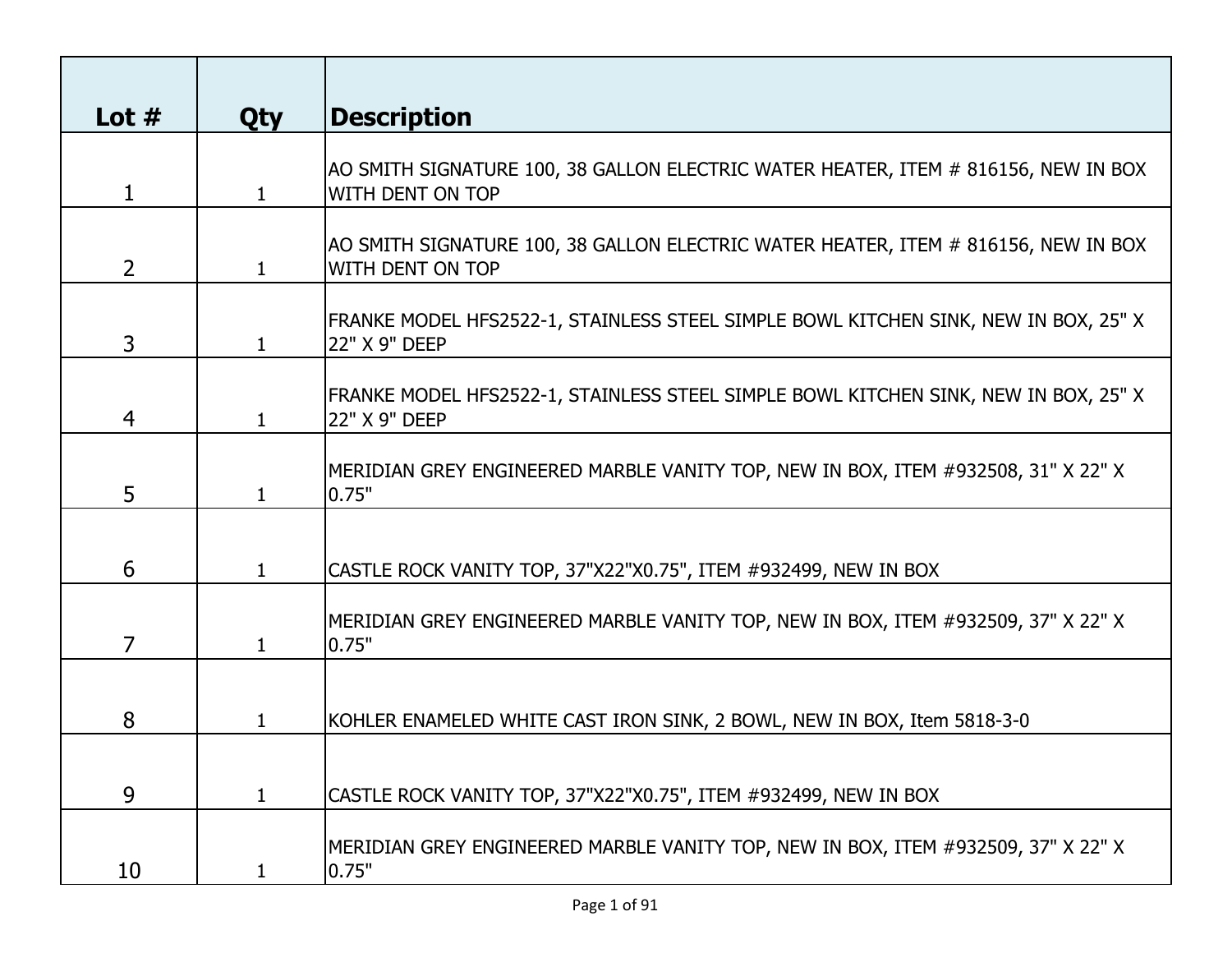| Lot $#$ | <b>Qty</b>   | <b>Description</b>                                                                                                                        |
|---------|--------------|-------------------------------------------------------------------------------------------------------------------------------------------|
|         |              |                                                                                                                                           |
| 11      | $\mathbf{1}$ | CASTLE ROCK VANITY TOP, 37"X22"X0.75", ITEM #932499, NEW IN BOX                                                                           |
| 12      | $\mathbf{1}$ | MERIDIAN GREY ENGINEERED MARBLE VANITY TOP, NEW IN BOX, ITEM #932509, 37" X 22" X<br>0.75"                                                |
| 13      | $\mathbf{1}$ | GMC 14.4 V 3 GEAR MAGNESIUM DRILL/DRIVER, APPEARS TO BE NEW IN BOX                                                                        |
| 14      | 1            | FIRE STORM 24 VOLT CORDLESS HAMMER DRILL/DRIVER, 1/2" CHUCK, APPEARS TO BE NEW IN<br><b>BOX</b>                                           |
| 15      | 1            | FIRE STORM 24 VOLT CORDLESS HAMMER DRILL/DRIVER, 1/2" CHUCK, APPEARS TO BE NEW IN<br><b>BOX</b>                                           |
| 16      | 1            | <b>GMC 18 VOLT BRAD NAILER KIT</b>                                                                                                        |
| 17      | 1            | COBRA PRO HAND HELD DRAIN CLEANING MACHINE, APPEARS TO BE NEW IN BOX                                                                      |
| 18      | 1            | MILWAUKEE 18 VOLT 1/2" DRIVER/DRILL KIT, APPEARS TO BE NEW IN BOX, ITEM 0522-24                                                           |
| 19      | 1            | MILWAUKEE 18 VOLT 1/2" DRIVER/DRILL KIT, APPEARS TO BE NEW IN BOX, ITEM 0522-24                                                           |
| 20      |              | CAMPBELL HAUS FIELD KIT INCLUDING PALM NAILER, FRAMING NAILER, PIN NAILER,<br>NAILER/STAPLER, FINISH NAILER SET, APPEARS TO BE NEW IN BOX |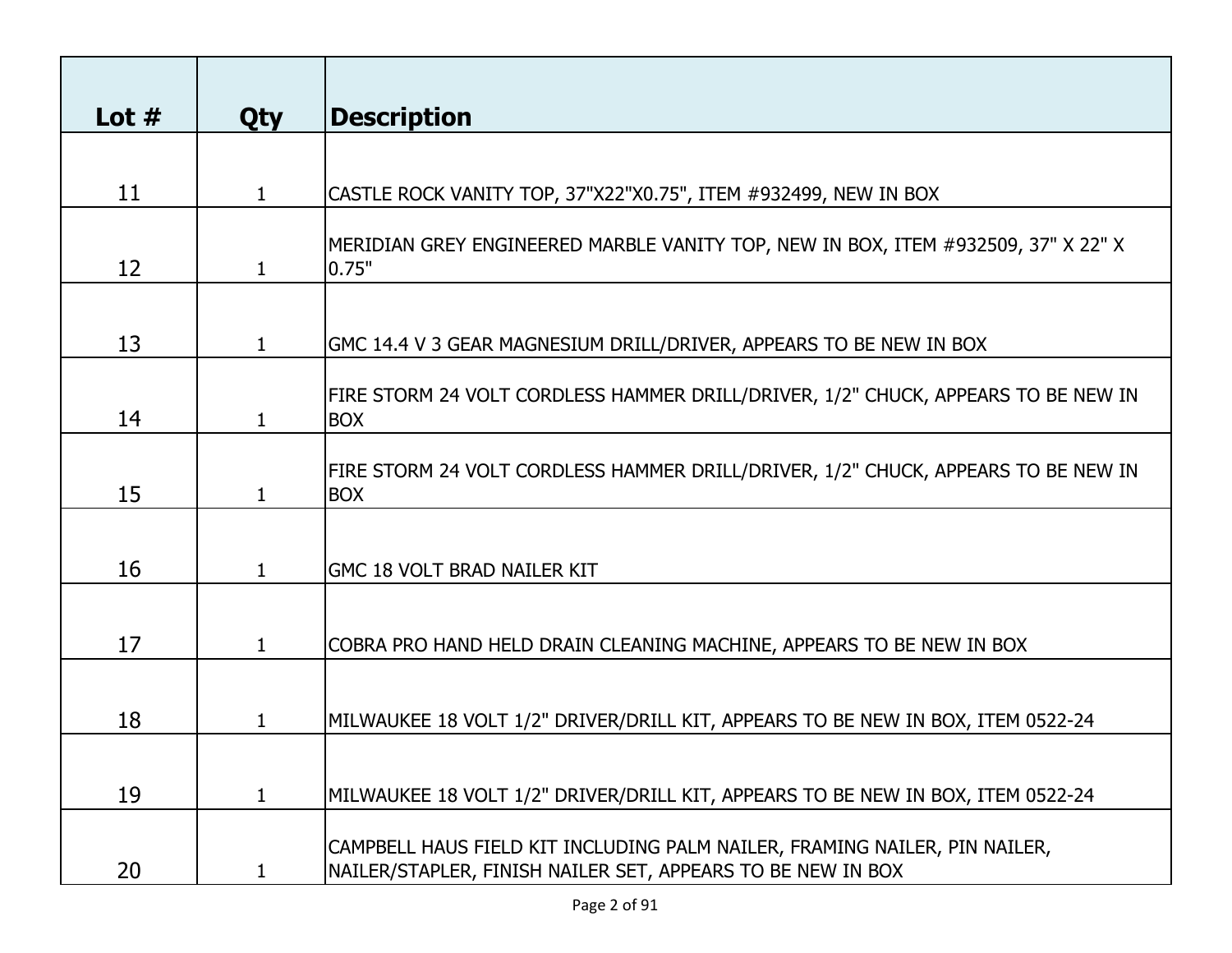| Lot $#$ | <b>Qty</b>   | <b>Description</b>                                                        |
|---------|--------------|---------------------------------------------------------------------------|
|         |              |                                                                           |
| 21      | $\mathbf{1}$ | HITACHI NT50AE2 2" 18 GAUGE BRAD NAILER, NEW IN BOX                       |
|         |              |                                                                           |
| 22      | $\mathbf{1}$ | HITACHI NT50AE2 2" 18 GAUGE BRAD NAILER, NEW IN BOX                       |
|         |              |                                                                           |
| 23      | $\mathbf{1}$ | <b>BOSTICH BRAD NAILER, NO BOX</b>                                        |
|         |              |                                                                           |
| 24      | 1            | PORTER CABLE CLIPPED HEAD FRAMING NAILER, NEW IN BOX                      |
|         |              |                                                                           |
| 25      | $\mathbf{1}$ | ROTO ZIP REVOLUTION 5.0 AMPS, ADVANCED SPIRAL SAW, CUTS GRIND SAND POLISH |
|         |              |                                                                           |
| 26      | 1            | BOSTITCH PLASTIC COLLATED FRAMING NAILER, NEW IN BOX                      |
|         |              |                                                                           |
| 27      | $\mathbf{1}$ | PORTER CABLE 7 1/4" CIRCULAR SAW, NEW IN BOX                              |
|         |              |                                                                           |
| 28      | 1            | 42" ROUND TABLE TOP, NO LEGS, NEW IN BOX                                  |
|         |              |                                                                           |
| 29      | $\mathbf{1}$ | DEWALT HEAVY DUTY 1/2" IMPACT WRENCH, 2 BATTERIES AND CHARGER             |
|         |              |                                                                           |
| 30      |              | 18" CRAFTSMAN TOOL BOX                                                    |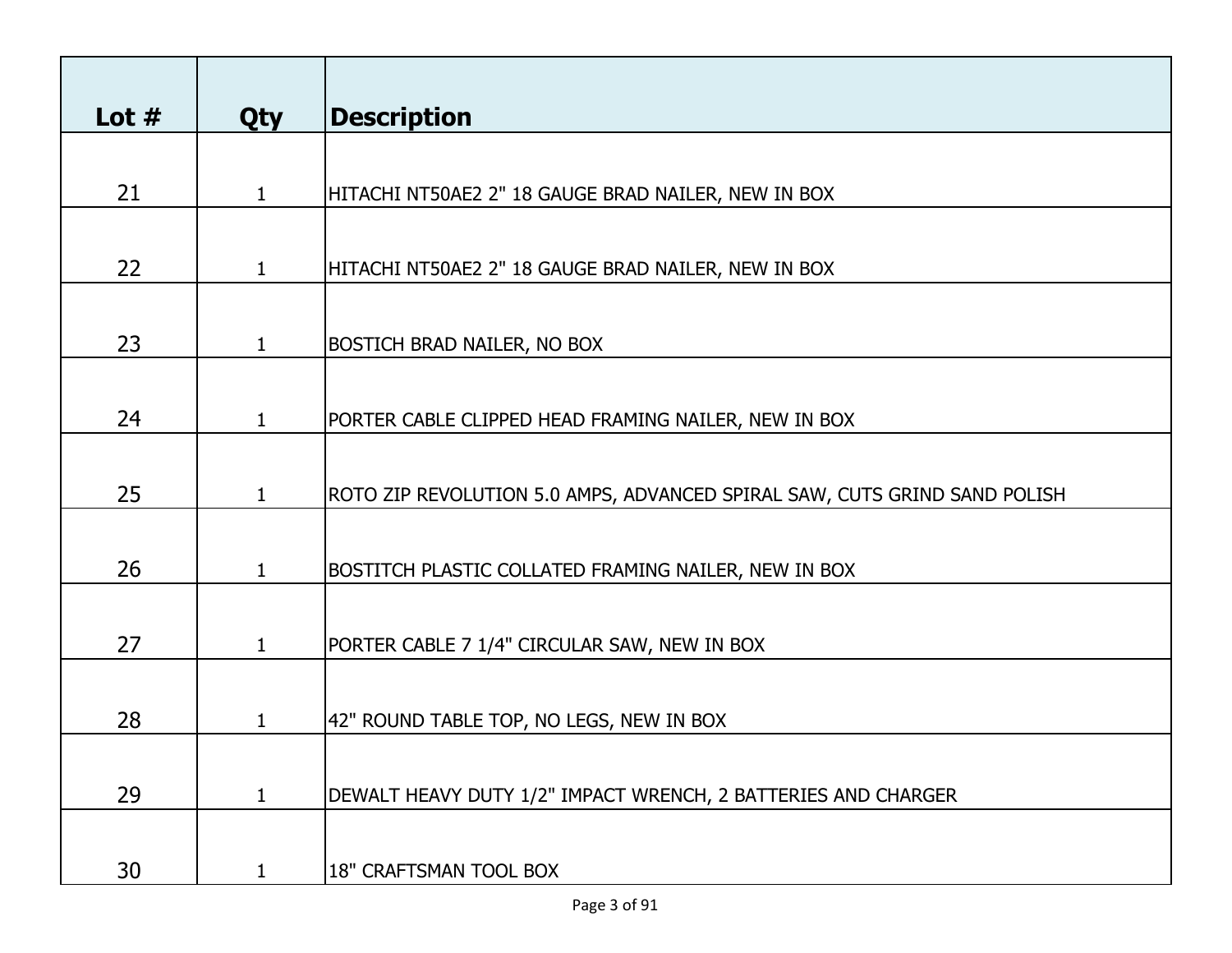| Lot $#$ | <b>Qty</b>   | <b>Description</b>                                                       |
|---------|--------------|--------------------------------------------------------------------------|
|         |              |                                                                          |
| 31      | $\mathbf{1}$ | REESE MULTI FIT HITCH WITH BOX OPENED                                    |
|         |              |                                                                          |
| 32      | $\mathbf{1}$ | 9X9 CANOPY "PANTHERS LOGO" NEW IN BOX                                    |
|         |              |                                                                          |
| 33      | $\mathbf{1}$ | 9X9 CANOPY "PANTHERS LOGO" NEW IN BOX                                    |
|         |              |                                                                          |
| 34      |              | KOBALT 36" TILE CUTTER, NEW IN BOX                                       |
|         |              |                                                                          |
| 35      | 1            | AIRE DELUXE 44 CEILING FAN, MODEL FP6245B, NEW IN BOX                    |
|         |              |                                                                          |
| 36      | 1            | KICHLER 52" CEILING FAN, MODEL 0900855, NEW IN BOX                       |
| 37      | 1            | PORTER CABLE 20 VOLT TABLE TOP 7" WET TILE SAW, APPEARS TO BE NEW IN BOX |
|         |              |                                                                          |
| 38      | 1            | GMC 14.4 VOLT DRILL/DRIVER, NEW IN BOX                                   |
|         |              |                                                                          |
| 39      | $\mathbf{1}$ | METABO HPT 6 GAL COMPRESSOR, NEW IN BOX                                  |
|         |              |                                                                          |
| 40      | 1            | METABO HPT 6 GAL COMPRESSOR WITH 2" BRAD NAILER AND HOSE, NEW IN BOX     |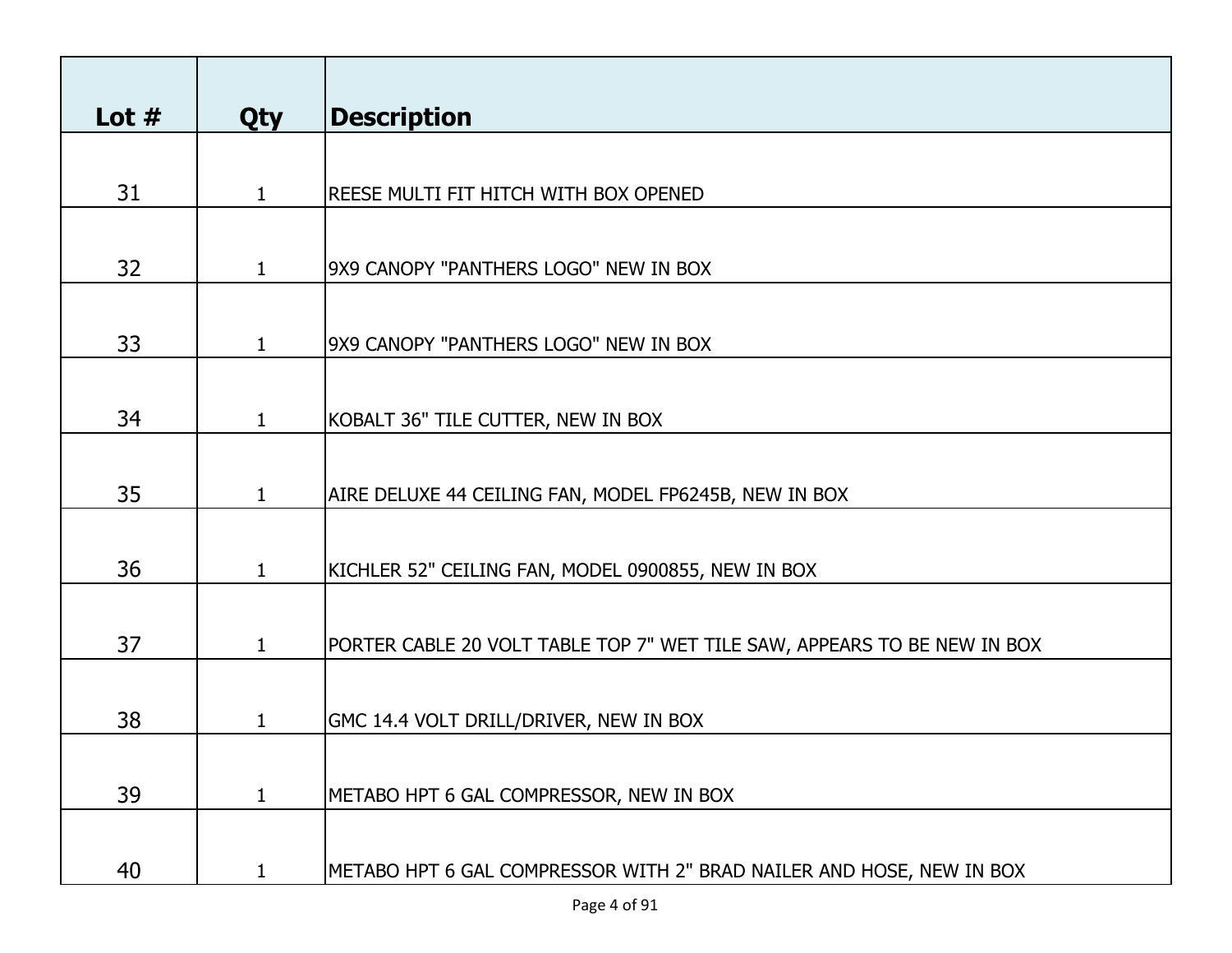| Lot $#$ | <b>Qty</b>   | <b>Description</b>                                                                              |
|---------|--------------|-------------------------------------------------------------------------------------------------|
|         |              |                                                                                                 |
| 41      | 1            | DEWALT 12" MITRE SAW BLADES, PAIR, NEW IN BOX                                                   |
|         |              |                                                                                                 |
| 42      | 1            | DEWALT 12" MITRE SAW BLADES, PAIR, NEW IN BOX                                                   |
|         |              |                                                                                                 |
| 43      | $\mathbf{1}$ | DEWALT 12" MITRE SAW BLADES, PAIR, NEW IN BOX                                                   |
|         |              |                                                                                                 |
| 44      | $\mathbf{1}$ | DEWALT 12" MITRE SAW BLADES, PAIR, NEW IN BOX                                                   |
|         |              |                                                                                                 |
| 45      | $\mathbf{1}$ | KOBALT 7" TABLE TOP TILE SAW, NEW IN BOX                                                        |
|         |              |                                                                                                 |
| 46      | $\mathbf{1}$ | BLACK AND DECKER 5 1/2" CIRCULAR SAW, TOOL ONLY, NEW IN BOX                                     |
|         |              |                                                                                                 |
| 47      | 1            | KOBALT RECHARGEABLE SCREW DRIVER KIT, NEW IN BOX                                                |
| 48      |              | KOBALT 2X24 VOLT MAX BRUSHLESS 20: SELF PROPELLED PUSH MOWER, NO BATTERIES OR<br><b>CHARGER</b> |
|         |              |                                                                                                 |
| 49      | 1            | KITCHEN AIDE 6 BURNER WITH GRIDDLE GAS COOK TOP, MISSING GRATES AND 1 KNOB                      |
|         |              |                                                                                                 |
| 50      |              | PAIR OF RUBBERMAID 28 QT MOP BUCKETS ON WHEELS, NEW                                             |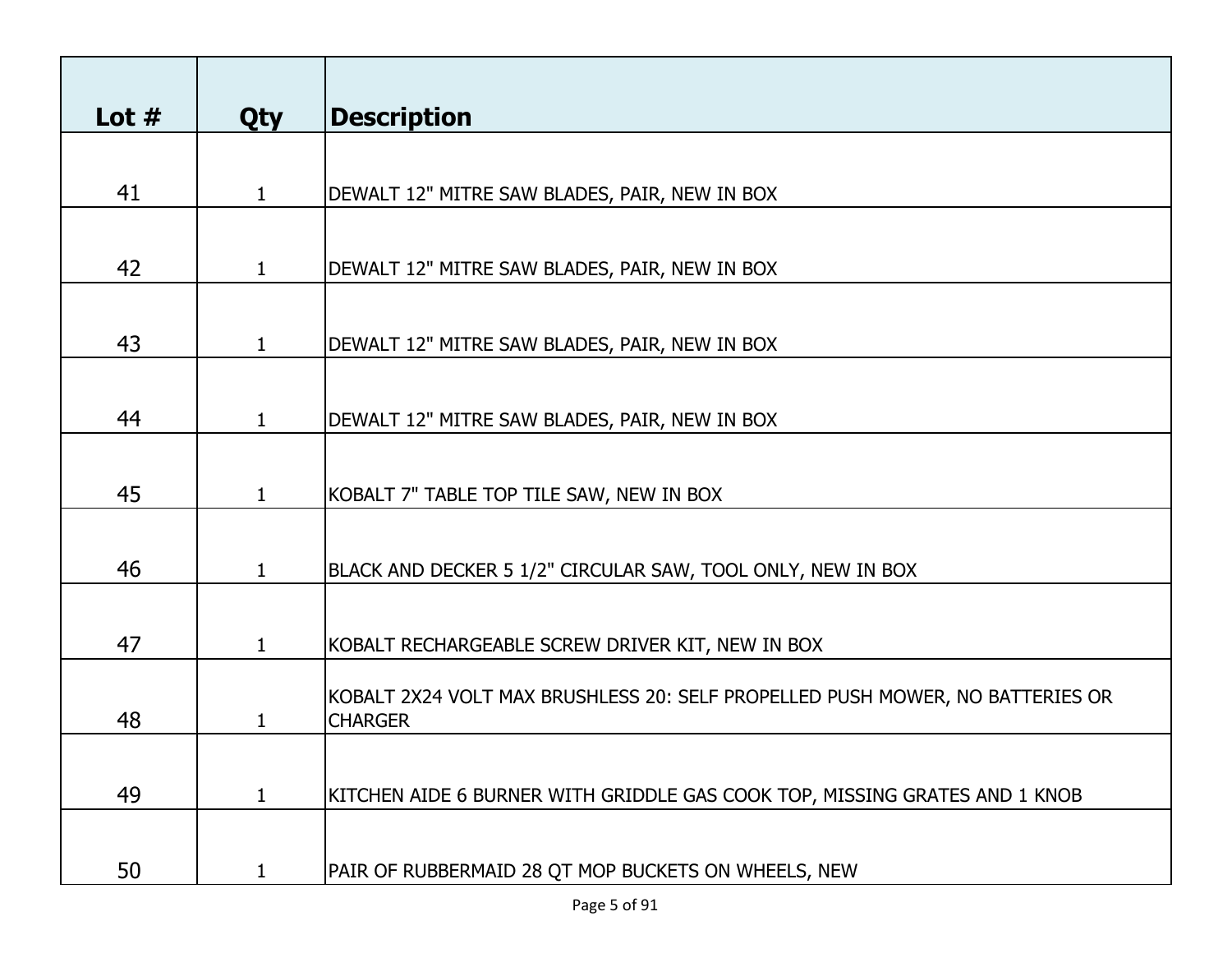| Lot $#$ | <b>Qty</b>   | <b>Description</b>                                                 |
|---------|--------------|--------------------------------------------------------------------|
|         |              |                                                                    |
| 51      | 1            | PAIR OF RUBBERMAID 28 QT MOP BUCKETS ON WHEELS, NEW                |
|         |              |                                                                    |
| 52      | 1            | PAIR OF RUBBERMAID 28 QT MOP BUCKETS ON WHEELS, NEW                |
|         |              |                                                                    |
| 53      | 1            | PAIR OF RUBBERMAID 28 QT MOP BUCKETS ON WHEELS, NEW                |
|         |              |                                                                    |
| 54      | 1            | GROUP OF 4, DELTA TOILET PAPER HOLDERS WITH NIGHTLIGHT, NEW IN BOX |
|         |              |                                                                    |
| 55      | 1            | BOX OF FIBER FIX REPAIR WRAP, NEW IN BOX                           |
|         |              |                                                                    |
| 56      | 1            | KOHLER BATH/SHOWER SET, LILLYFIELD BRUSHED NICKLE, NEW IN BOX      |
|         |              |                                                                    |
| 57      | $\mathbf{1}$ | DOVER BATH HARDWARE SET, MATTE BLACK FINISH, NEW IN BOX            |
|         |              |                                                                    |
| 58      | 1            | DOVER BATH HARDWARE SET, CHROME FINISH, NEW IN BOX                 |
|         |              |                                                                    |
| 59      | $\mathbf{1}$ | PFISTER RANCHO BATHROOM FAUCET, MATTE BLACK FINISH NEW IN BOX      |
|         |              |                                                                    |
| 60      |              | PFISTER RANCHO BATHROOM FAUCET, MATTE BLACK FINISH NEW IN BOX      |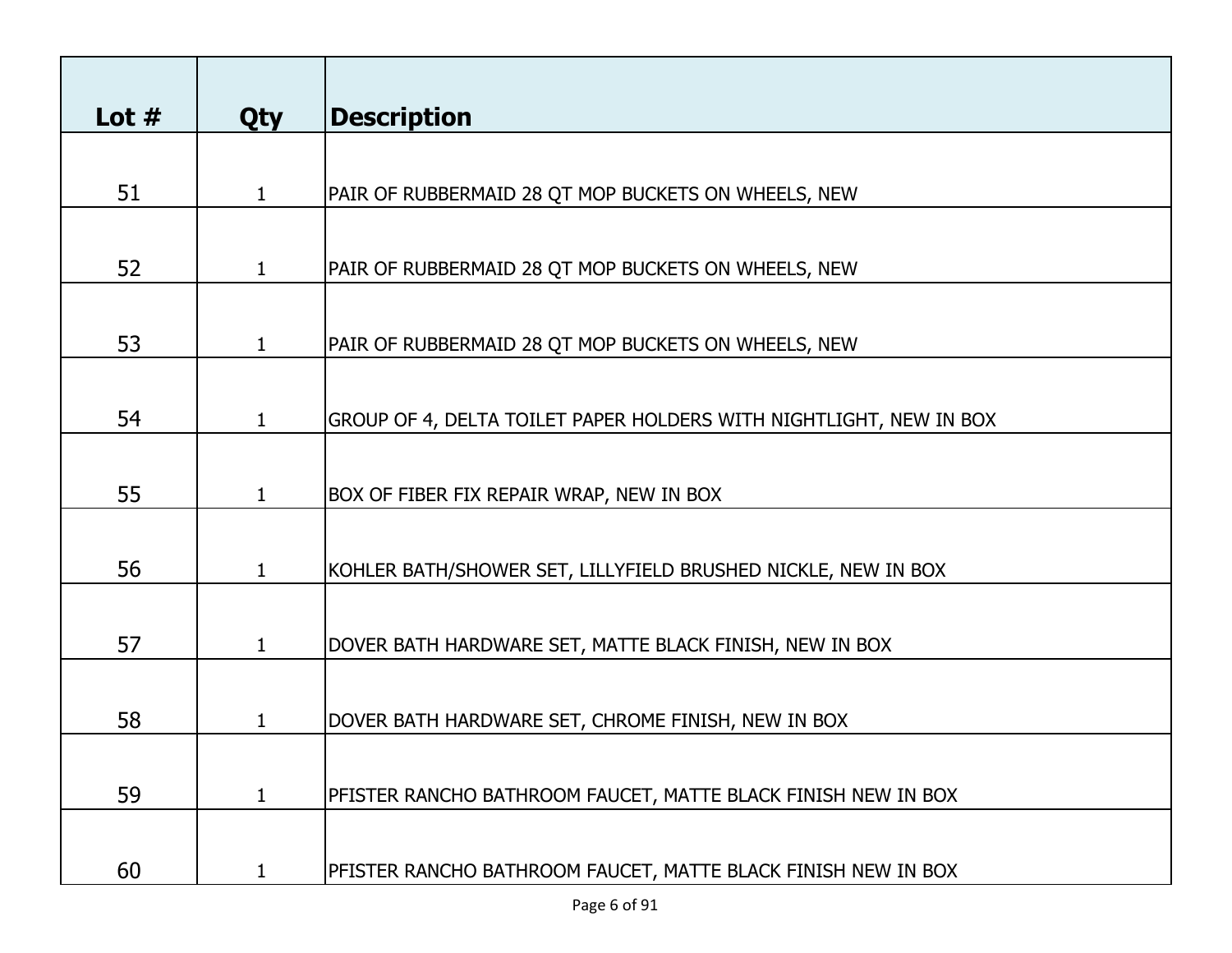| Lot $#$ | <b>Qty</b>   | <b>Description</b>                                                               |
|---------|--------------|----------------------------------------------------------------------------------|
|         |              |                                                                                  |
| 61      | $\mathbf 1$  | PFISTER RANCHO BATHROOM FAUCET, MATTE BLACK FINISH NEW IN BOX                    |
|         |              |                                                                                  |
| 62      | 1            | PFISTER RANCHO BATHROOM FAUCET, MATTE BLACK FINISH NEW IN BOX                    |
|         |              |                                                                                  |
| 63      | 1            | GROUP OF 3 DELTA TOWEL RODS, 24" BRUSHED NICKEL, NEW IN BOX                      |
|         |              |                                                                                  |
| 64      | $2^{\circ}$  | BID IS TIMES 2! SCHLAGE HALL AND CLOSET SET, BRIGHT CHROME, NEW IN BOX           |
|         |              |                                                                                  |
| 65      | $2^{\circ}$  | BID IS TIMES 2! SCHLAGE HALL AND CLOSET SET, BRIGHT CHROME, NEW IN BOX           |
|         |              |                                                                                  |
| 66      | 3            | BID IS TIMES 3! SCHLAGE KEYED ENTRY KNOBS, BRONZE, NEW IN BOX                    |
|         |              |                                                                                  |
| 67      | 3            | BID IS TIMES 3! SCHLAGE BED AND BATH LOCKING KNOB SET, BRIGHT CHROME, NEW IN BOX |
|         |              |                                                                                  |
| 68      | $\mathbf{2}$ | BID IS TIMES 2! SCHLAGE HALL AND CLOSET KNOB SET, AGED BRONZE, NEW IN BOX        |
|         |              |                                                                                  |
| 69      | $2^{\circ}$  | BID IS TIMES 2! SCHLAGE HALL AND CLOSET KNOB SET, AGED BRONZE, NEW IN BOX        |
|         |              |                                                                                  |
| 70      |              | JACUZZI CHROME FINISH WIDE SPREAD BATH FAUCETTE, MODEL 0749750, NEW IN BOX       |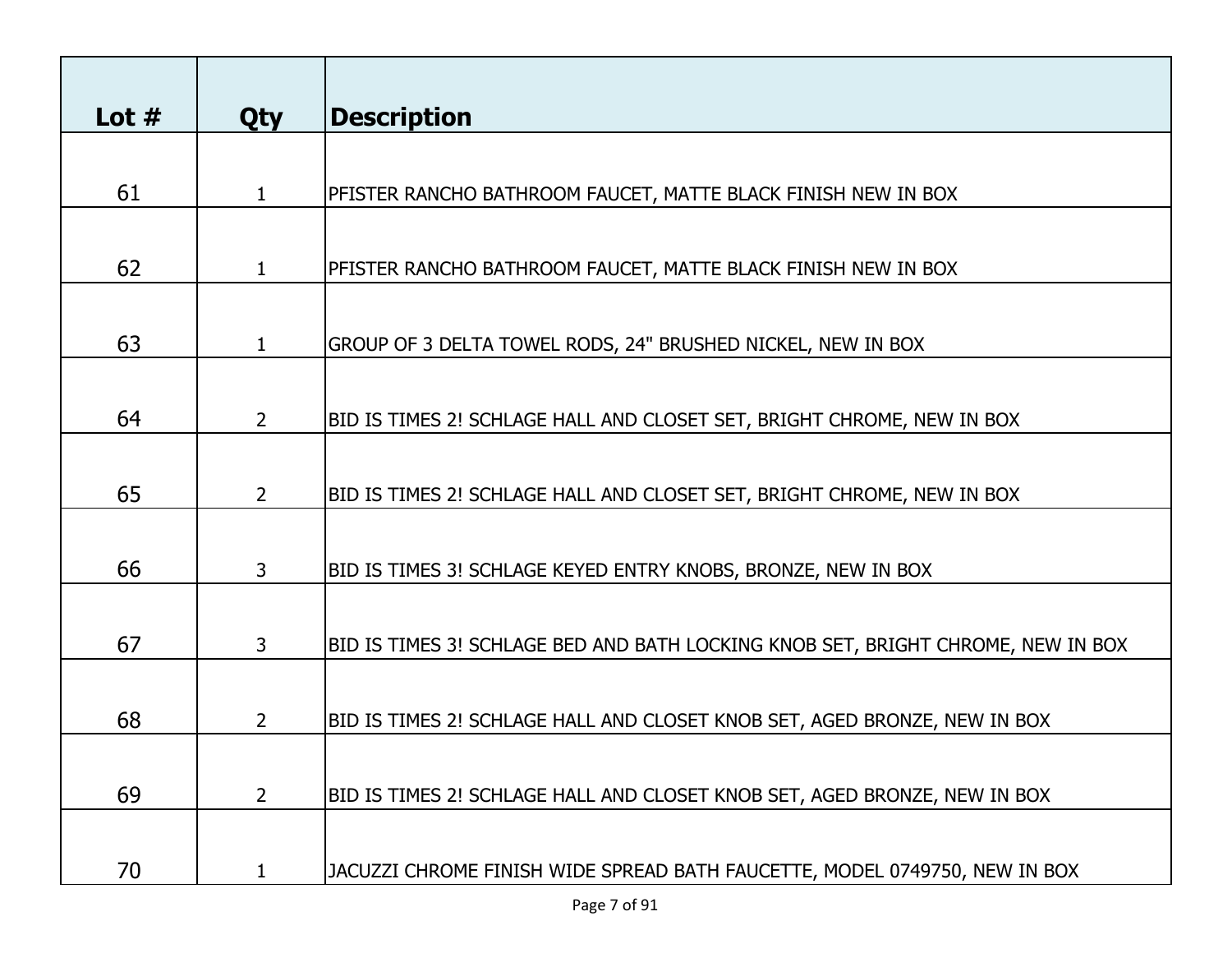| Lot $#$ |              |                                                                            |
|---------|--------------|----------------------------------------------------------------------------|
|         | <b>Qty</b>   | <b>Description</b>                                                         |
| 71      | $\mathbf{1}$ | JACUZZI CHROME FINISH WIDE SPREAD BATH FAUCETTE, MODEL 0749750, NEW IN BOX |
|         |              |                                                                            |
| 72      | 1            | JACUZZI CHROME FINISH WIDE SPREAD BATH FAUCETTE, MODEL 0749750, NEW IN BOX |
|         |              |                                                                            |
| 73      | 1            | KOHLER ELLISTON 8" WIDE SPREAD BATH FAUCETTE, POLISHED CHROME, NEW IN BOX  |
|         |              |                                                                            |
| 74      | 1            | AQUA SOURCE CHROME FINISH BATH FAUCETTE, MODEL 0749753, NEW IN BOX         |
|         |              |                                                                            |
| 75      | 1            | AQUA SOURCE CHROME FINISH BATH FAUCETTE, MODEL 0749753, NEW IN BOX         |
|         |              |                                                                            |
| 76      | 1            | AQUA SOURCE CHROME FINISH BATH FAUCETTE, MODEL 0749753, NEW IN BOX         |
|         |              |                                                                            |
| 77      | $\mathbf 1$  | AQUA SOURCE CHROME FINISH BATH FAUCETTE, MODEL 0749753, NEW IN BOX         |
|         |              |                                                                            |
| 78      | 1            | AQUA SOURCE CHROME FINISH BATH FAUCETTE, MODEL 0749753, NEW IN BOX         |
|         |              |                                                                            |
| 79      | $\mathbf{1}$ | AQUA SOURCE BRASS FINISH BATH FAUCETTE, MODEL 0749677, NEW IN BOX          |
|         |              |                                                                            |
| 80      |              | CRAFTSMAN 16" CHAIN SAW BAR, PAIR, WITH CHAINS, NEW IN BOX                 |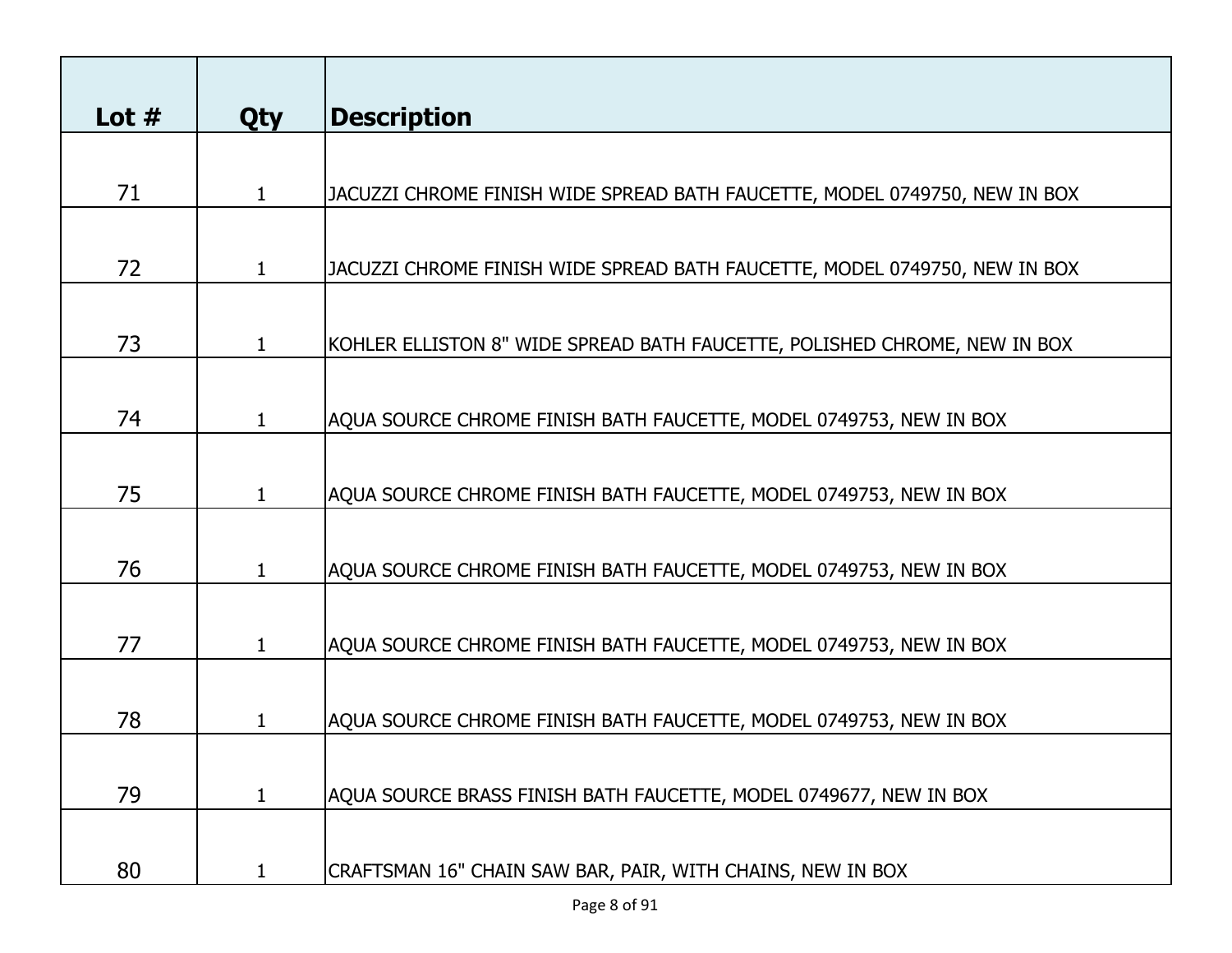| Lot $#$ | <b>Qty</b>     | Description                                                                             |
|---------|----------------|-----------------------------------------------------------------------------------------|
|         |                |                                                                                         |
| 81      | $\mathbf{1}$   | GROUP OF 3, CRAFTSMAN, ONE 16" AND TWO 18" CHAIN SAW BAR, WITH CHAINS, NEW IN BOX       |
|         |                |                                                                                         |
|         |                |                                                                                         |
| 82      | $\mathbf{1}$   | DEWALT 12" 80t, 32t SAW BLADES, NEW IN BOX                                              |
|         |                |                                                                                         |
| 83      | $\mathbf{1}$   | DEWALT 12" 80t, 32t SAW BLADES, NEW IN BOX                                              |
|         |                |                                                                                         |
| 84      | 1              | 4 PAIR 14 3/4' X 67 VINYL SHUTTERS, BURGUNDY, NEW IN BOX                                |
|         |                |                                                                                         |
|         |                |                                                                                         |
| 85      | 1              | 4 PAIR 14 3/4' X 67 VINYL SHUTTERS, BURGUNDY, NEW IN BOX                                |
|         |                | RELIA BILT VINYL REPLACEMENT WINDOW WITH GRID, 24"X37 3/4", ROUGH OPENING, NEW IN       |
| 86      | 1.             | <b>BOX</b>                                                                              |
|         |                |                                                                                         |
|         |                |                                                                                         |
| 87      | $\overline{2}$ | BID IS TIMES 2! RELIA BILT VINYL REPLACEMENT WINDOW, NO GRIP, 24" X 37 3/4", NEW IN BOX |
|         |                | BID IS TIMES 2! RELIA BILT VINYL REPLACEMENT WINDOW, WITH GRID, 36" X 37 3/4", NEW IN   |
| 88      | 2              | <b>BOX</b>                                                                              |
|         |                |                                                                                         |
| 89      | $\mathbf{1}$   | RELIA BILT VINYL REPLACEMENT WINDOW, NO GRID, 28" X 53 3/4", NEW IN BOX                 |
|         |                |                                                                                         |
|         |                | BID IS TIMES 2! RELIA BILT VINYL REPLACEMENT WINDOW, WITH GRID, 28" X 61 3/4", NEW IN   |
| 90      | 2              | <b>BOX</b>                                                                              |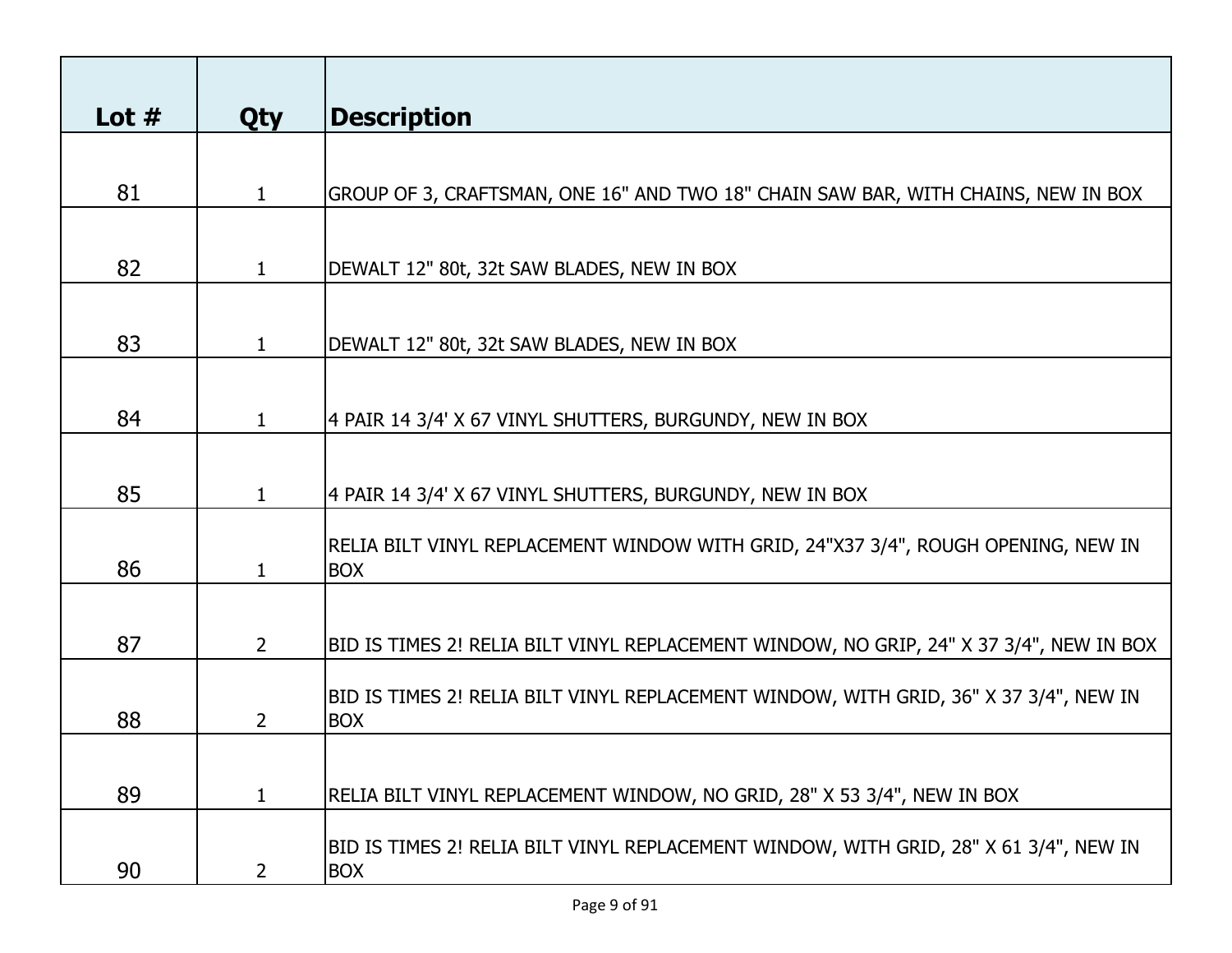| Lot $#$ | <b>Qty</b>     | <b>Description</b>                                                                                  |
|---------|----------------|-----------------------------------------------------------------------------------------------------|
| 91      | $\overline{2}$ | BID IS TIMES 2! RELIA BILT VINYL REPLACEMENT WINDOW, WITH GRID, 28" X 61 3/4", NEW IN<br><b>BOX</b> |
| 92      | $\overline{2}$ | BID IS TIMES 2! RELIA BILT VINYL REPLACEMENT WINDOW, WITH GRID, 28" X 45 3/4" (NEW IN<br>BOX)       |
| 93      | 3              | BID IS TIMES 3! RELIA BILT VINYL REPLACEMENT WINDOW, WITH GRID, 28" X 45 3/4" (NEW IN<br>BOX)       |
| 94      | $\mathbf{1}$   | RELIA BILT VINYL REPLACEMENT WINDOW 28" X 37 3/4", NO GRID, (NEW IN BOX)                            |
| 95      | 3              | BID IS TIMES 3! RELIA BILT VINYL REPLACEMENT WINDOW, 28" X 37 3/4", WITH GRID, (NEW IN<br>BOX)      |
| 96      | 3              | BID IS TIMES 3! RELIA BILT VINYL REPLACEMENT WINDOW,36" X 53 3/4", NO GRID, (NEW IN BOX)            |
| 97      | $\overline{2}$ | BID IS TIMES 2! RELIA BILT VINYL REPLACEMENT WINDOW, 28" X 53 3/4", NO GRID, (NEW IN<br>BOX)        |
| 98      | $\overline{2}$ | BID IS TIMES 2 RELIA BILT VINYL REPLACEMENT WINDOW, 28" X 53 3/4", WITH GRID, (NEW IN<br>BOX)       |
| 99      | $\mathbf{2}$   | BID IS TIMES 2 RELIA BILT VINYL REPLACEMENT WINDOW, 28" X 53 3/4", WITH GRID, (NEW IN<br>BOX)       |
| 100     | $2^{\circ}$    | BID IS TIMES 2 RELIA BILT VINYL REPLACEMENT WINDOW, 28" X 53 3/4", WITH GRID, (NEW IN<br>BOX)       |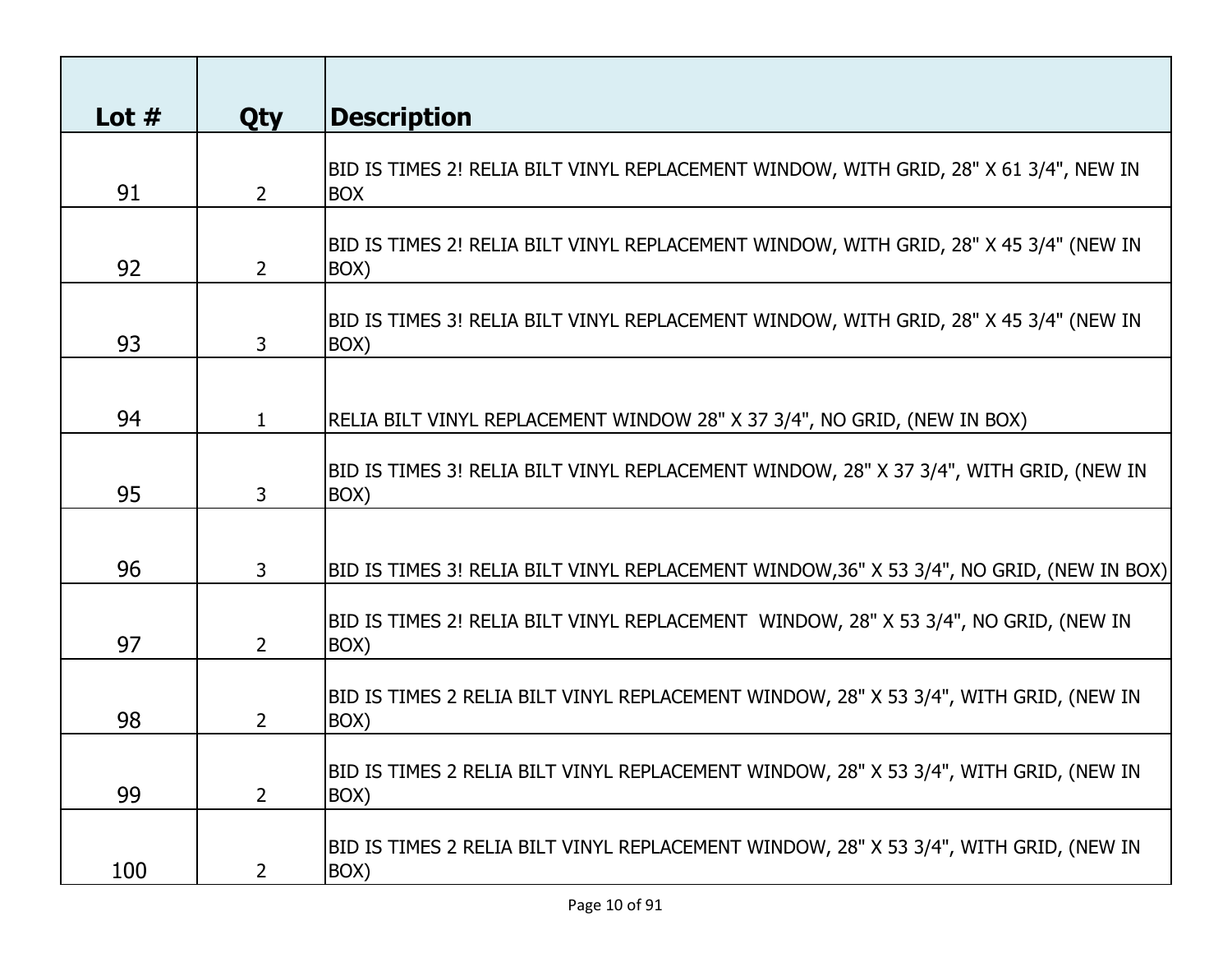| Lot $#$ | <b>Qty</b>     | <b>Description</b>                                                                                     |
|---------|----------------|--------------------------------------------------------------------------------------------------------|
| 101     | $\overline{2}$ | BID IS TIMES 2 RELIA BILT VINYL REPLACEMENT WINDOW, 28" X 53 3/4", WITH GRID, (NEW IN<br>BOX)          |
| 102     | $\mathbf{1}$   | RELIA BILT VINYL REPLACEMENT WINDOW WITH GRID, 34 3/4" X 54 1/4", (NEW IN BOX)                         |
| 103     | $\mathbf{1}$   | ALLEN & ROTH VANITY WITH TOP WHITE FINISH, CARRERA MARBLE TOP, 30"W X 38.9"T X<br>22"DEEP (NEW IN BOX) |
| 104     | 1              | ALLEN & ROTH VANITY WITH TOP WHITE FINISH, CARRERA MARBLE TOP, 36"W X 35"H X 22"DEEP<br>(NEW IN BOX)   |
| 105     | 1              | DISPLAY FLOOR MODEL VANITY WITH TOP AR TENNABY 42"W X 22"DEEP X 35"TALL                                |
| 106     |                | RELIA BILT VINYL REPLACEMENT WINDOW, 36" X 37", NO GRID, (NEW IN BOX)                                  |
| 107     | $\overline{2}$ | BID IS TIMES 2! RELIA BILT VINYL REPLACEMENT WINDOW, 32" X 53 3/4", NO GRID, (NEW IN<br>BOX)           |
| 108     | 2              | BID IS TIMES 2! RELIA BILT VINYL REPLACEMENT WINDOW, 32" X 53 3/4", NO GRID, (NEW IN<br>BOX)           |
| 109     | $\overline{2}$ | BID IS TIMES 2! RELIA BILT VINYL REPLACEMENT WINDOW, 32" X 53 3/4", NO GRID, (NEW IN<br>BOX)           |
| 110     | 1              | ALLEN & ROTH VANITY WITH TOP WHITE FINISH, CARRERA TOP, 30"W X 22"DEEP X 38.9" TALL,<br>MODEL# 0731353 |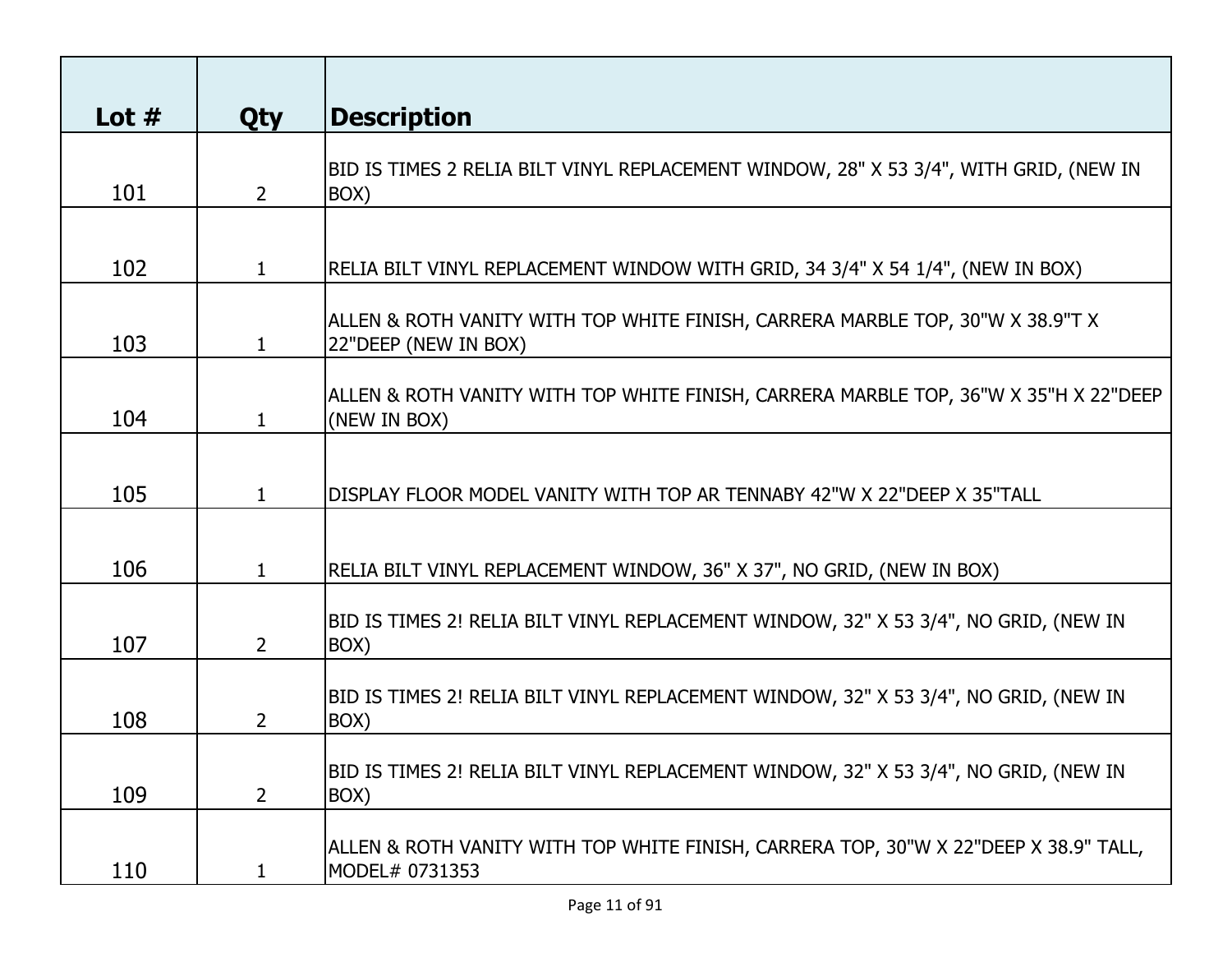| Lot $#$ | <b>Qty</b>                | <b>Description</b>                                                                                     |
|---------|---------------------------|--------------------------------------------------------------------------------------------------------|
| 111     | $\mathbf{1}$              | ALLEN & ROTH VANITY WITH TOP WHITE FINISH, CARRERA TOP, 30"W X 22"DEEP X 38.9" TALL,<br>MODEL# 0731353 |
| 112     | $\overline{2}$            | BID IS TIMES 2! RELIA BILT VINYL REPLACEMENT WINDOW, 32" X 37 3/ 4", NO GRID, (NEW IN<br>BOX)          |
| 113     | $\overline{2}$            | BID IS TIMES 2! RELIA BILT VINYL REPLACEMENT WINDOW, 32" X 37 3/ 4", NO GRID, (NEW IN<br>BOX)          |
| 114     | $\overline{2}$            | BID IS TIMES 2! RELIA BILT VINYL REPLACEMENT WINDOW, 32" X 37 3/ 4", NO GRID, (NEW IN<br>BOX)          |
| 115     | $\overline{2}$            | BID IS TIMES 2! RELIA BILT VINYL REPLACEMENT WINDOW, 32" X 37 3/4", WITH GRID, (NEW IN<br>BOX)         |
| 116     | $\mathsf{2}^{\mathsf{1}}$ | BID IS TIMES 2! RELIA BILT VINYL REPLACEMENT WINDOW, 32" X 37 3/4", WITH GRID, (NEW IN<br>BOX)         |
| 117     | 1                         | X POWER P-600-A AIR MOTOR 1/3 HP 3 SPEED, (NEW IN BOX)                                                 |
| 118     | 2                         | BID IS TIMES 2! RELIA BILT VINYL REPLACEMENT WINDOW, 36" X 53 3/4" WITH GRID, (NEW IN<br>BOX)          |
| 119     | $\overline{2}$            | BID IS TIMES 2! RELIA BILT VINYL REPLACEMENT WINDOW, 36" X 53 3/4" WITH GRID, (NEW IN<br>BOX)          |
| 120     | 1                         | 9 x 8 Micro Dome Tent                                                                                  |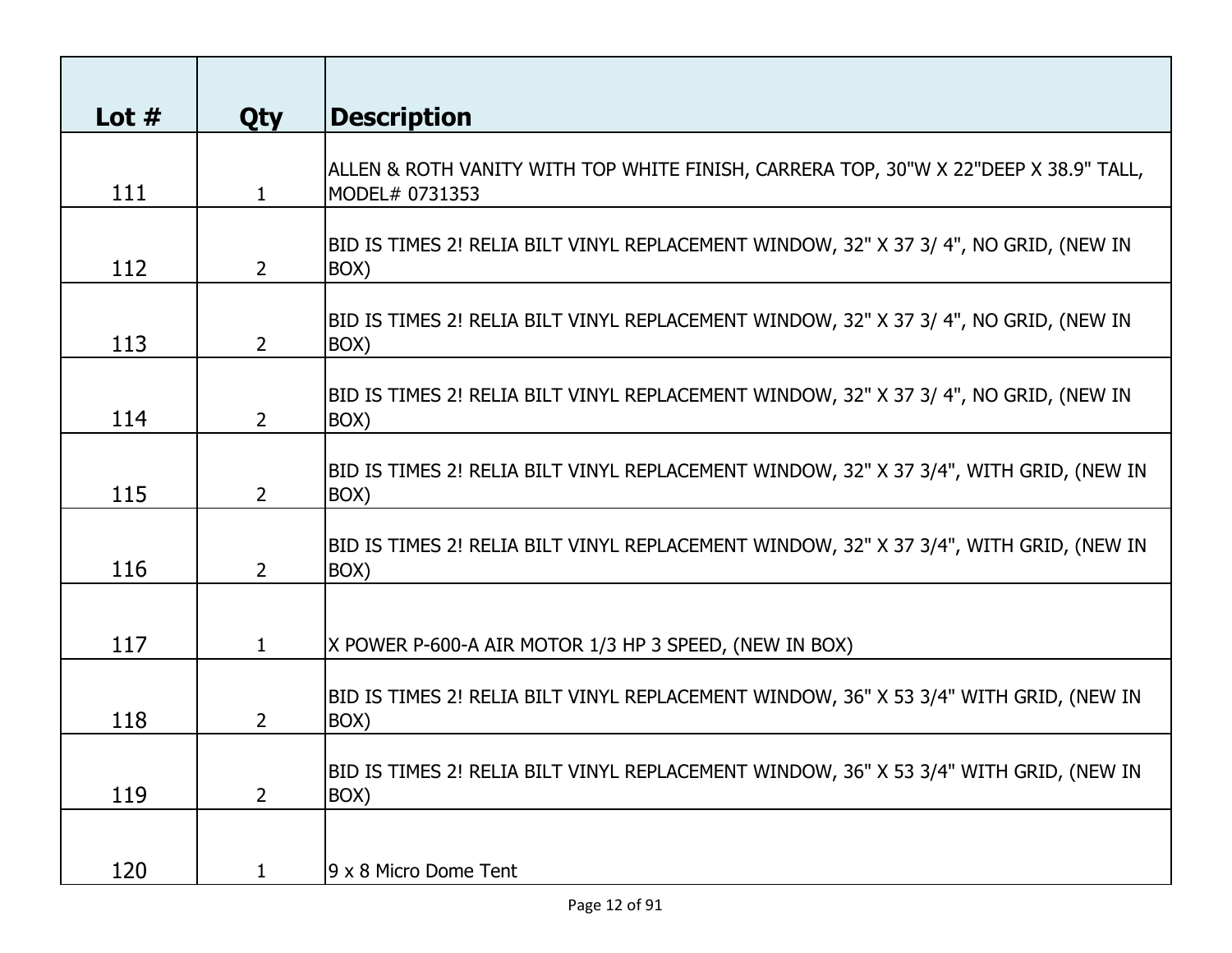| Lot $#$ | Qty          | <b>Description</b>                                                    |
|---------|--------------|-----------------------------------------------------------------------|
|         |              |                                                                       |
| 121     | $\mathbf{1}$ | 3 Camp Chairs                                                         |
|         |              |                                                                       |
| 122     | $\mathbf{1}$ | 2 Large Camp Chairs                                                   |
|         |              |                                                                       |
| 123     | $\mathbf{1}$ | Dewalt 14.4VXR 1/2" Cordless Drill                                    |
|         |              |                                                                       |
| 124     | $\mathbf{1}$ | Porta Cable 1.5ga Finish Nailer with Case                             |
|         |              |                                                                       |
| 125     | $\mathbf{1}$ | 2 - 5D' Airless Spray Hose                                            |
|         |              |                                                                       |
| 126     | $\mathbf{1}$ | 2 - 5D' Airless Spray Hose                                            |
|         |              |                                                                       |
| 127     | $\mathbf{1}$ | Senco Dura spin 14.4V Screw Gun Boxed Marked Repaired                 |
|         |              |                                                                       |
| 128     | $\mathbf{1}$ | Kobalt Rechargeable Drill & Bits                                      |
|         |              |                                                                       |
| 129     | $\mathbf{1}$ | Delta 10" Band Saw (.5HP 7000RPM) with stand appears to be new in box |
|         |              |                                                                       |
| 130     | $\mathbf{1}$ | Delta 16" variable speed scroll saw new in box                        |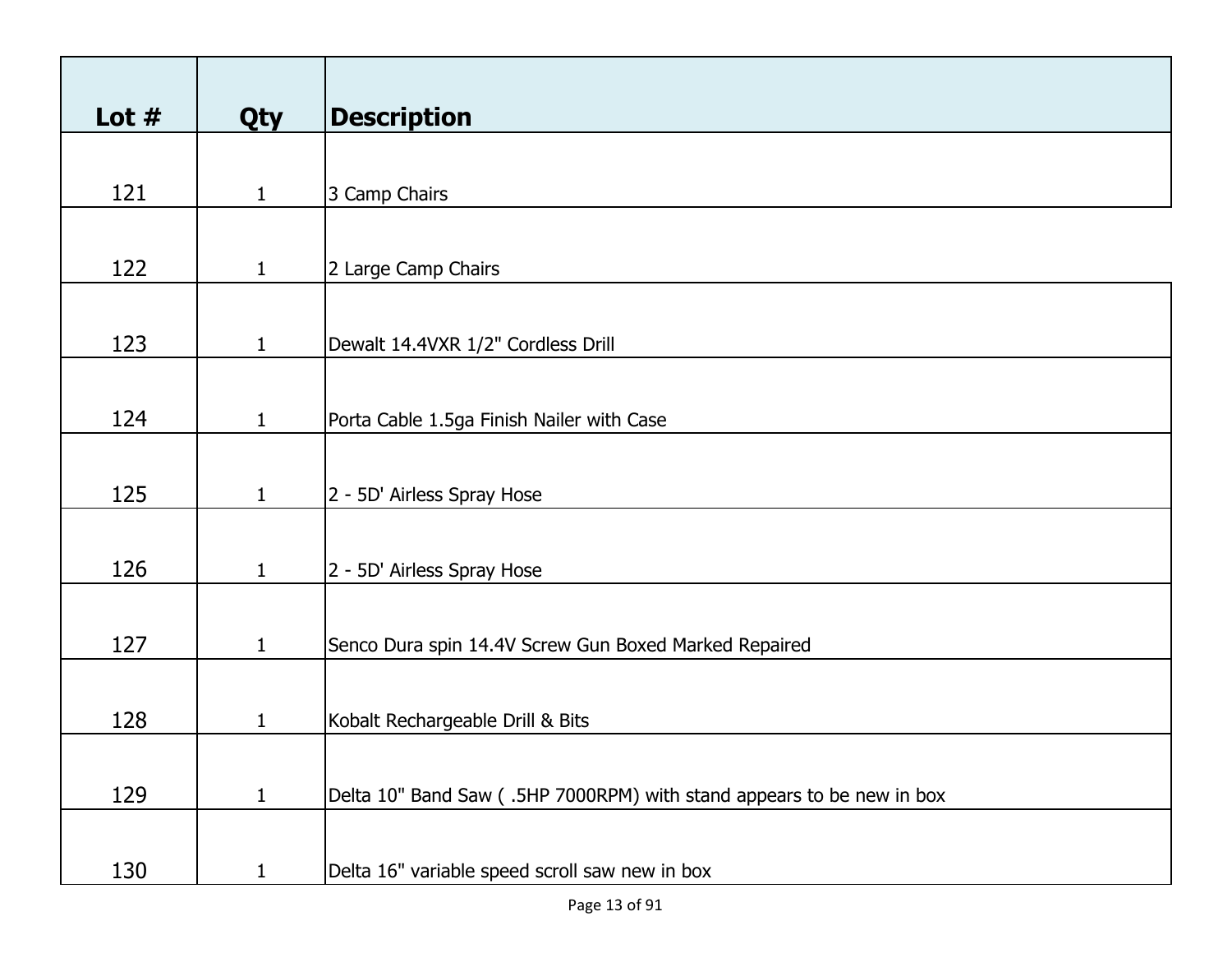| Lot $#$ | <b>Qty</b>   | <b>Description</b>                                                |
|---------|--------------|-------------------------------------------------------------------|
|         |              |                                                                   |
| 131     | $\mathbf{1}$ | Task Force 14" Abrasive Chop Saw New in Box                       |
|         |              |                                                                   |
| 132     | $\mathbf{1}$ | <b>Used Whirlpool Microwave</b>                                   |
|         |              |                                                                   |
| 133     | $\mathbf{1}$ | Whirlpool 4 burner gas Cook Top Display Model                     |
|         |              |                                                                   |
| 134     | $\mathbf{1}$ | Electrolux 1 Touch 5 Burner Electric Cook Top Display Model       |
|         |              |                                                                   |
| 135     | $\mathbf{1}$ | Whirlpool 5 Burner Glass Cook Top Display Model                   |
|         |              |                                                                   |
| 136     | $\mathbf{1}$ | Whirlpool Oven Stove Microwave Appears to be Display Model        |
|         |              |                                                                   |
| 137     | $\mathbf{1}$ | Whirlpool Oven Stove Microwave Appears to be Display Model        |
|         |              |                                                                   |
| 138     | $\mathbf{1}$ | GE Oven Stove Microwave Appears to be Display Model               |
|         |              |                                                                   |
| 139     | $\mathbf{1}$ | Kitchen Aide Mini Fridge Model: KUR5-24RSBS01 "Unknown Condition" |
| 140     | $\mathbf{1}$ | Sharp Over Stove Microwave Appears to be Display                  |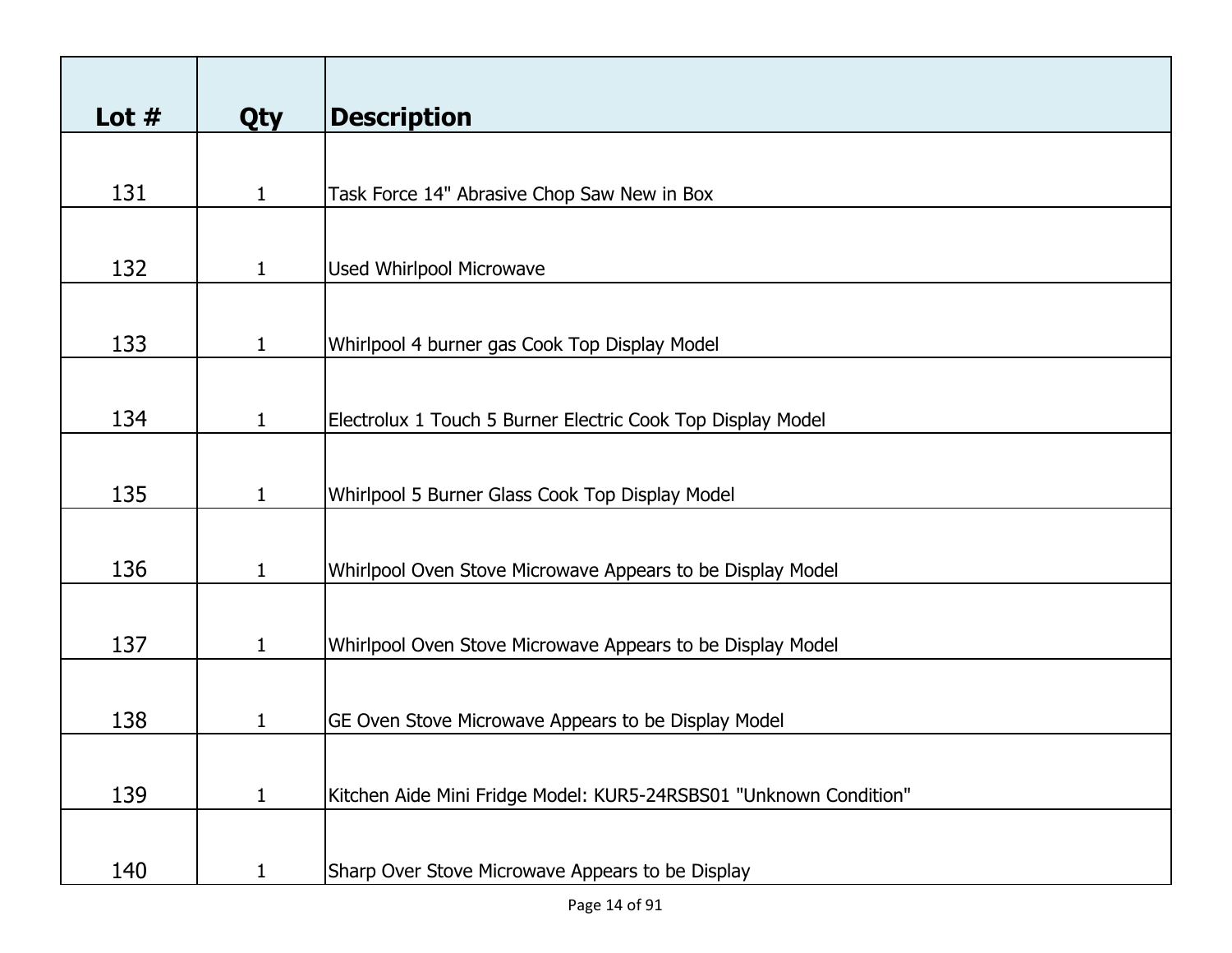| Lot $#$ | <b>Qty</b>   | <b>Description</b>                                                    |
|---------|--------------|-----------------------------------------------------------------------|
|         |              |                                                                       |
| 141     | 1            | Vanity Mirror 30 x 34 "New in Box" Model: 0399250 Style Selection     |
|         |              |                                                                       |
| 142     | $\mathbf{1}$ | Medicine Cabinet 30.25 x 29.75 "New in Box" Model: 0023730            |
|         |              |                                                                       |
| 143     | 1            | Whirlpool Washing Machine Model: W2W4816FW2 Appears to be new Display |
|         |              |                                                                       |
| 144     | $\mathbf{1}$ | Fisher Paykel Dryer Model: DG62T27G Appears to be new Display         |
|         |              |                                                                       |
| 145     | $\mathbf{1}$ | Used Kenmore All-N-One Washer Dryer Combo                             |
|         |              |                                                                       |
| 146     | $\mathbf{1}$ | Red Samsung Dryer Used with Dent                                      |
|         |              |                                                                       |
| 147     | $\mathbf{1}$ | Blue Samsung Dryer Appears to be New                                  |
|         |              |                                                                       |
| 148     | 1            | LG Washing Machine Mini Twin Appears to be new in box                 |
|         |              |                                                                       |
| 149     | 1            | GE 12" Storage Pedestal with Dent                                     |
|         |              |                                                                       |
| 150     | 1            | <b>GE Pair of Storage Pedestals</b>                                   |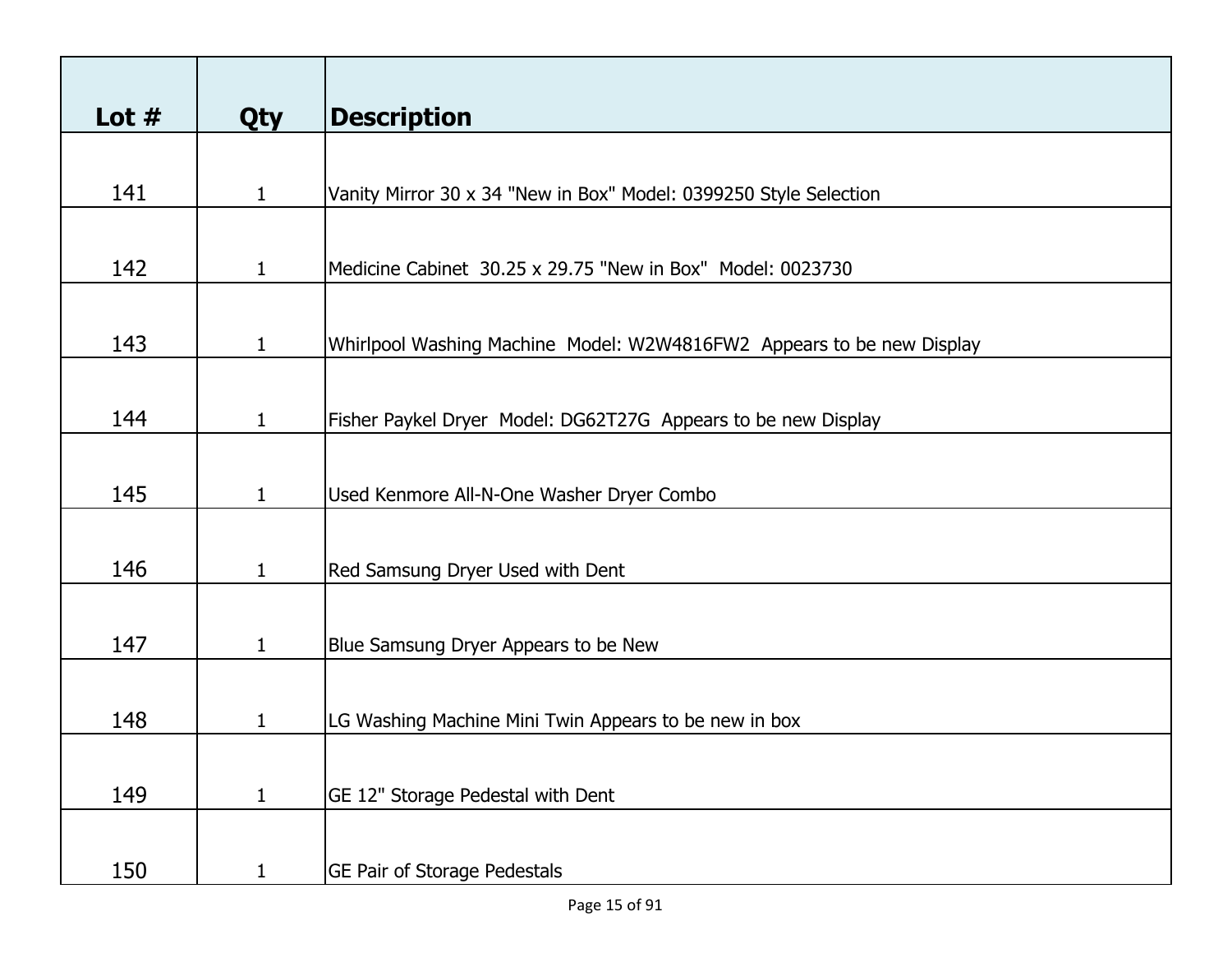| Lot $#$ | <b>Qty</b>   | <b>Description</b>                                                                           |
|---------|--------------|----------------------------------------------------------------------------------------------|
|         |              |                                                                                              |
| 151     | $\mathbf{1}$ | Pair of Red Samsung Storage Pedestal Used                                                    |
|         |              |                                                                                              |
| 152     | $\mathbf{1}$ | <b>Used Storage Pedestal</b>                                                                 |
|         |              |                                                                                              |
| 153     | $\mathbf{1}$ | <b>Used Storage Pedestal</b>                                                                 |
|         |              |                                                                                              |
| 154     | $\mathbf{1}$ | LG - Twin Washer Appears to be new in Box                                                    |
|         |              |                                                                                              |
| 155     | $\mathbf{1}$ | LG - Twin Washer Appears to be new in Box Model# WD100CB                                     |
|         |              |                                                                                              |
| 156     | $\mathbf{1}$ | Frigidaire Dorm Size Refrigerator Appears to be new in box Model# FRCO3L2DM                  |
|         |              |                                                                                              |
| 157     | $\mathbf{1}$ | Whirlpool Imperial Series Dryer Used                                                         |
|         |              |                                                                                              |
| 158     | 1            | Maytag Commercial Washer Appears to be Display                                               |
|         |              |                                                                                              |
| 159     | $\mathbf{1}$ | Whirlpool 4 Burner 5 cu ft Free Standing Gas Range Model: WFG3Z0M0BW (Appears to be Display) |
|         |              |                                                                                              |
| 160     | $\mathbf{1}$ | GE 4.8 cu ft 4 Burner Gas Range Appears to be Display                                        |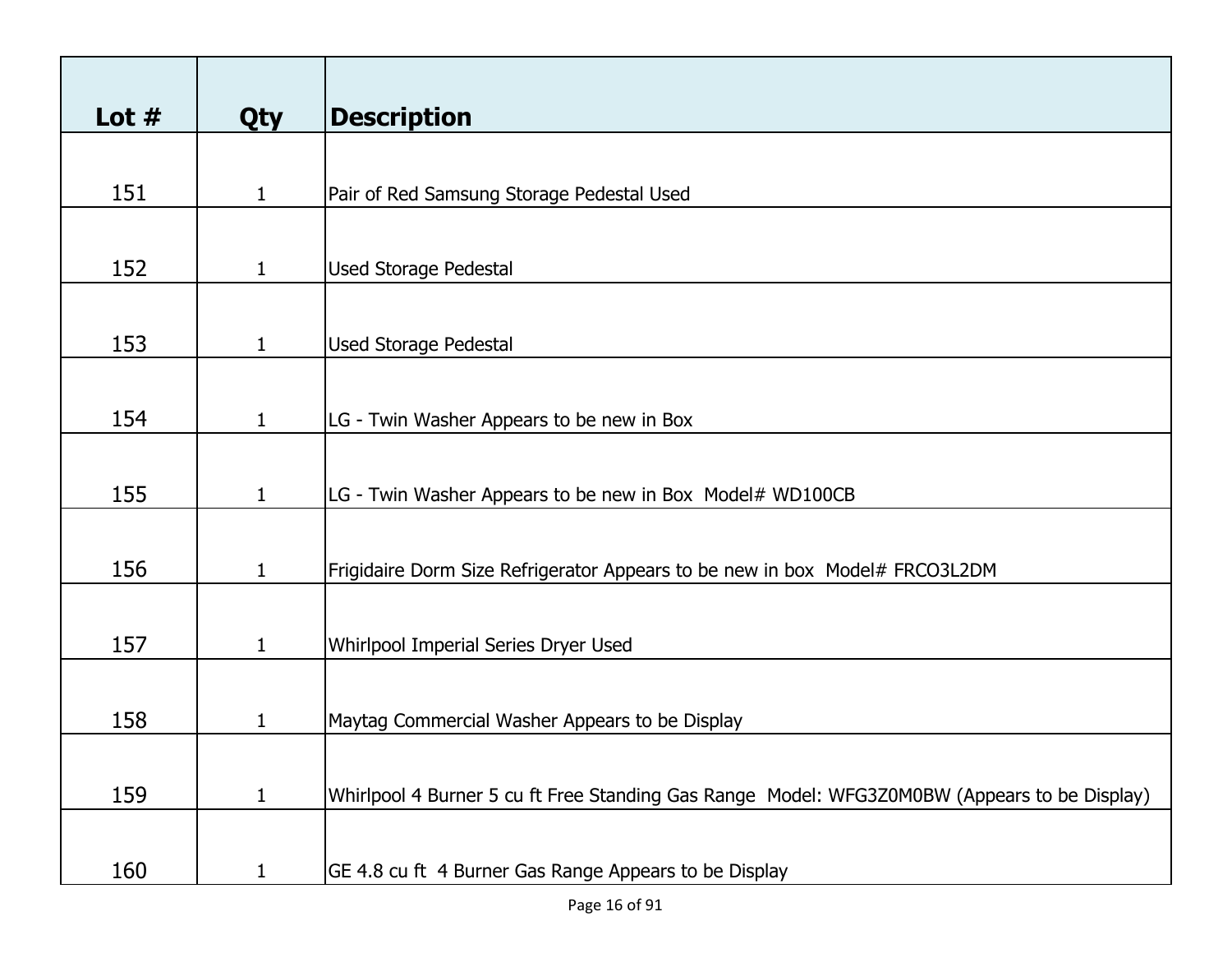| Lot $#$ | <b>Qty</b>   | <b>Description</b>                                                                  |
|---------|--------------|-------------------------------------------------------------------------------------|
|         |              |                                                                                     |
| 161     | $\mathbf 1$  | Whirlpool Dishwasher Model: WDF520PADM3 Appears to be Display                       |
|         |              |                                                                                     |
| 162     | $\mathbf 1$  | Whirlpool Dishwasher (Missing Handle) Model: WDT730PAHW White Appears to be Display |
|         |              |                                                                                     |
| 163     | $\mathbf{1}$ | Whirlpool Dishwasher Black (Scratch & Dent) Appears to be Display Model: WDT7309641 |
|         |              |                                                                                     |
| 164     | $\mathbf{1}$ | Samsung Stainless Dishwasher Model: DW80R2031US Appears to be Display               |
|         |              |                                                                                     |
| 165     | $\mathbf{1}$ | Samsung Dishwasher Model:DW80R7060UG Appears to be Display                          |
|         |              |                                                                                     |
| 166     | $\mathbf{1}$ | Whirlpool Dishwasher Model# WDT710PAHB Appears to be new in Box                     |
|         |              |                                                                                     |
| 167     | $\mathbf{1}$ | Fisher Paykel Dishwasher in Cabinet Dishwasher Appears to be new in Box Part#88630  |
|         |              |                                                                                     |
| 168     | 1            | Bosch Dishwasher Appears to be Display Model (Model# SHP65T55UC/09)                 |
|         |              |                                                                                     |
| 169     | $\mathbf{1}$ | Whirlpool Dishwasher Gold Series Appears to be Display Model# WT720PADM2            |
|         |              |                                                                                     |
| 170     | 1            | Frigidaire Dishwasher Model# FDPC4221AWDA Appears to be Display                     |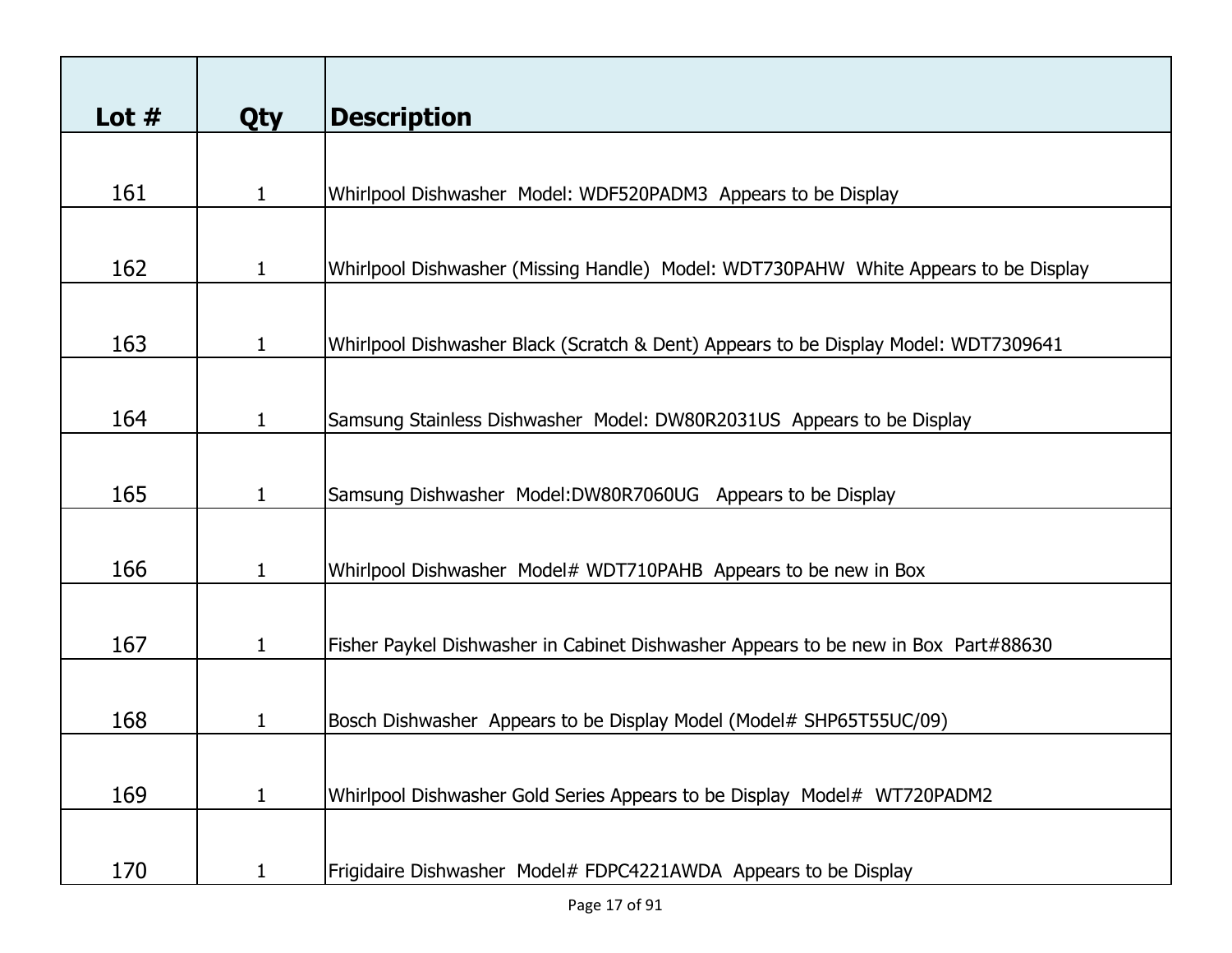| Lot $#$ | <b>Qty</b>   | <b>Description</b>                                                                     |
|---------|--------------|----------------------------------------------------------------------------------------|
|         |              |                                                                                        |
| 171     | $\mathbf{1}$ | GE Dishwasher Model# GDP6659YN0FS Appears to be Display                                |
|         |              |                                                                                        |
| 172     | $\mathbf{1}$ | Bosch (White) Dishwasher Silence Plug 50dBA Model# SHEM3AY52N/26 Appears to be Display |
|         |              |                                                                                        |
| 173     | $\mathbf{1}$ | Whirlpool Dishwasher Model# WDF330PAAW Appears to be Display                           |
|         |              |                                                                                        |
| 174     | $\mathbf 1$  | Frigidaire Can/Wine Cooler (Display Model) Model# FGWC46L3SS (FR46 Bottle Built)       |
|         |              |                                                                                        |
| 175     | $\mathbf{1}$ | Damage Box White LG Over stove Microwave Appears to be new in Box                      |
|         |              |                                                                                        |
| 176     |              |                                                                                        |
|         | $\mathbf{1}$ | Damage box (new in box) Samsung Over Stove Microwave Model# ME18H704SFS                |
|         |              |                                                                                        |
| 177     | $\mathbf{1}$ | GE Profile Over Stove Microwave Appears to Display Model                               |
|         |              |                                                                                        |
| 178     | $\mathbf 1$  | Haier .9 cu ft Counter Microwave Appears to be Display                                 |
|         |              |                                                                                        |
| 179     | $\mathbf{1}$ | Frigidaire Convection/Oven Microwave Appears to be Display                             |
|         |              |                                                                                        |
|         |              |                                                                                        |
| 180     | 1            | Roper Dryer Appears to Display                                                         |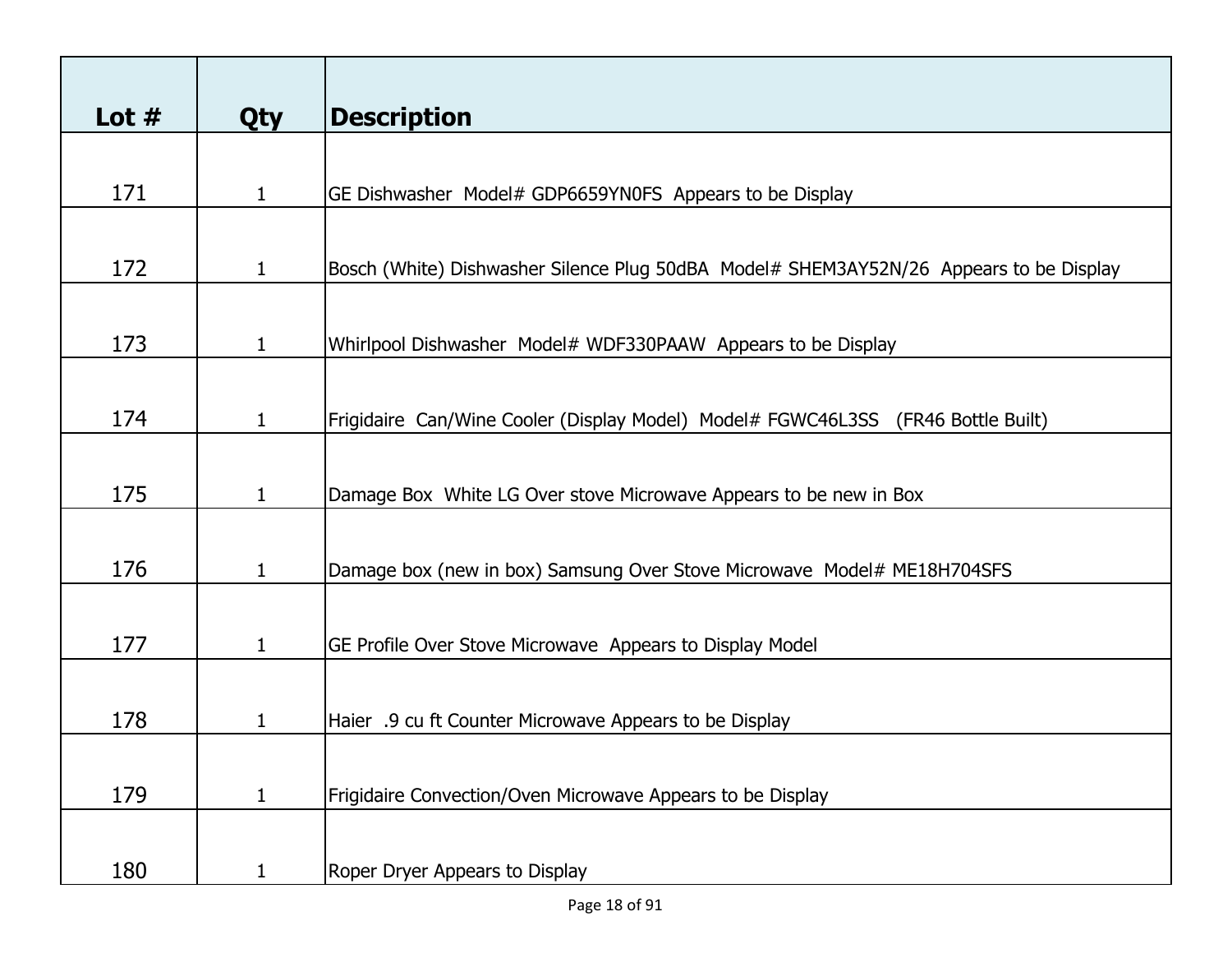| Lot $#$ | <b>Qty</b>   | <b>Description</b>                                                     |
|---------|--------------|------------------------------------------------------------------------|
|         |              |                                                                        |
| 181     | 1            | Samsung Washing Machine (New in Box) Model# DV42H5200EP                |
|         |              |                                                                        |
| 182     | 1            | Maytag HD Dryer (New in Box) Model# MGD 6230 HW                        |
|         |              |                                                                        |
| 183     | $\mathbf{1}$ | Whirlpool Dryer (New in Box) Model# WGD 495T BW                        |
|         |              |                                                                        |
| 184     | $\mathbf{1}$ | GE Dryer Appears to be Display Model# GFD55ESSN0WW                     |
|         |              |                                                                        |
| 185     | $\mathbf{1}$ | GE Dryer Appears to be Display Model# GFD55ESSN0WW                     |
|         |              |                                                                        |
| 186     | $\mathbf{1}$ | Whirlpool Dryer Appears to be Display Model# WED4815EW1                |
| 187     | $\mathbf{1}$ | Midea Dryer Appears to be Display Model3 MLE45N1BWW                    |
|         |              |                                                                        |
| 188     | 1            | Glacier Bay 20" Medicine Cabinet New in Box (Copper Pewter) 1001332932 |
|         |              |                                                                        |
| 189     | $\mathbf{1}$ | Glacier Bay 20" Medicine Cabinet (White) New in Box<br>125300          |
|         |              |                                                                        |
| 190     | $\mathbf{1}$ | Glacier Bay 30" Medicine Cabinet (White) New in Box<br>0023730         |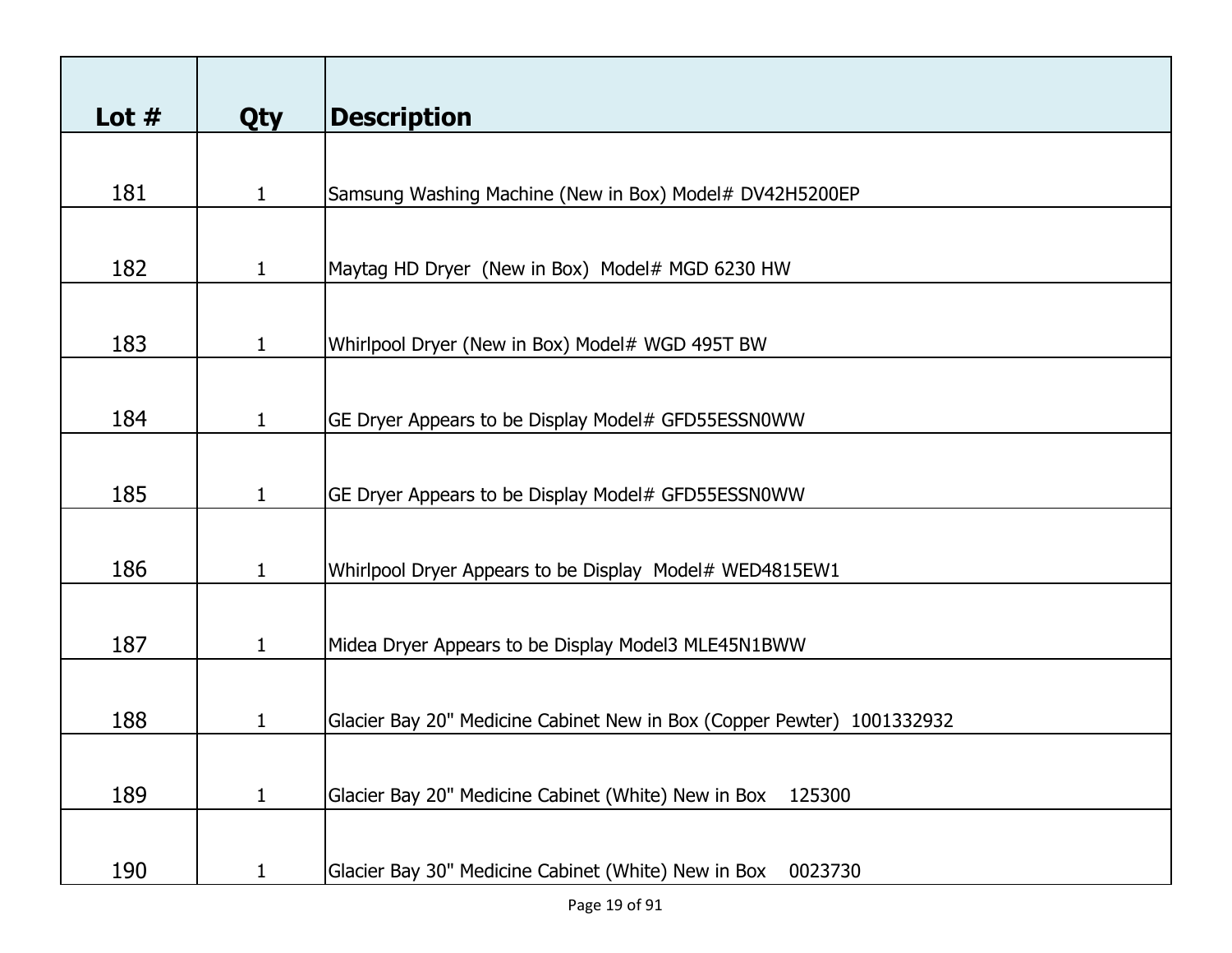| Lot $#$ | <b>Qty</b>   | <b>Description</b>                                                     |
|---------|--------------|------------------------------------------------------------------------|
|         |              |                                                                        |
| 191     | 1            | Garden Treasure 2 Person Swing (new in Box) 214714                     |
|         |              |                                                                        |
| 192     | $\mathbf{1}$ | Grand Bay 42" Medicine Cabinet                                         |
|         |              |                                                                        |
| 193     | $\mathbf{1}$ | Style Selections 36" Ornate Wall Mirror (new in Box) 248736            |
|         |              |                                                                        |
| 194     | $\mathbf{1}$ | Style Selections 36" Ornate Wall Mirror (new in Box) 248736            |
|         |              |                                                                        |
| 195     | $\mathbf{1}$ | Style Selections 36" Ornate Wall Mirror (new in Box) 248736            |
|         |              |                                                                        |
| 196     | $\mathbf{1}$ | Style Selections 36" Ornate Wall Mirror (new in Box) 248736            |
|         |              |                                                                        |
| 197     | $\mathbf{1}$ | Style Selections 36" Ornate Wall Mirror (new in Box) 248736            |
|         |              |                                                                        |
| 198     | 1            | Frigidaire Washer with pedestal "unknown condition" Model# ?           |
|         |              |                                                                        |
| 199     | 1            | Whirlpool Refrigerator Appears to be Display Model Model# WRT318FZDW09 |
|         |              |                                                                        |
| 200     | 1            | Whirlpool upright Freezer "unknown condition" Model# EV200NXGW02       |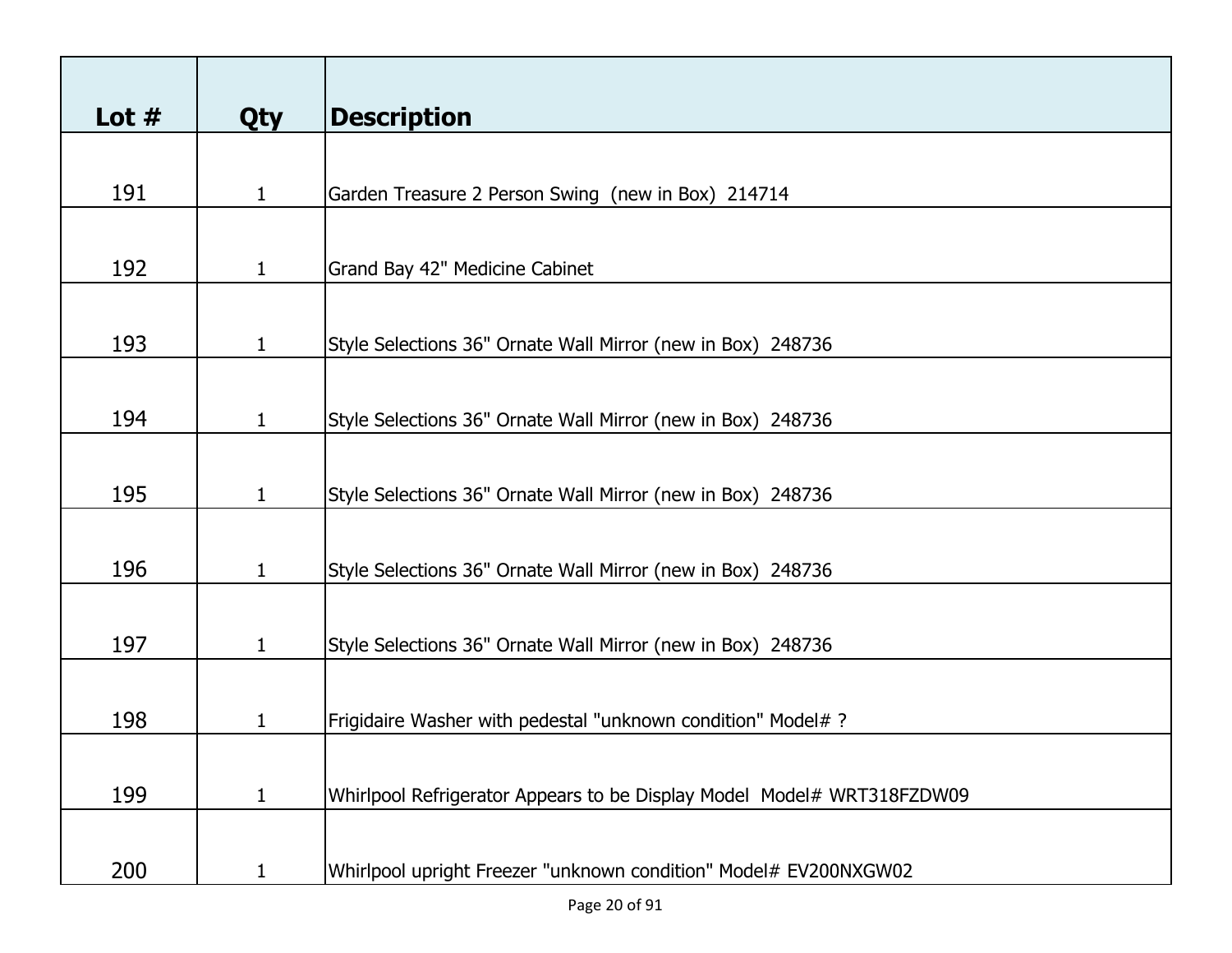| Lot $#$ | <b>Qty</b>   | <b>Description</b>                                                                          |
|---------|--------------|---------------------------------------------------------------------------------------------|
|         |              |                                                                                             |
| 201     | 1            | Kitchen Aide Slide in Oven Appears to be Display Model "unknown model"                      |
|         |              |                                                                                             |
| 202     | 1            | KitchenAide Microwave & Double Oven Display Model KEMC308KSS0                               |
|         |              |                                                                                             |
| 203     | $\mathbf 1$  | Whirlpool Smart Wall Oven New in Box Model#?                                                |
|         |              |                                                                                             |
| 204     | $\mathbf 1$  | Frigidaire Range Stove Smooth Top (Damaged Handle) Appears to be Display Model# LFEF3018TBD |
|         |              |                                                                                             |
| 205     | $\mathbf{1}$ | Whirlpool Range Stove Smooth Top Appears to be Display Model# WFE515S0EB0                   |
|         |              |                                                                                             |
| 206     | $\mathbf 1$  | Frigidaire 5 Burner Gas Range Appears to be Display Model# FGFL87DCC                        |
|         |              |                                                                                             |
| 207     | $\mathbf{1}$ | LG Electric 5 burner Range Appears to be Display Model# LRE3061BD                           |
|         |              |                                                                                             |
| 208     | 1            | Samsung Burner Gas Range Appears to be Display Model# MXG0A6511SS                           |
|         |              |                                                                                             |
| 209     | 1            | GE 4 Burner Electric Range Appears to be Display Model # JB645DK1BB                         |
|         |              |                                                                                             |
| 210     |              | Samsung Cook Top 5 Burner (New in Box) Model: NZ36k78806                                    |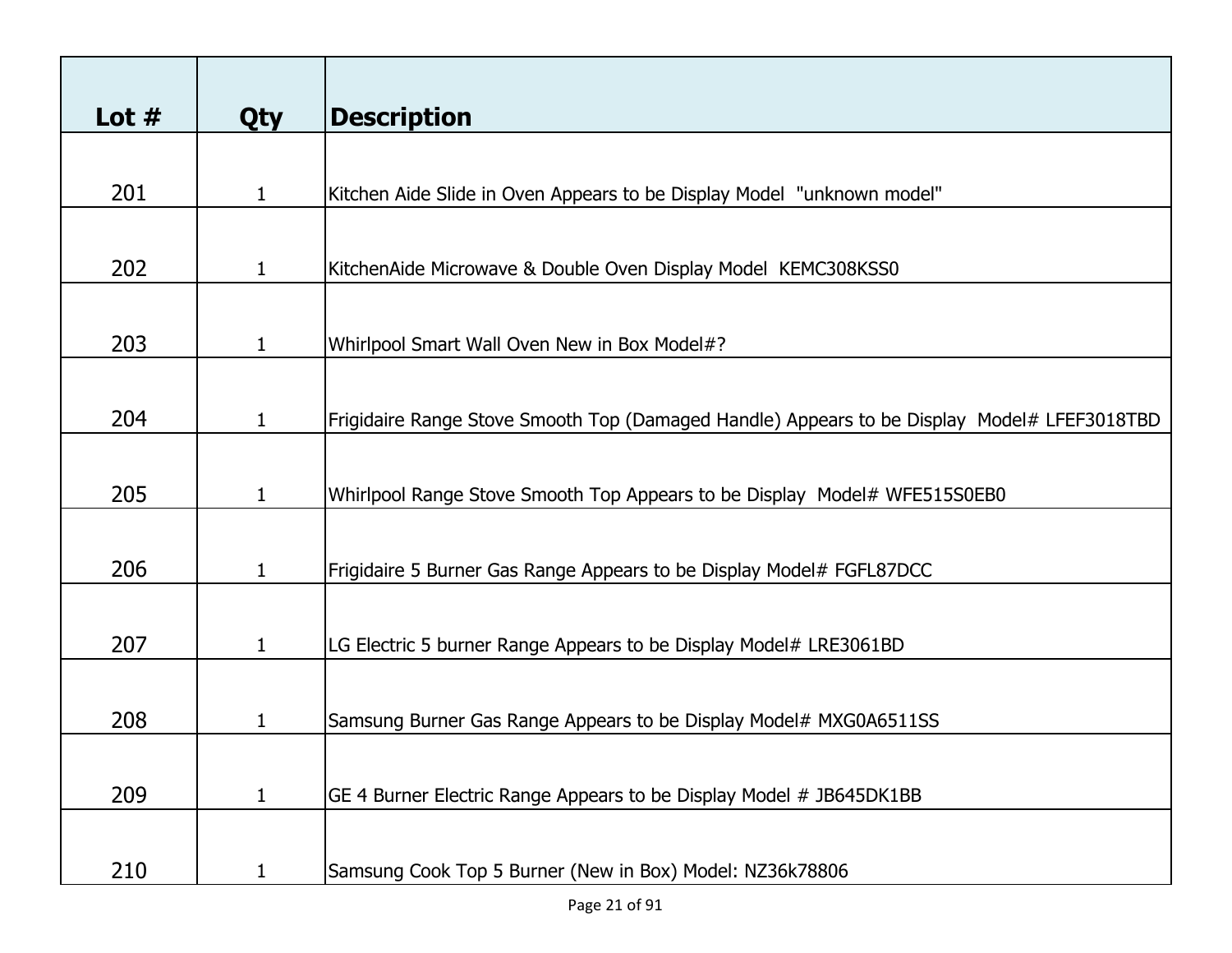| Lot $#$ | <b>Qty</b>   | <b>Description</b>                                                                         |
|---------|--------------|--------------------------------------------------------------------------------------------|
|         |              |                                                                                            |
| 211     | $\mathbf{1}$ | GE Cook Top (New in Box) Model# PHP9030DJ4BB                                               |
|         |              |                                                                                            |
| 212     | $\mathbf 1$  | GE Cook Top (New in Box) Model# PP9030SJ2SS                                                |
|         |              |                                                                                            |
| 213     | $\mathbf{1}$ | GE Profile 4 Burner Cook Top Appears to be Display Model                                   |
|         |              |                                                                                            |
| 214     | $\mathbf{1}$ | Frigidaire 4 Burner Cook Top Appears to be Display Model# FEC30C4ACD                       |
|         |              |                                                                                            |
| 215     | $\mathbf{1}$ | Samsung 5 burner Gas Cook Top Appears to be Display Model# NA30K6550TS                     |
|         |              |                                                                                            |
| 216     | $\mathbf{1}$ | KitchenAide 5 Burner Electric Cook Top Appears to be Display Model (Model# KECC667BBL01    |
|         |              |                                                                                            |
| 217     | $\mathbf{1}$ | GE Profile 30" Down Draft Cook Top Appears to be Display (New in Box) Model# JP389WVWW     |
|         |              |                                                                                            |
| 218     | 1            | Whirlpool 5 Burner Cook Top Appears to be Display Model (Model# G9CE3065X)                 |
|         |              |                                                                                            |
| 219     | 1            | KitchenAide 4 Burner Cook Top Appears to be Display Model (New in Box) Model# KECC507KBT02 |
| 220     | 1            | Jennaire Down Draft Cook Top Appears to be New in Box (Model# JED8230ADW)                  |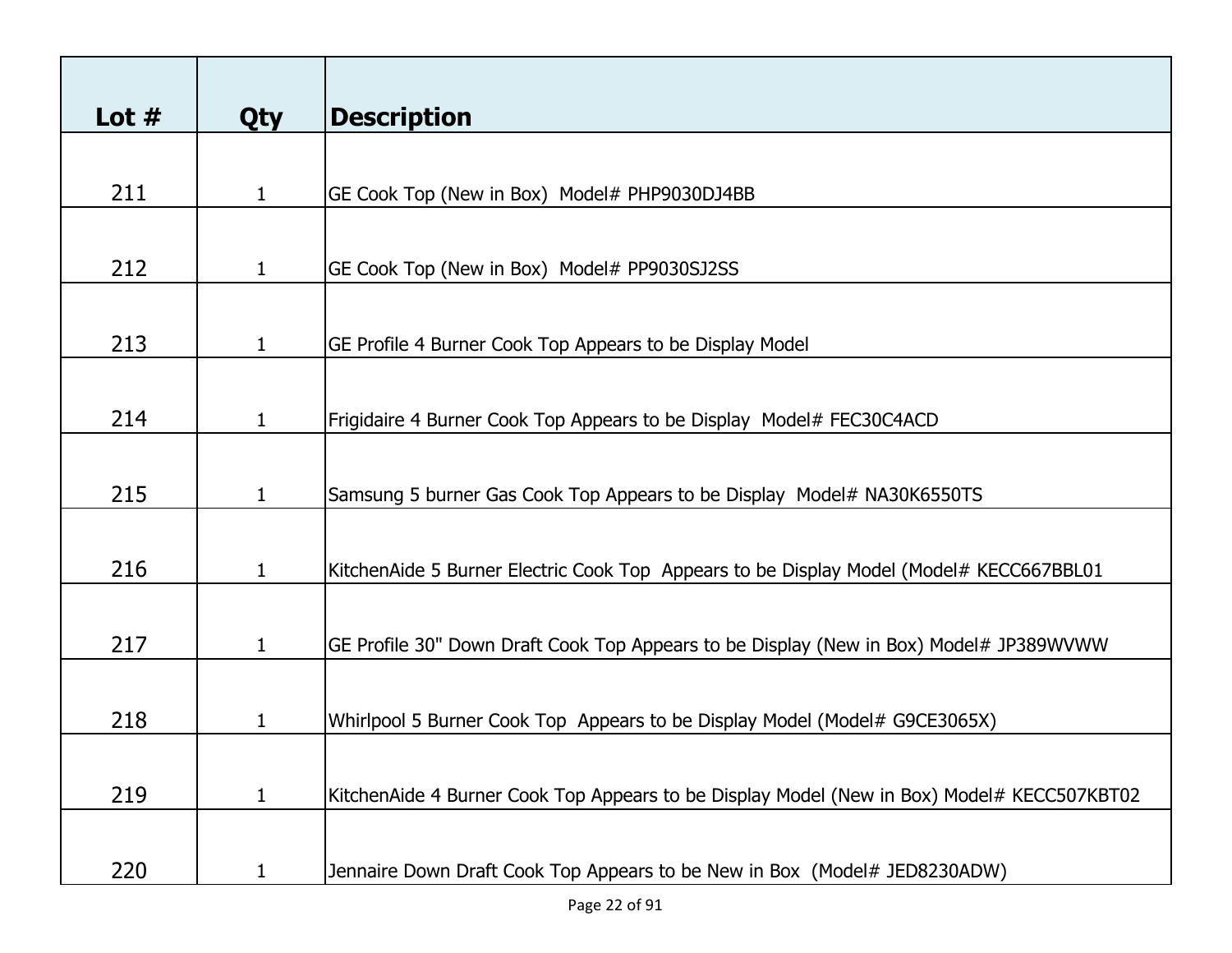| Lot $#$ | <b>Qty</b>   | <b>Description</b>                                               |
|---------|--------------|------------------------------------------------------------------|
| 221     | $\mathbf{1}$ | Whirlpool Wall Oven Appears to be New in Box Model: RBS305PRB00  |
| 222     | $\mathbf{1}$ | KitchenAide Double Oven (Display Model) Model: K0DE500EB501      |
| 223     | $\mathbf{1}$ | GE Profile Double Oven White "Used"                              |
|         |              |                                                                  |
| 224     | $\mathbf{1}$ | GE Double Oven "Used"                                            |
| 225     | $\mathbf{1}$ | Frigidaire Wall Oven Appears to be display Model# FFEW3025PWC    |
| 226     | $\mathbf{1}$ | GE Wall Oven New in Box Model# JTP20WFWW                         |
| 227     | $\mathbf{1}$ | Whirlpool Wall Oven New in Box Model# NOT VISIBLE                |
| 228     | 1            | GE Double Wall Oven (Display Model) Model# PT9565R155            |
| 229     | $\mathbf{1}$ | Whirlpool Microwave/ Wall Oven (Display Model) Model# GMC275PDB2 |
| 230     | $\mathbf{1}$ | Estate 48" x 36" Medicine Cabinet #291843                        |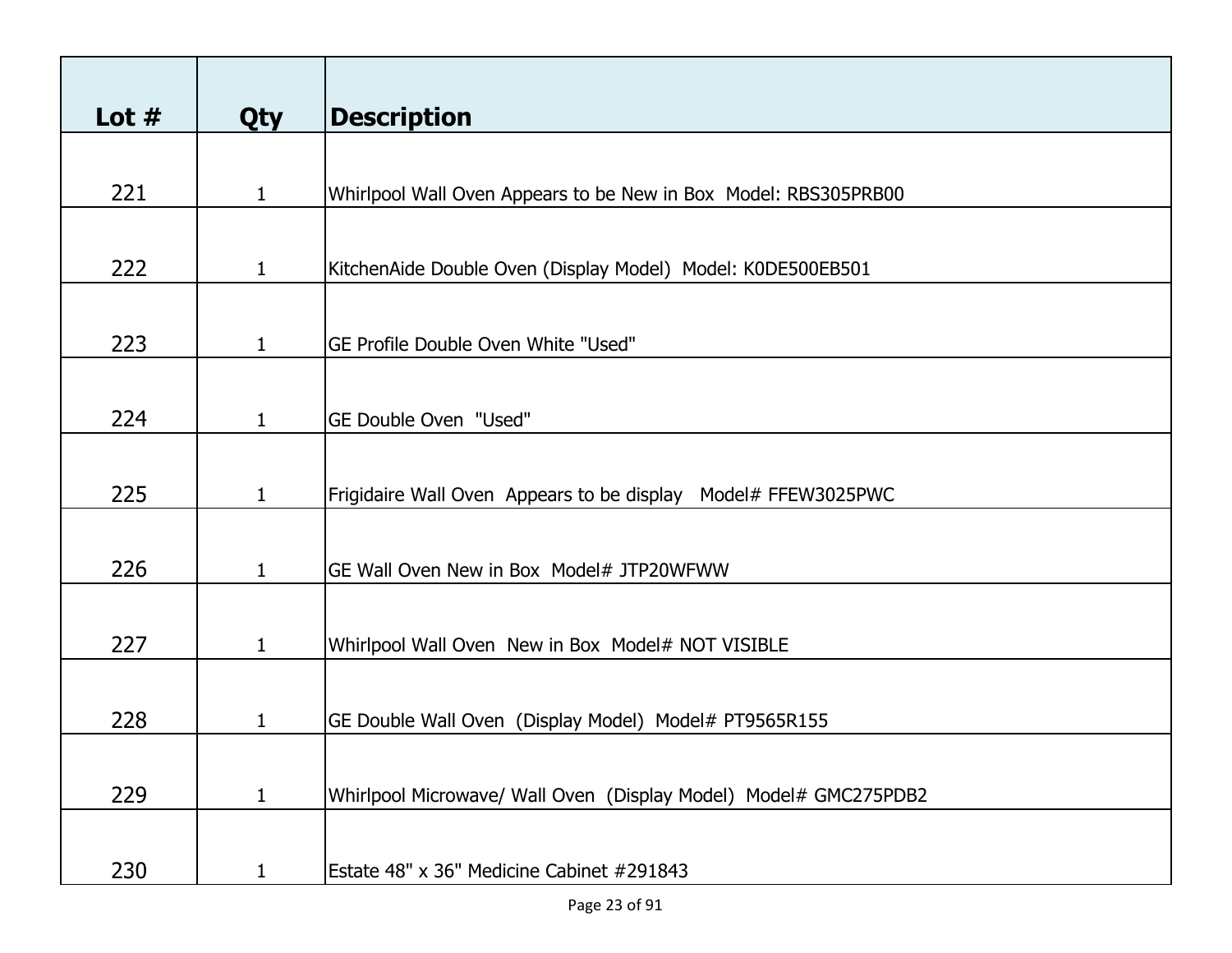| Lot $#$ | <b>Qty</b>   | <b>Description</b>                                                     |
|---------|--------------|------------------------------------------------------------------------|
|         |              |                                                                        |
| 231     | $\mathbf{1}$ | Whirlpool Double Oven (new in box)                                     |
|         |              |                                                                        |
| 232     | $\mathbf{1}$ | Maytag Dishwasher (Used) Model: PDB3600AWX                             |
|         |              |                                                                        |
| 233     | $\mathbf{1}$ | Whirlpool Dryer (Used) Model: WED92HEFWD                               |
|         |              |                                                                        |
| 234     | $\mathbf{1}$ | Maytag Washer "Used"                                                   |
|         |              |                                                                        |
| 235     | $\mathbf{1}$ | Samsung Washer "Used"                                                  |
|         |              |                                                                        |
| 236     | $\mathbf{1}$ | Exterior Double Door Unit Approx. 77" x 100" with glass                |
|         |              |                                                                        |
| 237     | 1            | Pella Oak Grain 36" Fiberglass Door 3 Pane/Oval, Lead Glass Entry Door |
|         |              |                                                                        |
| 238     | 1            | Therma Tru 36" Fiberglass Entry Door with Leaded Full Glass (Mahogany) |
| 239     | $\mathbf{1}$ | Therma Tru 36" Fiberglass Entry Door with Lead Glass (Blue)            |
|         |              |                                                                        |
| 240     | 1            | Therma Tru 36" Steel Entry Door with Lead 3/4 Glass (Black)            |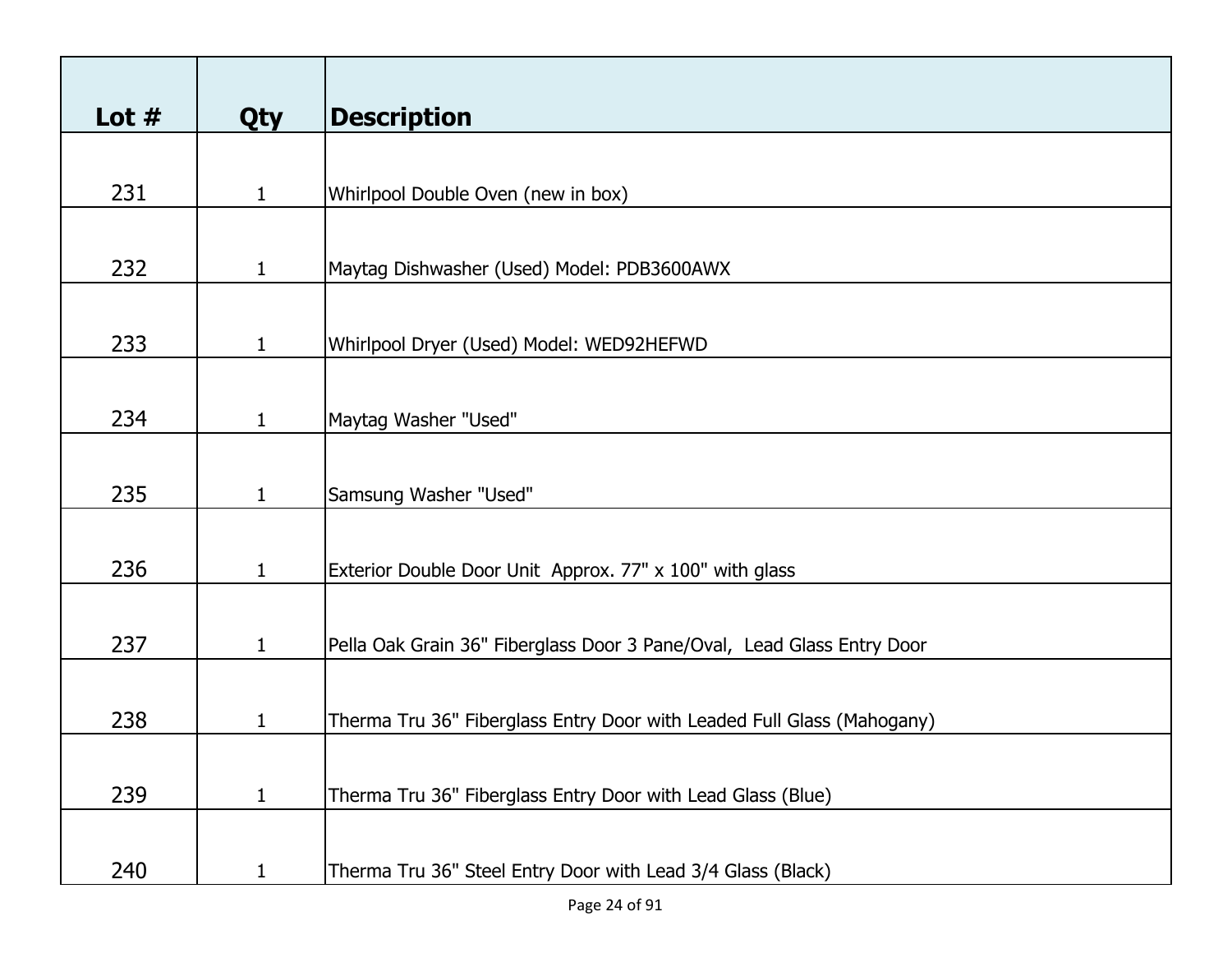| Lot $#$ | <b>Qty</b>   | <b>Description</b>                                            |
|---------|--------------|---------------------------------------------------------------|
|         |              |                                                               |
| 241     | $\mathbf{1}$ | Therma Tru 36" Steel with Frost Glass Entry Door (Black Full) |
|         |              |                                                               |
|         |              |                                                               |
| 242     | $\mathbf{1}$ | Pella Fiberglass Lead Glass Door Entry Door 36" (Oak Grain)   |
|         |              |                                                               |
| 243     | $\mathbf{1}$ | 36" Steel Entry Door with Lead Glass Green Oval               |
|         |              |                                                               |
| 244     | $\mathbf 1$  | 36" Therma Tru Black Steel Full Leaded Glass Entry Door       |
|         |              |                                                               |
|         |              |                                                               |
| 245     | $\mathbf{1}$ | 36" Therma Tru Black Steel Glass at Top Entry Door            |
|         |              |                                                               |
| 246     | $\mathbf{1}$ | 36" Mahogany Color Entry Door with Glass                      |
|         |              |                                                               |
|         |              |                                                               |
| 247     | $\mathbf{1}$ | 36" White Steel Entry Door with Glass                         |
|         |              |                                                               |
| 248     | 1            | 36" White Steel Entry Door With Glass                         |
|         |              |                                                               |
|         |              |                                                               |
| 249     | $\mathbf{1}$ | 36" Fir Door 6 Panel Solid                                    |
|         |              |                                                               |
| 250     | 1            | 36" Fir Door with Glass at Top                                |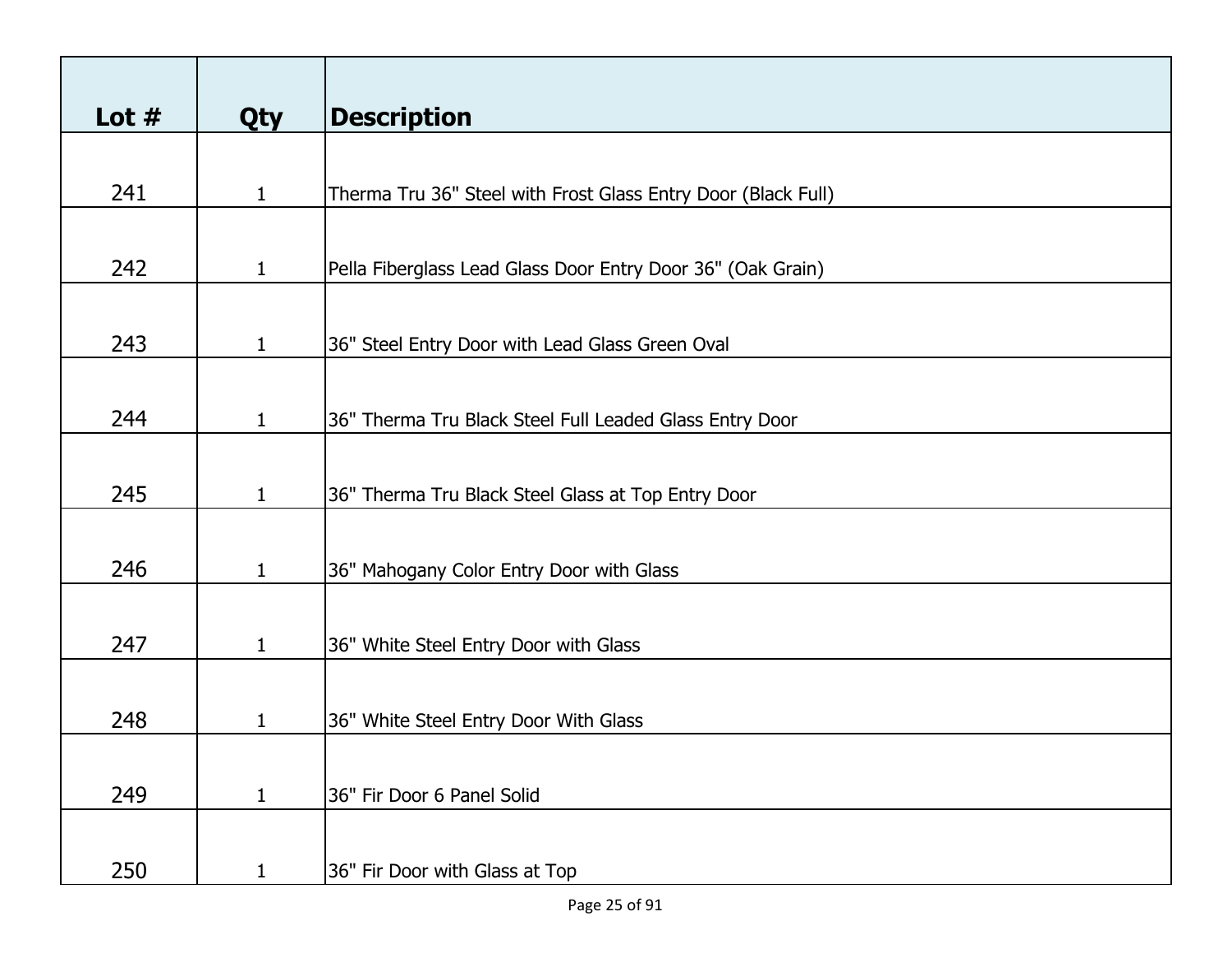| Lot $#$ | <b>Qty</b>   | <b>Description</b>                                                                          |
|---------|--------------|---------------------------------------------------------------------------------------------|
|         |              |                                                                                             |
| 251     | 1            | Pair of Mirror Sliding Closet Door Slaps 31"W                                               |
|         |              |                                                                                             |
|         |              |                                                                                             |
| 252     | $\mathbf{1}$ | Provential 48" Pivot Doors Unit with Glass                                                  |
|         |              |                                                                                             |
| 253     | $\mathbf{1}$ | Wooden & Raised Glass 30"W Pantry Door                                                      |
|         |              |                                                                                             |
|         |              |                                                                                             |
| 254     | $\mathbf{1}$ | 36" Wood & Glass Pantry Door                                                                |
|         |              |                                                                                             |
| 255     | $\mathbf{1}$ | 28" Wood & Glass Pantry Door                                                                |
|         |              |                                                                                             |
|         |              |                                                                                             |
| 256     | $\mathbf{1}$ | 32" Wood & Glass Pantry Door                                                                |
|         |              |                                                                                             |
| 257     | $\mathbf{1}$ | 28" Wood & Glass Pantry Door                                                                |
|         |              |                                                                                             |
| 258     |              |                                                                                             |
|         | 1            | 28" Wood & Glass Pantry Door                                                                |
|         |              | Large Group of Miscellaneous Door (Slabs Only) 24"- 30" Various sizes some with minor Water |
| 259     | Group        | Damage                                                                                      |
|         |              |                                                                                             |
| 260     | $\mathbf{1}$ | 36" Therma Tru Exterior Door Unit (RH)                                                      |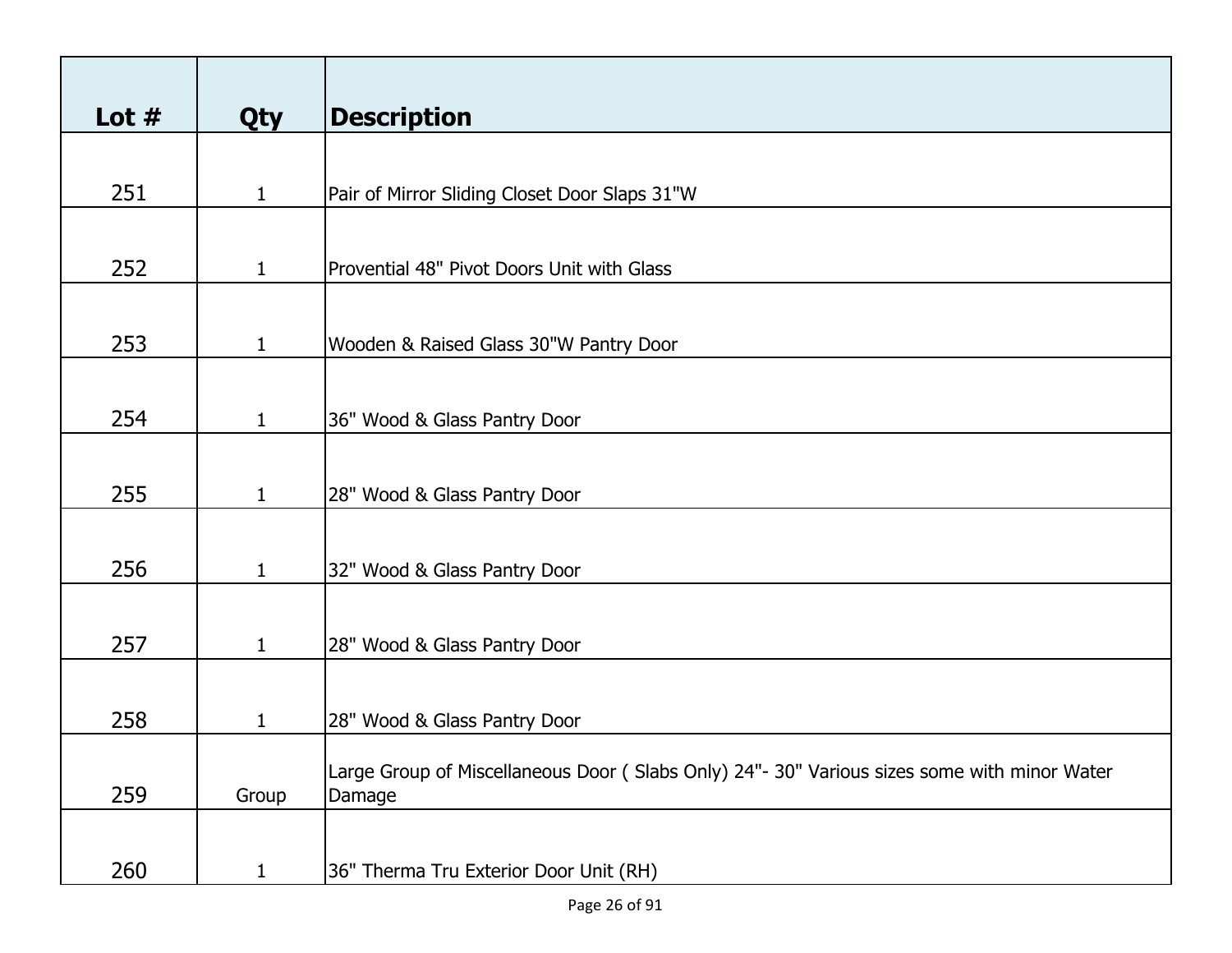| Lot $#$ | <b>Qty</b>   | <b>Description</b>                                                     |
|---------|--------------|------------------------------------------------------------------------|
|         |              |                                                                        |
| 261     | 3            | 36" Steel Exterior Entry Door (RH)                                     |
|         |              |                                                                        |
| 262     | $\mathbf{1}$ | 36" Therma Tru Steel Entry Door (LH) with Glass (Dent)                 |
|         |              |                                                                        |
| 263     | $\mathbf{1}$ | 32" Wooden Exterior Door Unit (LH)                                     |
|         |              |                                                                        |
| 264     | $\mathbf{1}$ | 36" Steel & Full Glass Exterior Door Unit (LH)                         |
|         |              |                                                                        |
| 265     | $2^{\circ}$  | Reeb Millwork 36" Steel with Full Glass Entry Door (Black) (RH)        |
|         |              |                                                                        |
| 266     | $\mathbf{1}$ | Therma Tru 32" (RH) Steel & Full Glass with Built in Blinds Unit       |
|         |              |                                                                        |
| 267     | $\mathbf{1}$ | 32" Fiberglass with Full (RH) Clear Glass Door Unit (For Vinyl Siding) |
|         |              |                                                                        |
| 268     | 1            | BMC 32" Full Glass Entry Door Unit with Grids (RH)                     |
|         |              |                                                                        |
| 269     | 1            | Kolbe 36" (RH) Fiberglass with Full Glass & Grid Entry Door Unit       |
|         |              |                                                                        |
| 270     | 1            | 32" (LH) Wood Entry Door Unit For 2 x 6 Exterior Wall                  |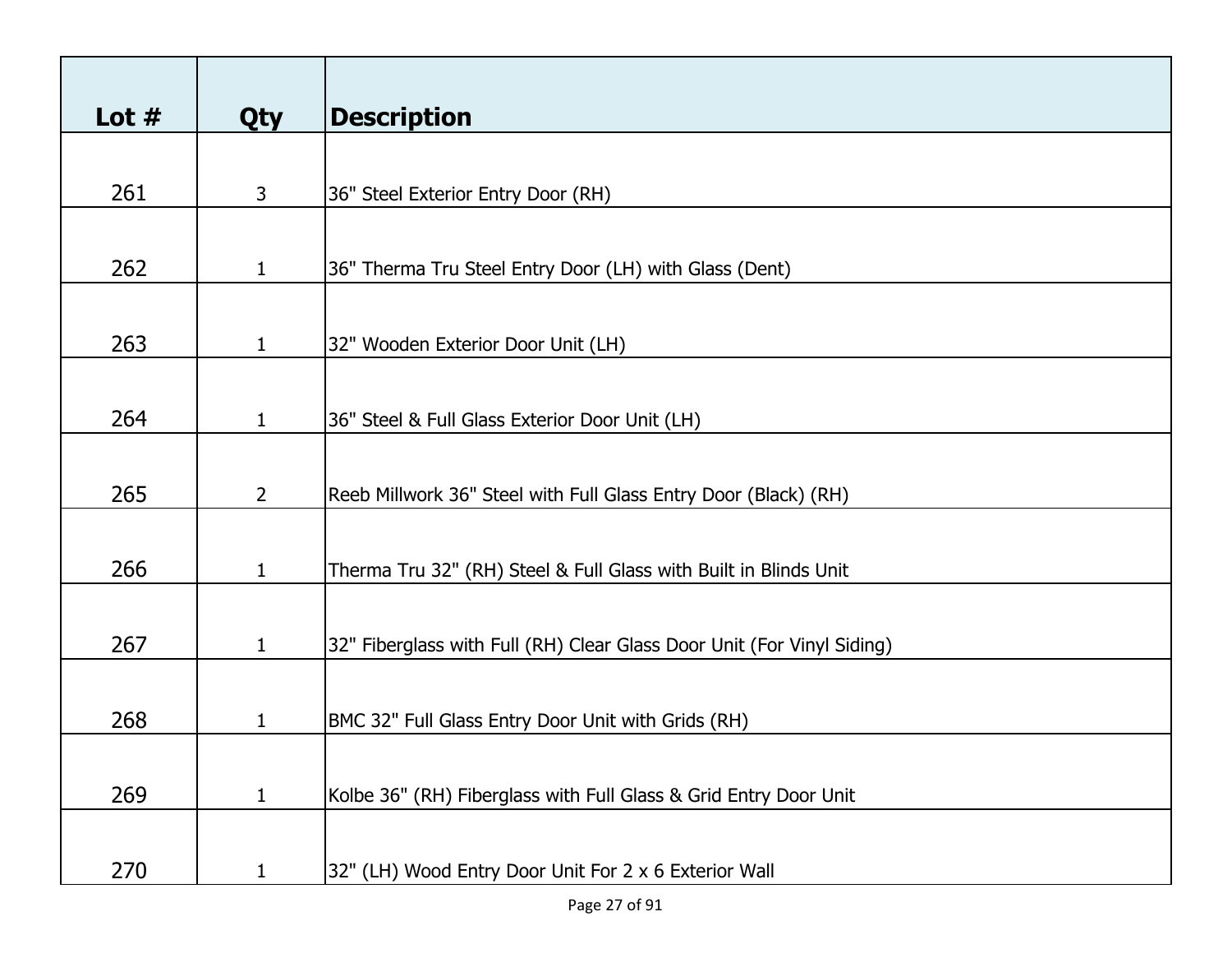| Lot $#$ | Qty          | <b>Description</b>                                            |
|---------|--------------|---------------------------------------------------------------|
|         |              |                                                               |
| 271     | $\mathbf{1}$ | 30" Vanity with Top                                           |
|         |              |                                                               |
| 272     | $\mathbf{1}$ | Allen & Roth Vanity #0337418 (New in Box)                     |
|         |              |                                                               |
| 273     | $\mathbf{1}$ | 36" White Vanity With Top (New in Box)                        |
|         |              |                                                               |
| 274     | $\mathbf{1}$ | 36" Vanity with Top (Marked Broken Top) #2694473 (New in Box) |
|         |              |                                                               |
| 275     | $\mathbf{1}$ | 24" Vanity 24" Vanity With Top (Display)                      |
|         |              |                                                               |
| 276     | $\mathbf{1}$ | 30" Vanity with Top (Display)                                 |
|         |              |                                                               |
| 277     | $\mathbf{1}$ | 24" Vanity with Top (New in Box)                              |
|         |              |                                                               |
| 278     | $\mathbf{1}$ | 31" x 22" Vanity Top Only (New in Box)                        |
| 279     |              |                                                               |
|         | $\mathbf{1}$ | 30" Vanity with Top (New in Box)                              |
| 280     | $\mathbf{1}$ | 30" Vanity with Top (New in Box)                              |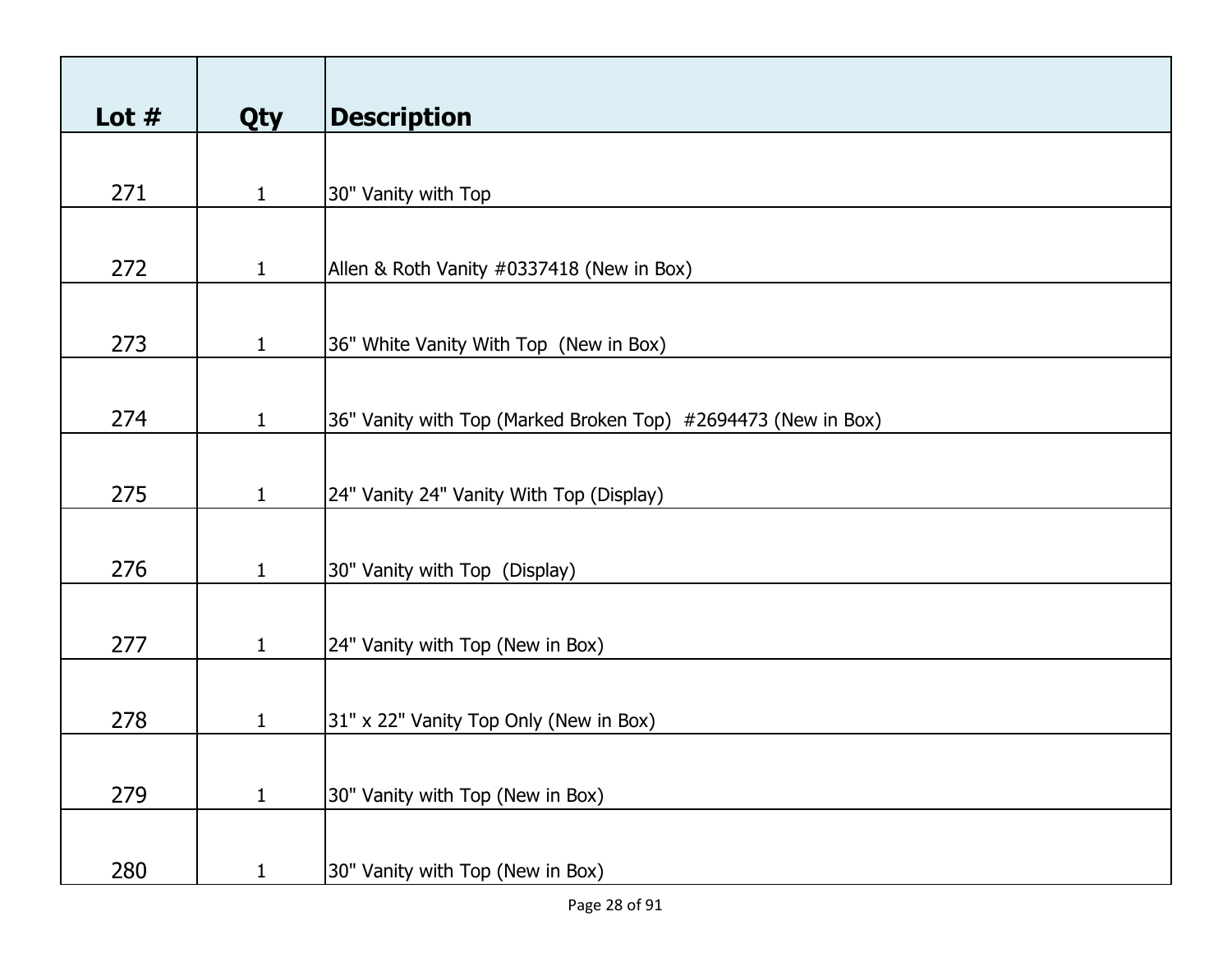| Lot $#$ | Qty          | <b>Description</b>                                    |
|---------|--------------|-------------------------------------------------------|
|         |              |                                                       |
| 281     | $\mathbf{1}$ | 21" Vanity Sink Only with Faucette                    |
|         |              |                                                       |
| 282     | $\mathbf{1}$ | 25" Vanity with Sink #0198271                         |
|         |              |                                                       |
| 283     | $\mathbf{1}$ | Appears to be Book Shelf (New in Box)                 |
|         |              |                                                       |
| 284     | $\mathbf{1}$ | 30" Vanity with Tool (New in Box) #572645             |
|         |              |                                                       |
| 285     | $\mathbf{1}$ | 60" Double Vanity with Top (Small Chip at Right Sink) |
|         |              |                                                       |
| 286     | $\mathbf{1}$ | 33" Gray Vanity (No Top)                              |
| 287     | $\mathbf{1}$ |                                                       |
|         |              | 48" Vanity White with Top                             |
| 288     | 1            | 25" x 19" Sink                                        |
|         |              |                                                       |
| 289     | $\mathbf{1}$ | Vanity Mirror 26" x 32"                               |
|         |              |                                                       |
| 290     | $\mathbf{1}$ | Shower Door Kit (New in Box) with Glass               |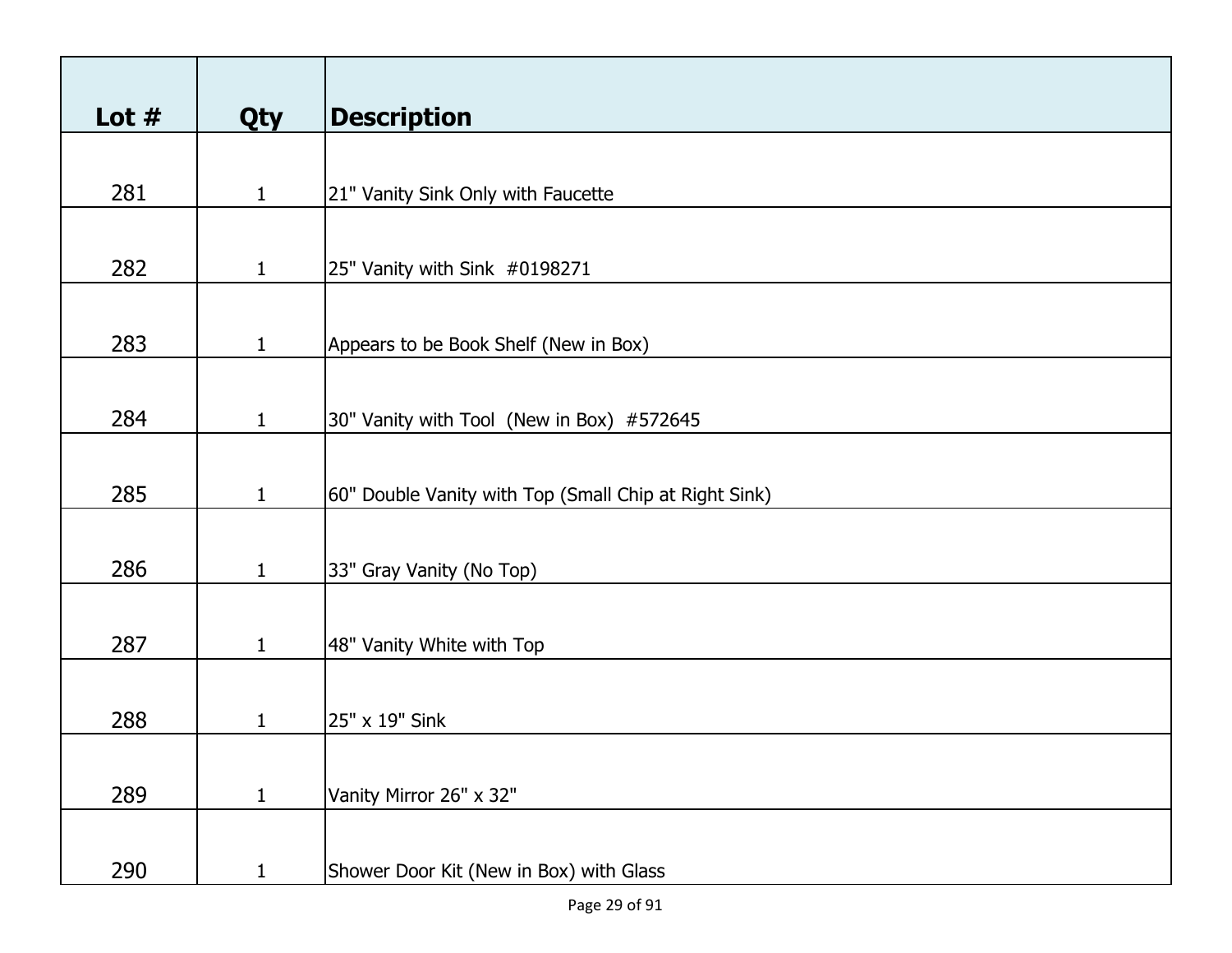| Lot $#$ | <b>Qty</b>   | <b>Description</b>                                    |
|---------|--------------|-------------------------------------------------------|
|         |              |                                                       |
| 291     | $\mathbf{1}$ | 60" Double Vanity with Top (Small Chip at Right Sink) |
|         |              |                                                       |
| 292     | $\mathbf{1}$ | 24" White Vanity with Top                             |
|         |              |                                                       |
| 293     | $\mathbf{1}$ | 24" Vanity with Top                                   |
|         |              |                                                       |
| 294     | $\mathbf{1}$ | 24" Medicine Cabinet                                  |
|         |              |                                                       |
| 295     | $\mathbf{1}$ | 18" 4 Drawer Cabinet                                  |
|         |              |                                                       |
| 296     | $\mathbf{1}$ | 60" Vanity, Damaged (No Drawers or Top)               |
|         |              |                                                       |
| 297     | $\mathbf{1}$ | 60" Double Vanity with Top                            |
|         |              |                                                       |
| 298     | $\mathbf{1}$ | W3618 Espresso Cabinet (New in Box)                   |
|         |              |                                                       |
| 299     | $\mathbf{1}$ | 24" Vanity with Top White                             |
|         |              |                                                       |
| 300     | $\mathbf{1}$ | 36" Vanity No Top                                     |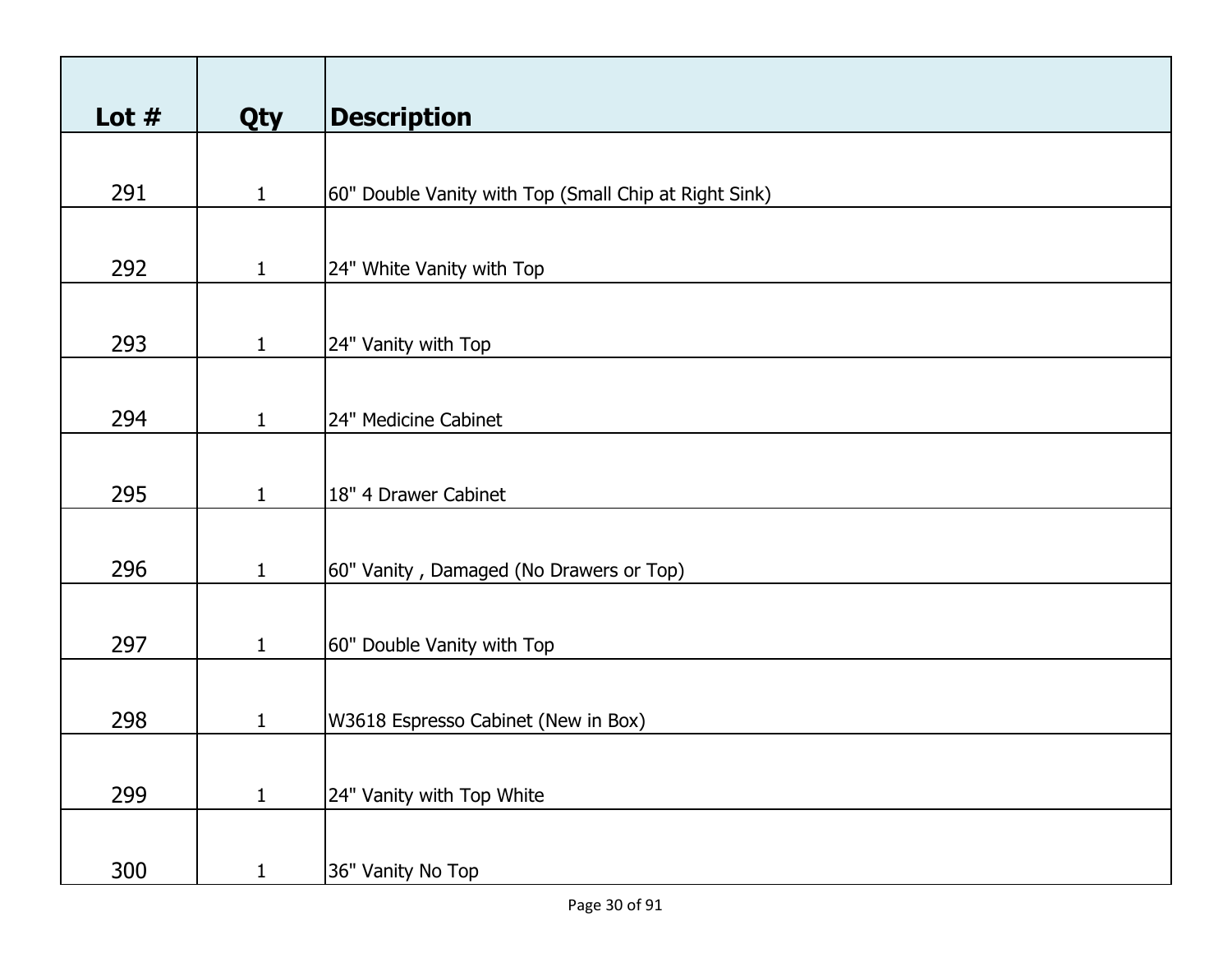| Lot $#$ | Qty          | <b>Description</b>                          |
|---------|--------------|---------------------------------------------|
|         |              |                                             |
| 301     | $\mathbf{1}$ | Blue 24" Vanity with Top & Faucette         |
|         |              |                                             |
| 302     | $\mathbf{1}$ | 30" Vanity Only                             |
|         |              |                                             |
| 303     | $\mathbf{1}$ | 36" Vanity with Top (New in Box)            |
|         |              |                                             |
| 304     | $\mathbf{1}$ | 60" Double Blue Vanity with Top             |
|         |              |                                             |
| 305     | $\mathbf{1}$ | 24" Vanity with Top                         |
|         |              |                                             |
| 306     | $\mathbf{1}$ | 60" Double Vanity Top Only with Back Splash |
|         |              |                                             |
| 307     | $\mathbf{1}$ | 30" Vanity with Top (0899781) New in Box    |
|         |              |                                             |
| 308     | $\mathbf{1}$ | 30" Vanity with Top (0899781) New in Box    |
|         |              |                                             |
| 309     | $\mathbf{1}$ | 60" Double Vanity with Top                  |
|         |              |                                             |
| 310     | $\mathbf{1}$ | 24" Utility Sink & Cabinet (New in Box)     |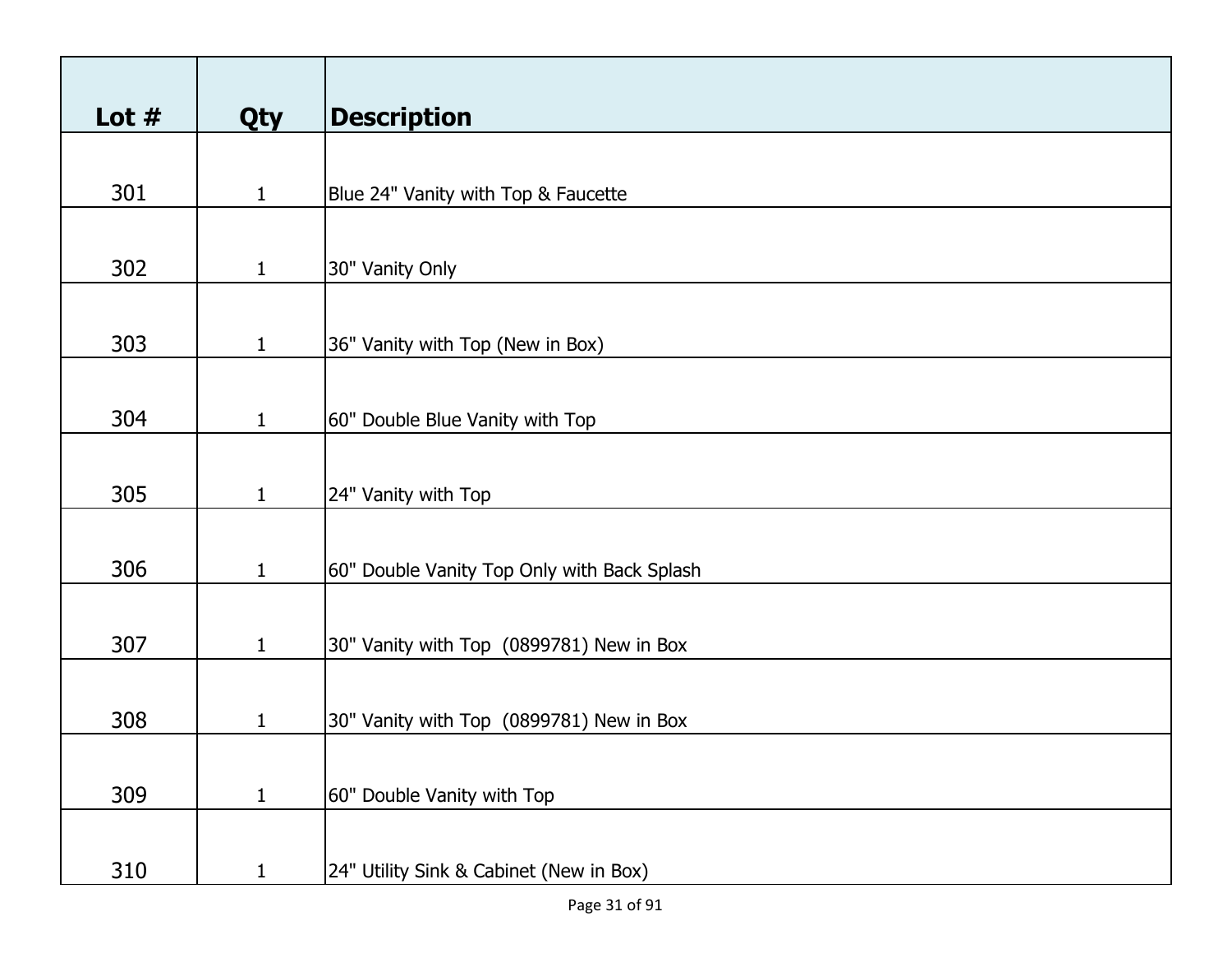| Lot $#$ |              | <b>Description</b>                                  |
|---------|--------------|-----------------------------------------------------|
|         | Qty          |                                                     |
| 311     | $\mathbf{1}$ | 25" Vanity with Top (New in Box)                    |
| 312     | $\mathbf{1}$ | 30" Vanity. White (No Top)                          |
|         |              |                                                     |
| 313     | $\mathbf{1}$ | 48" Vanity with Top (Brown)                         |
| 314     | $\mathbf{1}$ | Medicine Cabinet 22 1/2" Surface Mount              |
|         |              |                                                     |
| 315     | $\mathbf{1}$ | 24" Upper Cabinet (Matches Lots 316, 317, 318, 319) |
|         |              |                                                     |
| 316     | $\mathbf{1}$ | 30" Base Cabinet (Matches Lots 315,317,318,319)     |
| 317     | $\mathbf{1}$ | 12" Base Cabinet (Matching Lots 315, 316, 318, 319) |
|         |              |                                                     |
| 318     | $\mathbf{1}$ | 15" Base Cabinet (Matching 315, 316, 317, 319)      |
|         |              |                                                     |
| 319     | $\mathbf{1}$ | 15" Base Cabinet (Matching Lots 315, 316, 317, 318) |
|         |              |                                                     |
| 320     | $\mathbf{1}$ | 36" Upper Cabinet White                             |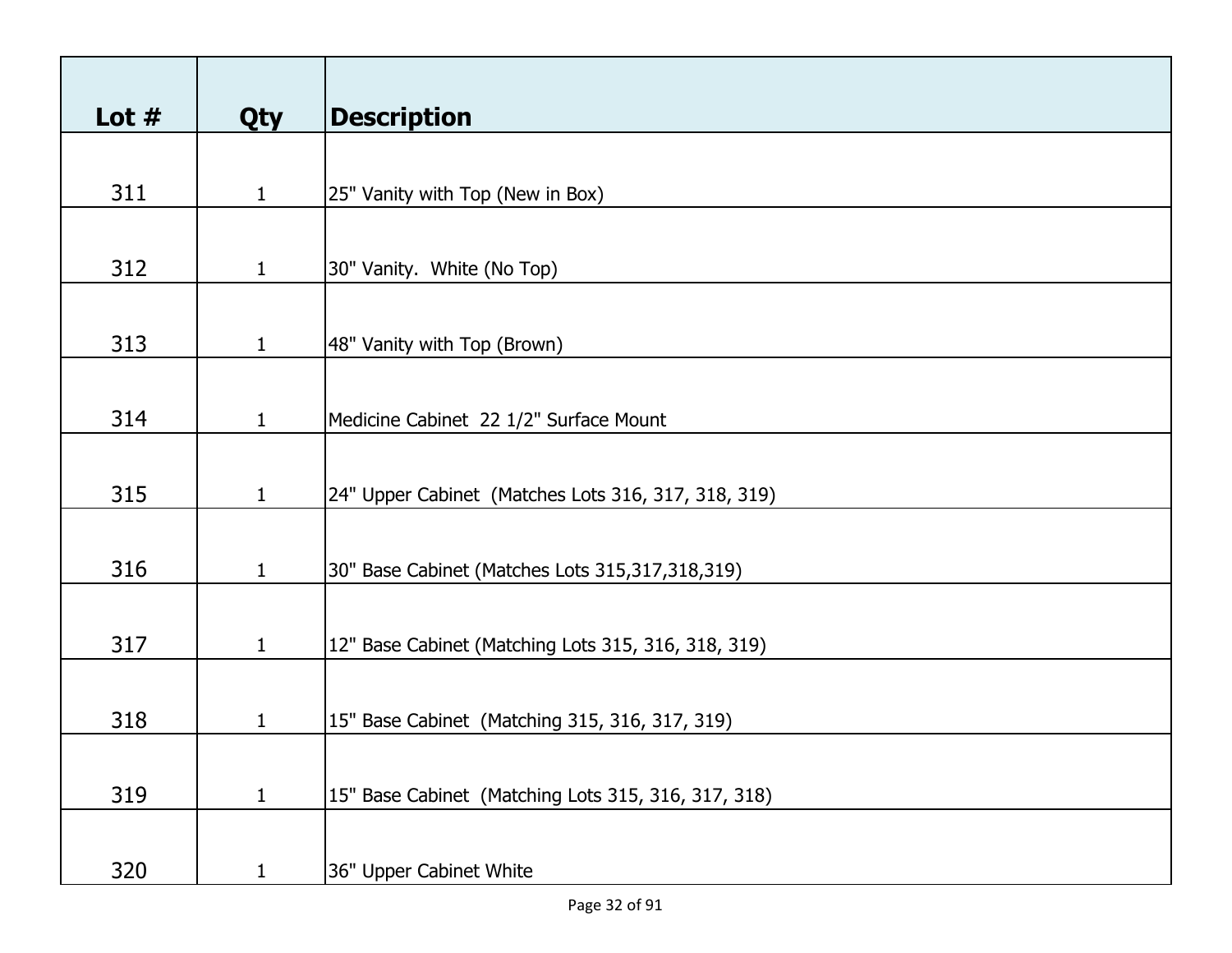| Lot $#$ | <b>Qty</b>     | <b>Description</b>                         |
|---------|----------------|--------------------------------------------|
|         |                |                                            |
| 321     | $\mathbf{1}$   | White Upper Cabinet 14" (Matching Lot 322) |
|         |                |                                            |
| 322     | $\mathbf{1}$   | White Upper Cabinet 30" (Matching Lot 321) |
|         |                |                                            |
| 323     | $\mathbf{1}$   | 15" Base Cabinet                           |
|         |                |                                            |
| 324     | $\mathbf{1}$   | 30" x 12" Over Fridge Wall Cabinet White   |
|         |                |                                            |
| 325     | $\mathbf{1}$   | 23" End Panel (New in Box)                 |
|         |                |                                            |
| 326     | 5              | 36" Upper Cabinet White (Display)          |
|         |                |                                            |
| 327     | $\mathbf{1}$   | 30" Wall Cabinet (New in Box)              |
|         |                |                                            |
| 328     | $\overline{2}$ | 36" White Wall Cabinet (Display)           |
|         |                |                                            |
| 329     | $\mathbf{1}$   | 30" Wall Cabinet (New in Box)              |
|         |                |                                            |
| 330     | $\mathbf{1}$   | 30" Wall Cabinet (New in Box)              |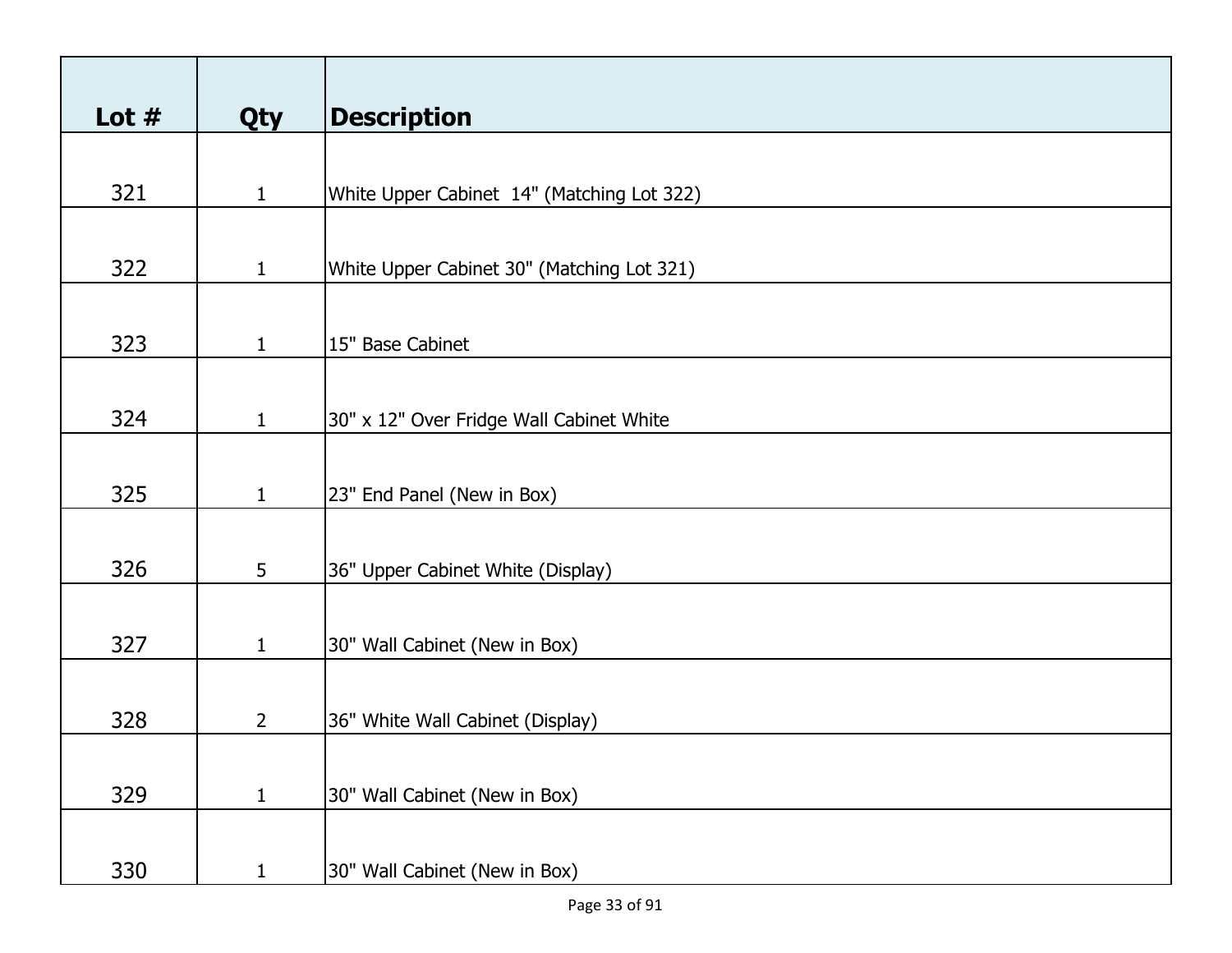| Lot $#$ | Qty          | <b>Description</b>            |
|---------|--------------|-------------------------------|
|         |              |                               |
| 331     | $\mathbf{1}$ | 12" Wall Cabinet              |
|         |              |                               |
| 332     | Pair         | 12" Wall Cabinet              |
|         |              |                               |
| 333     | $\mathbf{1}$ | 15" 3 Drawer Base Cabinet     |
|         |              |                               |
| 334     | $\mathbf{1}$ | Corner Cabinet (wall)         |
|         |              |                               |
|         |              |                               |
| 335     | $\mathbf{1}$ | 12" Wall Cabinet (new in box) |
|         |              |                               |
| 336     | $\mathbf{1}$ | Corner Wall Cabinet           |
|         |              |                               |
| 337     | $\mathbf{1}$ | 37" Onyx Vanity Top           |
|         |              |                               |
|         |              |                               |
| 338     | $\mathbf{1}$ | 24" Base Cabinet (new in box) |
|         |              |                               |
| 339     | $\mathbf{1}$ | 28" Over the Toilet Cabinet   |
|         |              |                               |
| 340     | $\mathbf{1}$ | 24" Sink Top                  |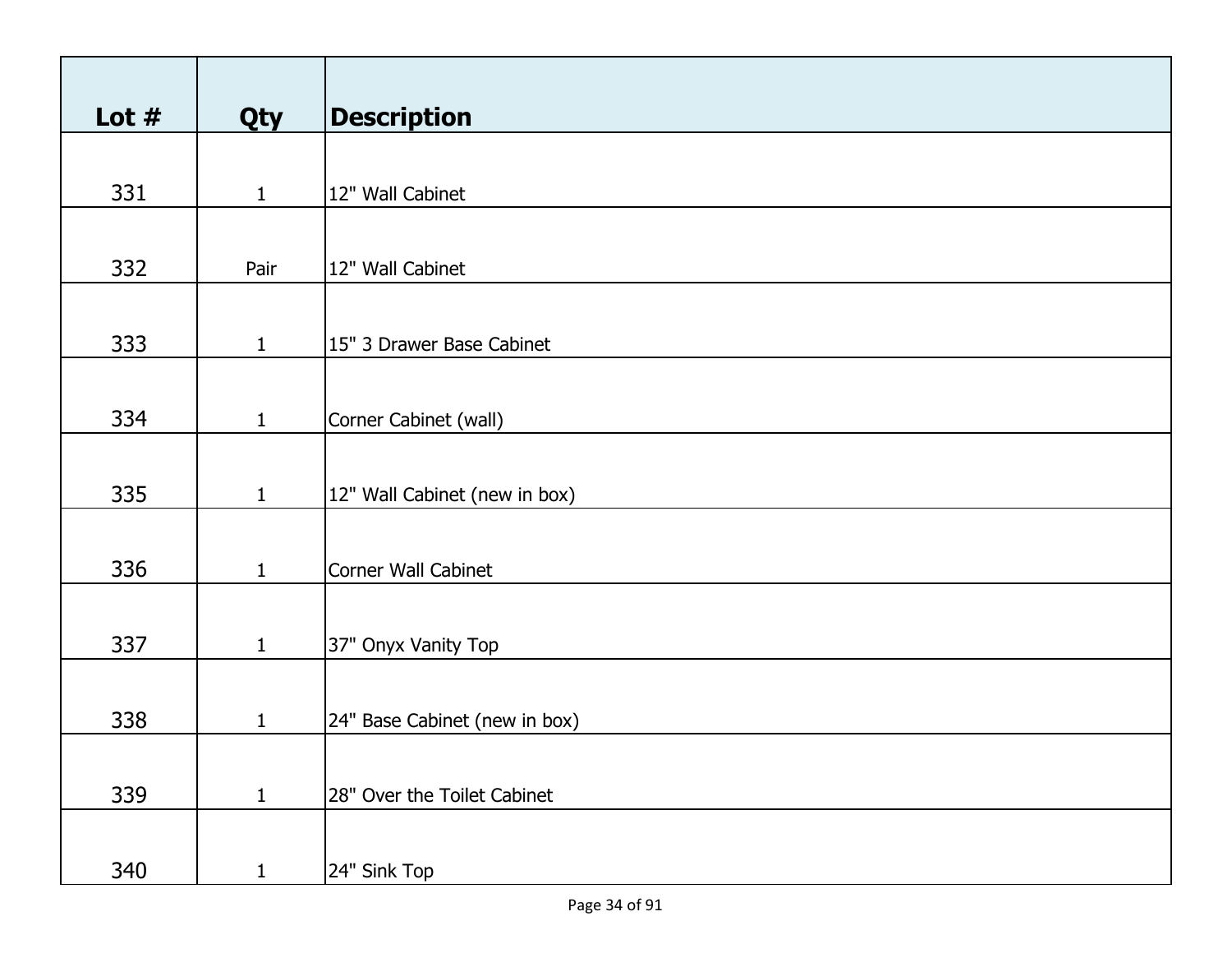| Lot $#$ |              | <b>Description</b>                                          |
|---------|--------------|-------------------------------------------------------------|
|         | <b>Qty</b>   |                                                             |
|         |              |                                                             |
| 341     | $\mathbf{1}$ | 24" Cabinet with Top (shop)                                 |
|         |              |                                                             |
| 342     | $\mathbf{1}$ | 36" Base Cabinet                                            |
|         |              |                                                             |
| 343     | $\mathbf{1}$ | 12" Wall Cabinet                                            |
|         |              |                                                             |
|         |              |                                                             |
| 344     | $\mathbf{1}$ | 14" Cabinet with Top                                        |
|         |              |                                                             |
| 345     | $\mathbf{1}$ | Pantry Storage for Cabinet (Drawer)                         |
|         |              |                                                             |
| 346     |              |                                                             |
|         | $\mathbf{1}$ | 15" Base Cabinet                                            |
|         |              |                                                             |
| 347     | $\mathbf{1}$ | 12" Sock/Shoe Storage Cabinet                               |
|         |              |                                                             |
| 348     | $\mathbf{1}$ | Plastic Tool Storage Unit (New in Box)                      |
|         |              |                                                             |
|         |              |                                                             |
| 349     | $\mathbf{1}$ | Large Group of Miscellaneous Cabinet Doors/ Shelves/ Drawer |
|         |              |                                                             |
| 350     | $\mathbf{1}$ | Double Vanity Top Only 75"                                  |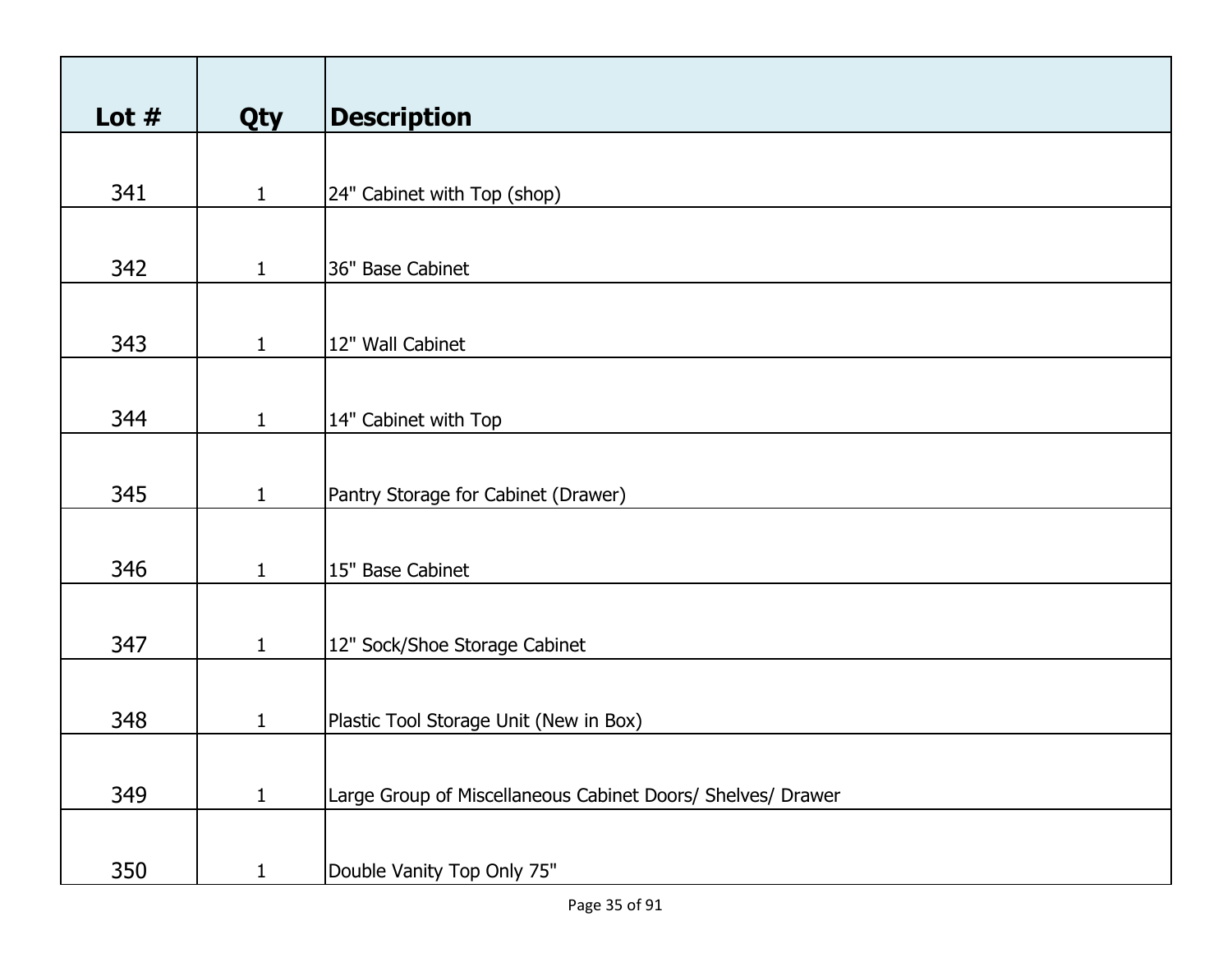| Lot $#$ | Qty          | <b>Description</b>                           |
|---------|--------------|----------------------------------------------|
|         |              |                                              |
| 351     | $\mathbf{1}$ | Single Bowl Vanity Top Only 63"              |
|         |              |                                              |
|         |              |                                              |
| 352     | $\mathbf{1}$ | Double Bowl Vanity Top Only 73"              |
|         |              |                                              |
| 353     | $\mathbf{1}$ | Single Bowl Vanity with Backsplash 49"       |
|         |              |                                              |
|         |              |                                              |
| 354     | $\mathbf{1}$ | Solid Surface with Sink 86" (Chipped at End) |
|         |              |                                              |
| 355     | $\mathbf{1}$ | Double Bowl Vanity Top Only 73"              |
|         |              |                                              |
| 356     | $\mathbf{1}$ |                                              |
|         |              | Single Bowl Vanity 49"                       |
|         |              |                                              |
| 357     | $\mathbf{1}$ | Double Bowl Vanity Top Only 120"             |
|         |              |                                              |
| 358     | $\mathbf{1}$ | Single Bowl Vanity Top Only 49"              |
|         |              |                                              |
|         |              |                                              |
| 359     | $\mathbf{1}$ | Vanity (No Top) White 60"                    |
|         |              |                                              |
| 360     | $\mathbf{1}$ | Single Vanity with Top 31"                   |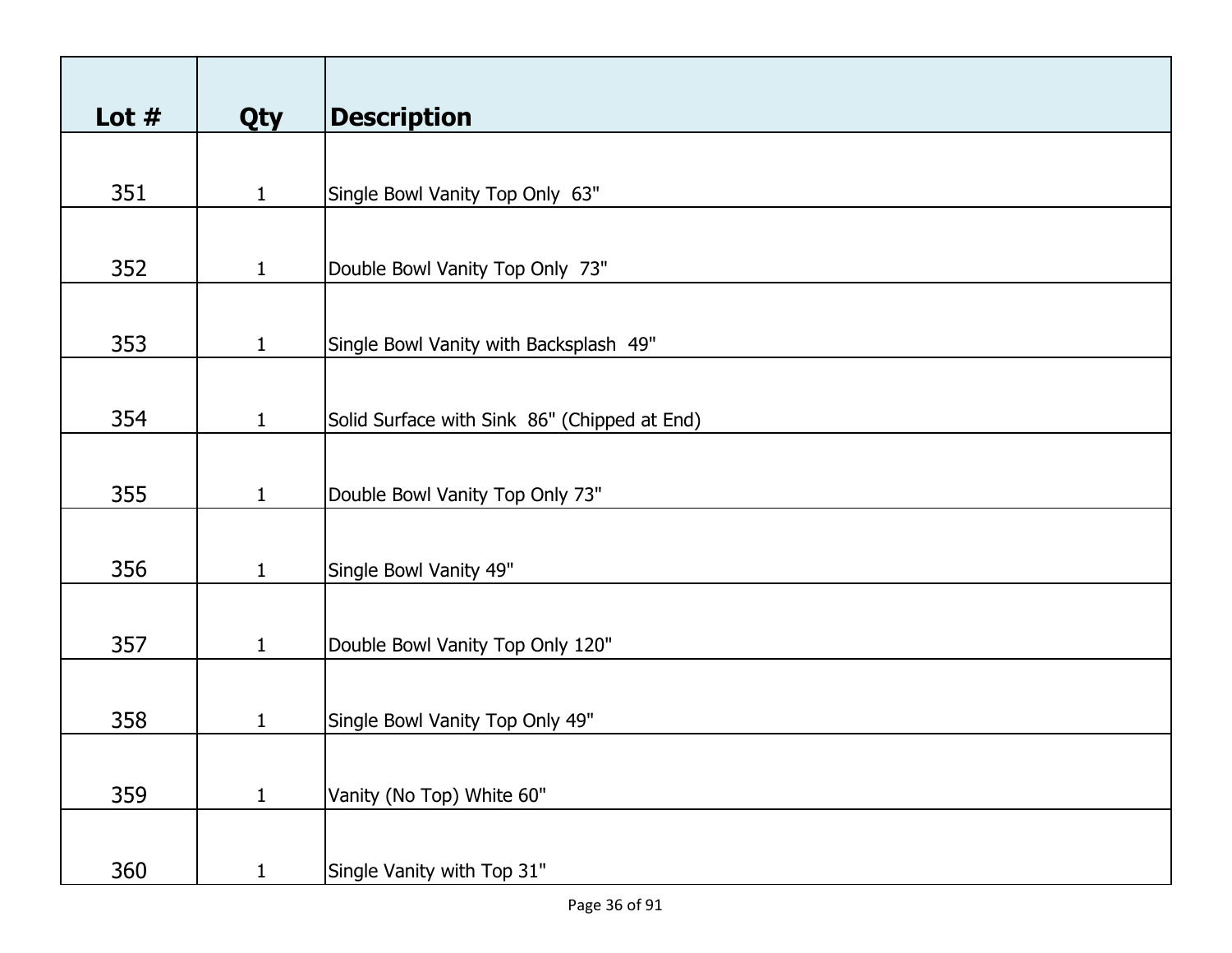| Lot $#$ | Qty          | <b>Description</b>                               |
|---------|--------------|--------------------------------------------------|
|         |              |                                                  |
| 361     | $\mathbf{1}$ | 33" Vanity                                       |
|         |              |                                                  |
| 362     | $\mathbf{1}$ | 36" White Cabinet Base (Broken Leg)              |
|         |              |                                                  |
| 363     | $\mathbf{1}$ | 9" Upper Cabinet                                 |
|         |              |                                                  |
| 364     | $\mathbf{1}$ | 36" Base Cabinet                                 |
|         |              |                                                  |
| 365     | $\mathbf{1}$ | 36" Vanity with Top                              |
|         |              |                                                  |
| 366     | $\mathbf{1}$ | 60" Base Cabinet (missing Drawer)                |
|         |              |                                                  |
| 367     | $\mathbf{1}$ | 48" Vanity Cabinet with Top (White) New in Box   |
|         |              |                                                  |
| 368     | $\mathbf{1}$ | 69" Wide Vinyl Replacement Patio Door Unit       |
|         |              |                                                  |
| 369     | $\mathbf{1}$ | 68" Pella Wide Vinyl Replacement Patio Door Unit |
|         |              |                                                  |
| 370     | $\mathbf{1}$ | 68" Pella Wide Vinyl Replacement Patio Door Unit |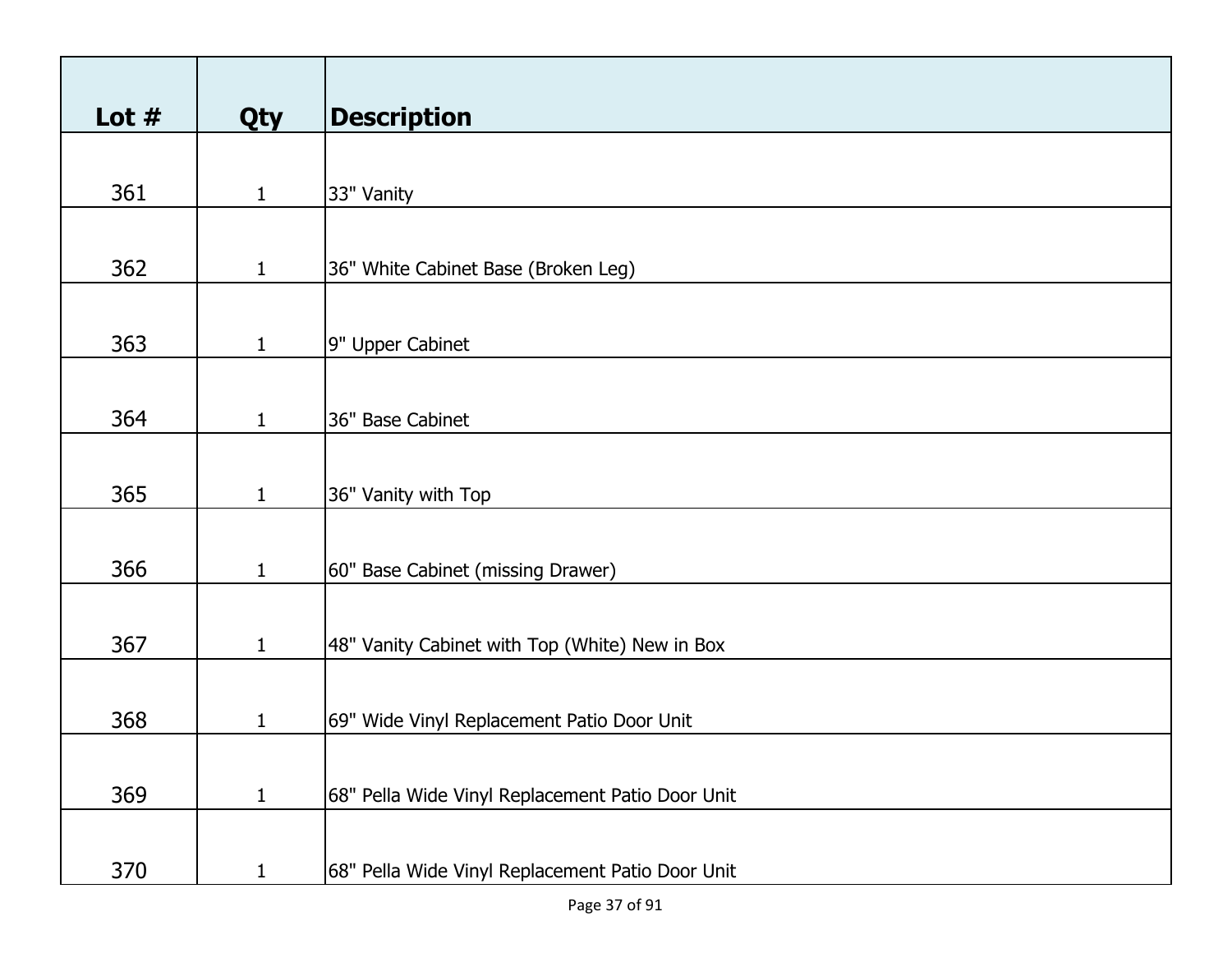| Lot $#$ | <b>Qty</b>     | <b>Description</b>                                                         |
|---------|----------------|----------------------------------------------------------------------------|
|         |                |                                                                            |
| 371     | $\mathbf{1}$   | 57"W x 82" Tall Vinyl Replacement Patio Door Unit                          |
|         |                |                                                                            |
| 372     | $\mathbf{1}$   | 58" Wide Vinyl Replacement for Patio Doors                                 |
|         |                |                                                                            |
| 373     | $\mathbf{1}$   | Pair of Boxes - sensei Shower Accent Tile                                  |
|         |                |                                                                            |
| 374     | $\mathbf{1}$   | Pallet of Lazio & Element Tile - Woodgrain Grey                            |
|         |                |                                                                            |
| 375     | 3 <sup>1</sup> | 5 Tabs Xypex Tub of Water proofing                                         |
|         |                |                                                                            |
| 376     | $\mathbf{1}$   | Pair of Redi-Niche Shower Cubbies                                          |
|         |                |                                                                            |
| 377     | $\mathbf{1}$   | Porcelain Floor Tile Approx 22 Boxes - America Olean 6 x 24 Tile Woodgrain |
|         |                |                                                                            |
| 378     | 1              | Stack of Misc. Porcelain Tile Various Sizes & Colors & Accent Pieces       |
|         |                |                                                                            |
| 379     | $\mathbf{1}$   | Tile Trowels - Cutters Etc. Group                                          |
|         |                |                                                                            |
| 380     | 1              | Electric Makita 4" Angle Grinder with Case                                 |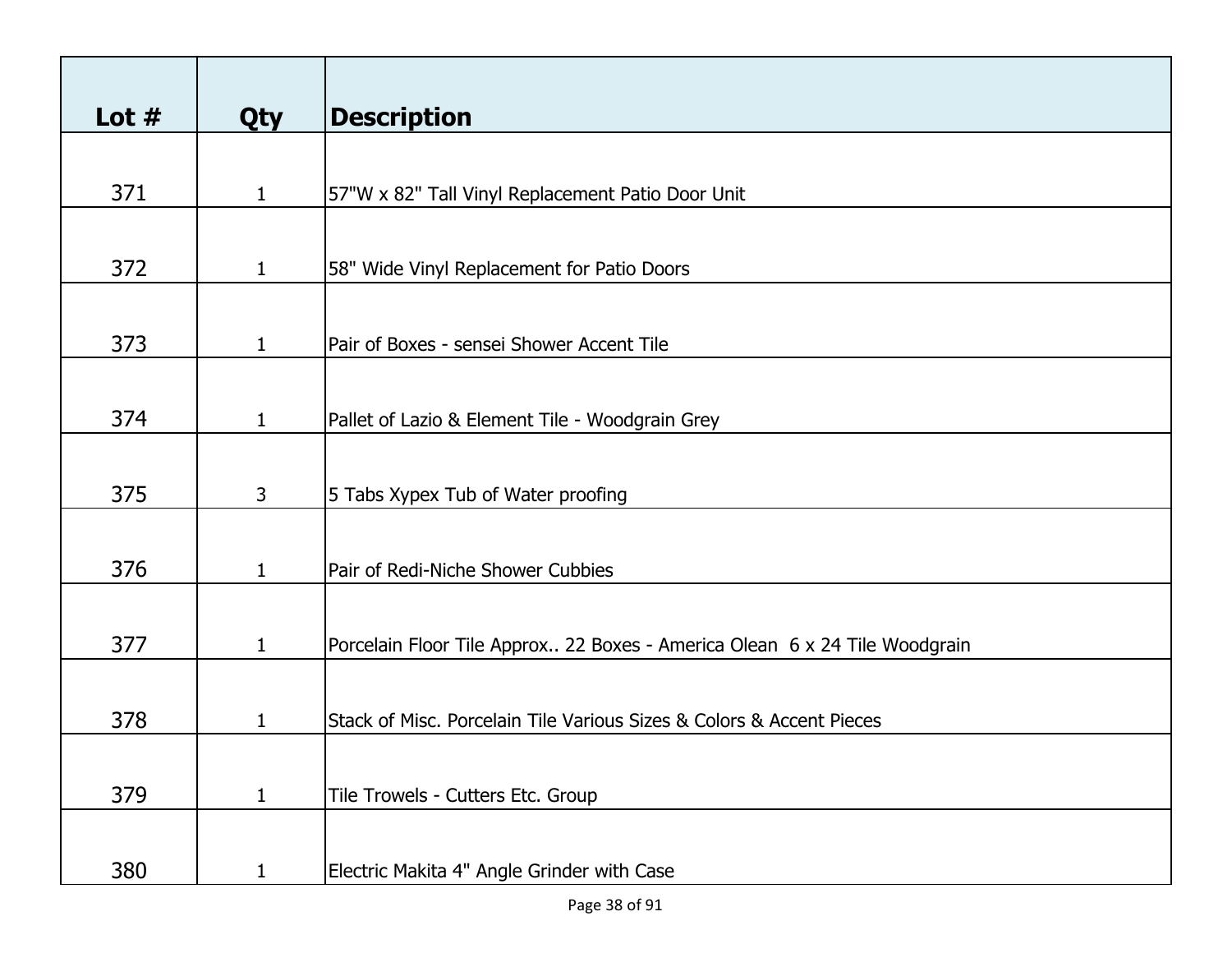| Lot $#$ |              | <b>Description</b>                              |
|---------|--------------|-------------------------------------------------|
|         | <b>Qty</b>   |                                                 |
|         |              |                                                 |
| 381     | $\mathbf{1}$ | DEWALT 1/2" Cordless Drill with Case            |
|         |              |                                                 |
| 382     | $\mathbf{1}$ | Skill Laser Level with Case                     |
|         |              |                                                 |
| 383     | $\mathbf{1}$ | DEWALT Cordless 1/2 Cordless drill with Case    |
|         |              |                                                 |
|         |              |                                                 |
| 384     | $\mathbf{1}$ | Black & Decker Electric Drill with Case         |
|         |              |                                                 |
| 385     | $\mathbf{1}$ | Hitachi Rechargeable Drill with Case            |
|         |              |                                                 |
| 386     | $\mathbf{1}$ | 47 piece 1/4 & 3/8" drive Socket Set with Case  |
|         |              |                                                 |
|         |              |                                                 |
| 387     | $\mathbf{1}$ | Senco Roof Pro 455 XP Nail Gun                  |
|         |              |                                                 |
| 388     | 1            | Craftsman Brad Nailer                           |
|         |              |                                                 |
| 389     | $\mathbf{1}$ | Black & Decker 18V Sawzall No Charger with Case |
|         |              |                                                 |
| 390     | $\mathbf{1}$ | <b>Water Seal Tool Box</b>                      |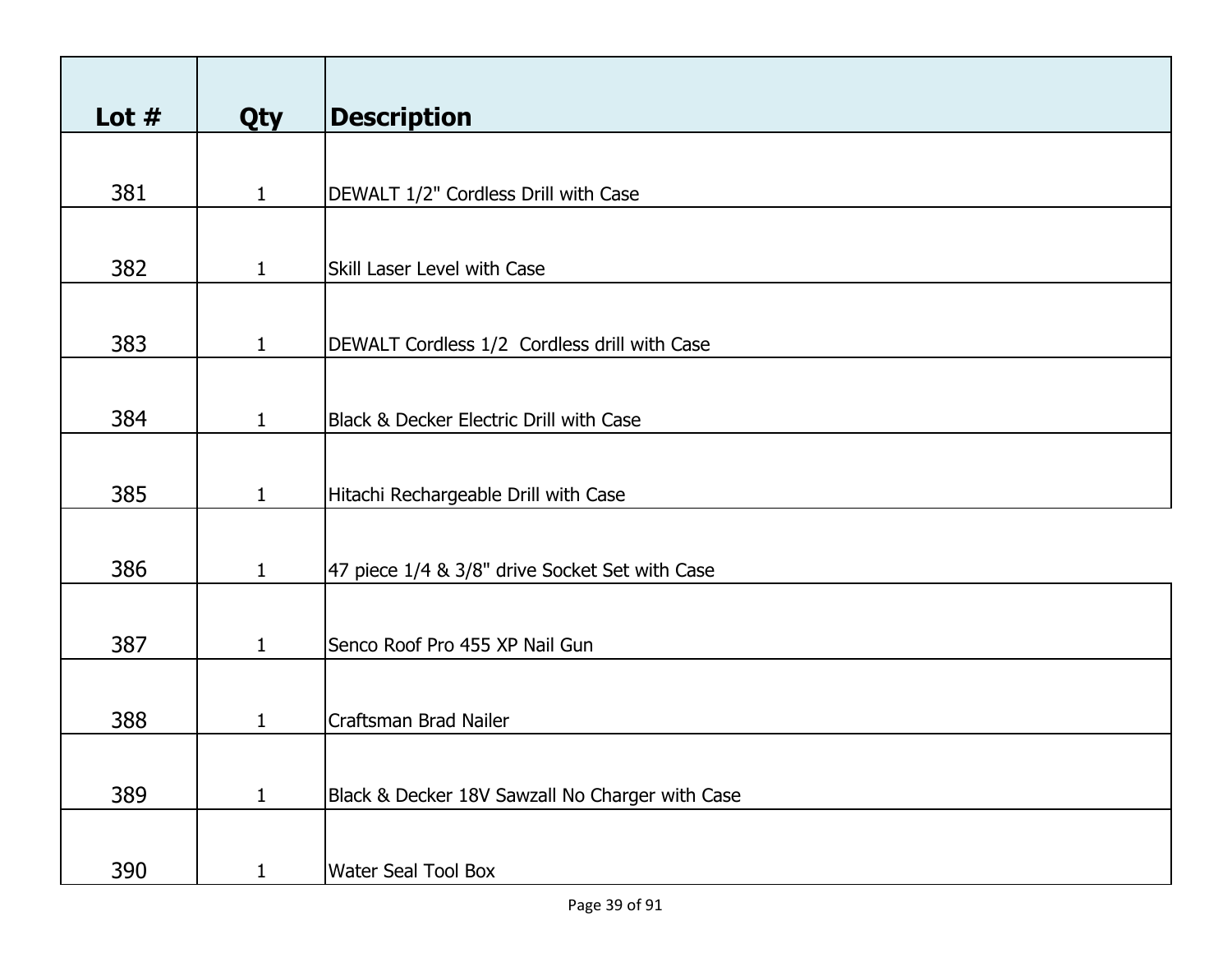| Lot $#$ | <b>Qty</b>   | <b>Description</b>                                                                    |
|---------|--------------|---------------------------------------------------------------------------------------|
|         |              |                                                                                       |
| 391     | $\mathbf{1}$ | Porter Cable Pneumatic Stapler                                                        |
|         |              |                                                                                       |
| 392     | $\mathbf{1}$ | DEWALT Cordless 18V Drill with Case                                                   |
|         |              |                                                                                       |
| 393     | $\mathbf{1}$ | DEWALT Electric Drywall Screw Gun with Case                                           |
|         |              |                                                                                       |
| 394     | $\mathbf{1}$ | Bucket of Coil Nails & Misc. Staples                                                  |
|         |              |                                                                                       |
| 395     | $\mathbf{1}$ | Craftsman 1/4" Crown Stapler                                                          |
|         |              |                                                                                       |
| 396     | $\mathbf{1}$ | Pallet of Misc. Color Porcelain Tile 12 x 12 Verdiana, Approx. 15 Boxes               |
|         |              |                                                                                       |
| 397     | $\mathbf{3}$ | Group of 12" x12" Marble Tile Approx. 20 Boxes per deal (5 sq. ft. / box)             |
|         |              |                                                                                       |
| 398     | 1            | Large Pallet Misc. Color/ Size/ etc. Tile                                             |
|         |              |                                                                                       |
| 399     | $2^{\circ}$  | Group of 9 Boxes Daltile (Linear Gray) 18" x18" Tile, (8 Tiles/Box = 17.7 sq ft/ Box) |
| 400     | $\mathbf{1}$ | Pallet of Verna Terrace Gray 20" x 20" Tile (Approx. 18 Boxes/ 15.9 sq. ft. box)      |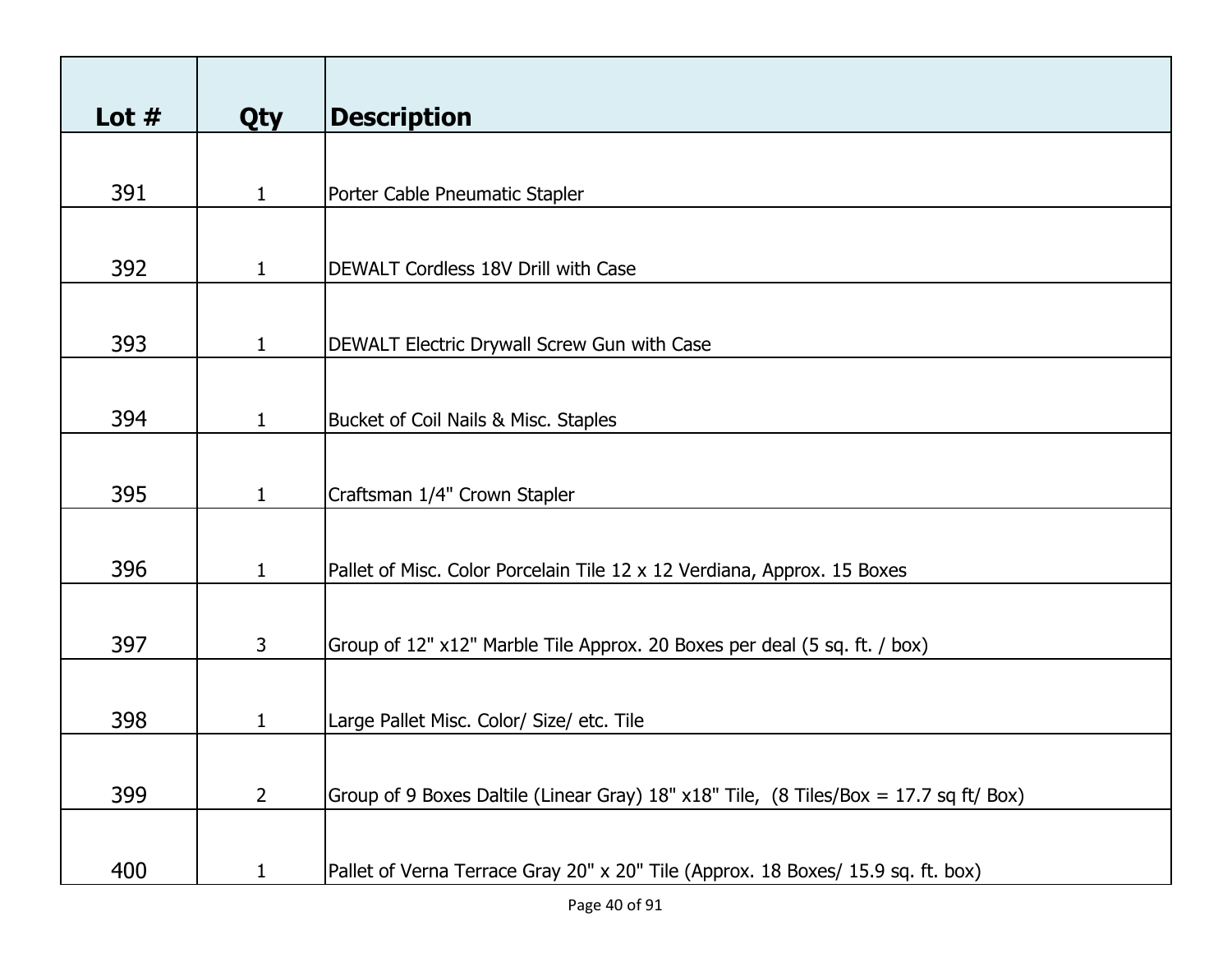| Lot $#$ | <b>Qty</b>     | <b>Description</b>                                                                                         |
|---------|----------------|------------------------------------------------------------------------------------------------------------|
|         |                |                                                                                                            |
| 401     | $\mathbf{1}$   | Pallet of Inter Ceramic Colonial Wood Pecan Tile, Approx. 6" x 20" (Approx. 30 Boxes)                      |
|         |                |                                                                                                            |
|         |                |                                                                                                            |
| 402     | $\mathbf 1$    | Pallet of Tile Mortar & Grout                                                                              |
|         |                |                                                                                                            |
| 403     | 6              | Project Source 16" x 16" Ceramic Tile 10 sq. ft./Box (Tiolo Beige Color) Approximately 9 Boxes per<br>deal |
|         |                |                                                                                                            |
|         |                | Della Torre Premium Porcelain Tile, Approximately 6 1/2 x 39 1/2 a piece, 6 pieces per box= 10 sq. ft      |
| 404     | $\overline{2}$ | a box (Group of Approx. 33 boxes/group)                                                                    |
|         |                |                                                                                                            |
| 405     | $\mathbf 1$    | Pallet of Porcelain Tile Verdiana (Made in Italy)                                                          |
|         |                |                                                                                                            |
|         |                |                                                                                                            |
| 406     | $\mathbf 1$    | Pallet Style Selections Tile Misc. Sizes/Colors                                                            |
|         |                |                                                                                                            |
| 407     | $\mathbf{1}$   | Pallet Style Selections Porcelain Tile Florentine 12" x 12" Approx. 25 Boxes                               |
|         |                |                                                                                                            |
|         |                |                                                                                                            |
| 408     | 3              | Style Selection Porcelain Tile 12" x 24" Bagnoli Noce, 14 sq. ft./ Box (Approx. 12 Boxes per deal)         |
|         |                |                                                                                                            |
| 409     | $\mathbf{1}$   | Large Pallet Misc. Tile/ Backsplash/ etc. various sizes, colors, etc.                                      |
|         |                |                                                                                                            |
|         |                |                                                                                                            |
| 410     | $\mathbf{1}$   | Brick Mold Lentile 5' long 4" x 4"                                                                         |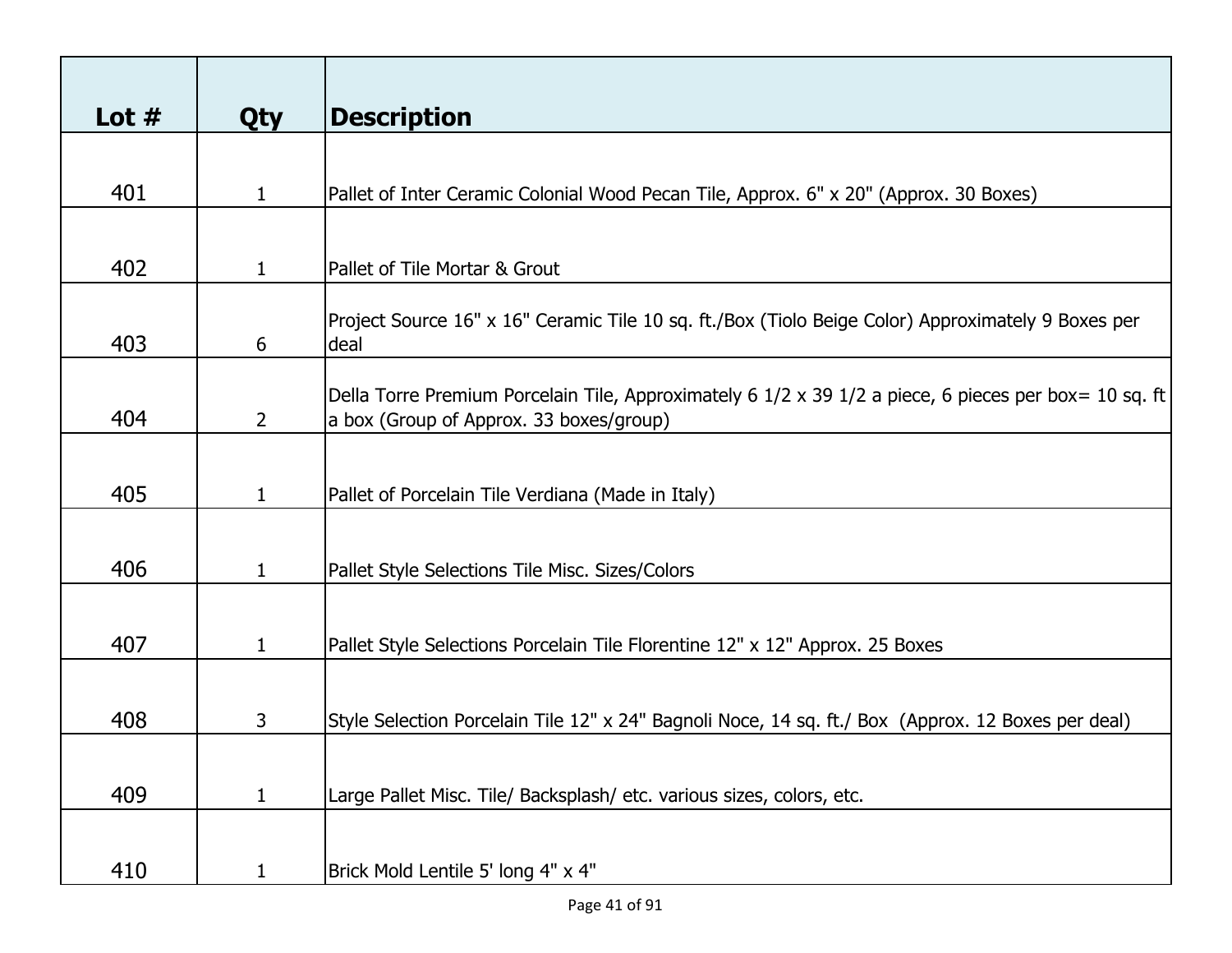| Lot $#$ |                | <b>Description</b>                                                                                                          |
|---------|----------------|-----------------------------------------------------------------------------------------------------------------------------|
|         | <b>Qty</b>     |                                                                                                                             |
|         |                |                                                                                                                             |
| 411     | $\mathbf{1}$   | Pallet Misc. Tile Sizes/Color etc.                                                                                          |
|         |                |                                                                                                                             |
| 412     | 3              | Group of 12" x 12" (5 sq ft per box) Marble Pacific Morfil Approx. 22 Boxes per deal                                        |
|         |                |                                                                                                                             |
| 413     | $\overline{2}$ | Group of America Olean Porcelain Tile 12" x 24" Size (8 Per Box) Approx. 12 Boxes per deal                                  |
|         |                |                                                                                                                             |
|         |                |                                                                                                                             |
| 414     | $\overline{4}$ | Acacia Porcelain Tile Wood Grain, Group of 11 Boxes Approx. 12 sq. ft. per box per deal                                     |
|         |                |                                                                                                                             |
| 415     | $2^{\circ}$    | Tesany Cermaic Tile 12 Boxes per deal Tahoe Gray 6" x 36" Tile (12.83/ft/box)                                               |
|         |                |                                                                                                                             |
| 416     | 3              | American Olean Porcelain Tile 6" x 36" Tile (14.5 sq. ft. per Box) Approx. 7 Boxes per deal, 10 Tiles<br>per box Wood Grain |
|         |                |                                                                                                                             |
|         |                |                                                                                                                             |
| 417     | 3              | American Olean Porcelain 6" x 36" Tile, Approx. 8 Boxes per deal (10 Tiles per Box)                                         |
|         |                |                                                                                                                             |
| 418     | 6              | Acacia Porcelain Tile, Approx. 8 Boxes Per deal, 8 pieces 6" x 36" Tile per Box, (12 sq. ft per box)                        |
|         |                |                                                                                                                             |
| 419     | 6              | Rain Tree Natural Porcelain Tile, 6 Boxes per Deal, 4 pieces per box 9" x 47" (11.94 sq ft per Box)                         |
|         |                |                                                                                                                             |
| 420     | 1              | Pallet of Misc. Sizes, Color, Type Tile, Backsplash, etc.                                                                   |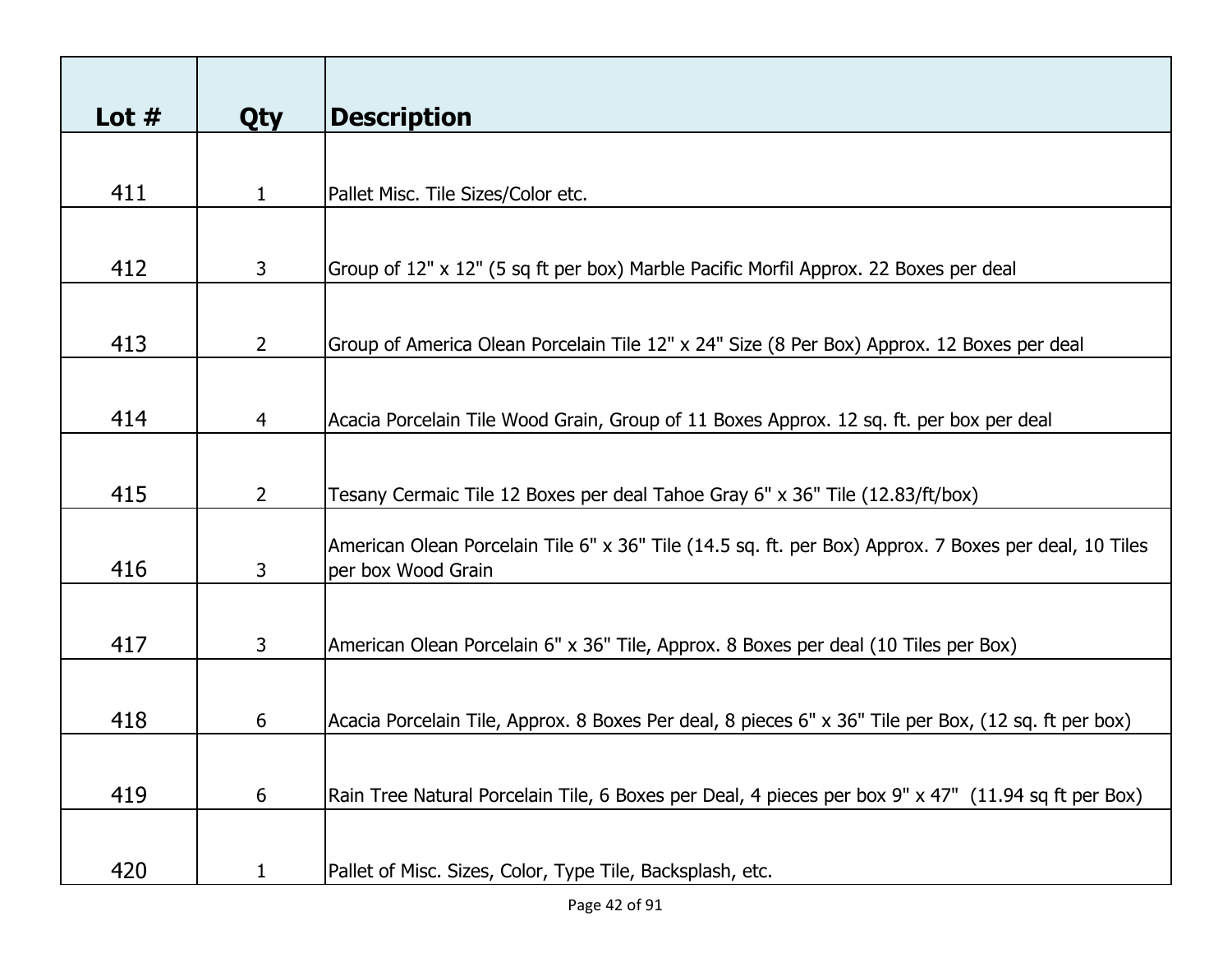| Lot $#$ | <b>Qty</b>     | <b>Description</b>                                                                              |
|---------|----------------|-------------------------------------------------------------------------------------------------|
|         |                |                                                                                                 |
| 421     | $\mathbf{1}$   | Large Pallet Misc. Backsplash, Subway Type Tile, etc.                                           |
|         |                |                                                                                                 |
| 422     | $\overline{2}$ | Style Selections, Leona Sand 12" x 24" 7 pieces per box, 10 Boxes per deal (14 sq. ft. per Box) |
|         |                |                                                                                                 |
| 423     | $2^{\circ}$    | Group of Pergo Flooring, Approx. 9 Boxes per deal, (17 ft per Box)                              |
|         |                |                                                                                                 |
| 424     | $\mathbf{1}$   | Pallet Misc. Bags, Grout- Open Bags                                                             |
|         |                |                                                                                                 |
| 425     | $\mathbf{1}$   | Group of Misc. Mahogany color Hardwood                                                          |
|         |                |                                                                                                 |
| 426     | $\mathbf{1}$   | Large Group of Hartco Hardwood Pre Finished Flooring (4+ Boxes)                                 |
|         |                |                                                                                                 |
| 427     | $\mathbf{1}$   | Large Group of Bruce Prefinished Hardwood Flooring                                              |
|         |                |                                                                                                 |
| 428     | 1              | Large Group of Bruce Prefinished Hardwood Flooring                                              |
|         |                |                                                                                                 |
| 429     | $\mathbf{1}$   | Large Group of Bruce Prefinished Hardwood Flooring                                              |
|         |                |                                                                                                 |
| 430     | $\mathbf{1}$   | Large Group of Prefinished Hardwood Flooring                                                    |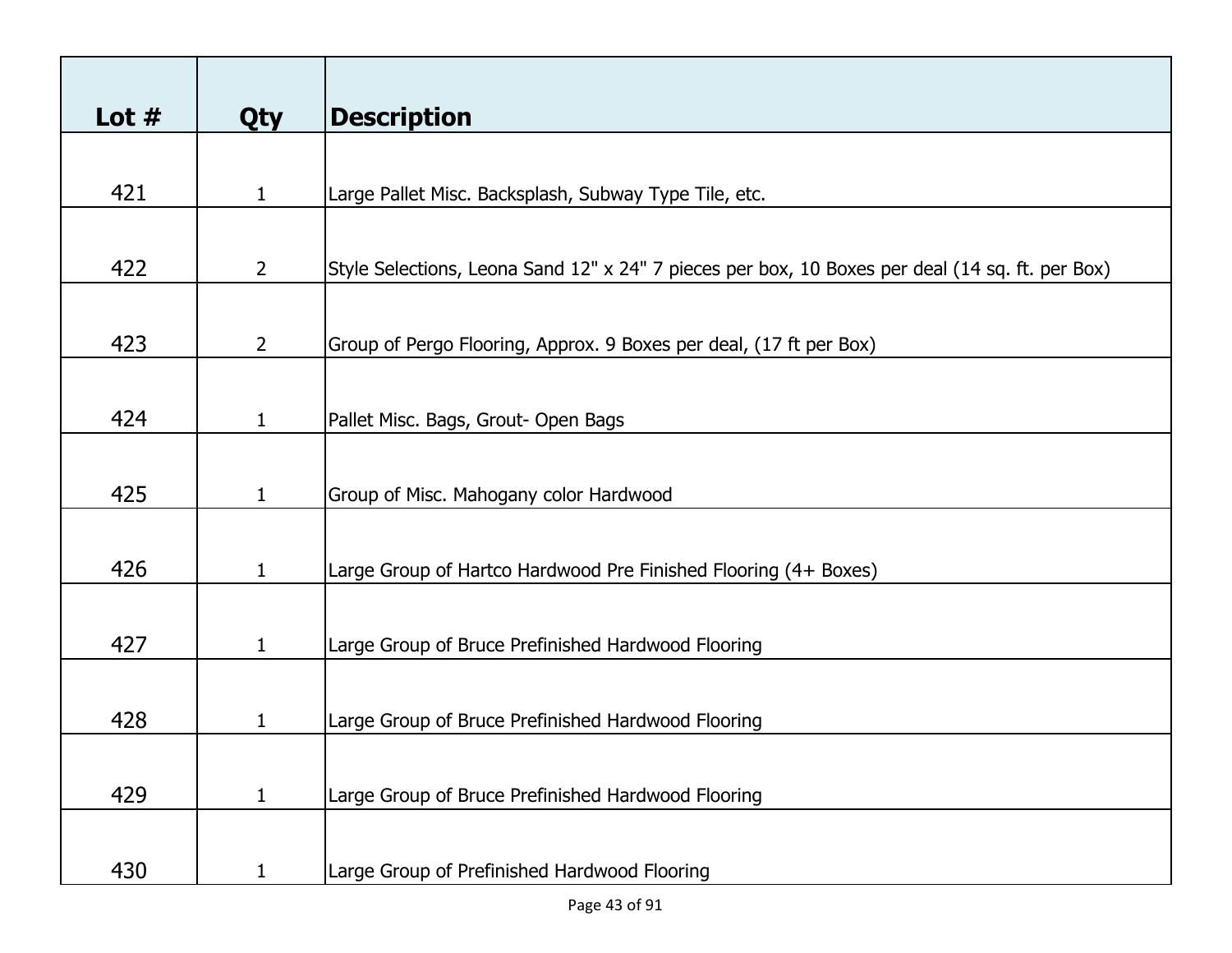| Lot $#$ |              | <b>Description</b>                                                                              |
|---------|--------------|-------------------------------------------------------------------------------------------------|
|         | <b>Qty</b>   |                                                                                                 |
|         |              |                                                                                                 |
| 431     | $\mathbf{1}$ | Timberwall Laminate Flooring (10 sq. ft. per Box) (4 Boxes Total)                               |
|         |              |                                                                                                 |
| 432     | $\mathbf{1}$ | Timberwall Laminate Floor (10 sq. ft. per Box) Nordic Cool Breeze 9 Boxes of Total              |
|         |              |                                                                                                 |
| 433     | $\mathbf{1}$ | Pergo Laminate Flooring 7 Boxes Total with 20 sq. ft. per Box                                   |
|         |              |                                                                                                 |
| 434     | $\mathbf{1}$ | Group of 4 Stacks Laminate Flooring                                                             |
|         |              |                                                                                                 |
|         |              | Cali Bamboo Bourbon Barrel Fossilized Hardwood Flooring (25 sq. ft. per Box, 10 Planks) 5 Boxes |
| 435     | $\mathbf{1}$ | Total                                                                                           |
|         |              |                                                                                                 |
| 436     | $\mathbf{1}$ | Mullican Flooring 5 Boxes Hardwood Flooring Hickory Saddle (16 sq. ft. per Box)                 |
|         |              |                                                                                                 |
|         |              |                                                                                                 |
| 437     | $\mathbf{1}$ | Pergo Hardwood Flooring Natural Oak (17 sq. ft. per box) 5 Boxes Total                          |
|         |              |                                                                                                 |
| 438     | 5            | 1 Cabinet Per Deal, 23.5" x 16" Storage Cabinet (New in Box), Item 756717 (B)                   |
|         |              |                                                                                                 |
| 439     | $2^{\circ}$  | 1 Cabinet per Deal, 38.5" x 20" Wardrobe with Shelves, New in Box (C)                           |
|         |              |                                                                                                 |
|         |              |                                                                                                 |
| 440     | 1            | Group of Bruce Hardwood Flooring, "Saddle"                                                      |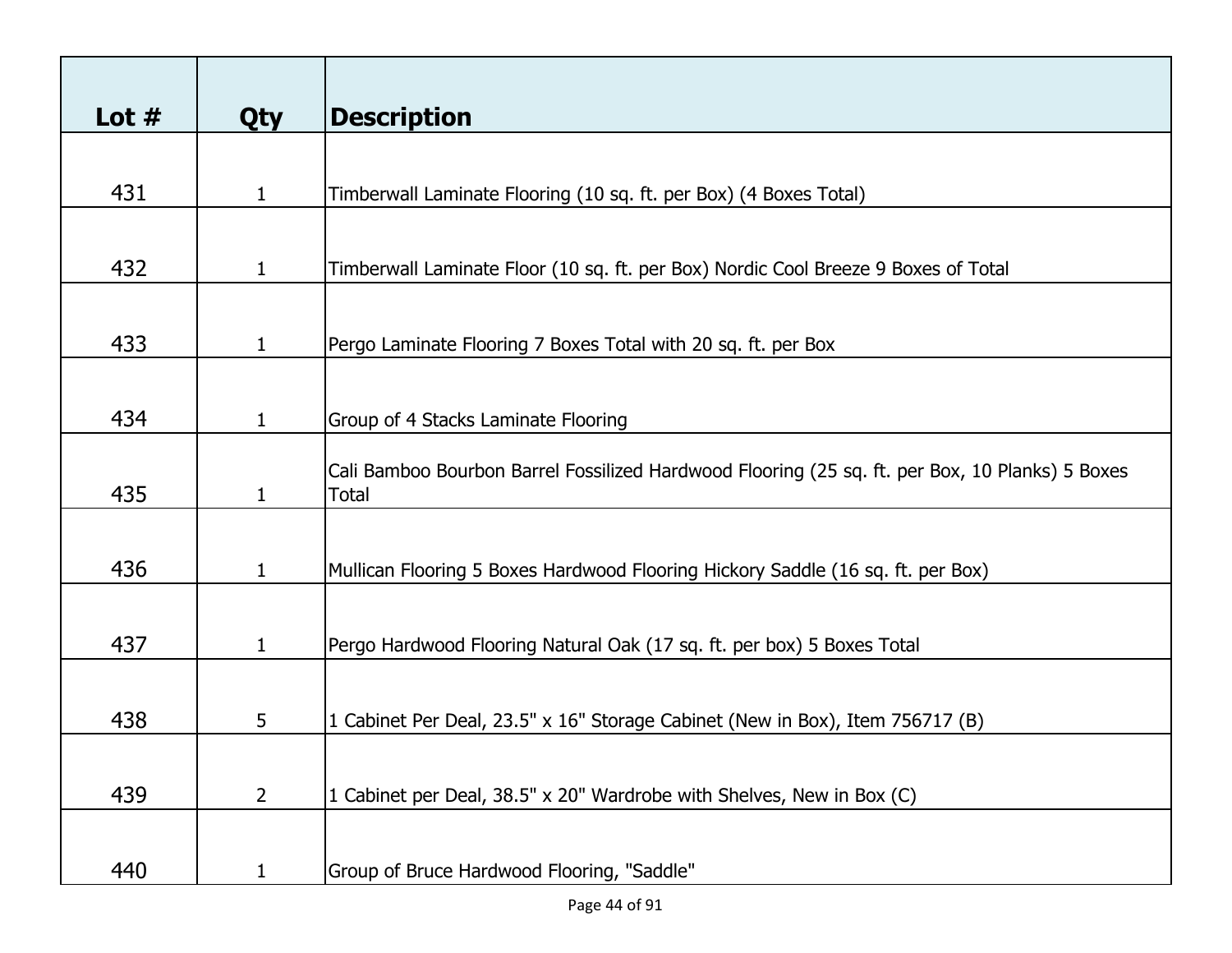| Lot $#$ | <b>Qty</b>   | <b>Description</b>                                                                                |
|---------|--------------|---------------------------------------------------------------------------------------------------|
|         |              |                                                                                                   |
| 441     | $\mathbf{1}$ | Group of Pergo Max Flooring- Windsor, 5 Boxes Total (22 sq. ft. per Box)                          |
|         |              |                                                                                                   |
| 442     | $\mathbf{1}$ | Style Selections Autumn, 8 Boxes Total (22 sq. ft per Box)                                        |
|         |              |                                                                                                   |
| 443     | $\mathbf{1}$ | Cali Bamboo Flooring - Fossilized T & G Bamboo, 9 Boxes Total (22 sq. ft. per Box)                |
|         |              |                                                                                                   |
| 444     | $\mathbf{1}$ | Misc. Group of Flooring against Wall                                                              |
|         |              |                                                                                                   |
| 445     | $\mathbf{1}$ | <b>Group of Newell Posts</b>                                                                      |
|         |              |                                                                                                   |
| 446     | $\mathbf{1}$ | Group of Decorative Accents Wood Flooring                                                         |
|         |              |                                                                                                   |
| 447     | $\mathbf{1}$ | Pergo Flooring Laminate, 11 Boxes Total (13 sq. ft. per Box)                                      |
|         |              |                                                                                                   |
| 448     | 1            | 2 Boxes LVP Smart Core Flooring (20 sq. ft per Box)                                               |
|         |              |                                                                                                   |
| 449     | $2^{\circ}$  | Allen & Roth Reclaimed Wood Medley Color Flooring, 12 Planks (26 sq. ft per Box) 6 Boxes per Deal |
|         |              |                                                                                                   |
| 450     | 1            | Vintage Oak Laminate Floor (20 sq. ft. per Box) 8 Boxes Total                                     |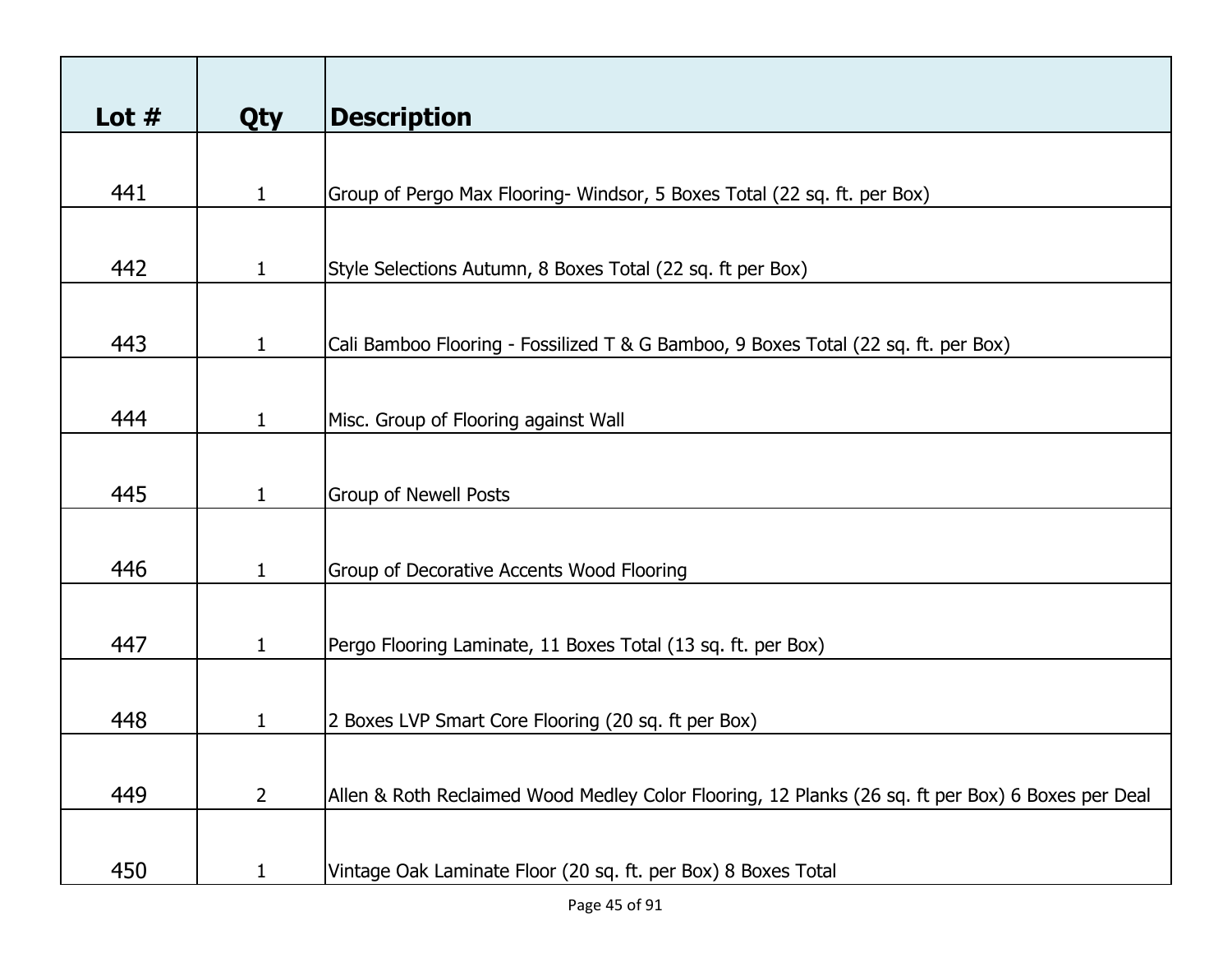| Lot $#$ | <b>Qty</b>     | <b>Description</b>                                                                               |
|---------|----------------|--------------------------------------------------------------------------------------------------|
|         |                |                                                                                                  |
| 451     | $\mathbf{1}$   | Allen & roth Laminate Flooring, 14 Planks (24 sq. ft. per Box) 7 Boxes Total Driftwood Oak Color |
|         |                |                                                                                                  |
|         |                |                                                                                                  |
| 452     | $\mathbf{1}$   | Allen & Roth Laminate Flooring (24 sq. ft. per Box) 4 Boxes Total Lodge Oak Color                |
|         |                |                                                                                                  |
| 453     | $\overline{2}$ | Pergo Homestead Hickory (23 sq. ft. per Box) 5 Boxes per Deal                                    |
|         |                |                                                                                                  |
|         |                |                                                                                                  |
| 454     | $\mathbf 1$    | Allen & Roth (20 sq. ft. per Box) Park Lodge Oak, 7 Boxes Total                                  |
|         |                |                                                                                                  |
| 455     | $\mathbf{1}$   | Cali Bamboo Mocha Fossilized (22 sq. ft. per Box) 5 Boxes Total                                  |
|         |                |                                                                                                  |
|         |                |                                                                                                  |
| 456     | $\mathbf{1}$   | Group of Carpet Tile 24" x 24", 5 Boxes Total, 15 Per Box (60 sq. ft. per Box)                   |
|         |                |                                                                                                  |
| 457     | $\mathbf{1}$   | Pergo & Others Flooring, 5 Boxes Total Group                                                     |
|         |                |                                                                                                  |
|         |                |                                                                                                  |
| 458     | $\mathbf{1}$   | Horticultural or Plant Window Unit by Kolbe                                                      |
|         |                |                                                                                                  |
| 459     | $\mathbf{1}$   | Twin Non Opening Fiberglass Door Unit, 80" Tall, 64" inside Dimensions                           |
|         |                |                                                                                                  |
|         |                |                                                                                                  |
| 460     | $\mathbf{1}$   | Group of Misc. Pergo Max & Bruce Flooring                                                        |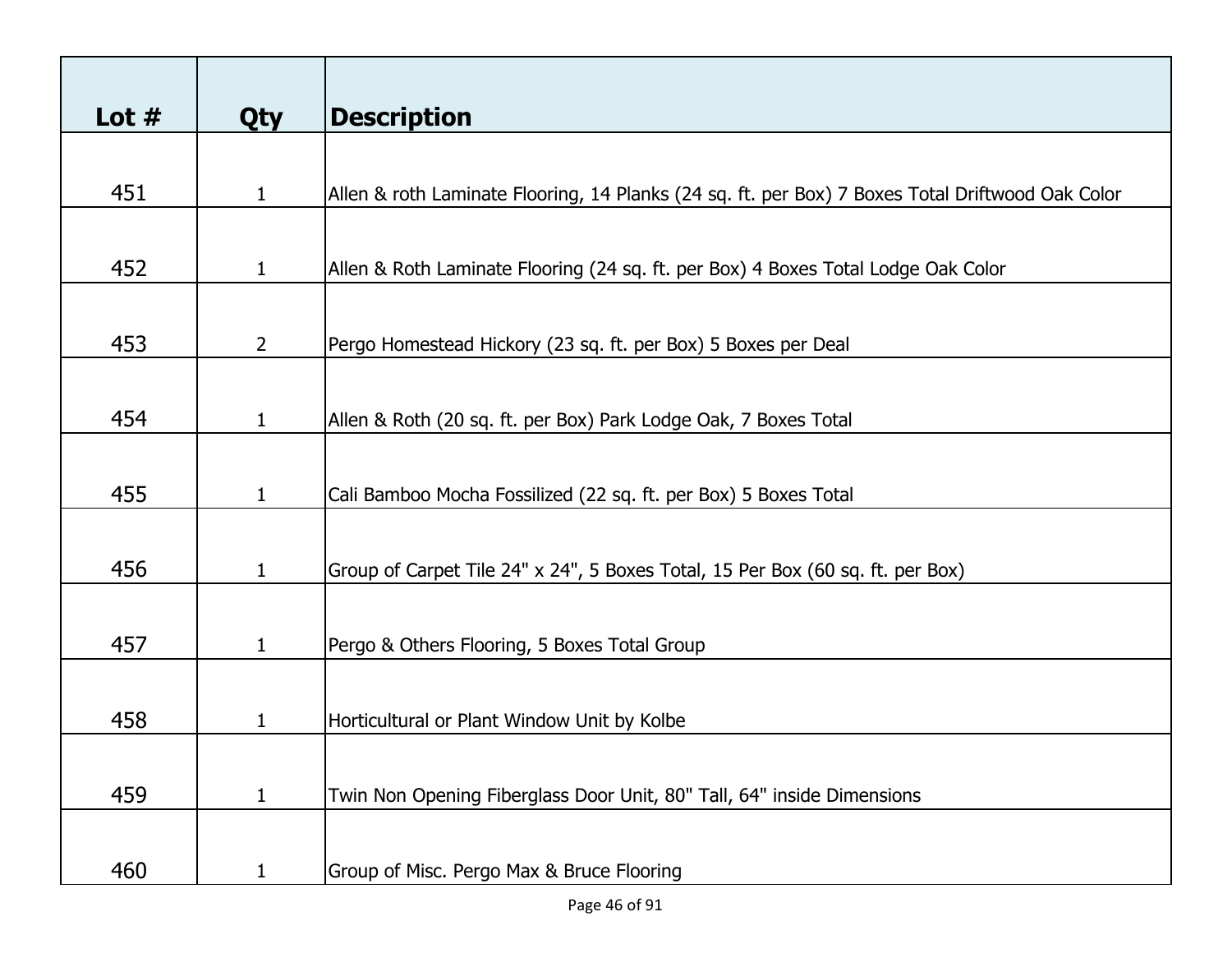| Lot $#$ | Qty          | <b>Description</b>                          |
|---------|--------------|---------------------------------------------|
|         |              |                                             |
| 461     | $\mathbf{1}$ | Double Door Unit 8' Tall 8 Lite             |
|         |              |                                             |
| 462     | $\mathbf{1}$ | Group of Multiple Side Lites & Single Doors |
|         |              |                                             |
| 463     | $\mathbf{1}$ | Double Door Unit 8' Tall with 8 Lite        |
|         |              |                                             |
| 464     | $\mathbf{1}$ | Double Door Unit 8' Tall with 8 Lite        |
|         |              |                                             |
| 465     | $\mathbf{1}$ | Double Door Unit 8' Tall with 8 Lite        |
|         |              |                                             |
| 466     | $\mathbf{1}$ | Double Door Unit 8' Tall 12Lite             |
|         |              |                                             |
| 467     | $\mathbf{1}$ | Double Door Unit 8' tall Solid Door         |
|         |              |                                             |
| 468     | $\mathbf{1}$ | Pair of Exterior Entry Doors                |
|         |              |                                             |
| 469     | $\mathbf{1}$ | Wooden 8' 18 Lite Door                      |
|         |              |                                             |
| 470     | $\mathbf{1}$ | Wooden 8' 18 Lite Door                      |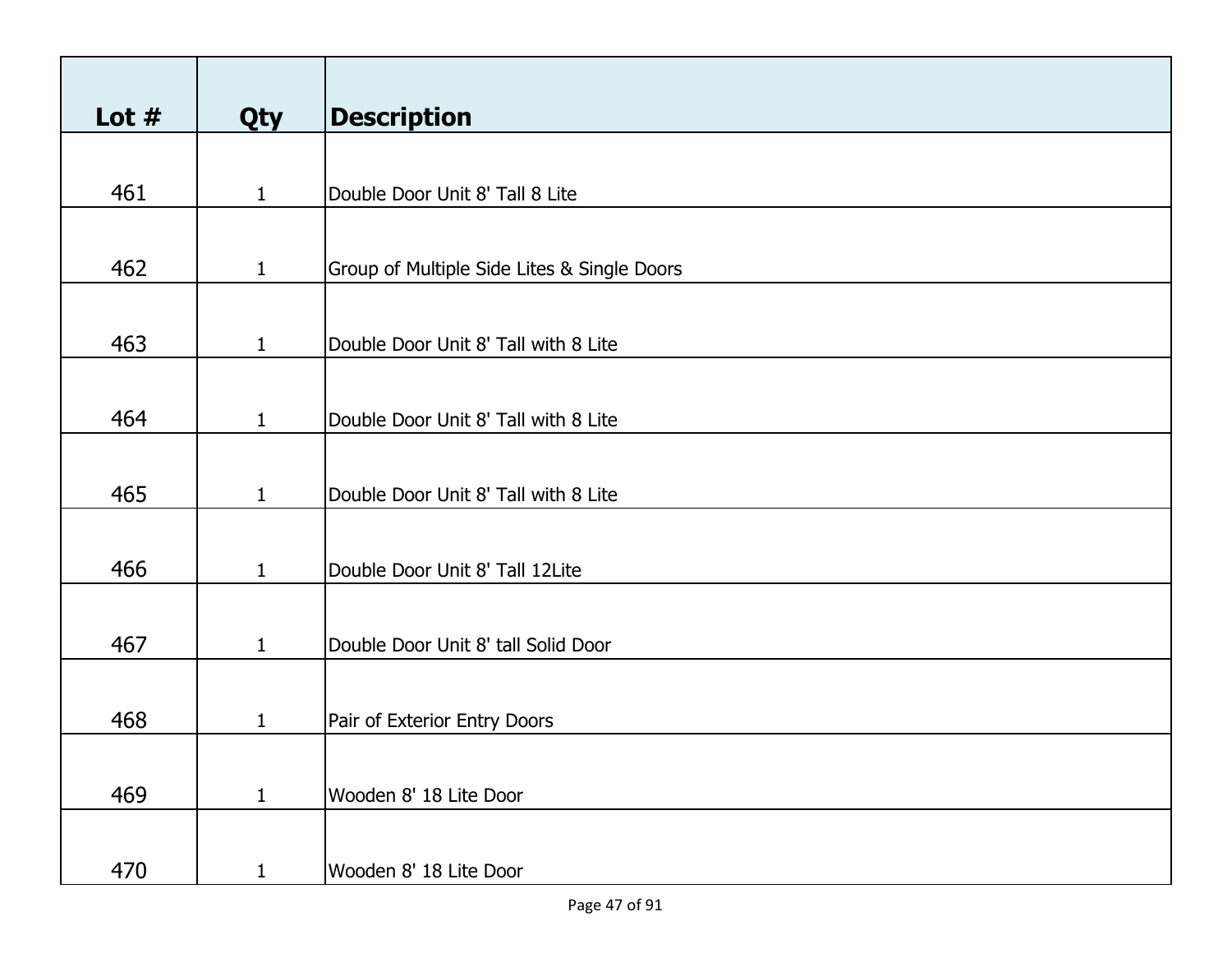| Lot $#$ | Qty            | <b>Description</b>                                         |
|---------|----------------|------------------------------------------------------------|
|         |                |                                                            |
| 471     | $\mathbf{1}$   | 8' Solid Entry Door with 9 Lite                            |
|         |                |                                                            |
|         |                |                                                            |
| 472     | $\mathbf{1}$   | 8' Solid Entry Door with 9 Lite                            |
|         |                |                                                            |
| 473     | $\mathbf{1}$   | 8' Tall Solid Door with Glass "Pantry Door"                |
|         |                |                                                            |
|         |                |                                                            |
| 474     | $\mathbf{1}$   | Double Door Mahagony Entry Way 8 Lite                      |
|         |                |                                                            |
| 475     | $\mathbf{1}$   | 8' Tall Solid Wood Entry Door, 6 Lite Wavy Glass           |
|         |                |                                                            |
| 476     | $\mathbf{1}$   | 8' Tall Solid Wood Entry Door, 6 Lite                      |
|         |                |                                                            |
|         |                |                                                            |
| 477     | $\mathbf{1}$   | 8' Tall Fiberglass Entry Door                              |
|         |                |                                                            |
| 478     | $\mathbf{1}$   | Single Side Lite with Leaded Glass 14"                     |
|         |                |                                                            |
|         |                |                                                            |
| 479     | $\overline{7}$ | Bid is Times 7! Arch Top Entry door 8' Tall, Various Sizes |
|         |                |                                                            |
| 480     | $\mathbf{1}$   | 8' Double Door Interior Unit Square Top                    |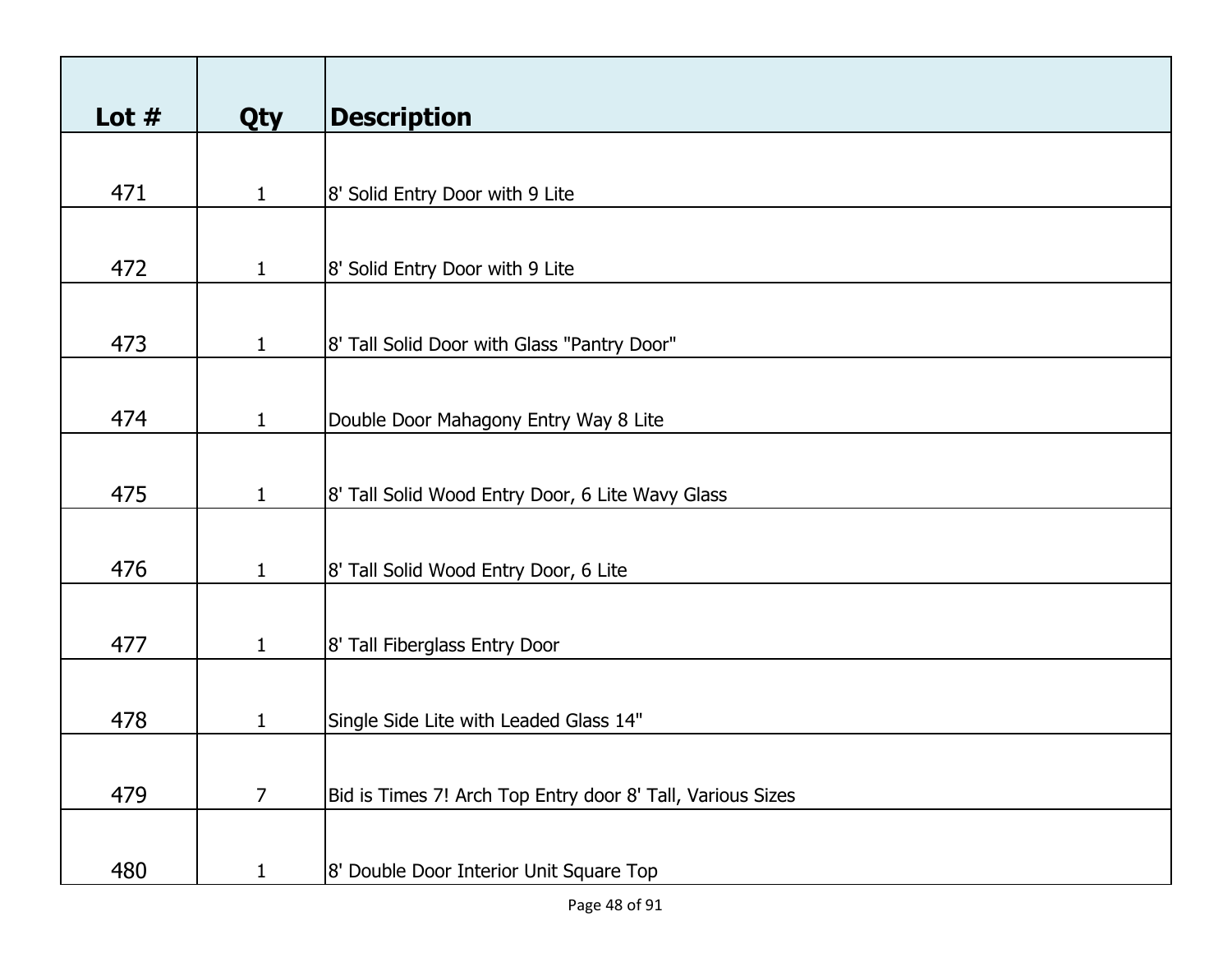| Lot $#$ | <b>Qty</b>   | <b>Description</b>                                             |
|---------|--------------|----------------------------------------------------------------|
|         |              |                                                                |
| 481     | $\mathbf{1}$ | Pair of Decorative Wood 14" Side Lite with Leaded Glass        |
|         |              |                                                                |
|         |              |                                                                |
| 482     | $\mathbf{1}$ | Large Group of Round Top Doors 8' Tall, 3 Door Units & 3 Slabs |
|         |              |                                                                |
| 483     | $\mathbf{1}$ | Large Group of 8' Door Slabs                                   |
|         |              |                                                                |
|         |              |                                                                |
| 484     | 10           | Bid is times 10! Square Top 8' Tall Door Unit, 2 Panel         |
|         |              |                                                                |
| 485     | $2^{\circ}$  | Bid is Times 2! 8' Tall 6 Panel Door Unit                      |
|         |              |                                                                |
| 486     |              |                                                                |
|         | $\mathbf{1}$ | Bath Storage Shelf with Towel Rod, New in Box                  |
|         |              |                                                                |
| 487     | $\mathbf{1}$ | Approx. 30 Interior Door Slabs (Used)                          |
|         |              |                                                                |
| 488     | 1            | Large Group of Interior Door Slabs, Approx. 28 (Used)          |
|         |              |                                                                |
|         |              |                                                                |
| 489     | $\mathbf{1}$ | Large Group of Exterior Door Slabs, Approx. 13                 |
|         |              |                                                                |
| 490     | 1            | 3 Piece Group of Silestone 25" x 40" each                      |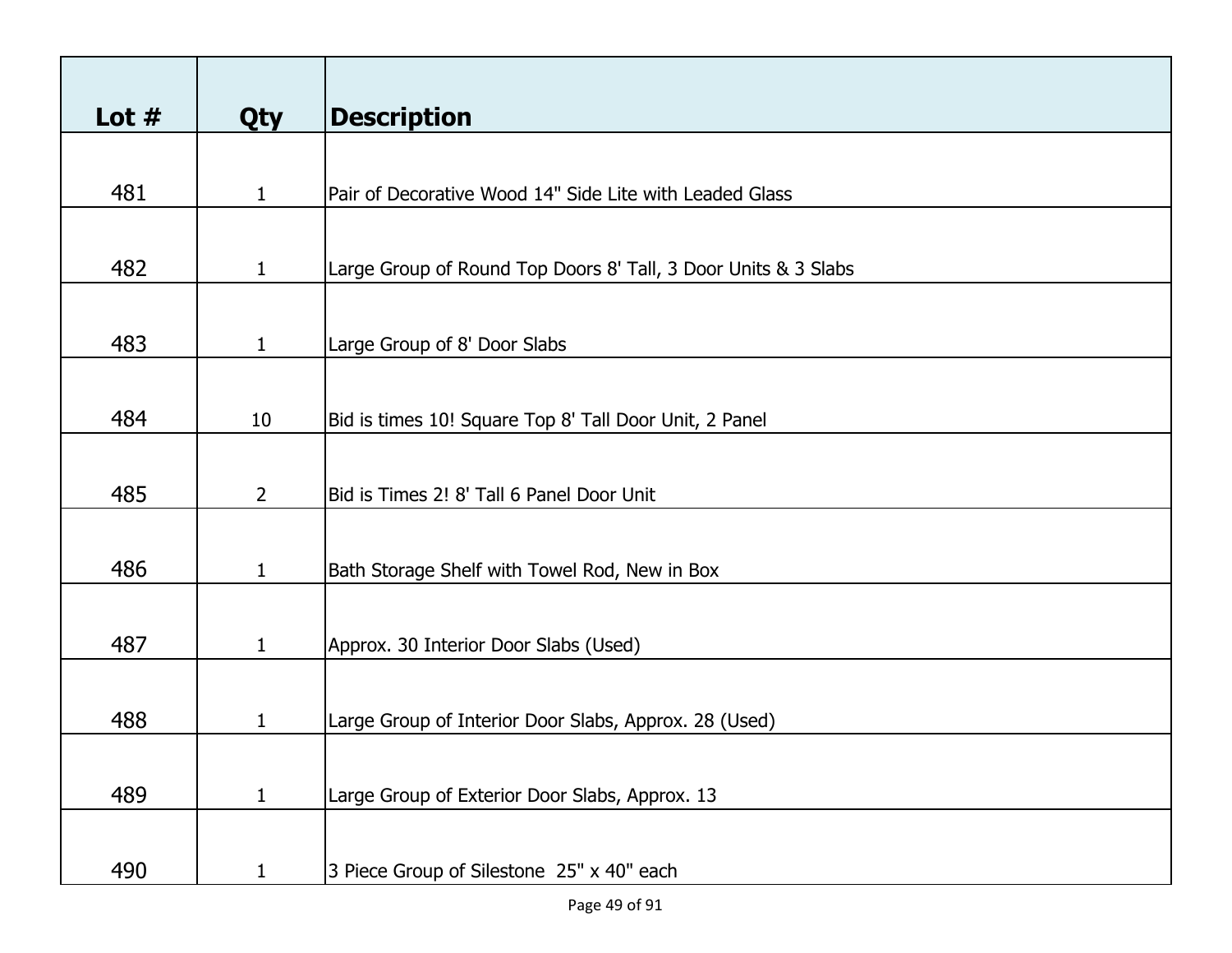| Lot $#$ | <b>Qty</b>     | <b>Description</b>                                                                       |
|---------|----------------|------------------------------------------------------------------------------------------|
|         |                |                                                                                          |
| 491     | $\mathbf{1}$   | Fiberglass Arch Top with Side Lites & Lead Glass (Approx. 71" wide)                      |
|         |                |                                                                                          |
| 492     | $\mathbf{1}$   | Fiberglass Transom Top with Side Lites & Lead Glass, 64" Wide with Damage to Top Transom |
|         |                |                                                                                          |
| 493     | $\overline{7}$ | Bid is Times 7! Window Unit with Arch Top 44" x 102" including Arch Top (20 Lite)        |
|         |                |                                                                                          |
| 494     | 5              | Bid is Times 5! Window Unit with Arch Top 44" x 102" including Arch Top                  |
|         |                |                                                                                          |
| 495     | $\mathbf{1}$   | Builder Grade Door For Construction 65"W x 112" Tall and Side Lites & Arch Transom       |
|         |                |                                                                                          |
| 496     | $\mathbf{1}$   | Large Group of Misc. 8' (Glass Full) Doors                                               |
|         |                |                                                                                          |
| 497     | $\mathbf{1}$   | 36" x 96" White Pine Door with Frosted Glass (New in Box)                                |
|         |                |                                                                                          |
| 498     | 1              | Storm Door Glass Broken (New in Box)                                                     |
|         |                |                                                                                          |
| 499     | $\mathbf{1}$   | Group of 5 Misc. Door Slabs (some Glass)                                                 |
|         |                |                                                                                          |
| 500     | $\mathbf{1}$   | 8' Interior Door 2' 8"                                                                   |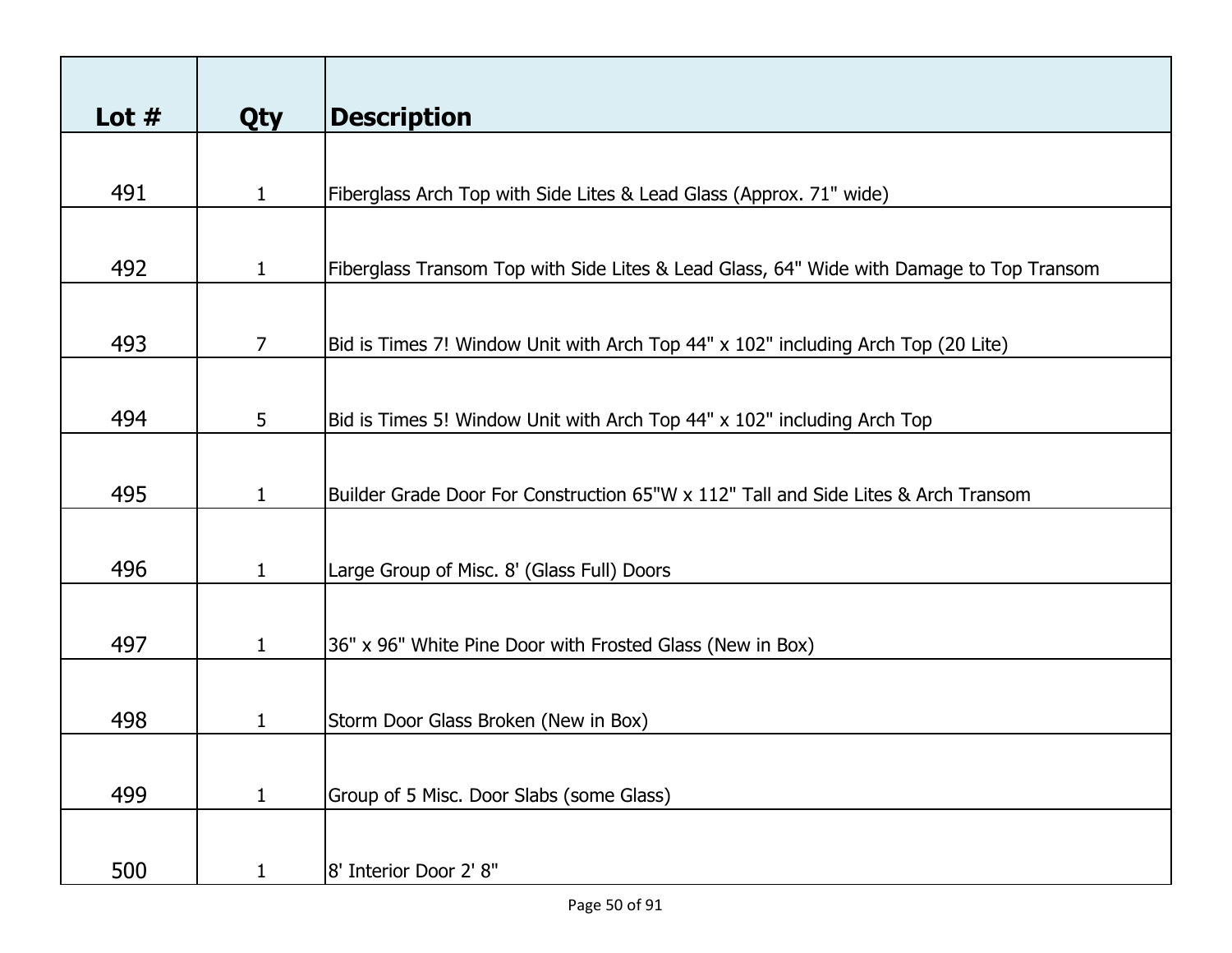| Lot $#$ | <b>Qty</b>     | <b>Description</b>                                                                      |
|---------|----------------|-----------------------------------------------------------------------------------------|
|         |                |                                                                                         |
| 501     | $\overline{4}$ | Bid is Times 4! 8' Tall Scallop Top Door Unit, Misc. Sizes                              |
|         |                |                                                                                         |
| 502     | $\overline{4}$ | Bid is Times 4! 8' Tall Round Top Door Unit, Misc. Sizes                                |
|         |                |                                                                                         |
| 503     | 9              | Bid is Times 9! 8' Tall Round Top with Slat Door Unit (Farmhouse Style) Misc. Sizes     |
|         |                |                                                                                         |
| 504     | 17             | Bid is Times 17! 8' Tall 2 Panel Door Unit Misc. Sizes                                  |
|         |                |                                                                                         |
| 505     | $\overline{2}$ | Bid is Times 2! Decorative Entry Door with Glass 24" x 7' Tall (Slab Only)              |
|         |                |                                                                                         |
| 506     | $\mathbf{1}$   | Group of Misc. Size 6' 8" Doors 6 Panel Style, Approx. 8 Total Unit                     |
|         |                |                                                                                         |
| 507     | $\mathbf{1}$   | Group of Misc. Size 6' 8" Tall Doors, Round Top Door Units approx. 7 Total Units        |
|         |                |                                                                                         |
| 508     | 1              | Group of Misc. Scallop Top 6' 8" doors, Approx. 5 Total Units                           |
|         |                |                                                                                         |
| 509     | $\mathbf{1}$   | Group of Misc. Round Top with Slats, Door Units 6' 8" Approx. 6 Total Units, Misc. Size |
|         |                |                                                                                         |
| 510     | $\mathbf{1}$   | Large Group of Door Slabs                                                               |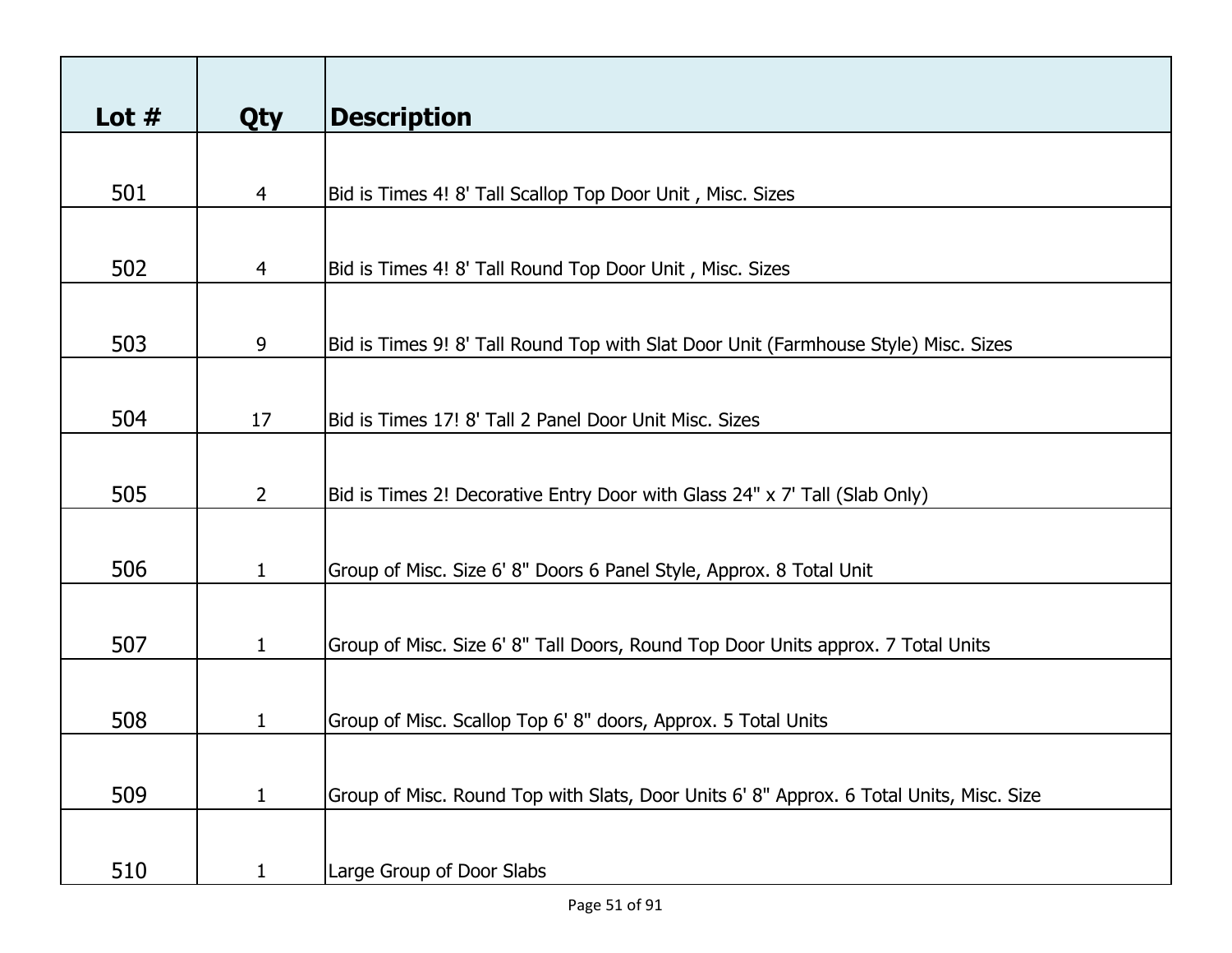| Lot $#$ | <b>Qty</b>   | <b>Description</b>                                                                |
|---------|--------------|-----------------------------------------------------------------------------------|
|         |              |                                                                                   |
| 511     | $\mathbf{1}$ | Group of 6' 8" Tall Door Units, Approx. 6 Total Units                             |
|         |              |                                                                                   |
| 512     | $\mathbf{1}$ | Group of Attic Access Door Units Various Sizes                                    |
|         |              |                                                                                   |
|         |              |                                                                                   |
| 513     | $\mathbf{1}$ | Group of Attic Access Door Units Various Sizes                                    |
|         |              |                                                                                   |
| 514     | $\mathbf{1}$ | Group of Attic Access Door Units Various Sizes                                    |
|         |              |                                                                                   |
| 515     | $\mathbf{1}$ | Group of Attic Access Door Units Various Sizes                                    |
|         |              |                                                                                   |
|         |              |                                                                                   |
| 516     | $\mathbf{1}$ | Misc. Group on Top, Plywood, Till, etc.                                           |
|         |              |                                                                                   |
| 517     | $\mathbf{1}$ | Middle Group of Large Group of 4 x 8 Sheets, Bead Board Sheets, Approx. 80 Sheets |
|         |              |                                                                                   |
| 518     | $\mathbf{1}$ | Large Group 4 x 8 Sheets Particle Board, Plywood, etc.                            |
|         |              |                                                                                   |
|         |              |                                                                                   |
| 519     | $\mathbf{1}$ | Group of Side Lites for Entry Doors, Misc. Sizes styles                           |
|         |              |                                                                                   |
| 520     | $\mathbf{1}$ | Group of Glass Inserts for Doors                                                  |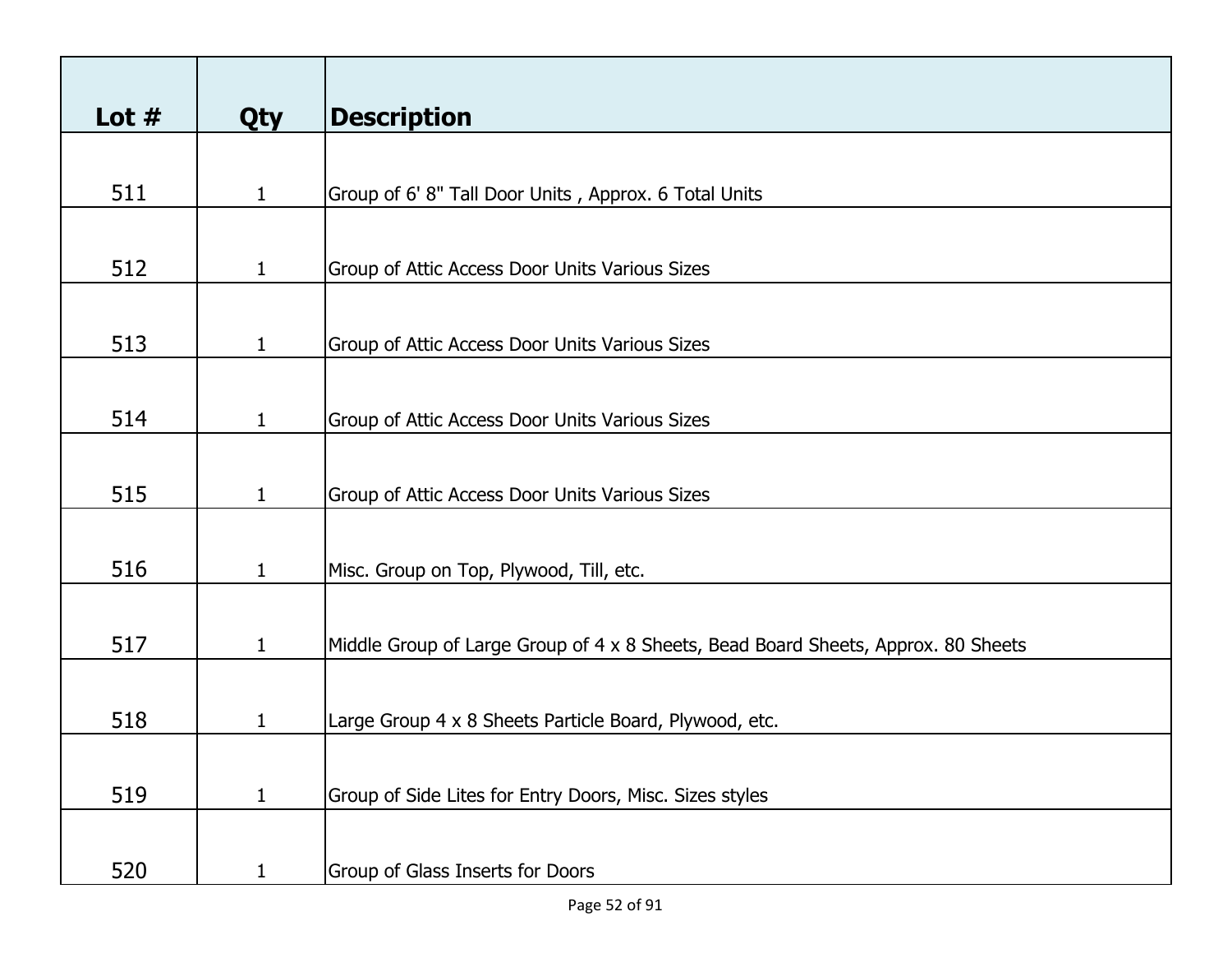| Lot $#$ | <b>Qty</b>     | <b>Description</b>                                                           |
|---------|----------------|------------------------------------------------------------------------------|
|         |                |                                                                              |
| 521     | $\mathbf{1}$   | Pair of Full Glass Wooden Door Units, 24" & 32" x 6' 8"                      |
|         |                |                                                                              |
| 522     | 1              | Large Group of Misc. Door Frames, Various Sizes                              |
|         |                |                                                                              |
| 523     | $\overline{4}$ | Bid is Times 4! 6 Panel Exterior Door Unit, 32" & 36" x 6' 8"                |
|         |                |                                                                              |
| 524     | 5              | Bid is Times 5! Misc. Round Top Interior Door Unit - 6' 8" Tall, Misc. Sizes |
|         |                |                                                                              |
| 525     | 15             | Bid is Times 15! Misc. Sizes 6 Panel 6' 8" Tall                              |
|         |                |                                                                              |
| 526     | 8              | Bid is Times 8! Misc. Size Scallop Top Door Units, 6' 8" Tall, Various Sizes |
|         |                |                                                                              |
| 527     | $\overline{7}$ | Bid is Times 7! Misc. Size 2 Panel Door Unit 6' 8" Tall                      |
|         |                |                                                                              |
| 528     | 1              | Pair of 2 Pocket Door frames                                                 |
|         |                |                                                                              |
| 529     | $\mathbf{1}$   | Group of 6 Z 8' Door Slabs                                                   |
|         |                |                                                                              |
| 530     | 1              | 6' 8" Pella Fiberglass 2 Panel Arc, 6' 8" Door Slab                          |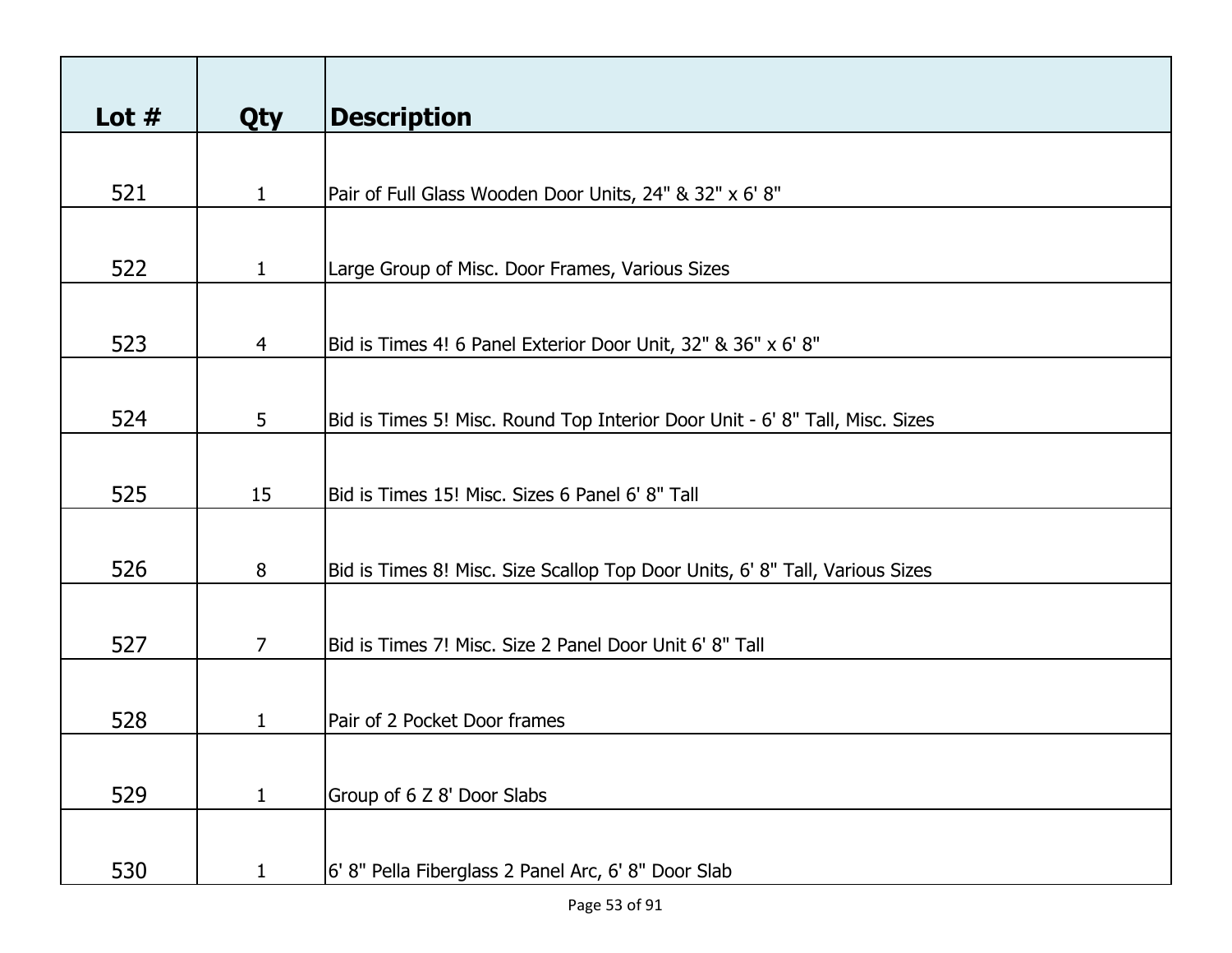| Lot $#$ | <b>Qty</b>   | <b>Description</b>                                                                                       |
|---------|--------------|----------------------------------------------------------------------------------------------------------|
|         |              |                                                                                                          |
| 531     | $\mathbf{1}$ | Pella Fiberglass Plank Z Panel Arch Door- 3/0 x 6' 8"                                                    |
|         |              |                                                                                                          |
| 532     | $\mathbf 1$  | 33 x 84 Round Top Solid Door Slab 6' 8" Tall                                                             |
|         |              |                                                                                                          |
| 533     | $\mathbf{1}$ | 6 Panel Door Slab 2/8(32") x 6' 8" Tall                                                                  |
|         |              |                                                                                                          |
| 534     | $\mathbf{1}$ | Group of 8 Round Top, Slatted Doors 6' 8" Tall                                                           |
|         |              |                                                                                                          |
| 535     | $\mathbf{1}$ | 15 Lite Wood Door Unit 2/8( 32") x 6' 8" Tall                                                            |
|         |              |                                                                                                          |
| 536     | $\mathbf{1}$ | 6 Panel Wood Door Unit 2/6( 30") x 6' 8" Tall                                                            |
|         |              |                                                                                                          |
| 537     | $\mathbf{1}$ | 11 3/4" x 18 LVL, & 2' 12' x 16' Group                                                                   |
|         |              |                                                                                                          |
| 538     | 1            | KOLBE Exterior Door Unit, Pair of 2' 8" x 8' Patio Doors                                                 |
|         |              | Pair of Doors units & Interior French Door (New in Box) 6' x 6' 8" with Grids (Sliding Glass with Grids) |
| 539     | $\mathbf 1$  | 1- broken glass 6' unit                                                                                  |
|         |              |                                                                                                          |
| 540     | $\mathsf{3}$ | Bid is Times 3! 6 Panel Door Unit 6' 8" Tall, 1 - 4' Unit, 1- 5' Unit, 1- 6' Unit                        |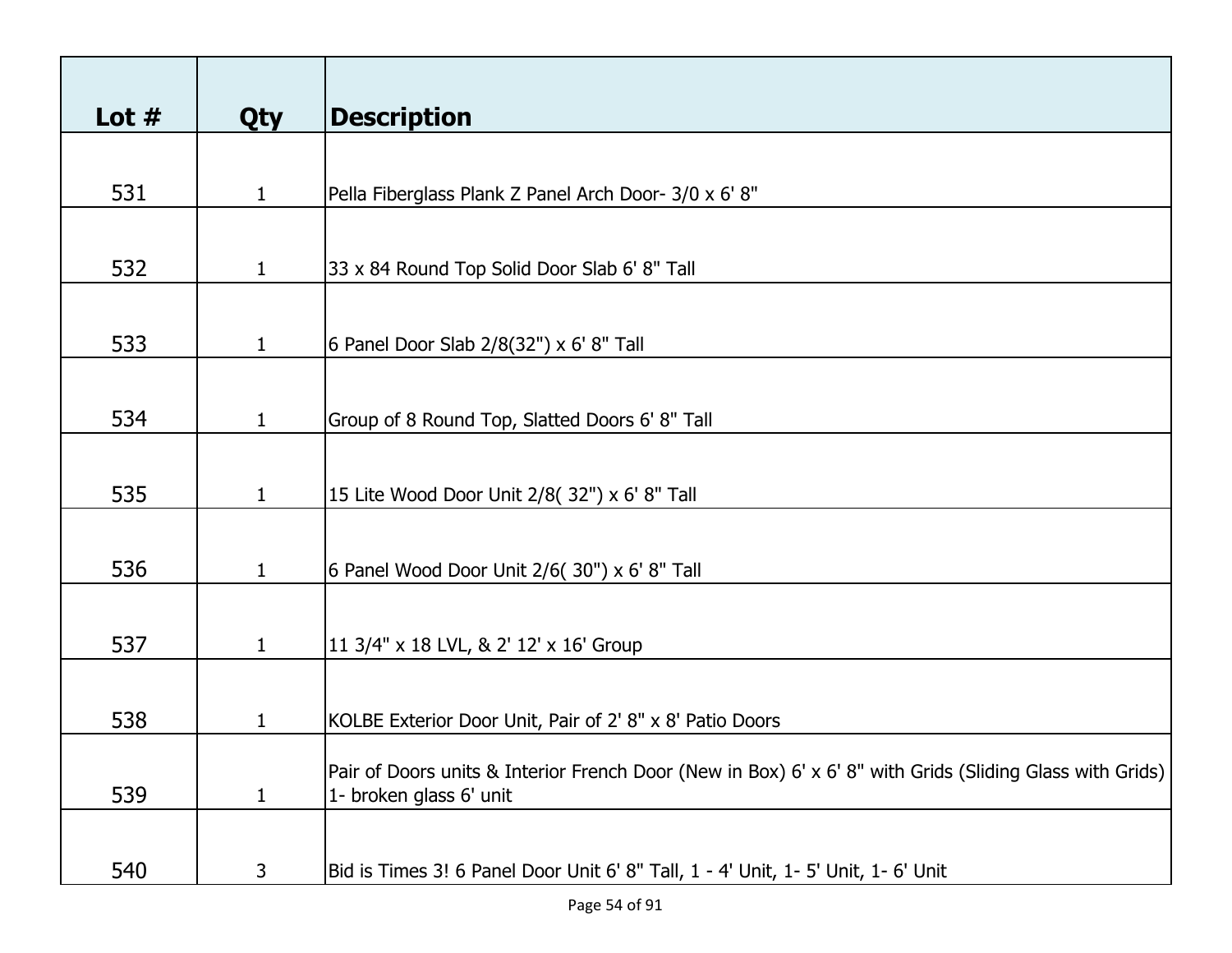|                | <b>Description</b>                                                                                  |
|----------------|-----------------------------------------------------------------------------------------------------|
|                |                                                                                                     |
|                | Front Door Entry 3' Door with two 10" Side Lights with Lead Glass Oval - 6' 8" Tall                 |
|                |                                                                                                     |
|                |                                                                                                     |
| $\mathbf{1}$   | Front Entry Door Unit 3' Door with Two 10" Lead Glass Side Lites, - 6' 8" Tall                      |
|                |                                                                                                     |
| $\mathbf{1}$   | Front Entry Door Unit with two 9" Side Lites & 11" Transom, 3' Door Overall Unit 50" x 96" Tall     |
|                |                                                                                                     |
|                |                                                                                                     |
|                | Bid is Times 4! Double Door Units Misc. Sizes- 6' 8" Tall                                           |
|                |                                                                                                     |
| 7              | Bid is Times 7! Misc. Sizes & Style Door Units 6' 8" Tall                                           |
|                |                                                                                                     |
|                |                                                                                                     |
|                | Entry Way for 3/0 Door with two 11" Side Lites & 15" Transom, No Door but Entrance(Wood)            |
|                |                                                                                                     |
| $\mathbf{1}$   | Entry Way for 3/0 Door with two 11" Side Lites & 11" Transom Door Unit but No Door - for 6' 8" Door |
|                |                                                                                                     |
|                |                                                                                                     |
|                | Entry Way for 3' Door x 8' Tall with two 11" Side Lites and 11" Transom ,Door Unit but No Door      |
|                |                                                                                                     |
| $\overline{2}$ | Bid is Times 2! Jelwen 3' x 8' Tall Fixed Door                                                      |
|                |                                                                                                     |
|                | Bid is Times 10! 6 Panel Door Unit Misc. Sizes                                                      |
|                | <b>Qty</b><br>$\mathbf{1}$<br>$\overline{4}$<br>$\mathbf{1}$<br>$\mathbf 1$<br>10                   |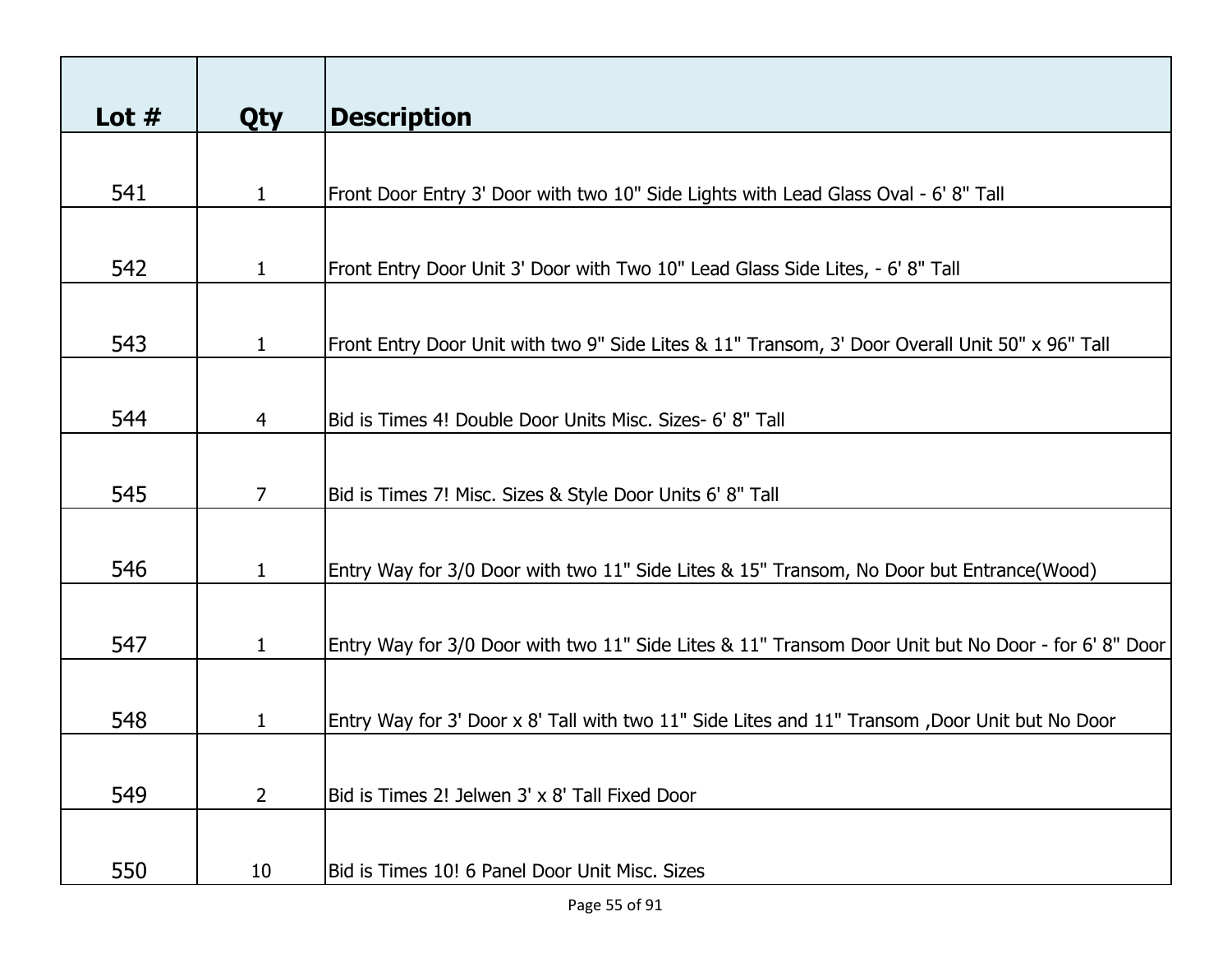| Lot $#$ | <b>Qty</b>     | <b>Description</b>                                              |
|---------|----------------|-----------------------------------------------------------------|
|         |                |                                                                 |
| 551     | 6              | Bid is Times 6! Misc. Size 3 Panel Door Units 6' 8" tall        |
|         |                |                                                                 |
| 552     | 6              | Bid is Times 6! Misc. Size 2 Panel Door Units 6' 8" tall        |
|         |                |                                                                 |
| 553     | 8              | Bid is Times 8! Misc. Size Round Top Door Units 6' 8" tall      |
|         |                |                                                                 |
| 554     | 8              | Bid is Times 8! Misc. Size 6 Panel Door Units 6' 8" tall        |
|         |                |                                                                 |
| 555     | $\mathbf{1}$   | Group of Misc. Bifold Doors                                     |
|         |                |                                                                 |
| 556     | $\mathbf{1}$   | Large Group of Trim Door Casing, etc.                           |
|         |                |                                                                 |
| 557     | $\overline{4}$ | Bid is Times 4! Misc. Size Medicine Cabinets Various Sizes etc. |
|         |                |                                                                 |
| 558     | 4              | Bid is times 4! Misc. Mirrors                                   |
|         |                |                                                                 |
| 559     | 5              | Bid is Times 5! Misc. Mirrors                                   |
|         |                |                                                                 |
| 560     | $\mathbf{1}$   | Large Mirror                                                    |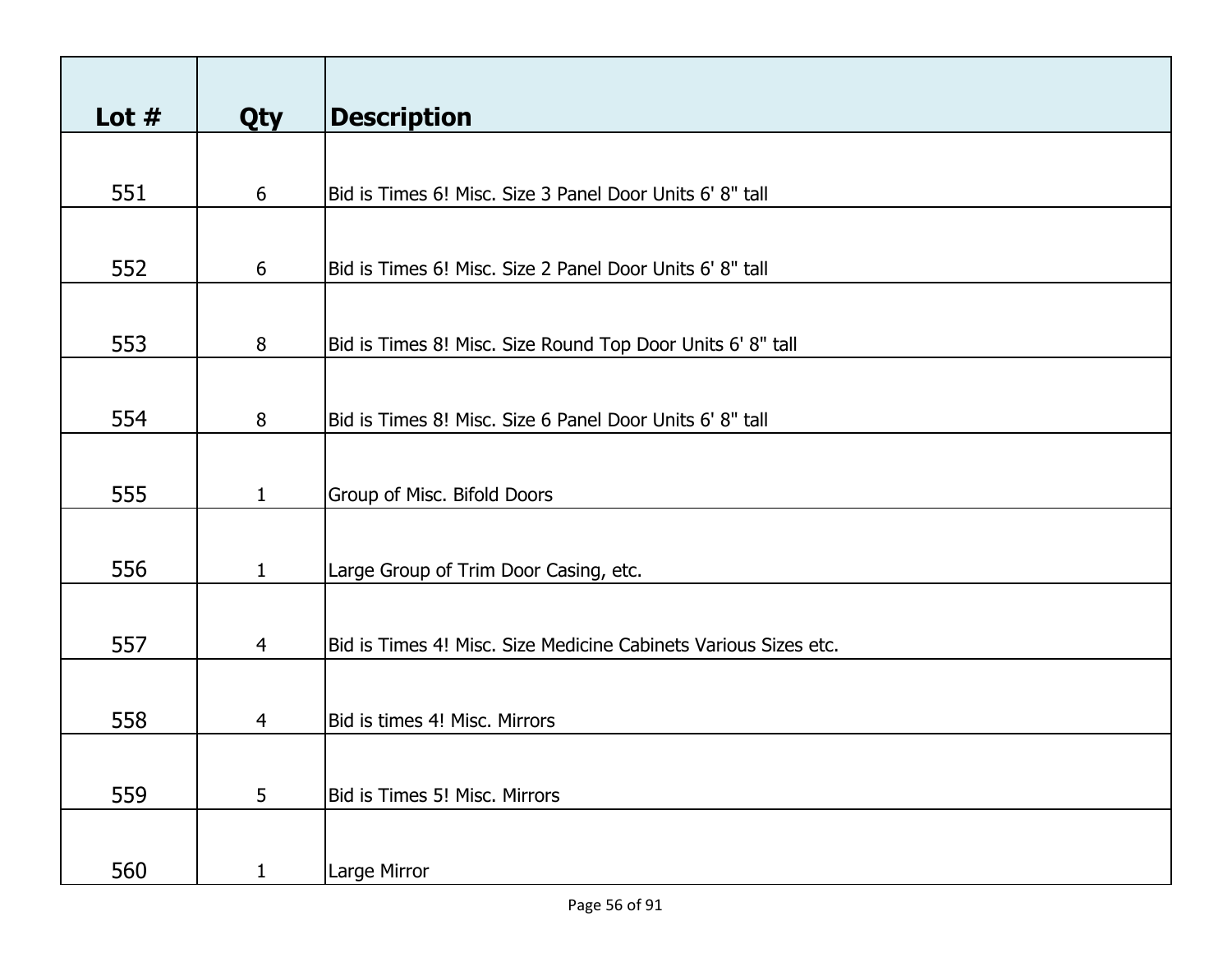| Lot $#$ | <b>Qty</b>     | <b>Description</b>                                    |
|---------|----------------|-------------------------------------------------------|
|         |                |                                                       |
| 561     | $\mathbf{1}$   | Large Group of 8" x 24 Brass Kick Plates              |
|         |                |                                                       |
| 562     | $\overline{4}$ | Bid is Times 4! Misc. Large Mirrors (some New in Box) |
|         |                |                                                       |
| 563     | $\mathbf{1}$   | Large Group of Mirrors                                |
|         |                |                                                       |
|         |                |                                                       |
| 564     | $\mathbf{1}$   | Large Group of 6' 6" x 8' Tall Door Frame Openings    |
|         |                |                                                       |
| 565     | $\mathbf{1}$   | <b>Bidet</b>                                          |
|         |                |                                                       |
| 566     | $\mathbf{1}$   | Oblong Toilet                                         |
|         |                |                                                       |
|         |                |                                                       |
| 567     | $\mathbf{1}$   | Oblong Toilet                                         |
|         |                |                                                       |
| 568     | 1              | Pair of Toilets                                       |
|         |                |                                                       |
| 569     | $\mathbf{1}$   | Pair of Toilets                                       |
|         |                |                                                       |
|         |                |                                                       |
| 570     | $\mathbf{1}$   | Toilet                                                |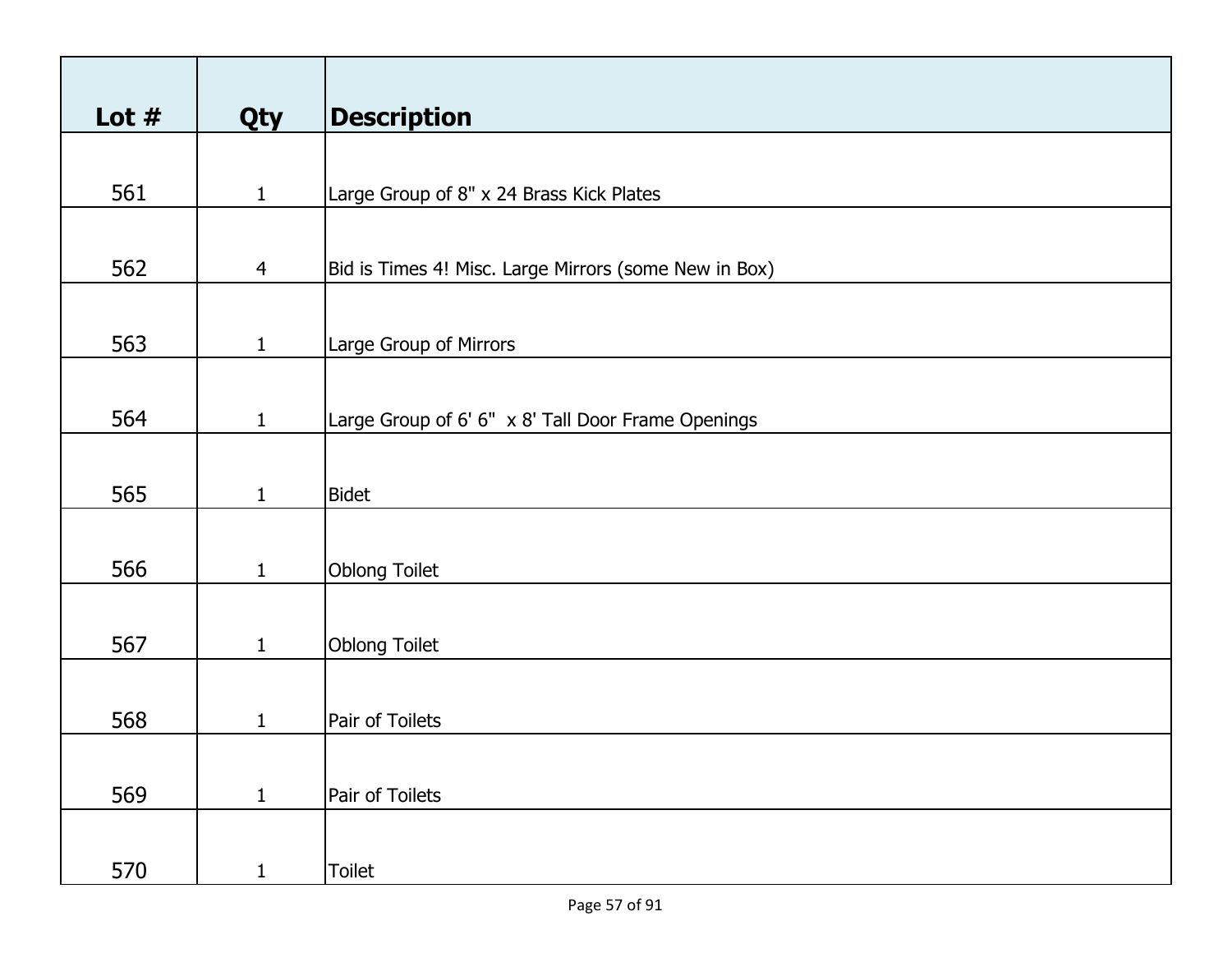| Lot $#$ | Qty          | <b>Description</b>             |
|---------|--------------|--------------------------------|
|         |              |                                |
| 571     | $\mathbf{1}$ | <b>Toilet</b>                  |
|         |              |                                |
|         |              |                                |
| 572     | $\mathbf{1}$ | <b>Toilet</b>                  |
|         |              |                                |
| 573     | $\mathbf{1}$ | Toilet                         |
|         |              |                                |
| 574     |              | Urinal                         |
|         | $\mathbf{1}$ |                                |
|         |              |                                |
| 575     | $\mathbf{1}$ | 31" Meridian White Marble Sink |
|         |              |                                |
| 576     | $\mathbf{1}$ | 31" Vanity Top with Sink       |
|         |              |                                |
|         |              |                                |
| 577     | $\mathbf{1}$ | 31" Vanity Top with Sink       |
|         |              |                                |
| 578     | $\mathbf{1}$ | 31" Vanity Top with Sink       |
|         |              |                                |
|         |              |                                |
| 579     | $\mathbf{1}$ | 31" Vanity Top with Sink       |
|         |              |                                |
| 580     | $\mathbf{1}$ | 31" Vanity Top with Sink       |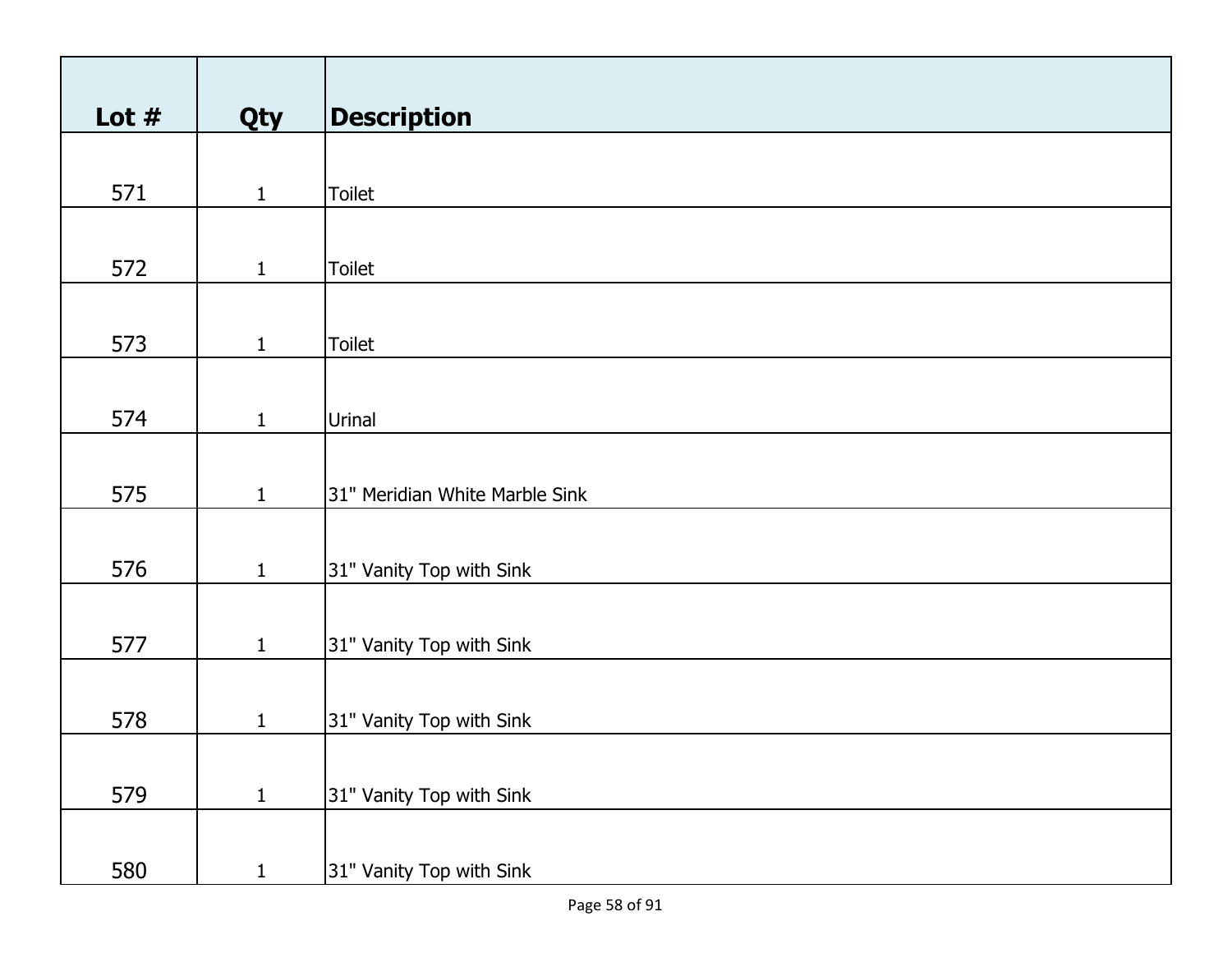| Lot $#$ | Qty          | <b>Description</b>                    |
|---------|--------------|---------------------------------------|
|         |              |                                       |
| 581     | $\mathbf{1}$ | 31" Vanity Top with Sink              |
|         |              |                                       |
| 582     | $\mathbf{1}$ | Group of Pedestals for Sinks, No Taps |
|         |              |                                       |
| 583     | $\mathbf{1}$ | 25" Vanity Top with Sink              |
|         |              |                                       |
| 584     | $\mathbf{1}$ | 34" x 36" Shower Pan                  |
|         |              |                                       |
| 585     | $\mathbf{1}$ | Corner Shower Pan 3'0                 |
|         |              |                                       |
| 586     | $\mathbf{1}$ | Pedestal Sink with Faucette           |
|         |              |                                       |
| 587     | $\mathbf{1}$ | 21" Under Counter Sink                |
|         |              |                                       |
| 588     | $\mathbf{1}$ | 31" Vanity Top with Sink              |
|         |              |                                       |
| 589     | $\mathbf{1}$ | Pedestal Sink with Base               |
|         |              |                                       |
| 590     | $\mathbf{1}$ | 37" Vanity Top with Sink              |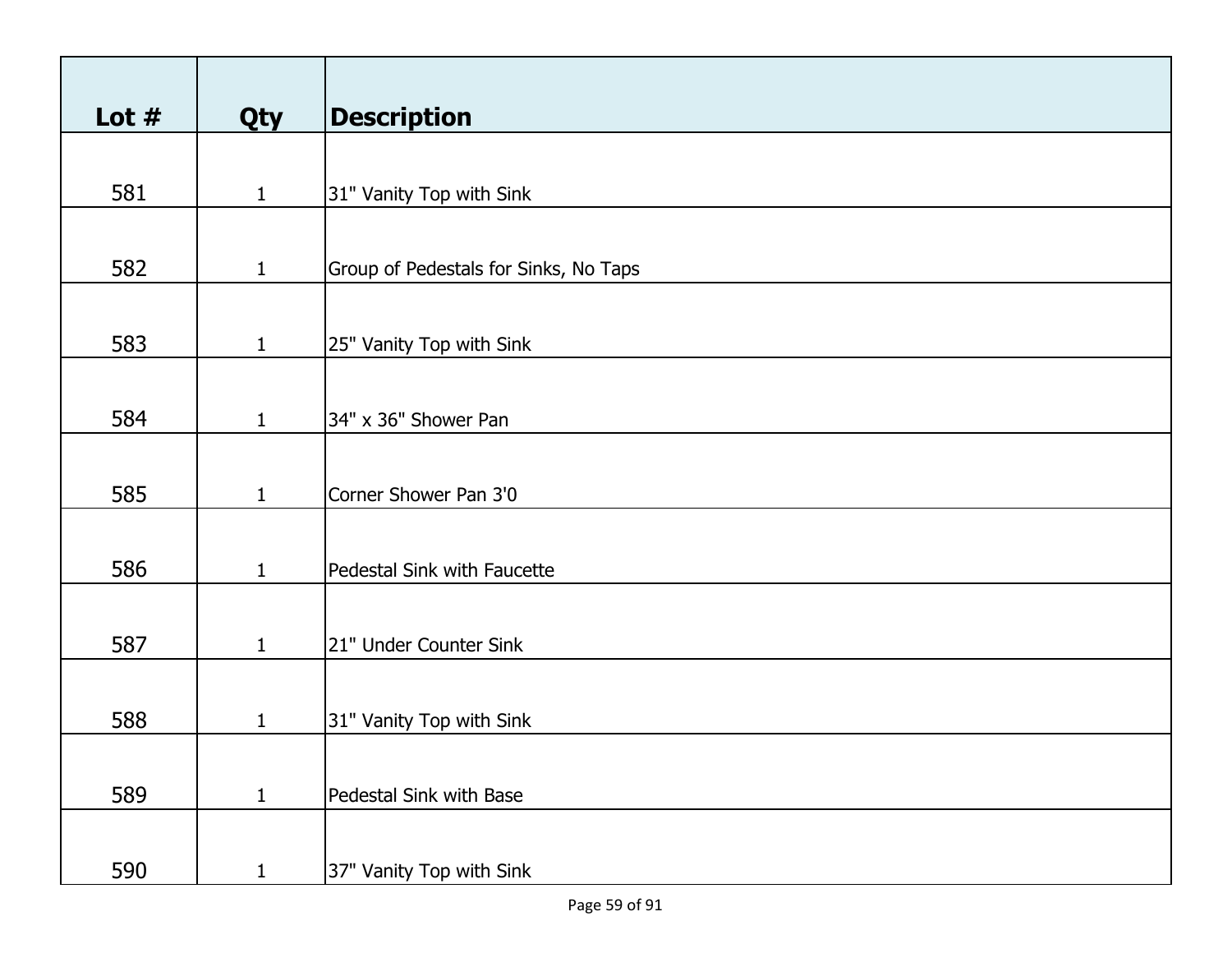| Lot $#$ | Qty          | <b>Description</b>                           |
|---------|--------------|----------------------------------------------|
|         |              |                                              |
| 591     | $\mathbf{1}$ | 16" Round Sink                               |
|         |              |                                              |
| 592     | $\mathbf{1}$ | 33" Double Bowl Stainless Sink with Faucette |
|         |              |                                              |
| 593     | $\mathbf{1}$ | 23" Sink                                     |
|         |              |                                              |
| 594     | $\mathbf{1}$ | Toilet                                       |
|         |              |                                              |
| 595     | $\mathbf{1}$ | Corner Whirlpool Tub - Approx. 60"           |
|         |              |                                              |
| 596     | $\mathbf{1}$ | 42" x 66" Fiberglass Tub                     |
|         |              |                                              |
| 597     | $\mathbf{1}$ | 42" x 72" Whirlpool Tub                      |
|         |              |                                              |
| 598     | $\mathbf{1}$ | 29" x 67" Freestanding Fiberglass Tub        |
|         |              |                                              |
| 599     | $\mathbf{1}$ | 30" x 68" Freestanding Tub                   |
|         |              |                                              |
| 600     | $\mathbf{1}$ | Corner Whirlpool Tub 60"                     |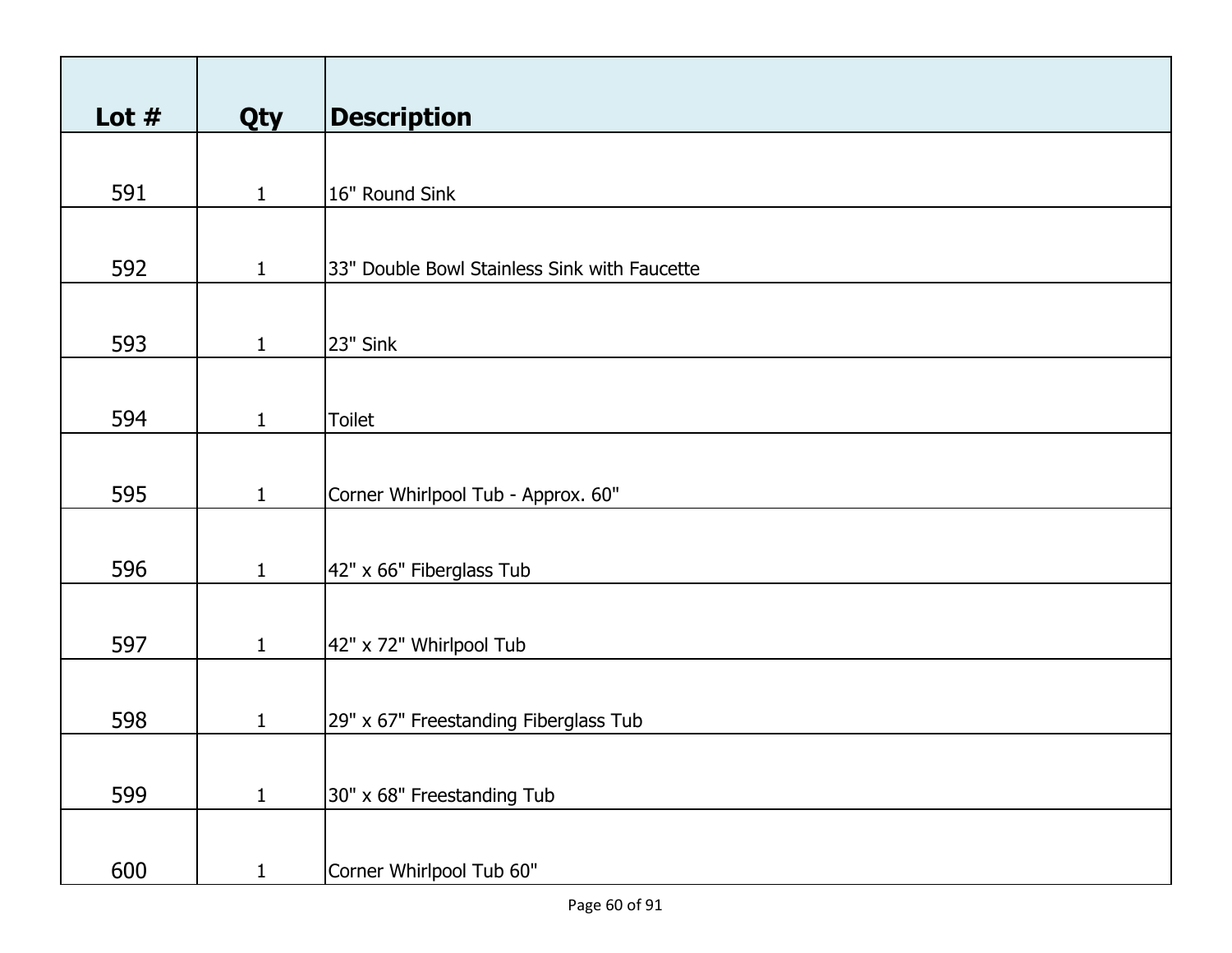| Lot $#$ | <b>Qty</b>   | <b>Description</b>                                              |
|---------|--------------|-----------------------------------------------------------------|
|         |              |                                                                 |
| 601     | $\mathbf{1}$ | Corner Whirlpool Tub - 60" (Used)                               |
|         |              |                                                                 |
| 602     | $\mathbf{1}$ | 36" x 60" Whirlpool Tub                                         |
|         |              |                                                                 |
| 603     | $\mathbf{1}$ | 60" Corner Whirlpool tub                                        |
|         |              |                                                                 |
| 604     | $\mathbf{1}$ | 33" x 60" Whirlpool Tub                                         |
|         |              |                                                                 |
| 605     | $\mathbf{1}$ | 34" x 60" Tub                                                   |
|         |              |                                                                 |
| 606     | $\mathbf{1}$ | A.O. Smith Water Heater 48 Gal. Electric (Dent on Top)          |
|         |              |                                                                 |
| 607     | $\mathbf{1}$ | A.O. Smith Water Heater 48 Gal. Electric (Dent on Top)          |
| 608     | 1            | AO Smith 30 Gal. Electric Mobile Home Water Heater (New in Box) |
|         |              |                                                                 |
| 609     | $\mathbf{1}$ | AO Smith 30 Gal. Electric Mobile Home Water Heater (New in Box) |
|         |              |                                                                 |
| 610     | 1            | AO Smith 48 Gal. Electric Mobile Home Water Heater (Dent)       |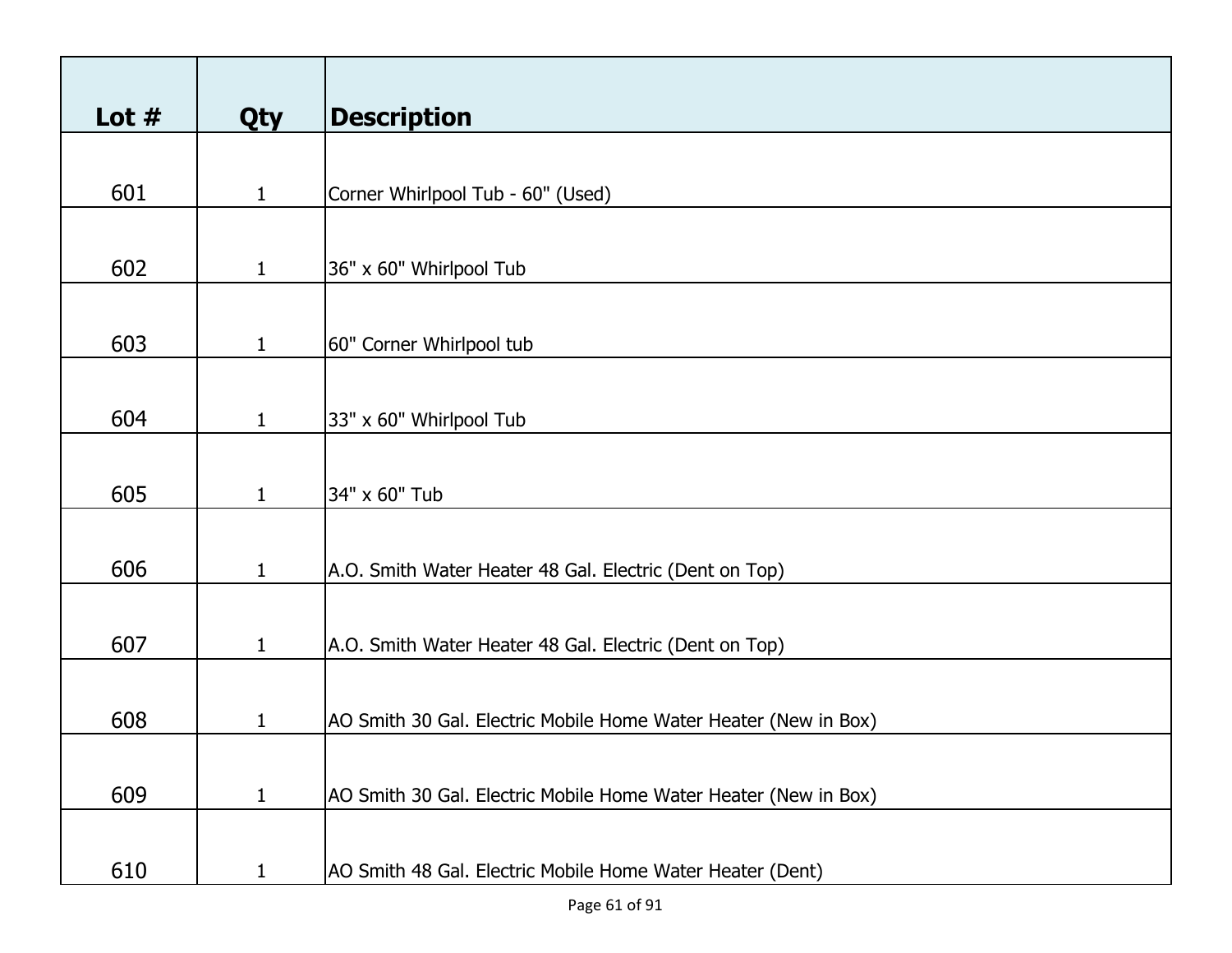| Lot $#$ | <b>Qty</b>   | <b>Description</b>                                        |
|---------|--------------|-----------------------------------------------------------|
|         |              |                                                           |
| 611     | $\mathbf{1}$ | AO Smith 48 Gal. Electric Mobile Home Water Heater (Dent) |
|         |              |                                                           |
| 612     | $\mathbf{1}$ | 28 Gal. (Used) Water Heater                               |
|         |              |                                                           |
| 613     | $\mathbf{1}$ | Whirlpool Water Heater (Used) 40 Gallon                   |
|         |              |                                                           |
| 614     | $\mathbf{1}$ | 38 Gal. Used Water Heater Used                            |
|         |              |                                                           |
| 615     | $\mathbf{1}$ | AO Smith 40 Gallon Electric Water Heater (New)            |
|         |              |                                                           |
| 616     | $\mathbf{1}$ | AO Smith 40 Gallon Electric Water Heater (New)            |
|         |              |                                                           |
| 617     | $\mathbf{1}$ | AO Smith Water Heater 38 Gallon (Used) Electric           |
|         |              |                                                           |
| 618     | 1            | Whirlpool Natural Gas Heater 50 Gallon (Appears New)      |
|         |              |                                                           |
| 619     | $\mathbf{1}$ | AO Smith Gas Water Heater 39 Gallon (New)                 |
| 620     | $\mathbf{1}$ | AO Smith Electric (NEW) Water Heater 50 Gallon            |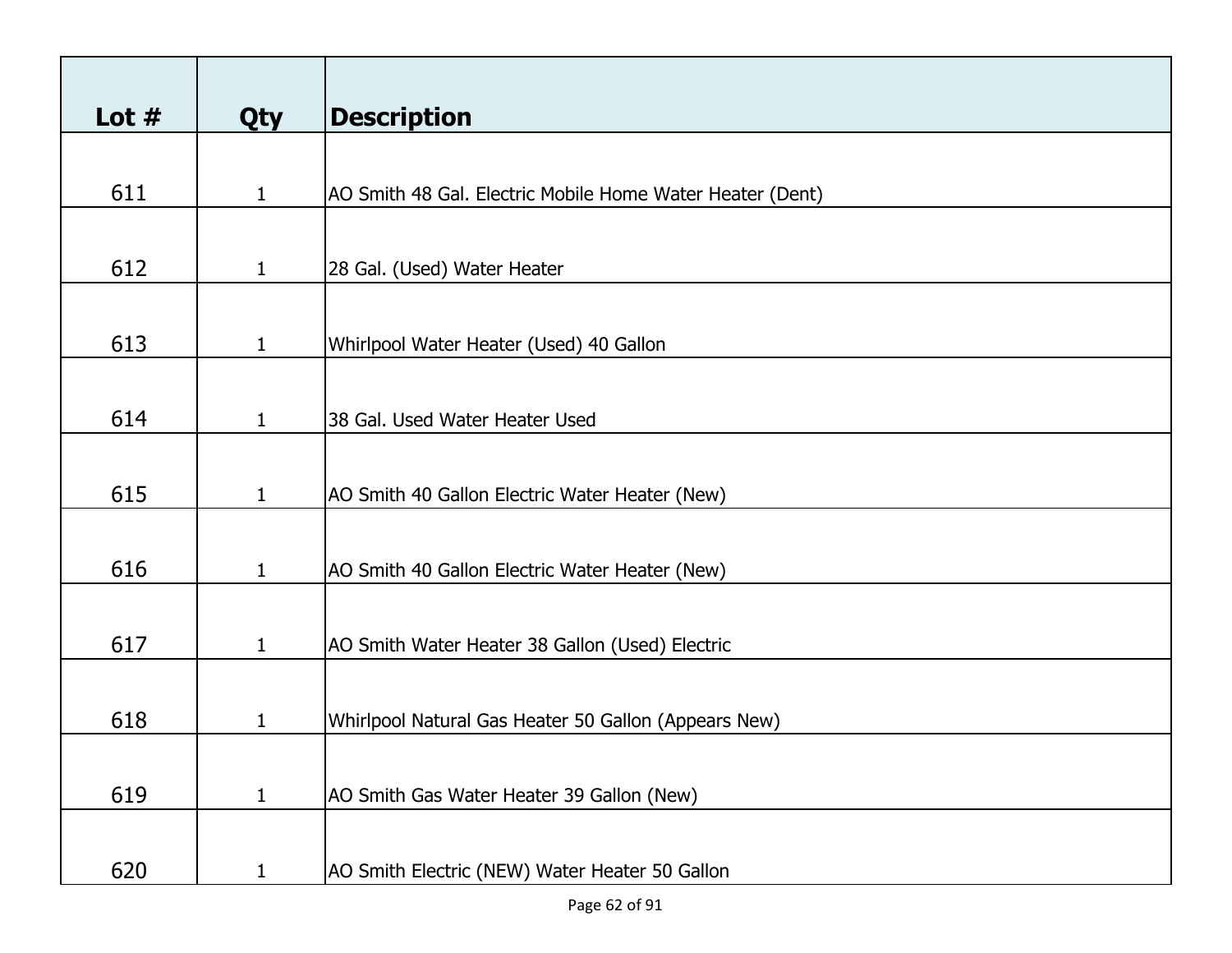|              | <b>Description</b>                                       |
|--------------|----------------------------------------------------------|
|              |                                                          |
| $\mathbf{1}$ | AO Smith 40 Gallon Natural Gas Water Heater (New)        |
|              |                                                          |
| $\mathbf{1}$ | AO Smith 48 Gal. Electric (New), Dent on Top             |
|              |                                                          |
| $\mathbf{1}$ | AO Smith 48 Gallon Electric Water Heater                 |
|              |                                                          |
| $\mathbf{1}$ | AO Smith 38 Gallon Electric Water Heater (New), (dent)   |
|              |                                                          |
| $\mathbf{1}$ | AO Smith 38 Gallon Electric Water Heater (New), (dent)   |
|              |                                                          |
| $\mathbf{1}$ | AO Smith 40 Gallon Natural Gas Water Heater Dent (New)   |
|              |                                                          |
| $\mathbf{1}$ | State 50 Gallon Natural Gas Water Heater                 |
|              |                                                          |
| 1            | Envivo Temp 30 Gallon Natural Gas Used Water Heater      |
|              |                                                          |
|              | AO Smith Natural Gas 50 Gal. Water Heater, (Used) (Dent) |
|              | AO Smith 40 Gal. Natural Gas (Dented) New                |
|              | <b>Qty</b><br>$\mathbf{1}$<br>$\mathbf{1}$               |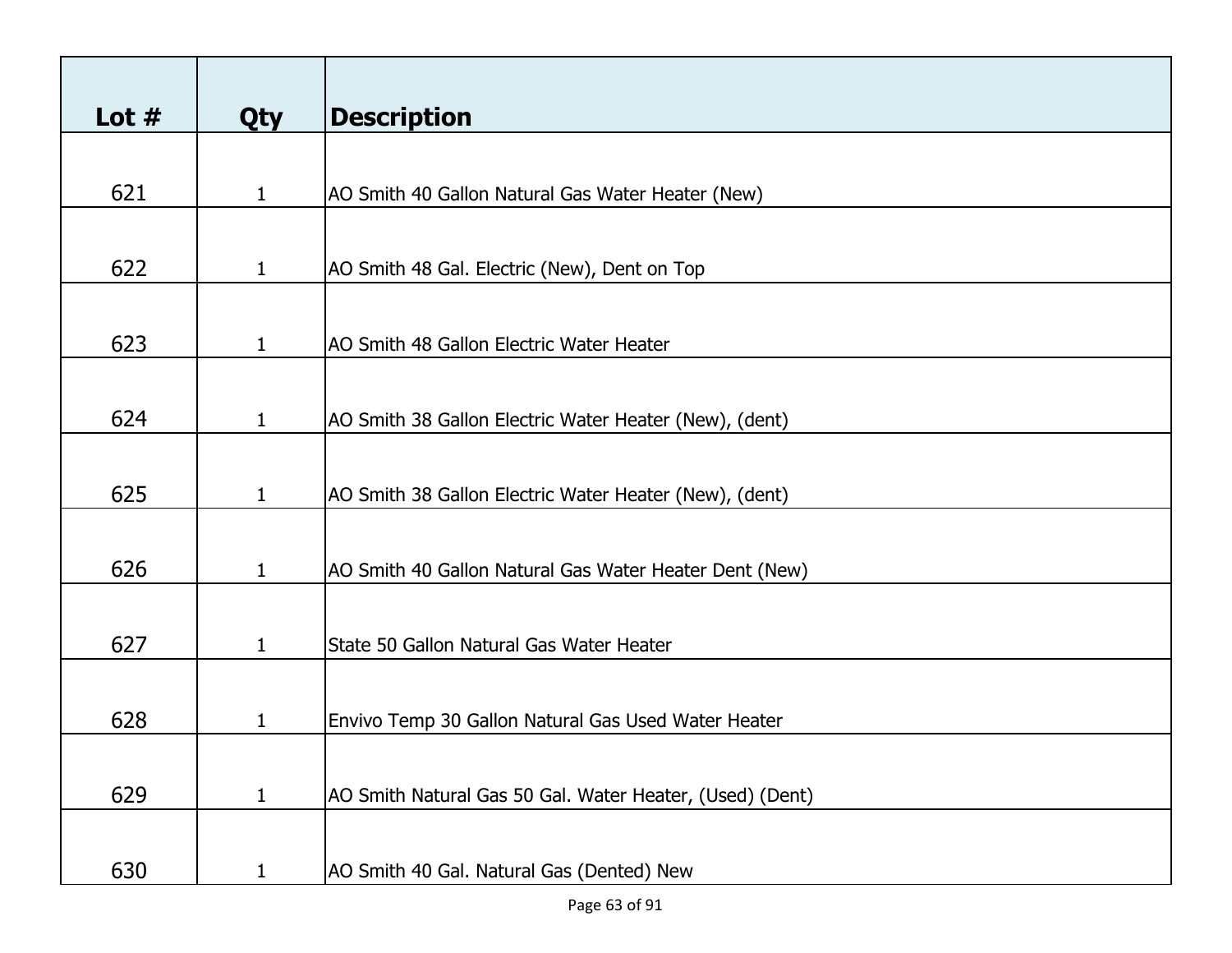| Lot $#$ | <b>Qty</b>   | <b>Description</b>                                                 |
|---------|--------------|--------------------------------------------------------------------|
|         |              |                                                                    |
| 631     | $\mathbf{1}$ | Enivio Temp 40 Gal. Natural Gas Water Heater (New in Box)          |
|         |              |                                                                    |
| 632     | $\mathbf{1}$ | AO Smith 40 Gal. Natural Gas Mobile Home Water Heater (New in Box) |
|         |              |                                                                    |
| 633     | $\mathbf{1}$ | AO Smith 30 Natural Gas Water Heater (New in Box)                  |
|         |              |                                                                    |
| 634     | $\mathbf{1}$ | AO Smith 50 Gallon Natural Gas Water Heater (New) (dent)           |
|         |              |                                                                    |
| 635     | $\mathbf{1}$ | AO Smith 50 Gallon Natural Gas Water Heater (New) (dent)           |
|         |              |                                                                    |
| 636     | $\mathbf{1}$ | AO Smith 50 Gallon Natural Gas Water Heater (New) (dent)           |
|         |              |                                                                    |
| 637     | $\mathbf{1}$ | Group of Flu Pipe for Water Heaters                                |
| 638     | 1            | 16" Acrylic Sink                                                   |
|         |              |                                                                    |
| 639     | $\mathbf{1}$ | Pallet of Blinds                                                   |
|         |              |                                                                    |
| 640     | $\mathbf{1}$ | Pallet of Blinds                                                   |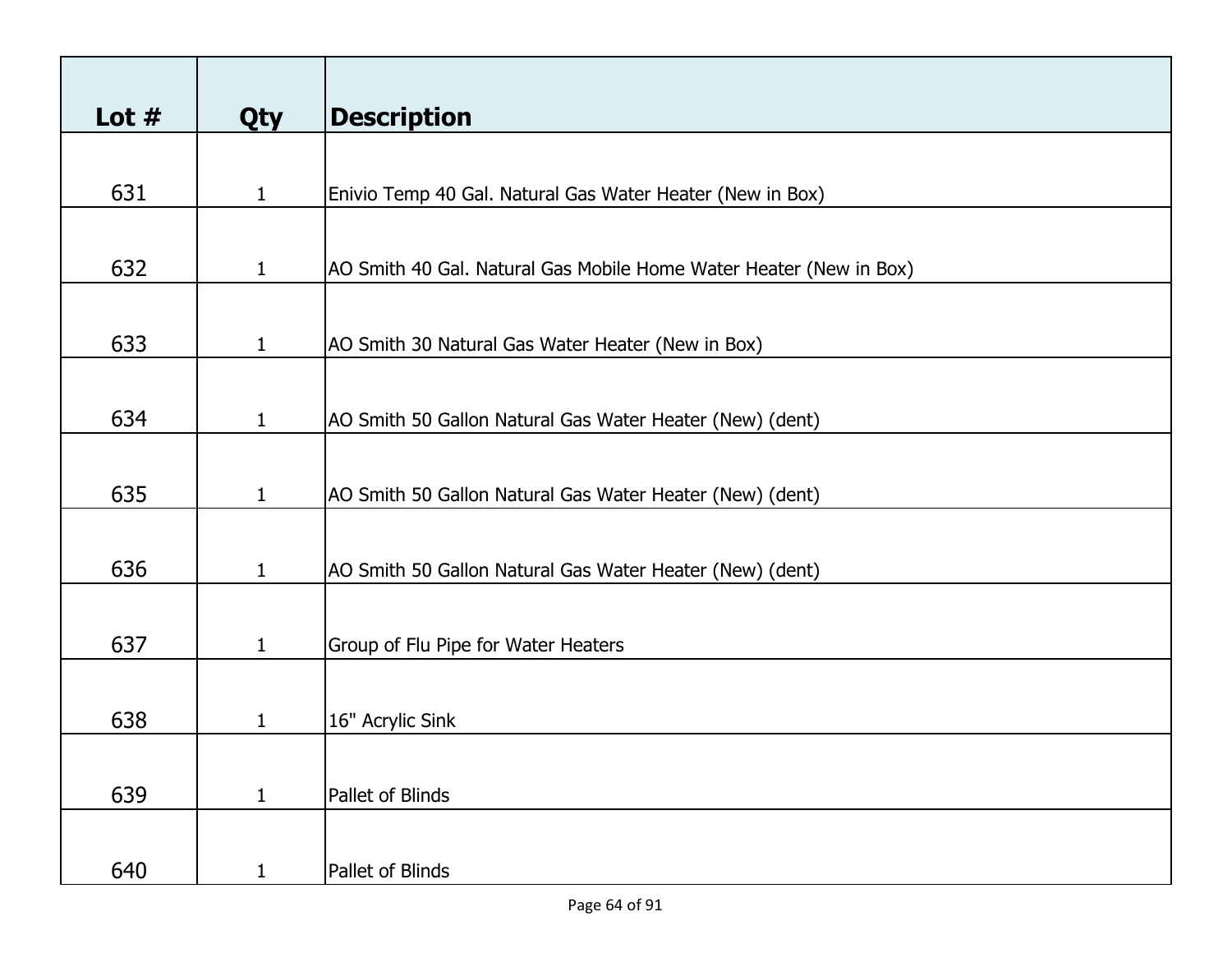| Lot $#$ |              | <b>Description</b>                                                |
|---------|--------------|-------------------------------------------------------------------|
|         | <b>Qty</b>   |                                                                   |
|         |              |                                                                   |
| 641     | $\mathbf{1}$ | Pallet of Blinds                                                  |
|         |              |                                                                   |
| 642     | $\mathbf{1}$ | Group of Flooring in Box (Bamboo)                                 |
|         |              |                                                                   |
| 643     | $\mathbf{1}$ | Homelite Generator LR4400 (Unknown Condition)                     |
|         |              |                                                                   |
|         |              |                                                                   |
| 644     | $\mathbf{1}$ | Troy Bilt 8000 Watts Generator Electric Start (Unknown Condition) |
|         |              |                                                                   |
| 645     | $\mathbf{1}$ | Pair of Ladder Racks for Walkboards                               |
|         |              |                                                                   |
|         |              |                                                                   |
| 646     | $\mathbf{1}$ | Werner Aluminum Ladder 24' Extension                              |
|         |              |                                                                   |
| 647     | $\mathbf{1}$ | Werner Aluminum Walkboard/Bench                                   |
|         |              |                                                                   |
| 648     |              |                                                                   |
|         | 1            | Large Heavy Duty Cart                                             |
|         |              |                                                                   |
| 649     | $\mathbf{1}$ | Turbo Charger for Truck Model# HT3B (Appears to be New)           |
|         |              |                                                                   |
| 650     | $\mathbf{1}$ | Cast Iron Single Bowl Sink White 33" (New)                        |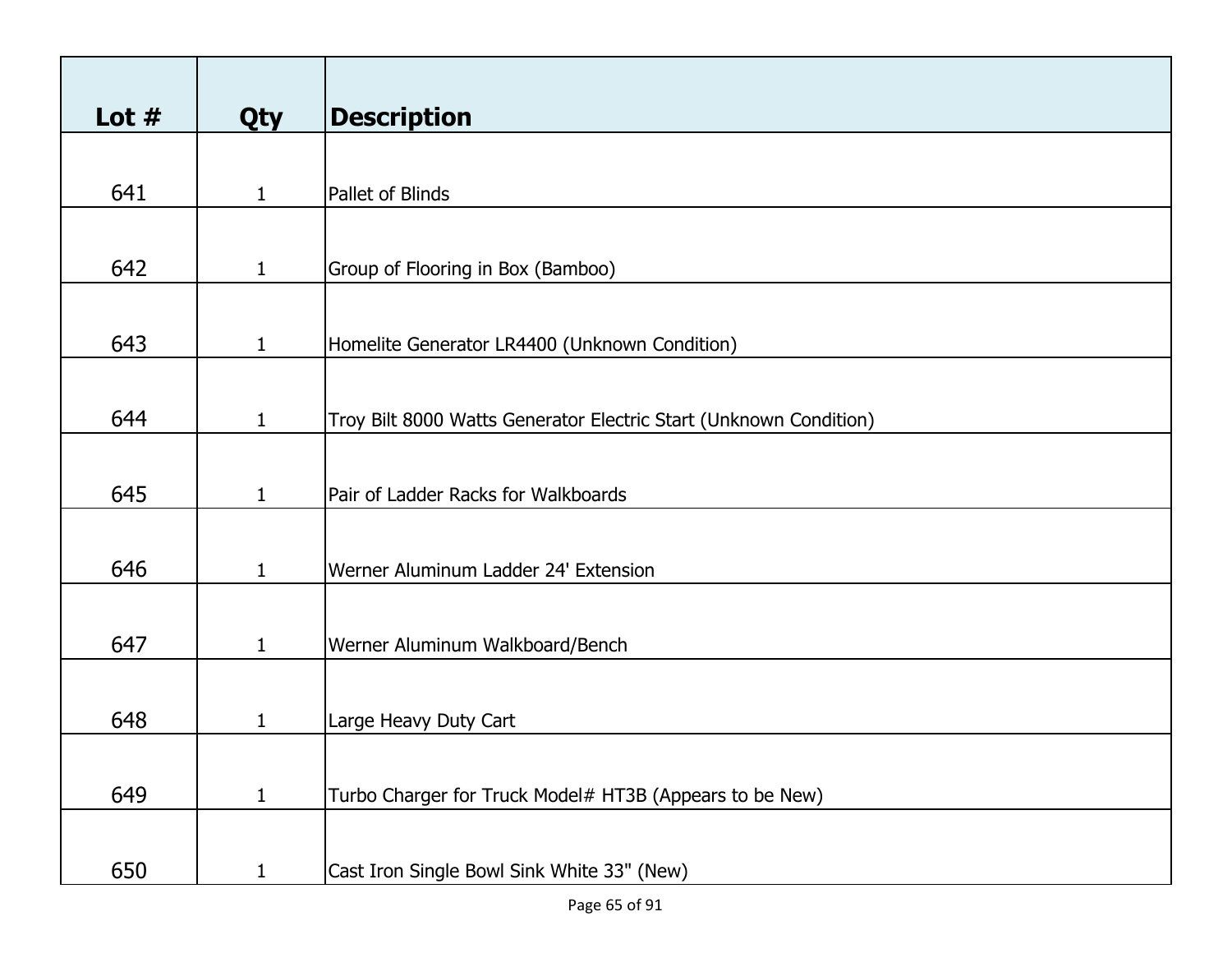| Lot $#$ | <b>Qty</b>   | <b>Description</b>                                    |
|---------|--------------|-------------------------------------------------------|
|         |              |                                                       |
| 651     | $\mathbf{1}$ | Cast Iron Sink 33" (New in Box)                       |
|         |              |                                                       |
| 652     | $\mathbf{1}$ | Pair of Stainless 2 Bowl Sinks 33"                    |
|         |              |                                                       |
| 653     | $\mathbf{1}$ | Pair of Stainless Sink 15" & 20"                      |
|         |              |                                                       |
| 654     | $\mathbf{1}$ | Under Mount 32" Stainless Sink                        |
|         |              |                                                       |
| 655     | $\mathbf{1}$ | Porcelain Single Bowl 19" Flange Sink                 |
|         |              |                                                       |
| 656     | $\mathbf{1}$ | Porcelain 19" Oval Sink                               |
|         |              |                                                       |
| 657     | $\mathbf{1}$ | Pair of Stainless Sinks 2 Bowl (Appear to be Display) |
|         |              |                                                       |
| 658     | $\mathbf{1}$ | Double Bowl Sinks Pair 33", New in Box                |
|         |              |                                                       |
| 659     | $\mathbf{1}$ | Double Bowl Sink appears New Kohler                   |
|         |              |                                                       |
| 660     | $\mathbf{1}$ | Double Bowl Sink Appears New Kohler                   |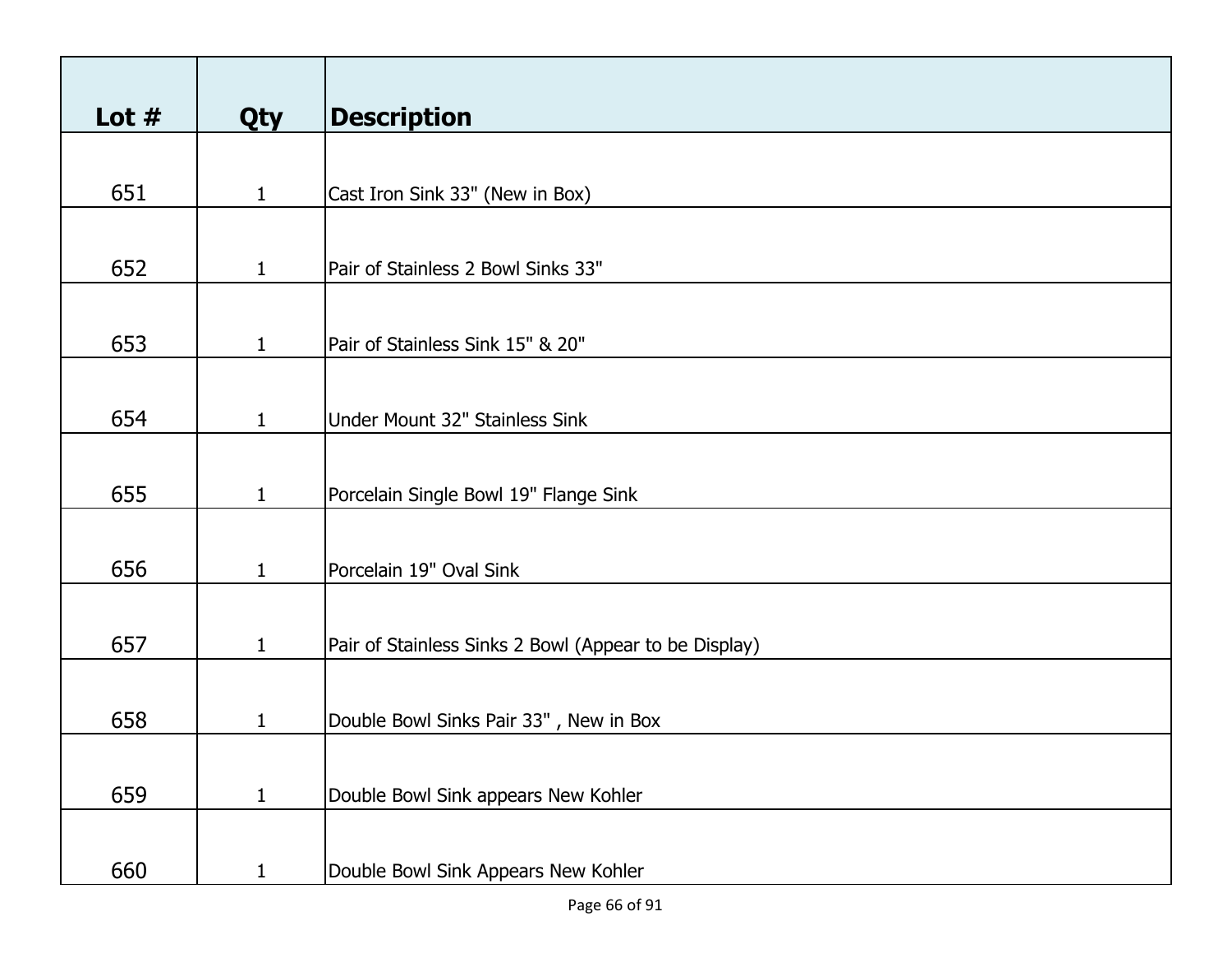| Lot $#$ | <b>Qty</b>   | <b>Description</b>                                         |
|---------|--------------|------------------------------------------------------------|
|         |              |                                                            |
| 661     | $\mathbf{1}$ | Car select Double Bowl Sink (New in Box)                   |
|         |              |                                                            |
| 662     | $\mathbf{1}$ | Large Single Bowl Stainless Sink (New)                     |
|         |              |                                                            |
| 663     | 1            | Franke SL103BX Sink 20" x 20" x 10" (New in Box)           |
|         |              |                                                            |
| 664     | $\mathbf{1}$ | Franke SL103BX Sink 20" x 20" x 10" (New in Box)           |
|         |              |                                                            |
| 665     | $\mathbf{1}$ | Staccato 18 ga. Stainless Sink Single bowl (New in Box)    |
|         |              |                                                            |
| 666     | $\mathbf{1}$ | 33" Double Bowl Stainless Sink with Faucette Display Model |
|         |              |                                                            |
| 667     | $\mathbf{1}$ | 33" Double Bowl Stainless Sink with Faucette Display Model |
|         |              |                                                            |
| 668     | 1            | 28" Vanity Top with Sink                                   |
|         |              |                                                            |
| 669     | $\mathbf{1}$ | 22" x 61" Vanity Top with Sink (New in Box)                |
|         |              |                                                            |
| 670     | $\mathbf{1}$ | 33" Double Vanity Sink                                     |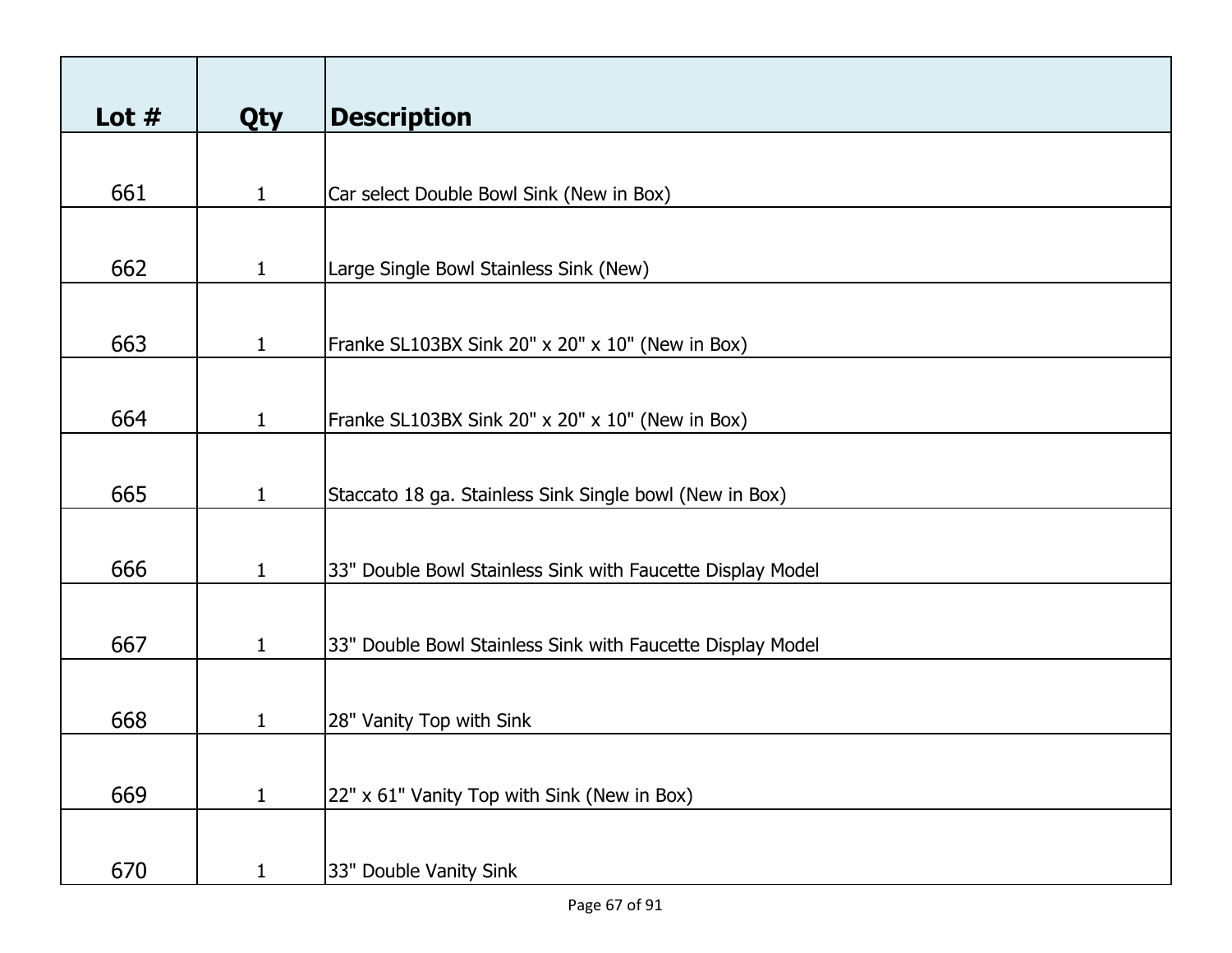| Lot $#$ | Qty          | <b>Description</b>                                         |
|---------|--------------|------------------------------------------------------------|
|         |              |                                                            |
| 671     | $\mathbf{1}$ | 33" Double Vanity Sink                                     |
|         |              |                                                            |
| 672     | $\mathbf{1}$ | 33" Double Vanity Sink                                     |
|         |              |                                                            |
| 673     | $\mathbf{1}$ | 33" Double Vanity Sink                                     |
|         |              |                                                            |
| 674     | $\mathbf{1}$ | 37" Single Bowl Vanity Top with Sink                       |
|         |              |                                                            |
| 675     | $\mathbf{1}$ | 31" Single Bowl Vanity Top with Sink                       |
|         |              |                                                            |
| 676     | $\mathbf{1}$ | Group of 4 Portfolio Indoor Hall Lights                    |
|         |              |                                                            |
| 677     | $\mathbf{1}$ | Group of 4 Portfolio Indoor Hall Lights                    |
|         |              |                                                            |
| 678     | $\mathbf{1}$ | Group of 5 Portfolio Kitchen Round Lights                  |
|         |              |                                                            |
| 679     | $\mathbf{1}$ | Group of 4 Portfolio Hanging Kitchen Lights (Model: 24829) |
|         |              |                                                            |
| 680     | $\mathbf{1}$ | Group of 4 Portfolio Hanging Kitchen Lights (Model: 24829) |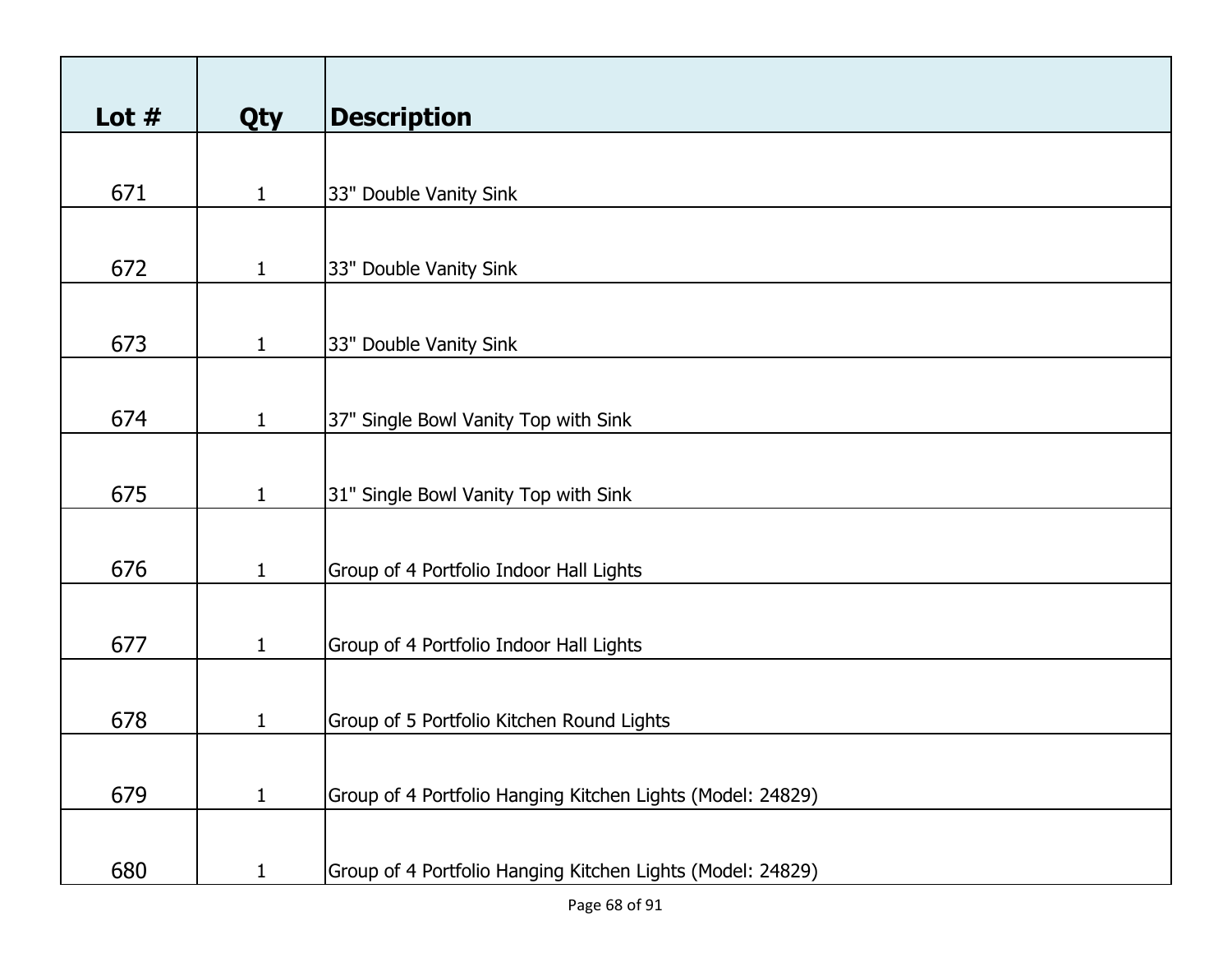| Lot $#$ | <b>Qty</b>   | <b>Description</b>                               |
|---------|--------------|--------------------------------------------------|
|         |              |                                                  |
| 681     | $\mathbf{1}$ | Pair of Bedroom Lights (New in box)              |
|         |              |                                                  |
| 682     | $\mathbf{1}$ | Ceiling Fixture & Decorative Bowl Set            |
|         |              |                                                  |
| 683     | $\mathbf{1}$ | Group of 4 Portfolio Pendant Fixture, Light      |
|         |              |                                                  |
| 684     | $\mathbf{1}$ | Ceiling for Group with Lights, etc. Large Group  |
|         |              |                                                  |
| 685     | $\mathbf{1}$ | Group of 6 Traditional Ceiling Fixtures          |
|         |              |                                                  |
| 686     | $\mathbf{1}$ | Group of 6 Traditional Ceiling Fixtures          |
|         |              |                                                  |
| 687     | $\mathbf{1}$ | Group of Wall Sconces, Approx. 5 Total           |
|         |              |                                                  |
| 688     | 1            | Group of 3 Wall Sconces                          |
|         |              |                                                  |
| 689     | $\mathbf{1}$ | Group of 3 Wall Sconces                          |
|         |              |                                                  |
| 690     | $\mathbf{1}$ | Group of Portfolio Wall Sconces, Approx. 7 Total |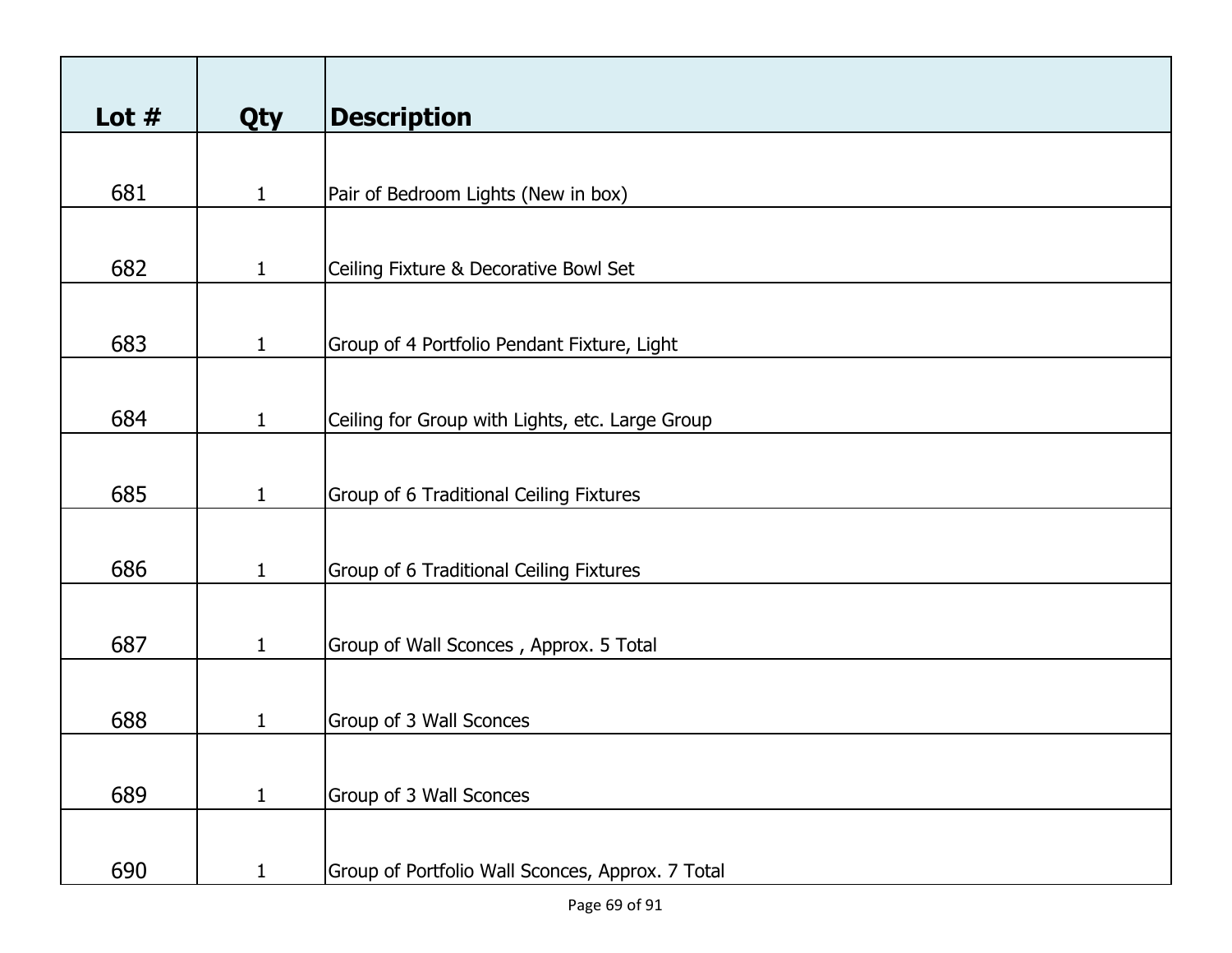| Lot $#$ | <b>Qty</b>   | <b>Description</b>                                         |
|---------|--------------|------------------------------------------------------------|
|         |              |                                                            |
| 691     | $\mathbf{1}$ | Group of Misc. Sconce Light Fixture                        |
|         |              |                                                            |
| 692     | $\mathbf{1}$ | Group of Misc. Flush Mount Ceiling Lights, Approx. 8 total |
|         |              |                                                            |
| 693     | $\mathbf{1}$ | Group of Misc. Flush Mount Ceiling Lights, 5 total         |
|         |              |                                                            |
| 694     | $\mathbf{1}$ | Group of 4 Ceiling Lights                                  |
|         |              |                                                            |
| 695     | $\mathbf{1}$ | Group of Misc. sconces                                     |
|         |              |                                                            |
| 696     | $\mathbf{1}$ | Group of 3 Fluorescent Sconces                             |
|         |              |                                                            |
| 697     | $\mathbf{1}$ | Group of 3 Misc. Fixtures                                  |
|         |              |                                                            |
| 698     | $\mathbf{1}$ | Group of 6 Ceiling Fixtures                                |
|         |              |                                                            |
| 699     | $\mathbf{1}$ | Group of 4 Ceiling Fixtures                                |
|         |              |                                                            |
| 700     | $\mathbf{1}$ | Group of 8 Pendant Lights                                  |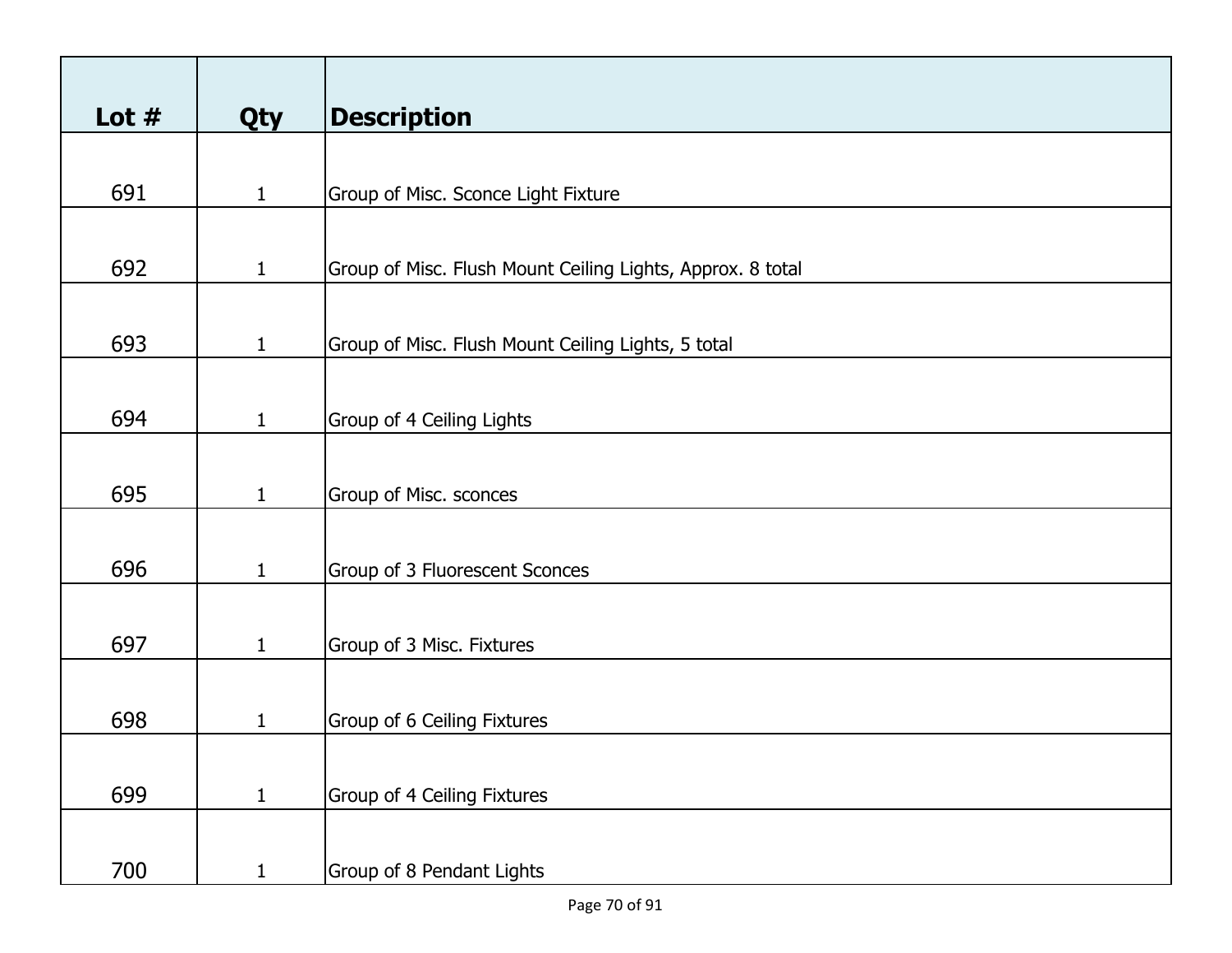| Lot $#$ | <b>Qty</b>   | <b>Description</b>                       |
|---------|--------------|------------------------------------------|
|         |              |                                          |
| 701     | $\mathbf{1}$ | <b>Group of Ceiling Fixtures</b>         |
|         |              |                                          |
| 702     | $\mathbf{1}$ | Pair of Exterior Lights                  |
|         |              |                                          |
| 703     | $\mathbf{1}$ | Group of 5 Wall Fixtures (White) #118255 |
|         |              |                                          |
| 704     | $\mathbf{1}$ | Group of 6 Indoor Wall Fixtures (White)  |
|         |              |                                          |
| 705     | $\mathbf{1}$ | <b>Box of Fluorescent Bulbs</b>          |
|         |              |                                          |
| 706     | $\mathbf{1}$ | Pair of Vanity Lights                    |
|         |              |                                          |
| 707     | $\mathbf{1}$ | Group of Vanity Lights, 6 Total          |
|         |              |                                          |
| 708     | $\mathbf{1}$ | Group of 4 Chandelier type Lights        |
|         |              |                                          |
| 709     | $\mathbf{1}$ | Large Group of Vanity Lights             |
|         |              |                                          |
| 710     | $\mathbf{1}$ | Pair of Vanity Lights                    |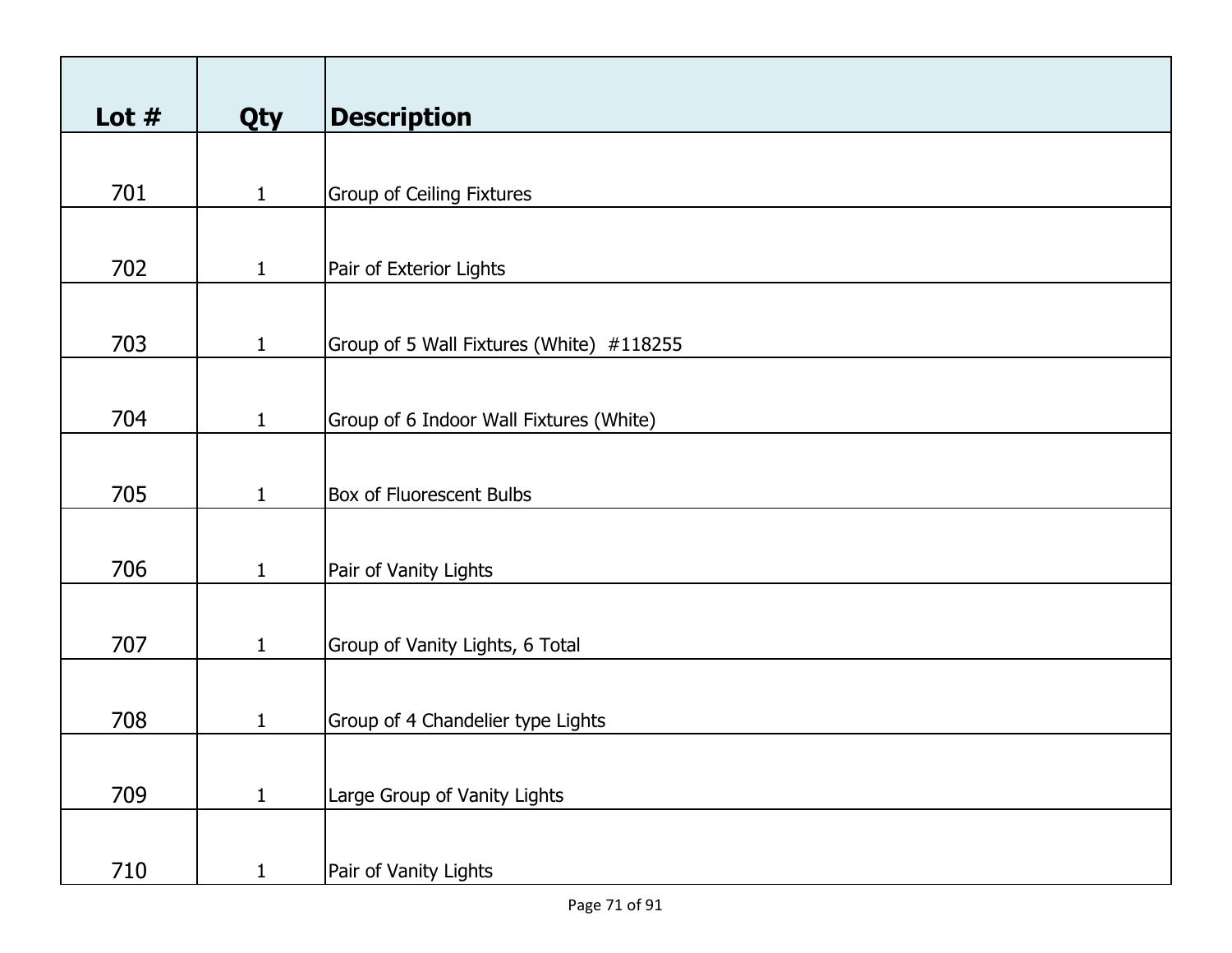| Lot $#$ | Qty          | <b>Description</b>                    |
|---------|--------------|---------------------------------------|
|         |              |                                       |
| 711     | $\mathbf{1}$ | Pair of Vanity Lights                 |
|         |              |                                       |
| 712     | $\mathbf{1}$ | Pair of Vanity Lights                 |
|         |              |                                       |
| 713     | $\mathbf{1}$ | Pair of Vanity Lights                 |
|         |              |                                       |
| 714     | $\mathbf{1}$ | Group of 3 - Three Light Track Lights |
|         |              |                                       |
| 715     | $\mathbf{1}$ | Group of 4 Vanity Lights              |
|         |              |                                       |
| 716     | $\mathbf{1}$ | Group of 3 Vanity Lights              |
|         |              |                                       |
| 717     | $\mathbf{1}$ | Group of 3 Vanity Lights              |
|         |              |                                       |
| 718     | $\mathbf{1}$ | Pair of Lights                        |
|         |              |                                       |
| 719     | $\mathbf{1}$ | Group of 3 Pendant Type Lights        |
|         |              |                                       |
| 720     | $\mathbf{1}$ | Group of 5 Pendant Type Lights        |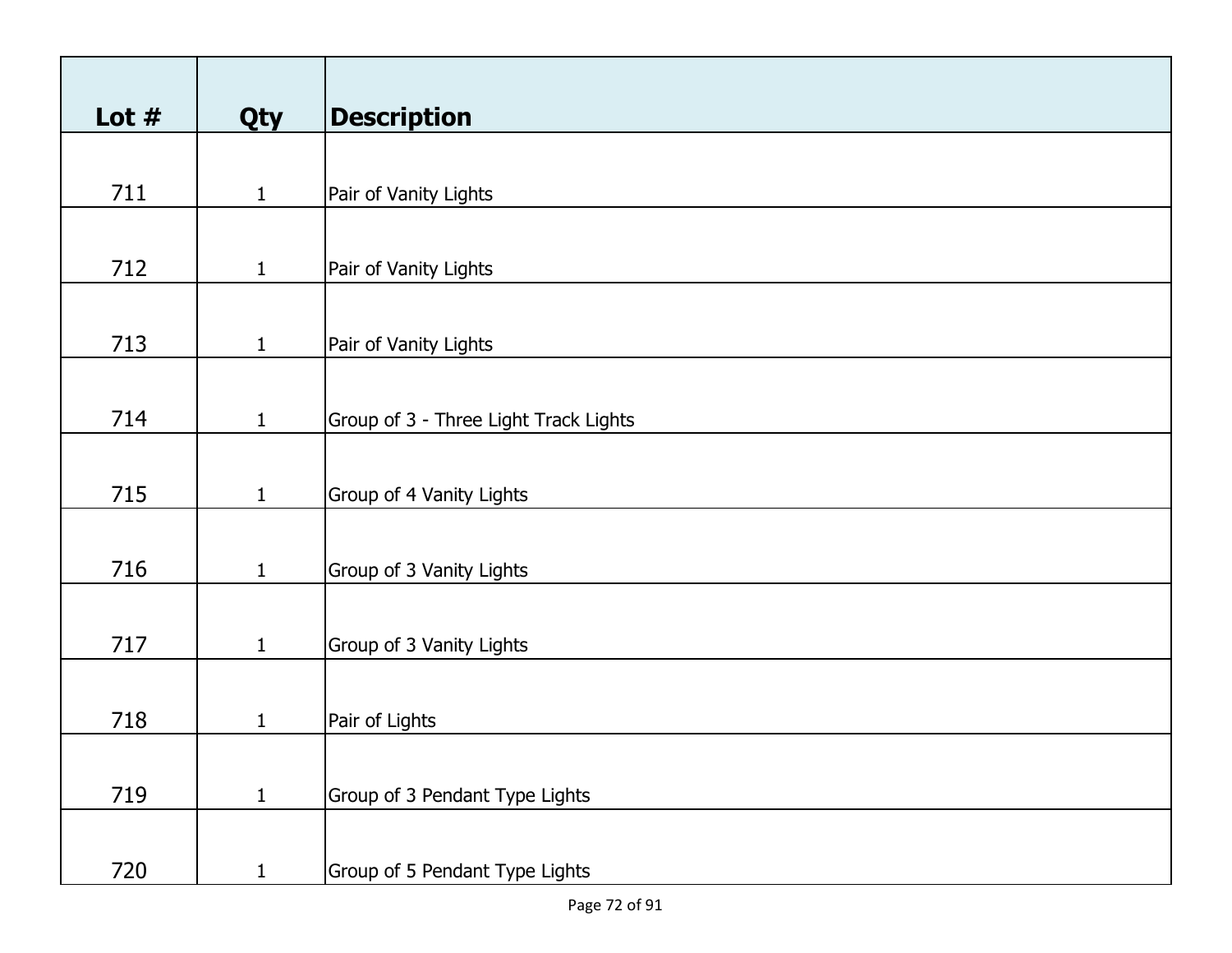| Lot $#$ | <b>Qty</b>   | <b>Description</b>                                            |
|---------|--------------|---------------------------------------------------------------|
|         |              |                                                               |
| 721     | $\mathbf{1}$ | Group of 5 Mini Pendant Lights                                |
|         |              |                                                               |
| 722     | $\mathbf{1}$ | Group of 4 Hall Type Sconce Lights                            |
|         |              |                                                               |
| 723     | $\mathbf{1}$ | Group of 3 Portfolio Vanity Lights                            |
|         |              |                                                               |
| 724     | $\mathbf{1}$ | Group of 3 2 light Wall Sconce Lights                         |
|         |              |                                                               |
| 725     | $\mathbf{1}$ | Group of Approx. 10 (2 + 3 Light) Vanity Type Lights (White)  |
|         |              |                                                               |
| 726     | $\mathbf{1}$ | Pair of Address Light Fixtures, Item 19951                    |
|         |              |                                                               |
| 727     | $\mathbf{1}$ | Pendant Suspension Colgante - #161300                         |
|         |              |                                                               |
| 728     | 1            | Pair of Fixtures - Chandelier                                 |
|         |              |                                                               |
| 729     | $\mathbf{1}$ | Portfolio - Group of 3 Chandelier Type Lights (Black) #106381 |
|         |              |                                                               |
| 730     | $\mathbf{1}$ | Camelia 2 Tier, 9 Light Chandelier (#0615979)                 |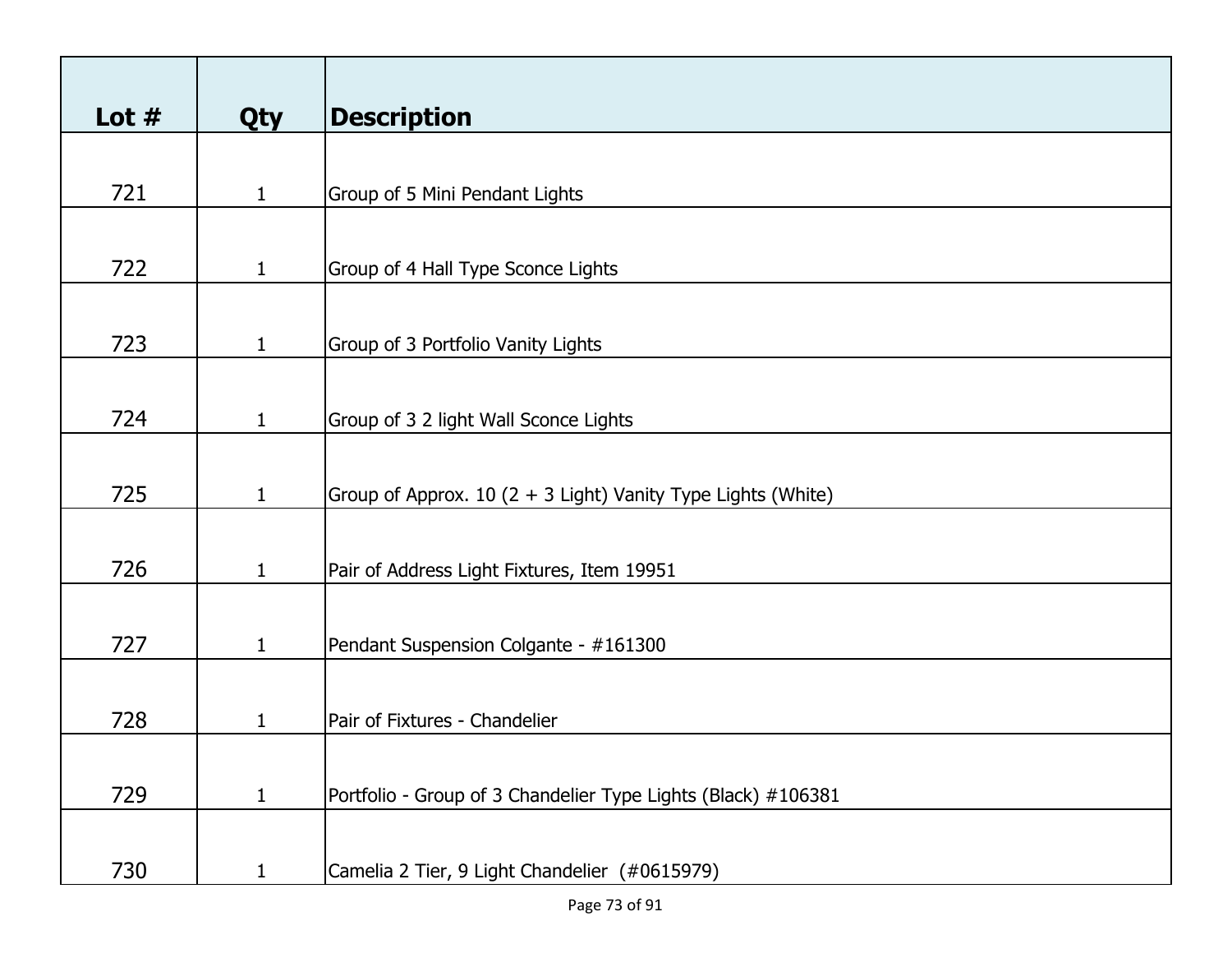| Lot $#$ | <b>Qty</b>   | <b>Description</b>                                                      |
|---------|--------------|-------------------------------------------------------------------------|
|         |              |                                                                         |
| 731     | $\mathbf{1}$ | Group of 3 Camella 5 Light Chandeliers, Natural Brass Finish (#0615980) |
|         |              |                                                                         |
| 732     | $\mathbf{1}$ | Group of 2 Camella 5 Light Chandelier, Natural Brass Finish (#0615980)  |
|         |              |                                                                         |
| 733     | $\mathbf{1}$ | Pair od Semi Flush Mount Light Fixtures (Item 217730)                   |
|         |              |                                                                         |
| 734     | $\mathbf{1}$ | Pair of Chandeliers                                                     |
|         |              |                                                                         |
| 735     | $\mathbf{1}$ | Pair of Pendant Type Lights                                             |
|         |              |                                                                         |
| 736     | $\mathbf{1}$ | Group of 5 Mixed Pendant Type Fixtures                                  |
|         |              |                                                                         |
| 737     | $\mathbf{1}$ | Group of 3 White Wall Mount Lanterns                                    |
|         |              |                                                                         |
| 738     | 1            | Group of 3 Portfolio Pendant Fixtures                                   |
|         |              |                                                                         |
| 739     | $\mathbf{1}$ | Group of 4 Portfolio Chandeliers                                        |
| 740     | $\mathbf{1}$ | Group of 3 Portfolio Pendant Type Lights                                |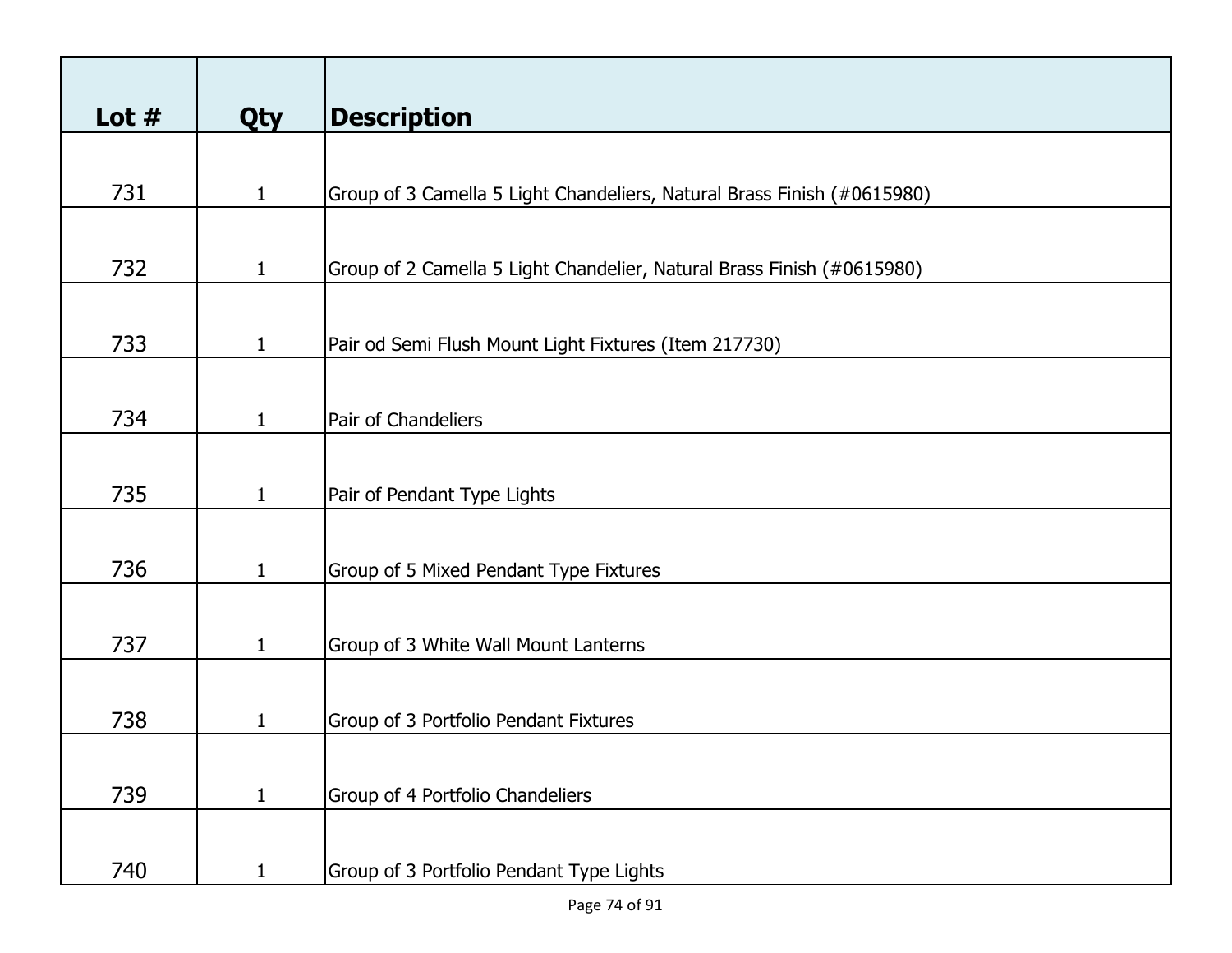| Lot $#$ | <b>Qty</b>   | <b>Description</b>                                        |
|---------|--------------|-----------------------------------------------------------|
|         |              |                                                           |
| 741     | $\mathbf{1}$ | Group of 3 Chandeliers Multiple Styles                    |
|         |              |                                                           |
| 742     | $\mathbf{1}$ | Group of 4 Misc. Type Lights, Chandeliers, Bathroom, etc. |
|         |              |                                                           |
| 743     | $\mathbf{1}$ | Group of Hunter Bay & Portfolio Lights, Approx. 6 Total   |
|         |              |                                                           |
| 744     | $\mathbf{1}$ | Group of 3 Lights                                         |
|         |              |                                                           |
| 745     | $\mathbf{1}$ | Group of 3 Floor Lamps                                    |
|         |              |                                                           |
| 746     | $\mathbf{1}$ | Group of 2 Chandeliers                                    |
|         |              |                                                           |
| 747     | $\mathbf{1}$ | Portfolio - 6 Light Chandelier                            |
|         |              |                                                           |
| 748     | 1            | Madison Avenue - Brass Fixture                            |
|         |              |                                                           |
| 749     | $\mathbf{1}$ | Hampton Bay Carina 5 Light Chandelier                     |
|         |              |                                                           |
| 750     | $\mathbf{1}$ | Pendant Light                                             |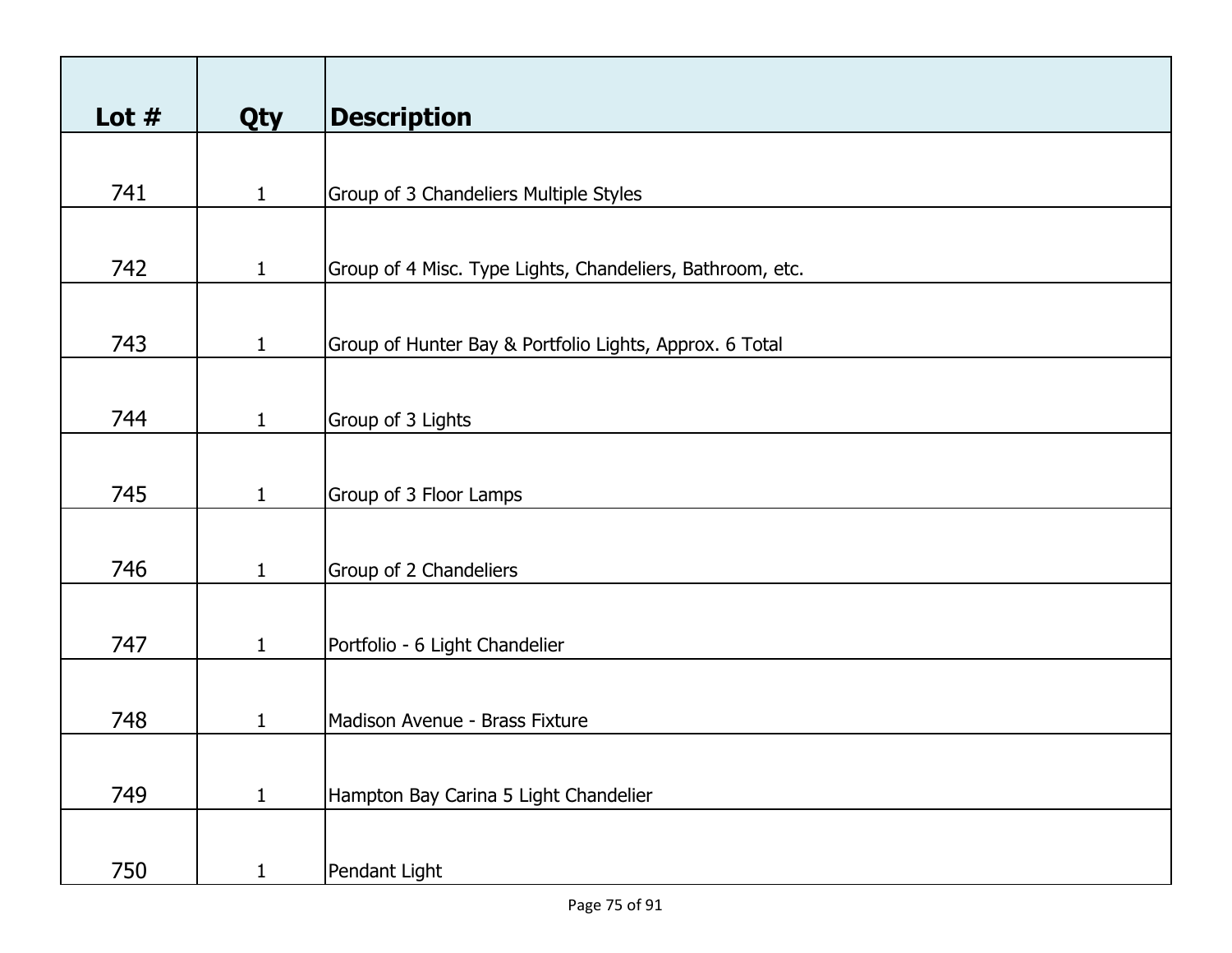| Lot $#$ | <b>Qty</b>   | <b>Description</b>                            |
|---------|--------------|-----------------------------------------------|
|         |              |                                               |
| 751     | $\mathbf{1}$ | Group of 3 Lights                             |
|         |              |                                               |
|         |              |                                               |
| 752     | $\mathbf{1}$ | Hunter Ceiling Fan Group                      |
|         |              |                                               |
| 753     | $\mathbf{1}$ | Pair of Portfolio Chandeliers (#89437)        |
|         |              |                                               |
|         |              |                                               |
| 754     | $\mathbf{1}$ | Chandeliers & Other Lights                    |
|         |              |                                               |
| 755     | $\mathbf{1}$ | <b>Bathroom Light Group</b>                   |
|         |              |                                               |
|         |              |                                               |
| 756     | $\mathbf{1}$ | Allen Roth Landscape Light Group (Solar)      |
|         |              |                                               |
| 757     | $\mathbf{1}$ | Portfolio Light Group - Pendant, etc.         |
|         |              |                                               |
|         |              |                                               |
| 758     | 1            | Pendant & Lamp Group                          |
|         |              |                                               |
| 759     | $\mathbf{1}$ | G.E. Wired Security Surveillance System Group |
|         |              |                                               |
|         |              |                                               |
| 760     | $\mathbf{1}$ | 1000 Watt Work light Kit                      |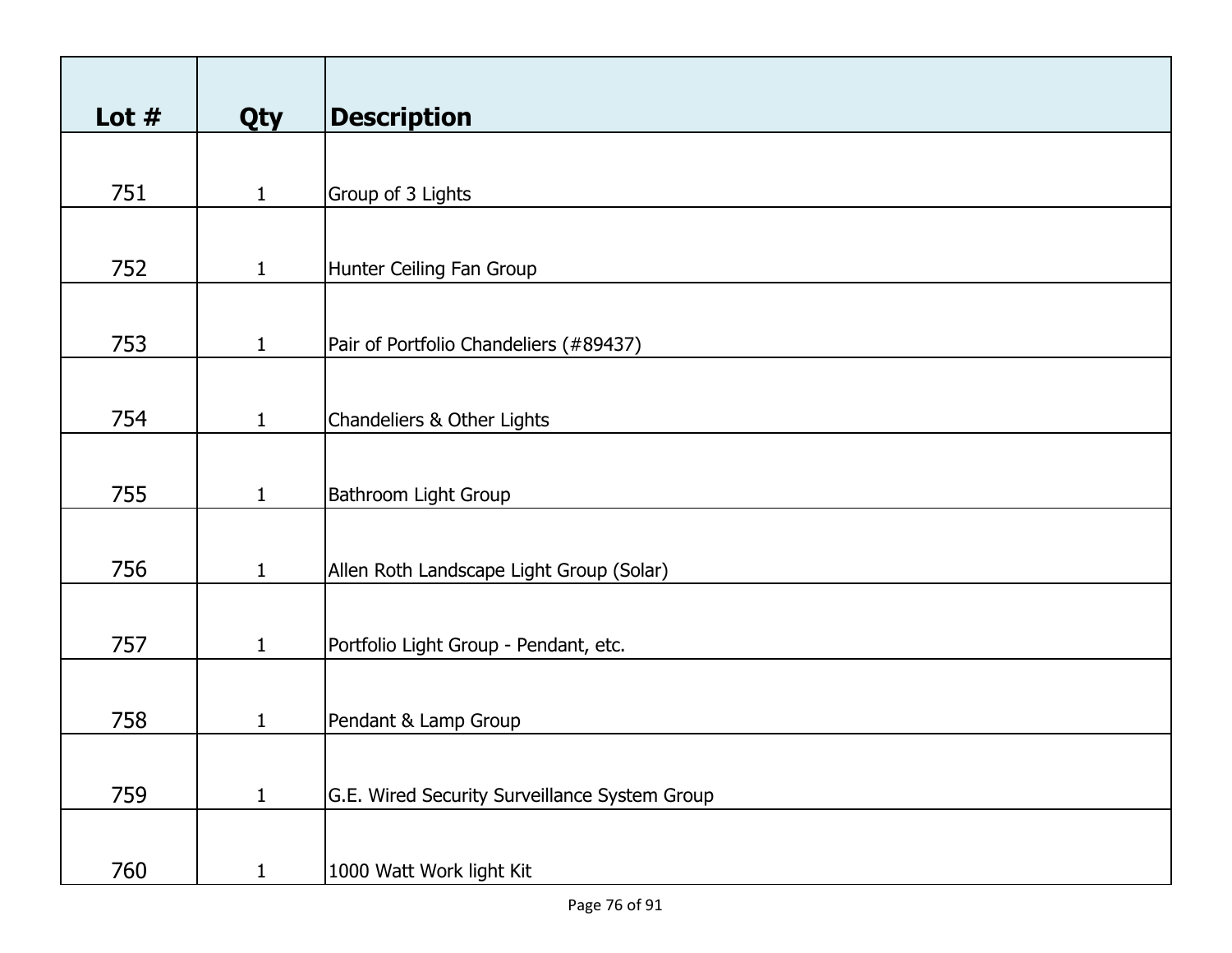| Lot $#$ | <b>Qty</b>   | <b>Description</b>                            |
|---------|--------------|-----------------------------------------------|
|         |              |                                               |
| 761     | $\mathbf{1}$ | Group of 6 Spot Kits                          |
|         |              |                                               |
| 762     | $\mathbf{1}$ | Group of 5 Curved Spot kits                   |
|         |              |                                               |
| 763     | $\mathbf{1}$ | Large 5' Recessed Baffle Light Kit Group of 3 |
|         |              |                                               |
| 764     | $\mathbf{1}$ | Approx. 10 Recessed Light Kits                |
|         |              |                                               |
| 765     | $\mathbf{1}$ | Approx. 6 Recessed Light Kits                 |
|         |              |                                               |
| 766     | $\mathbf{1}$ | Home Security Light - Spots, etc.             |
|         |              |                                               |
| 767     | $\mathbf{1}$ | Group of 2 Coach Lanterns - (#143047)         |
|         |              |                                               |
| 768     | $\mathbf{1}$ | Group of 3 Exterior Coach Lights              |
|         |              |                                               |
| 769     | $\mathbf{1}$ | Group of 3 Outdoor Coach Lights               |
|         |              |                                               |
| 770     | $\mathbf{1}$ | Group of Outdoor Lights                       |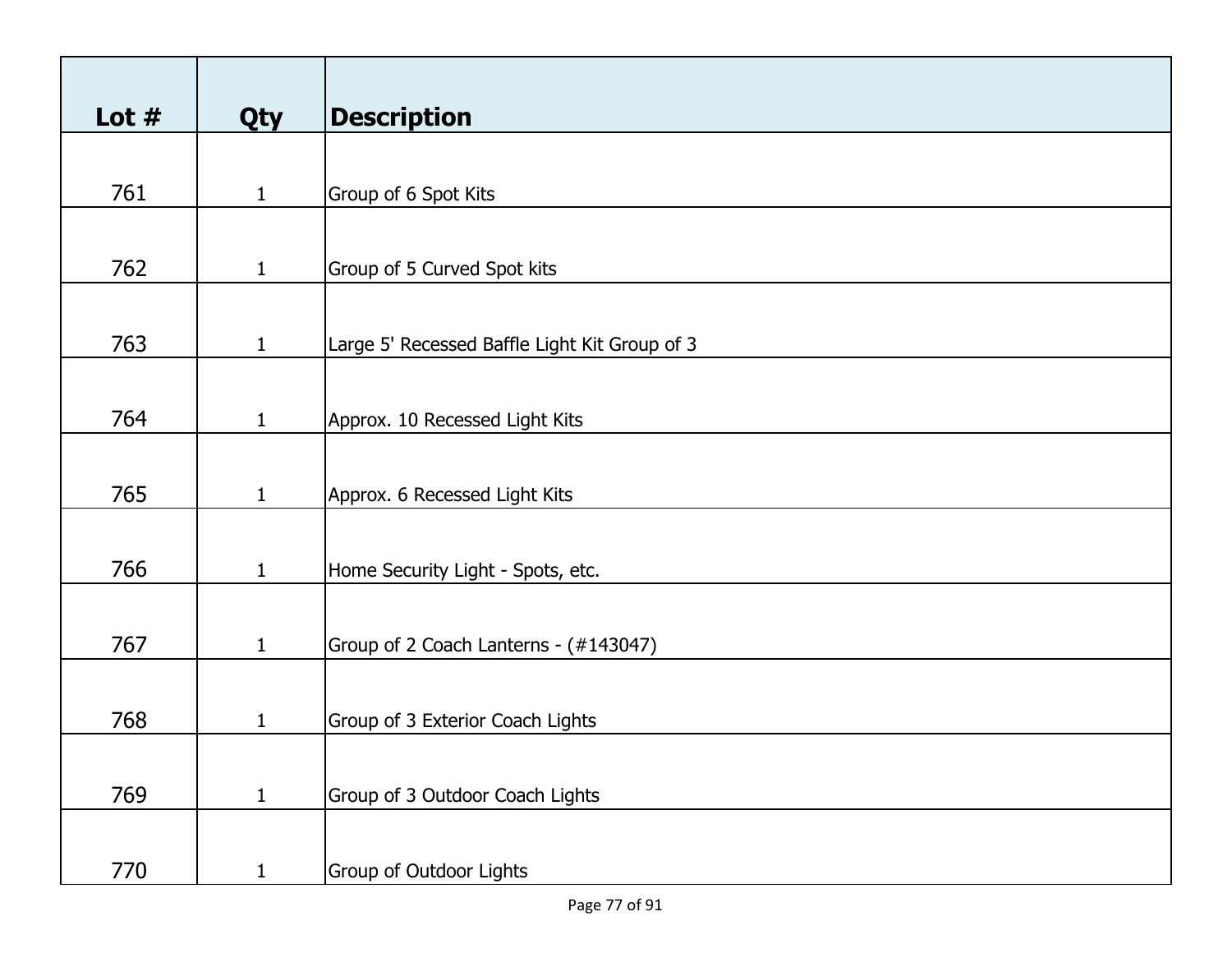| Lot $#$ | <b>Qty</b>   | <b>Description</b>                                 |
|---------|--------------|----------------------------------------------------|
|         |              |                                                    |
| 771     | $\mathbf{1}$ | Pair of Overhead Lights                            |
|         |              |                                                    |
| 772     | $\mathbf{1}$ | <b>Group of Outside Lights</b>                     |
|         |              |                                                    |
| 773     | $\mathbf{1}$ | Halo Recessed Light Group (6 per Box with 4 Boxes) |
|         |              |                                                    |
| 774     | $\mathbf{1}$ | Halo Recessed Light Group (6 per Box with 4 Boxes) |
|         |              |                                                    |
| 775     | $\mathbf{1}$ | Group of Halo Lights                               |
|         |              |                                                    |
| 776     | $\mathbf{1}$ | Group of Halo Lights 7 Boxes                       |
|         |              |                                                    |
| 777     | $\mathbf{1}$ | Halo Recessed Light Group                          |
|         |              |                                                    |
| 778     | 1            | Group of Recessed Light                            |
|         |              |                                                    |
| 779     | $\mathbf{1}$ | Group of LED can Lights                            |
|         |              |                                                    |
| 780     | $\mathbf{1}$ | Group of Phillips LED Lights Can                   |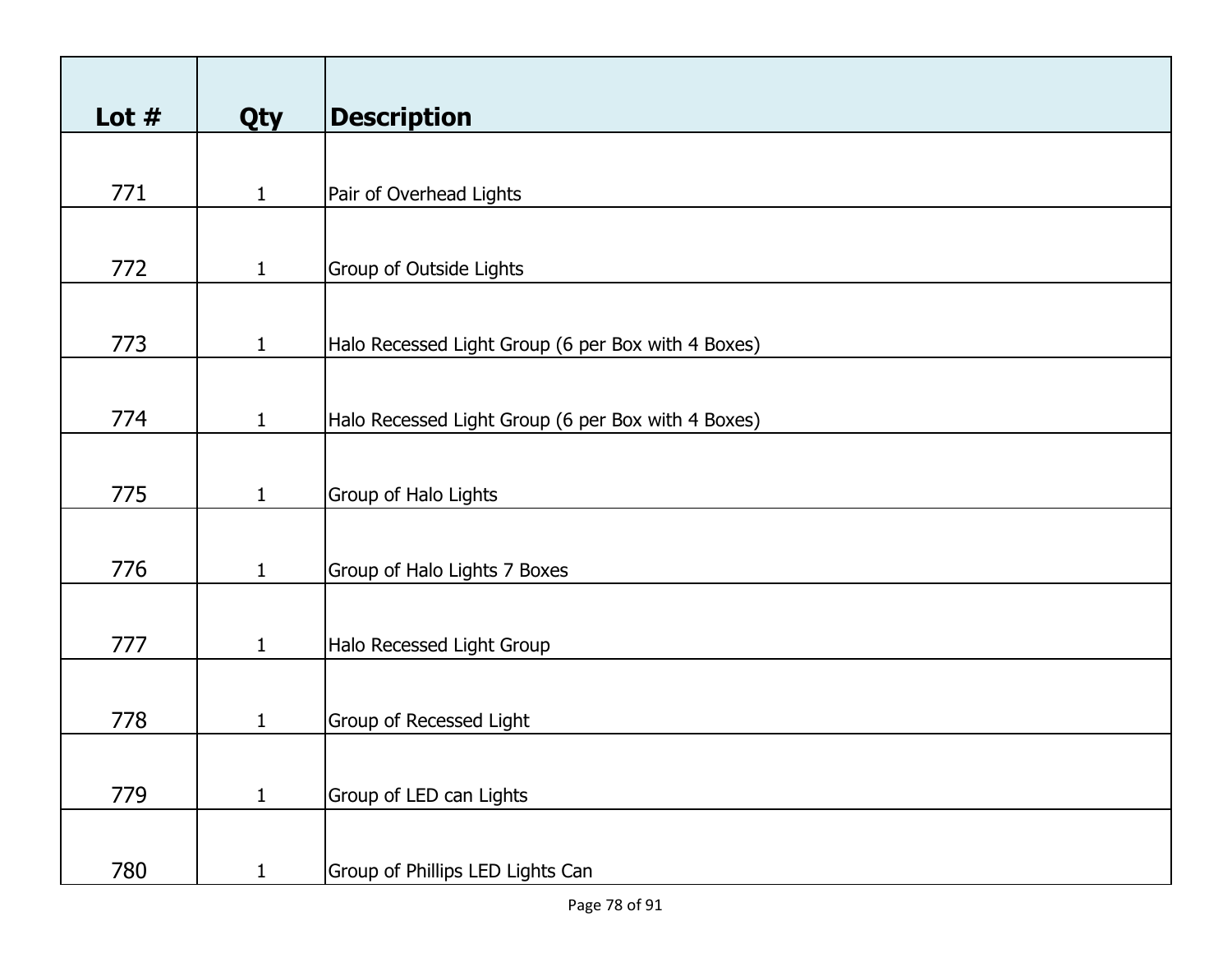| Lot $#$ | Qty          | <b>Description</b>                        |
|---------|--------------|-------------------------------------------|
|         |              |                                           |
| 781     | $\mathbf{1}$ | Group of Phillips LED Lights Can          |
|         |              |                                           |
| 782     | $\mathbf{1}$ | Misc. Group of Can Lights/ Lamps etc.     |
|         |              |                                           |
| 783     | $\mathbf{1}$ | Hideaway Type Ironing Board               |
|         |              |                                           |
| 784     | $\mathbf{1}$ | 4' Fluorescent Bulbs Group                |
|         |              |                                           |
| 785     | $\mathbf{1}$ | 60" Fluorescent Lighted Mirror            |
|         |              |                                           |
|         |              |                                           |
| 786     | $\mathbf{1}$ | Two 4' T8 3Lamp Light Fixtures            |
|         |              |                                           |
| 787     | $\mathbf{1}$ | Five 6 Lamp 4' Fluorescent Light Fixtures |
|         |              |                                           |
| 788     | 1            | Group of Four 6 Lamp 4' Light Fixtures    |
|         |              |                                           |
|         |              |                                           |
| 789     | $\mathbf{1}$ | Group of 5 LED Ceiling Fixtures           |
|         |              |                                           |
| 790     | $\mathbf{1}$ | Two 4' LED Ceiling Lights                 |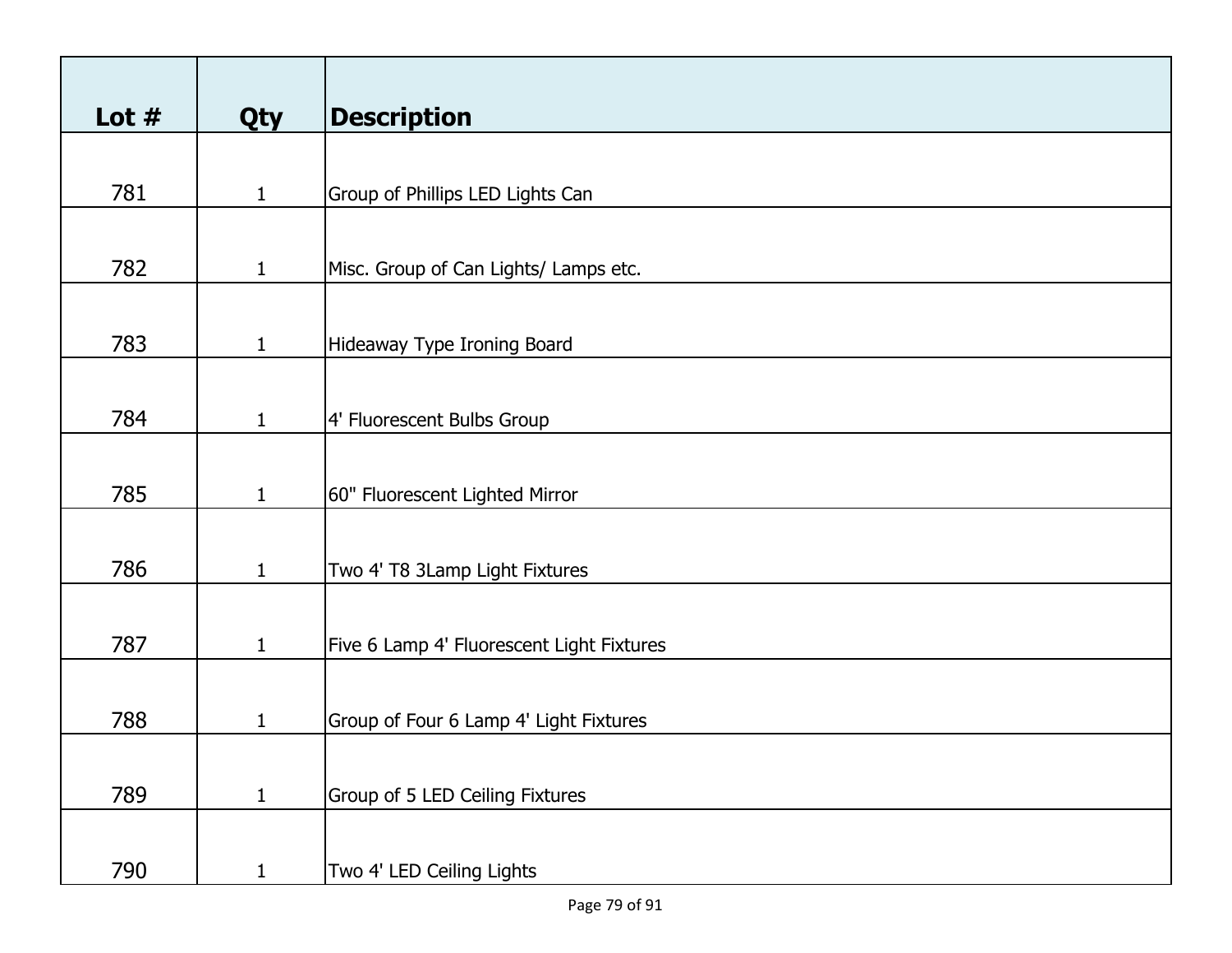| Lot $#$ |              | <b>Description</b>                     |
|---------|--------------|----------------------------------------|
|         | <b>Qty</b>   |                                        |
|         |              |                                        |
| 791     | $\mathbf{1}$ | Two 4' LED Ceiling Lights              |
|         |              |                                        |
| 792     | $\mathbf{1}$ | <b>Framed Mirror</b>                   |
|         |              |                                        |
| 793     |              |                                        |
|         | $\mathbf{1}$ | Pair of Aztec Wall Sconces             |
|         |              |                                        |
| 794     | $\mathbf{1}$ | Group of Recessed Can Lights           |
|         |              |                                        |
| 795     | $\mathbf{1}$ | <b>Group of Outdoor Light Fixtures</b> |
|         |              |                                        |
|         |              |                                        |
| 796     | $\mathbf{1}$ | Group of Outdoor Light Fixtures        |
|         |              |                                        |
| 797     | $\mathbf{1}$ | Group of Outdoor Light Fixtures        |
|         |              |                                        |
| 798     | $\mathbf{1}$ | Group of Halo Recessed Lights          |
|         |              |                                        |
|         |              |                                        |
| 799     | $\mathbf{1}$ | 3 Boxes (6 per Box) Recessed Lighting  |
|         |              |                                        |
| 800     | $\mathbf{1}$ | <b>Recessed Lighting Kits</b>          |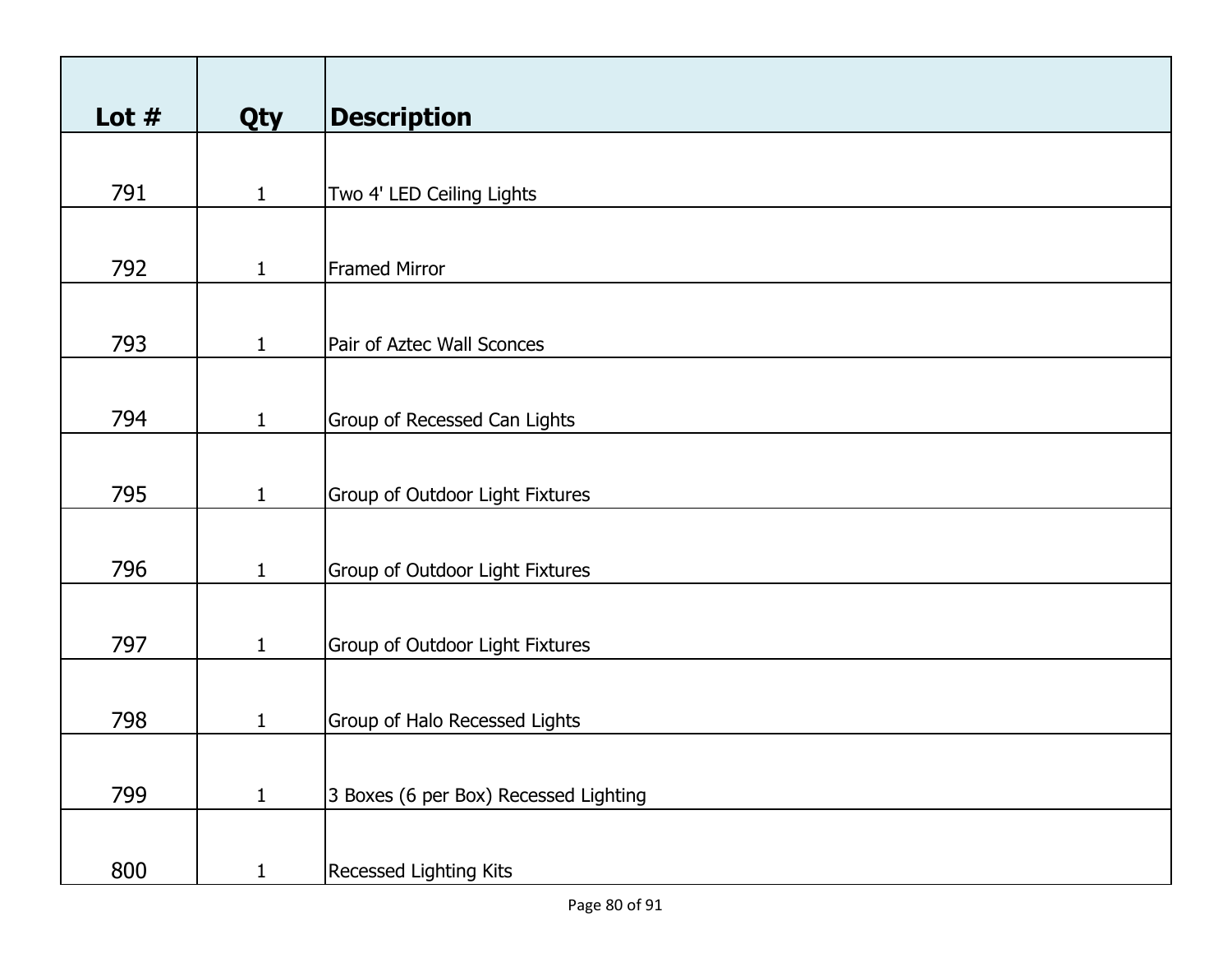| Lot $#$ | Qty          | <b>Description</b>                                   |
|---------|--------------|------------------------------------------------------|
|         |              |                                                      |
| 801     | $\mathbf{1}$ | <b>LED Recessed Lighting</b>                         |
|         |              |                                                      |
|         |              |                                                      |
| 802     | $\mathbf{1}$ | <b>LED Recessed Lighting</b>                         |
|         |              |                                                      |
| 803     | $\mathbf{1}$ | Vanity Light Group                                   |
|         |              |                                                      |
|         |              |                                                      |
| 804     | $\mathbf{1}$ | <b>LED Recessed Lighting</b>                         |
|         |              |                                                      |
| 805     | $\mathbf{1}$ | <b>LED Ceiling Lights</b>                            |
|         |              |                                                      |
|         |              |                                                      |
| 806     | $\mathbf{1}$ | <b>LED Ceiling Lights</b>                            |
|         |              |                                                      |
| 807     | $\mathbf{1}$ | Large Front Porch Hanging Light, Appears to be Brass |
|         |              |                                                      |
|         |              |                                                      |
| 808     | $\mathbf{1}$ | Group of LED Fluorescent Lights                      |
|         |              |                                                      |
| 809     | $\mathbf{1}$ | 48" LED Shop Light                                   |
|         |              |                                                      |
|         |              |                                                      |
| 810     | $\mathbf{1}$ | (3) 29" x 29" Oak Kitchen Type Lights                |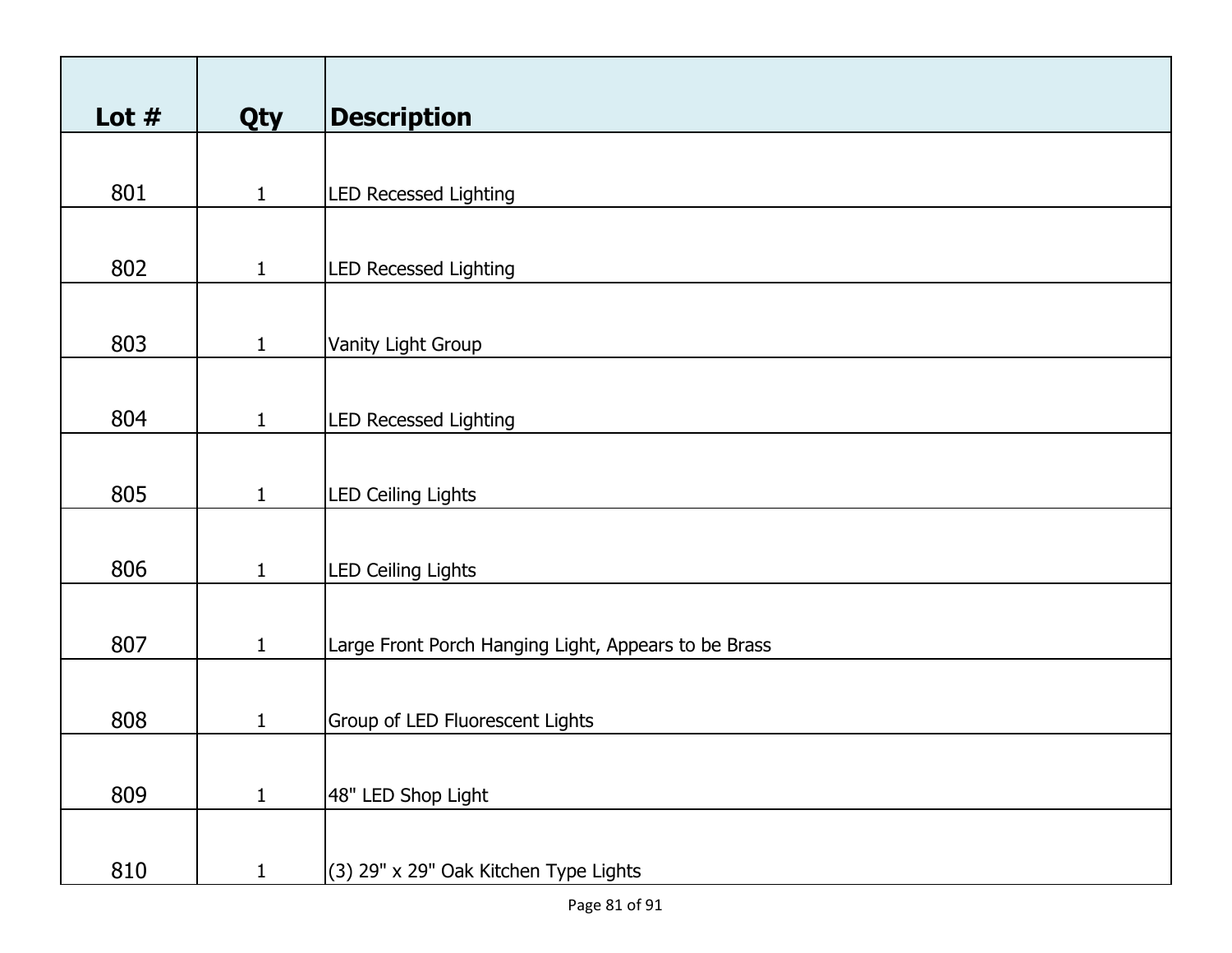| Lot $#$ | <b>Qty</b>   | <b>Description</b>                                                                                  |
|---------|--------------|-----------------------------------------------------------------------------------------------------|
|         |              |                                                                                                     |
| 811     | $\mathbf{1}$ | Large Pallet of Assorted Tile & Backsplash                                                          |
| 812     | $\mathbf{1}$ | Group of Cali Complete All-in-One Underlayment, 2 Boxes                                             |
| 813     | $\mathbf{1}$ | 1- Triple Door Exterior Unit - 2 Fixed & 1 Opening Center, Approx. 9' Wide by 6' 8" Tall with Grids |
| 814     | $\mathbf{1}$ | 1- Triple Door Exterior Unit - 2 Fixed & 1 Opening Center, Approx. 9' Wide by 6' 8" Tall with Grids |
| 815     | $\mathbf{1}$ | 1 Triple Door Exterior Unit with Transom, Three 2' 8" Door -Unit 1 Opening 6' 8" & Transom          |
| 816     | $\mathbf{1}$ | ReliaBilt 9' wide x 6' 8" Sliding Door Unit, Vinyl Clad Exterior Unit                               |
| 817     | $\mathbf{1}$ | 3 Door Unit 2- 2' 8" Fixed & 40" Openable Door Unit                                                 |
| 818     | 1            | Oriental Style Rug, Brigidaire                                                                      |
|         |              |                                                                                                     |
| 819     | $\mathbf{1}$ | Tan/Green Rug                                                                                       |
| 820     | $\mathbf{1}$ | <b>Brown Rug</b>                                                                                    |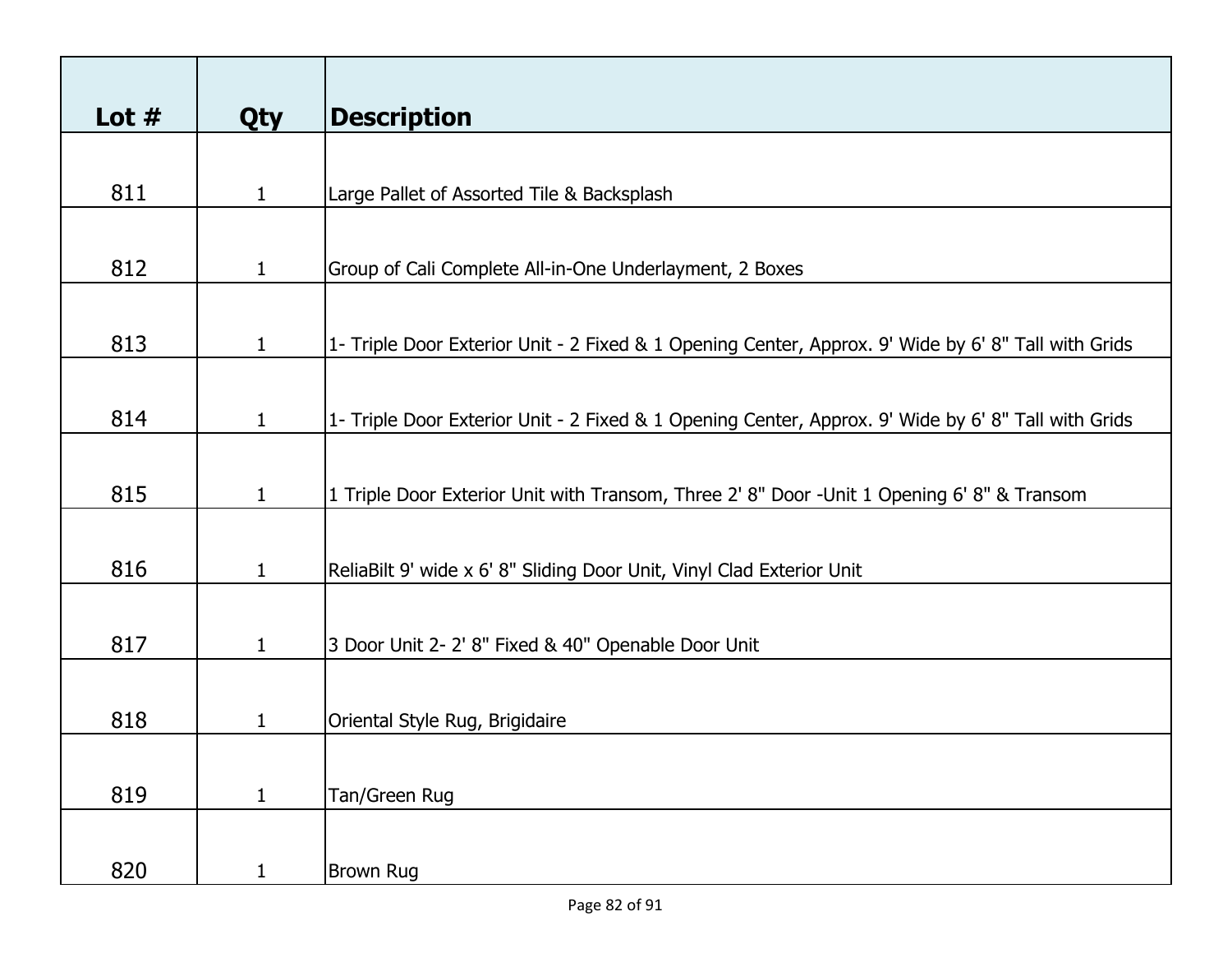| Lot $#$ | Qty          | <b>Description</b>                                      |
|---------|--------------|---------------------------------------------------------|
|         |              |                                                         |
| 821     | $\mathbf{1}$ | Green/Tan Rug                                           |
|         |              |                                                         |
| 822     | $\mathbf{1}$ | Rug                                                     |
|         |              |                                                         |
| 823     | $\mathbf{1}$ | Rug                                                     |
|         |              |                                                         |
| 824     | $\mathbf{1}$ | Round Rug                                               |
|         |              |                                                         |
| 825     | $\mathbf{1}$ | Vinyl Clad Sliding Door Unit 6' x 6' 6" Tall            |
|         |              |                                                         |
| 826     | $\mathbf{1}$ | Vinyl Clad Sliding Door Unit 6' x 6' 6" Tall            |
|         |              |                                                         |
| 827     | $\mathbf{1}$ | Vinyl Clad Sliding Door Unit 6' x 6' 6" Tall            |
|         |              |                                                         |
| 828     | $\mathbf{1}$ | Vinyl Clad Sliding Door Unit (with Interior Blinds)     |
|         |              |                                                         |
| 829     | $\mathbf{1}$ | Vinyl Clad Sliding Door Unit (with Interior Blinds)     |
|         |              |                                                         |
| 830     | $\mathbf{1}$ | Vinyl Clad Jelwyn Tan 6' x 6' 6" Tall Sliding Door Unit |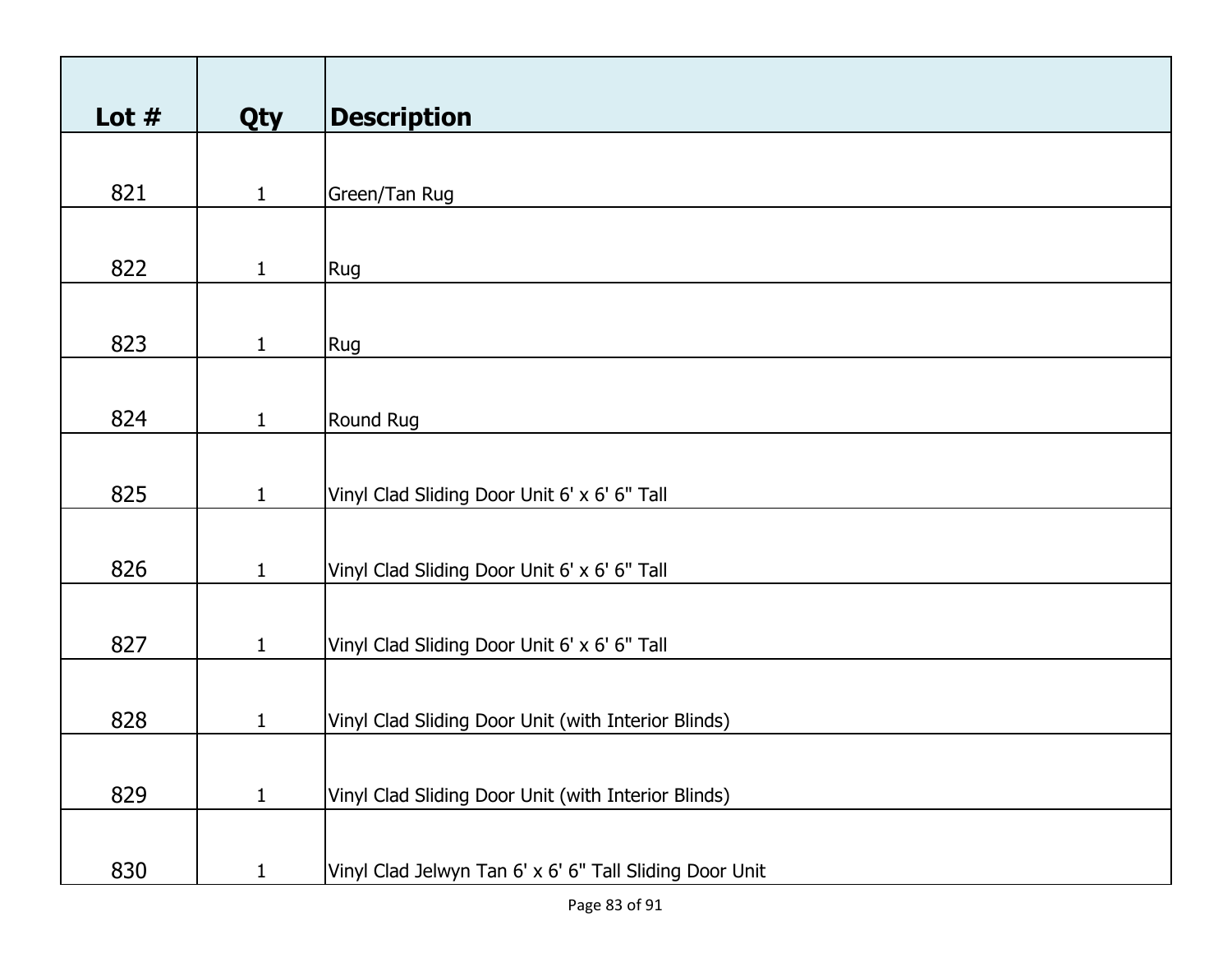| Lot $#$ | <b>Qty</b>   | <b>Description</b>                               |
|---------|--------------|--------------------------------------------------|
|         |              |                                                  |
| 831     | $\mathbf{1}$ | Mantle/Fireplace Surround 77" x 56" Tall         |
|         |              |                                                  |
| 832     | $\mathbf{1}$ | Mantle/Fireplace Surround 78" x 56" Tall         |
|         |              |                                                  |
| 833     | $\mathbf{1}$ | Mantle/Fireplace Surround 78" x 55" Tall         |
|         |              |                                                  |
| 834     | $\mathbf{1}$ | Mantle/Fireplace Group on Ground                 |
|         |              |                                                  |
| 835     | $\mathbf{1}$ | Mantle Fireplace Surround Stained 48" x 43" Tall |
|         |              |                                                  |
| 836     | $\mathbf{1}$ | Screen Door Group Multiple                       |
|         |              |                                                  |
| 837     | $\mathbf{1}$ | Screen Door Group Multiple                       |
|         |              |                                                  |
| 838     | 1            | Screen Door Group Multiple                       |
|         |              |                                                  |
| 839     | $\mathbf{1}$ | Vinyl Clad Sliding Door 6' Wide                  |
|         |              |                                                  |
| 840     | $\mathbf{1}$ | Pair of Louvered Doors Wooden                    |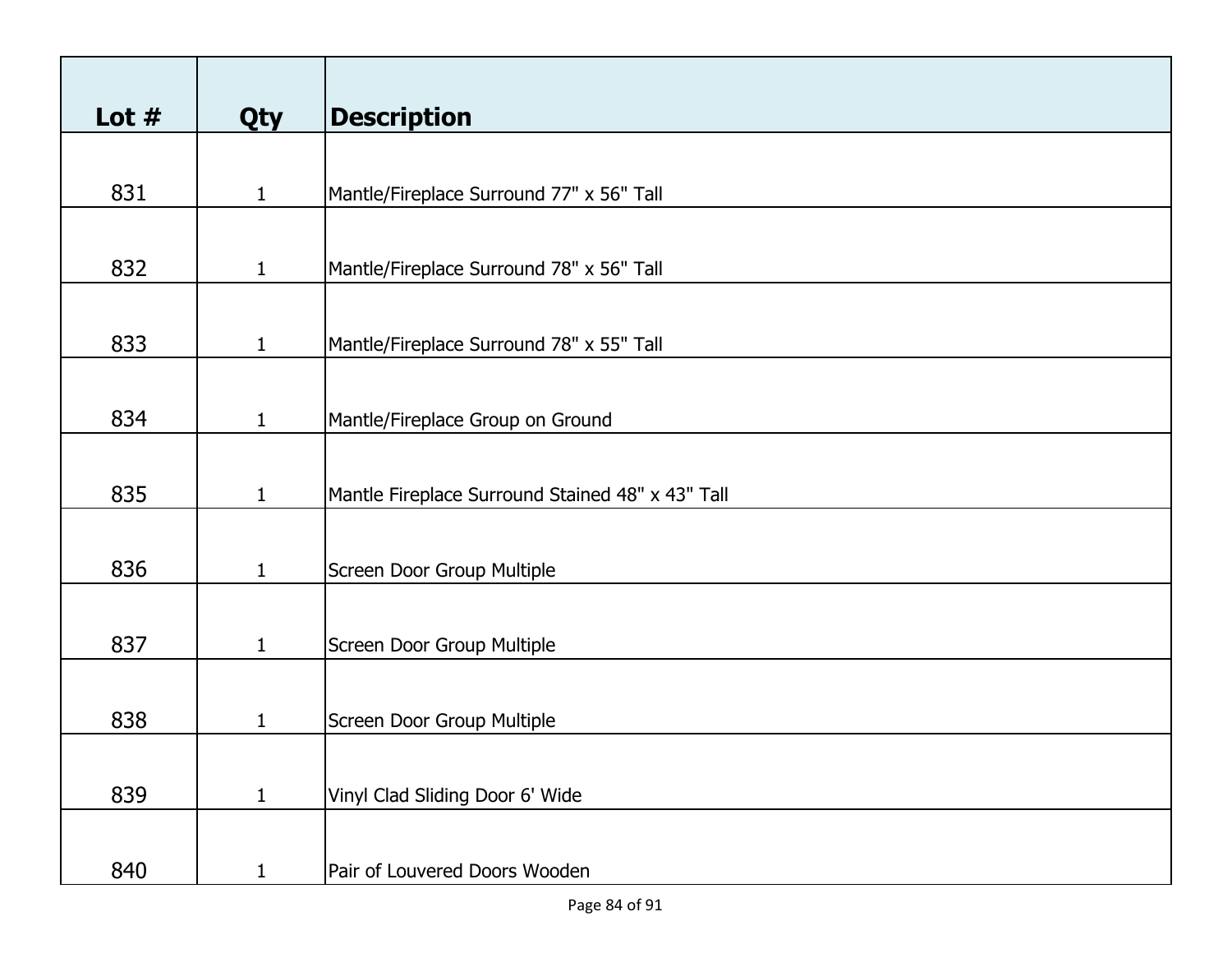| Lot $#$ | <b>Qty</b>   | <b>Description</b>                                                 |
|---------|--------------|--------------------------------------------------------------------|
|         |              |                                                                    |
| 841     | 3            | Bid is Times 3! 15 Light Wooden Doors 2' 6" x 6' 8" Slabs          |
|         |              |                                                                    |
| 842     | $\mathbf{1}$ | Pair of Exterior Door Casings 3' x 6' 8"                           |
|         |              |                                                                    |
| 843     | $\mathbf{1}$ | Large White Entertainment Center Cabinet, 36" Width x 87" Tall     |
|         |              |                                                                    |
| 844     | $\mathbf{1}$ | 3' 0 x 6' 8" Exterior Fiberglass Door with Oval Leaded Glass       |
|         |              |                                                                    |
| 845     | $\mathbf{1}$ | 3' 0 x 6' 8" Exterior Fiberglass Door with Oval Leaded Glass       |
|         |              |                                                                    |
| 846     | $\mathbf{1}$ | 3' 0 x 6' 8" Exterior Steel Entry Door with Rectangular Lead Glass |
|         |              |                                                                    |
| 847     | $\mathbf{1}$ | 2' 8" Wood with Glass (Opaque) Door                                |
|         |              |                                                                    |
| 848     | 1            | 2' 8" Wood with Glass (Opaque) Door                                |
|         |              |                                                                    |
| 849     | $\mathbf{1}$ | 2' 8" Wood with Glass (Opaque) Door                                |
|         |              |                                                                    |
| 850     | 1            | 2' 8" Chalkboard Type Door                                         |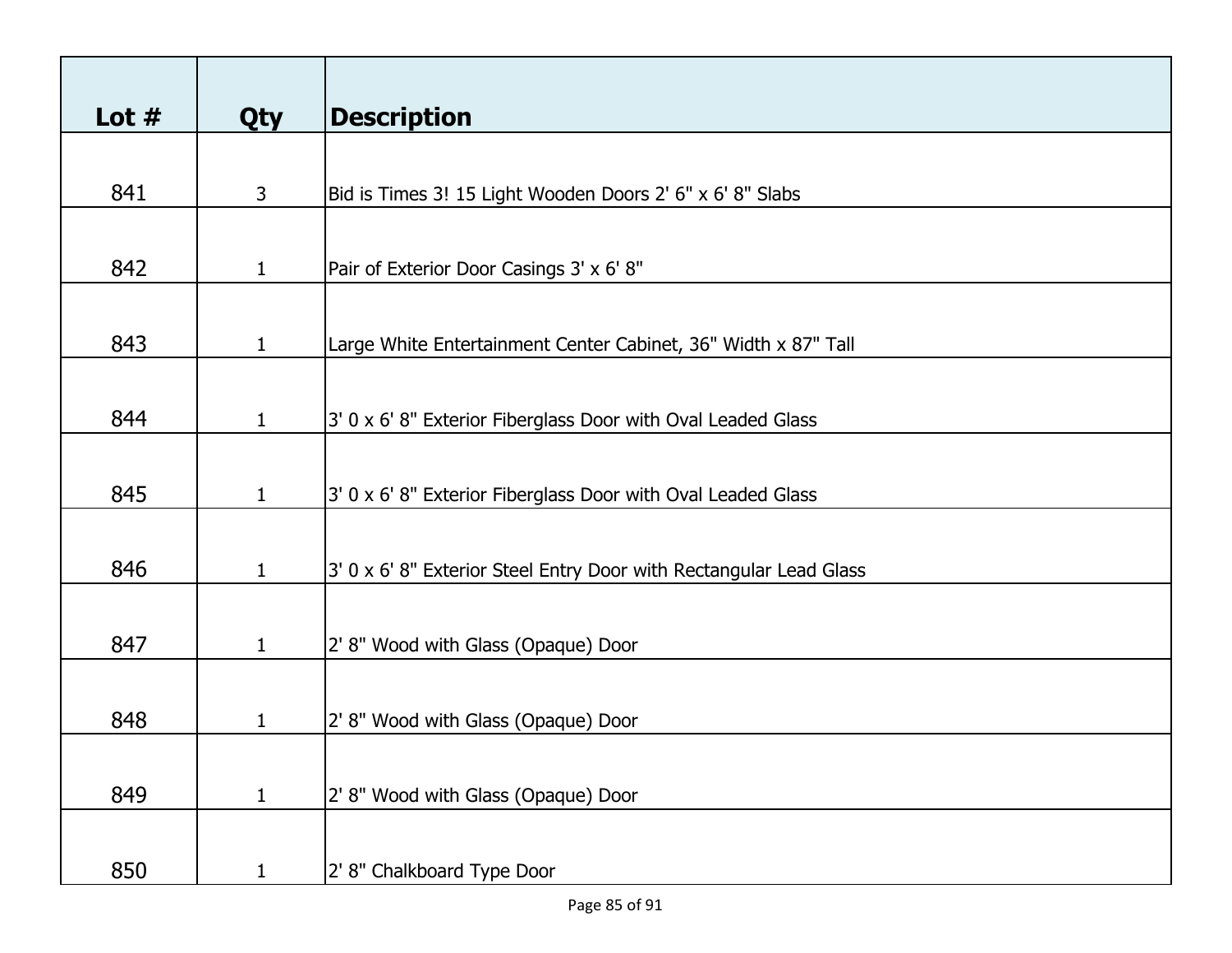| Lot $#$ | <b>Qty</b>   | <b>Description</b>                                  |
|---------|--------------|-----------------------------------------------------|
|         |              |                                                     |
| 851     | $\mathbf{1}$ | ReliaBilt Wavy Glass Interior Door 2' 8" x 6' 8"    |
|         |              |                                                     |
| 852     | $\mathbf{1}$ | 2' 6" & 2' 8" Full View Door Slabs with Grid (Pair) |
|         |              |                                                     |
| 853     | $\mathbf{1}$ | 3' 0 Wooden 15 Light Door                           |
|         |              |                                                     |
| 854     | $\mathbf{1}$ | 3' 0 Full View Exterior Fiberglass Door             |
|         |              |                                                     |
| 855     | $\mathbf{1}$ | 3' 0 Full View Wood Exterior Door                   |
|         |              |                                                     |
| 856     | $\mathbf{1}$ | 3' 0 Full View Wood Interior Door                   |
|         |              |                                                     |
| 857     | $\mathbf{1}$ | 3' 0 Therma Tru Full View Exterior Door             |
|         |              |                                                     |
| 858     | 1            | 2' 8" Therma Tru Full View Exterior Door, 15 Light  |
|         |              |                                                     |
| 859     | $\mathbf{1}$ | 2' 8" Therma Tru Full View Exterior Door, 15 Light  |
|         |              |                                                     |
| 860     | $\mathbf{1}$ | 3' 0 6510 Panel Door                                |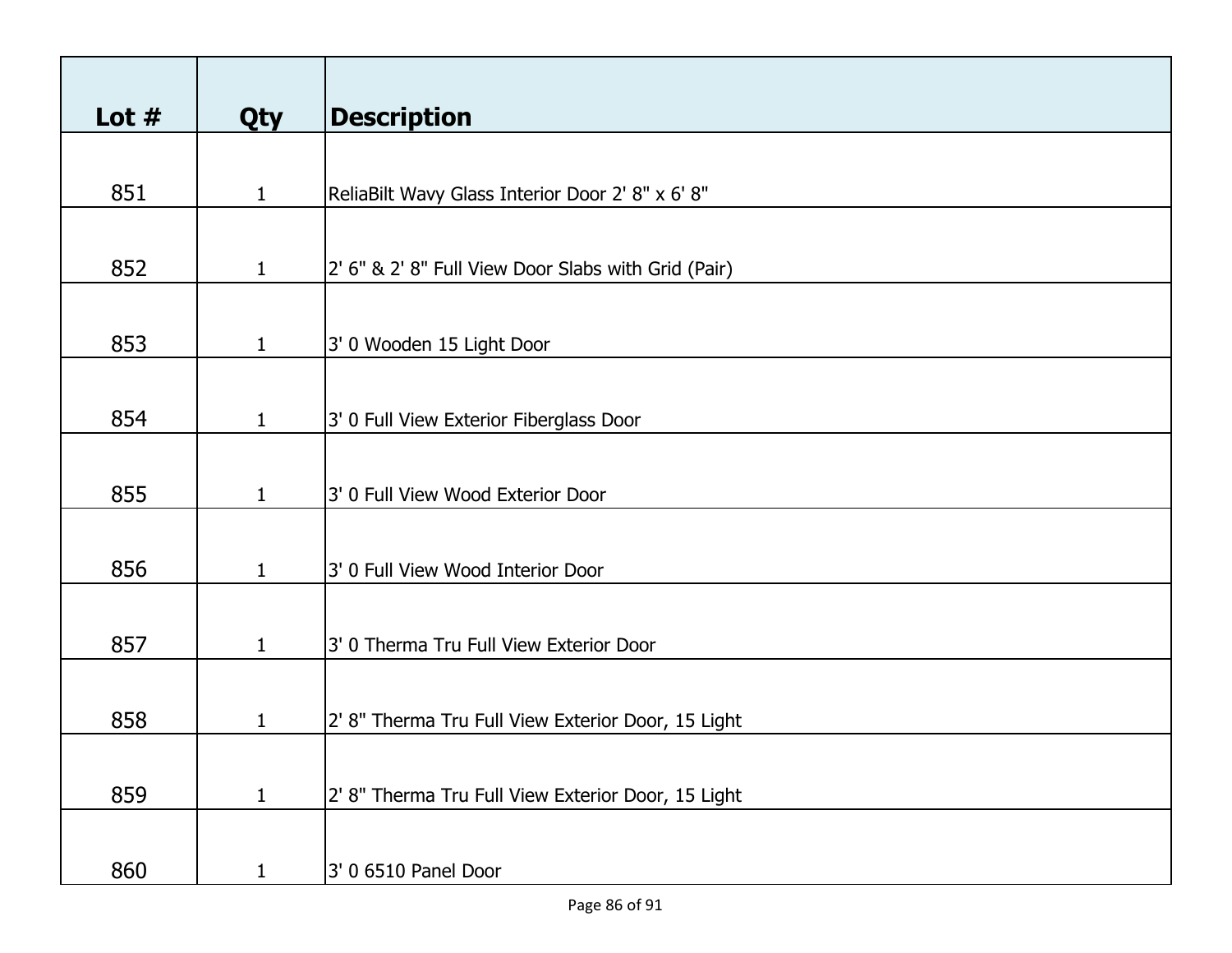| Lot $#$ | Qty          | <b>Description</b>                        |
|---------|--------------|-------------------------------------------|
|         |              |                                           |
| 861     | $\mathbf{1}$ | 2' 8" with Interior Blinds Full View Door |
|         |              |                                           |
| 862     | $\mathbf{1}$ | 3' 0 Wood 4 Light Entry Door              |
|         |              |                                           |
| 863     | $\mathbf{1}$ | 2' 8" Fiberglass Full View                |
|         |              |                                           |
| 864     | $\mathbf{1}$ | Spool with Air Hose                       |
|         |              |                                           |
| 865     | $\mathbf{1}$ | <b>Tripod Only</b>                        |
|         |              |                                           |
| 866     | $\mathbf{1}$ | Reddy Heater (Unknown)                    |
|         |              |                                           |
| 867     | $\mathbf{1}$ | Yard Plugger/Aerator                      |
|         |              |                                           |
| 868     | $\mathbf{1}$ | Push Type Slinger                         |
|         |              |                                           |
| 869     | $\mathbf{1}$ | Pressure Washer with Handy Motor          |
|         |              |                                           |
| 870     | $\mathbf{1}$ | Reel Type Mower                           |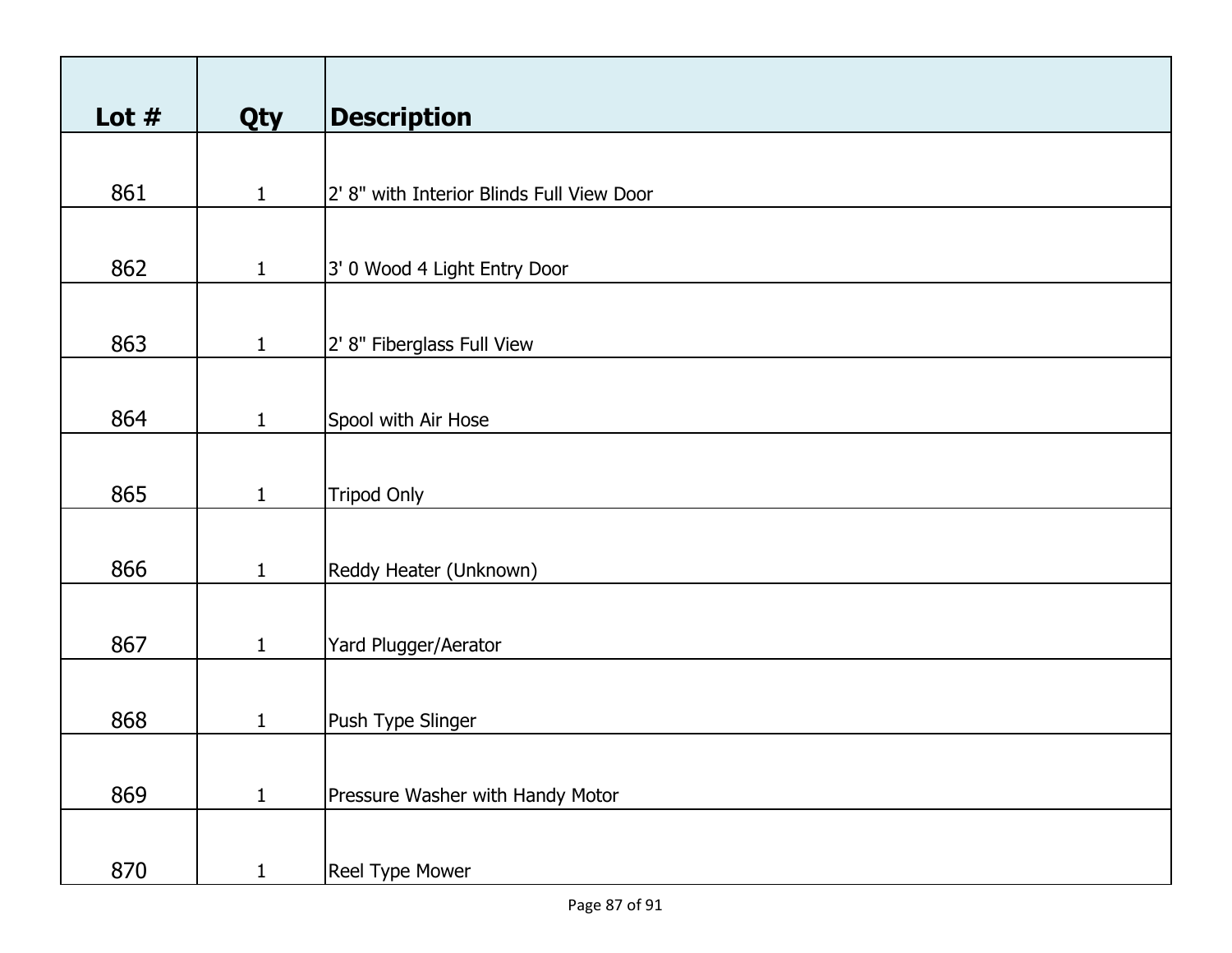| Lot $#$ | Qty          | <b>Description</b>                     |
|---------|--------------|----------------------------------------|
|         |              |                                        |
| 871     | $\mathbf{1}$ | Husqvarna                              |
|         |              |                                        |
| 872     | $\mathbf{1}$ | Yard Machine Push Mower                |
|         |              |                                        |
| 873     | $\mathbf{1}$ | Husqvarna Mower                        |
|         |              |                                        |
| 874     | $\mathbf{1}$ | Black & Decker Work Mate Bench         |
|         |              |                                        |
| 875     | $\mathbf{1}$ | Poulan Tiller                          |
|         |              |                                        |
| 876     | $\mathbf{1}$ | Bolens Mower (Push) with Bagger        |
|         |              |                                        |
| 877     | $\mathbf{1}$ | Plate Tamp                             |
|         |              |                                        |
| 878     | $\mathbf{1}$ | Cub Cadet Push Mower SR621 with Bagger |
|         |              |                                        |
| 879     | $\mathbf{1}$ | Troy Bilt Mower Self Propeller         |
|         |              |                                        |
| 880     | $\mathbf{1}$ | Mighty Mac Shredder                    |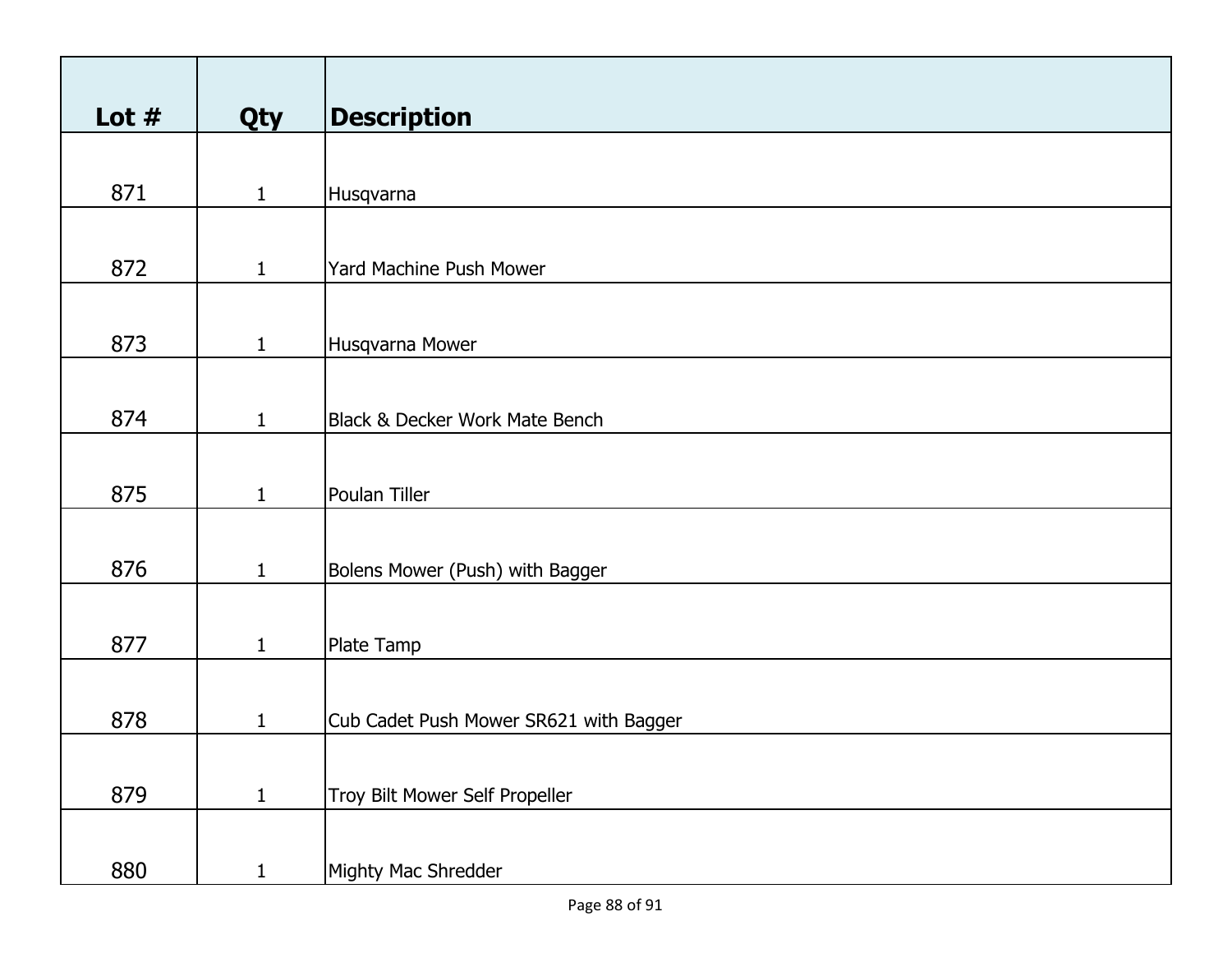| Lot $#$ | Qty          | <b>Description</b>                                  |
|---------|--------------|-----------------------------------------------------|
|         |              |                                                     |
| 881     | $\mathbf{1}$ | Rust-Oleum Striping Machine                         |
|         |              |                                                     |
| 882     | $\mathbf{1}$ | Push Mower                                          |
|         |              |                                                     |
|         |              |                                                     |
| 883     | $\mathbf{1}$ | Paint Sprayer                                       |
|         |              |                                                     |
| 884     | $\mathbf{1}$ | Stanley Tool Bench                                  |
|         |              |                                                     |
| 885     | $\mathbf{1}$ | Table Saw                                           |
|         |              |                                                     |
|         |              |                                                     |
| 886     | $\mathbf{1}$ | Steel Driver Series Air Compressor                  |
|         |              |                                                     |
| 887     | $\mathbf{1}$ | Air Compressor                                      |
|         |              |                                                     |
| 888     | $\mathbf{1}$ | Kobalt 40V Push Mower in Box (New Open Box)         |
|         |              |                                                     |
|         |              |                                                     |
| 889     | $\mathbf{1}$ | Task Force Tool Box (Red)                           |
|         |              |                                                     |
| 890     | $\mathbf{1}$ | Husky 13 Gallon Air Compressor (Appears New in Box) |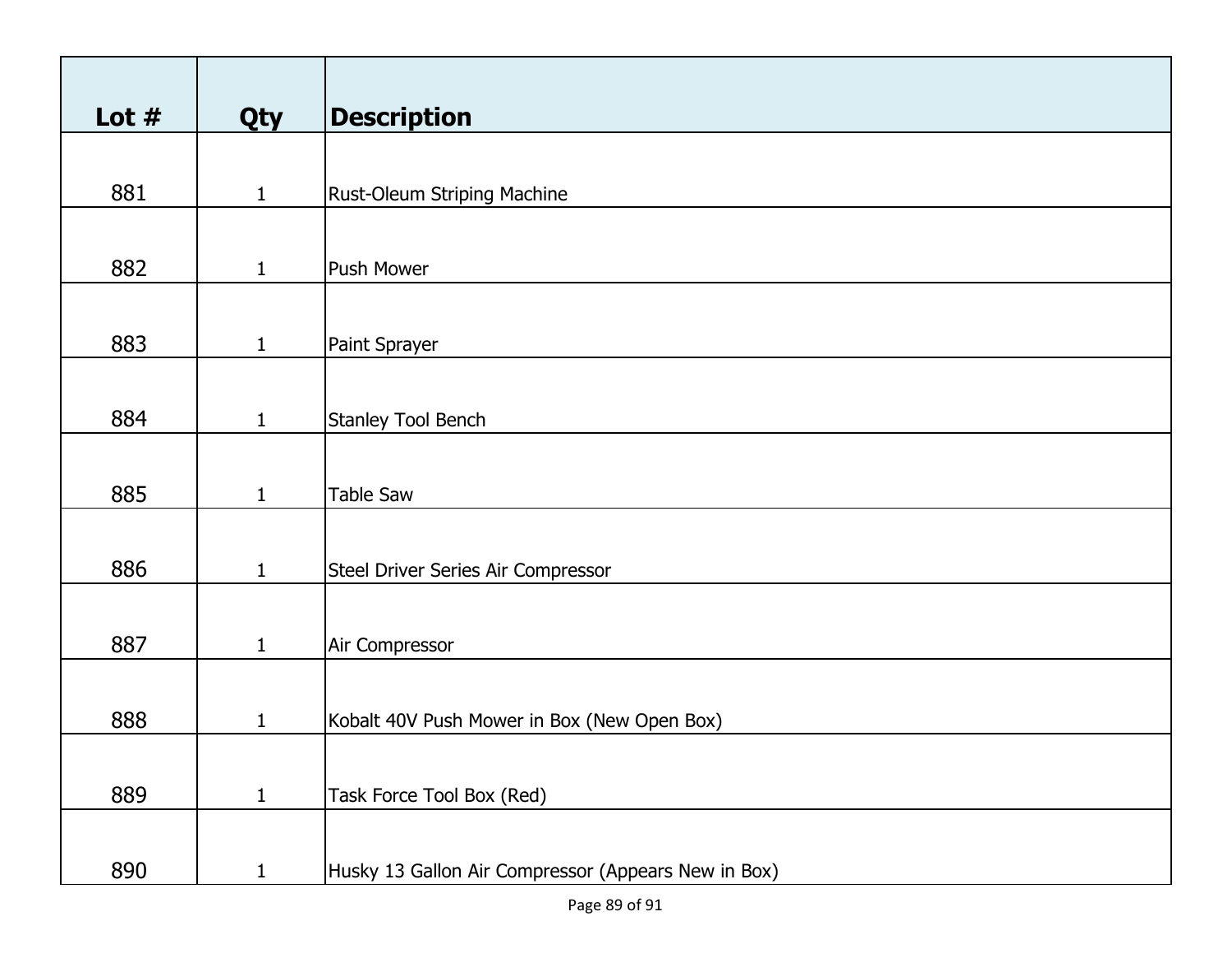| Lot $#$ | Qty          | <b>Description</b>               |
|---------|--------------|----------------------------------|
|         |              |                                  |
| 891     | $\mathbf{1}$ | Kobalt stand                     |
|         |              |                                  |
| 892     | $\mathbf{1}$ | Bucket with Shears, Grinders     |
|         |              |                                  |
|         |              |                                  |
| 893     | $\mathbf{1}$ | <b>Group of Trimmers/Blowers</b> |
|         |              |                                  |
| 894     | $\mathbf{1}$ | Husky Brand Mortar Mixer         |
|         |              |                                  |
|         |              |                                  |
| 895     | $\mathbf{1}$ | Chop Saw                         |
|         |              |                                  |
| 896     | $\mathbf{1}$ | Craftsman 32 cc Tiller           |
|         |              |                                  |
| 897     | $\mathbf{1}$ | Husqvarna Edger (Gas)            |
|         |              |                                  |
|         |              |                                  |
| 898     | $\mathbf{1}$ | Poulan Pro Link Weed eater (Gas) |
|         |              |                                  |
| 899     | $\mathbf{1}$ | Troy Bilt Hedge Trimmer (Gas)    |
|         |              |                                  |
|         |              |                                  |
| 900     | $\mathbf{1}$ | Pair of Shop Vacs                |